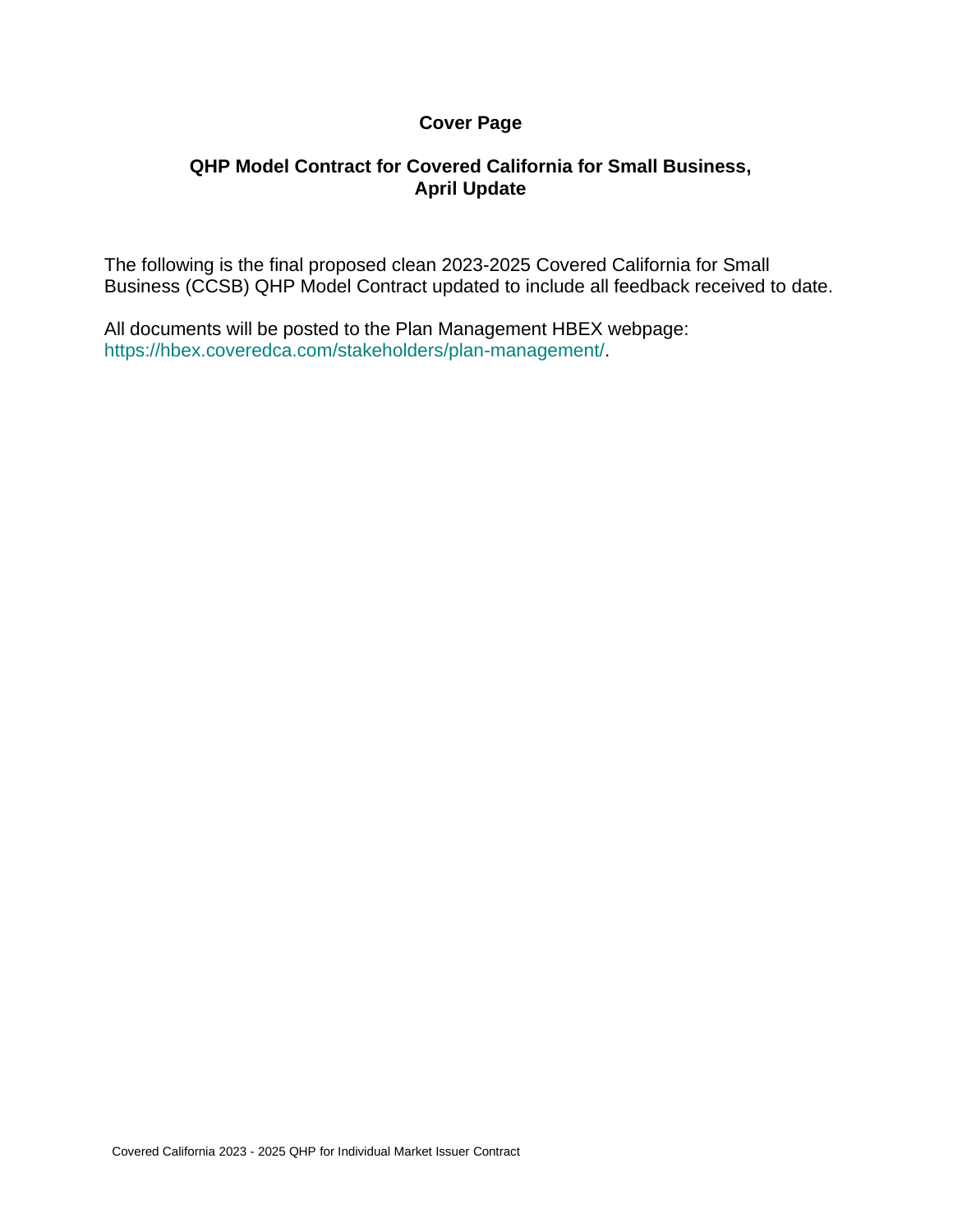

# **COVERED CALIFORNIA FOR SMALL BUSINESS QUALIFIED HEALTH PLAN ISSUER CONTRACT FOR 2023 – 2025 FOR THE SMALL GROUP MARKET**

**between**

**Covered California**

**and**

**xxx ("Contractor")**

April 19, 2022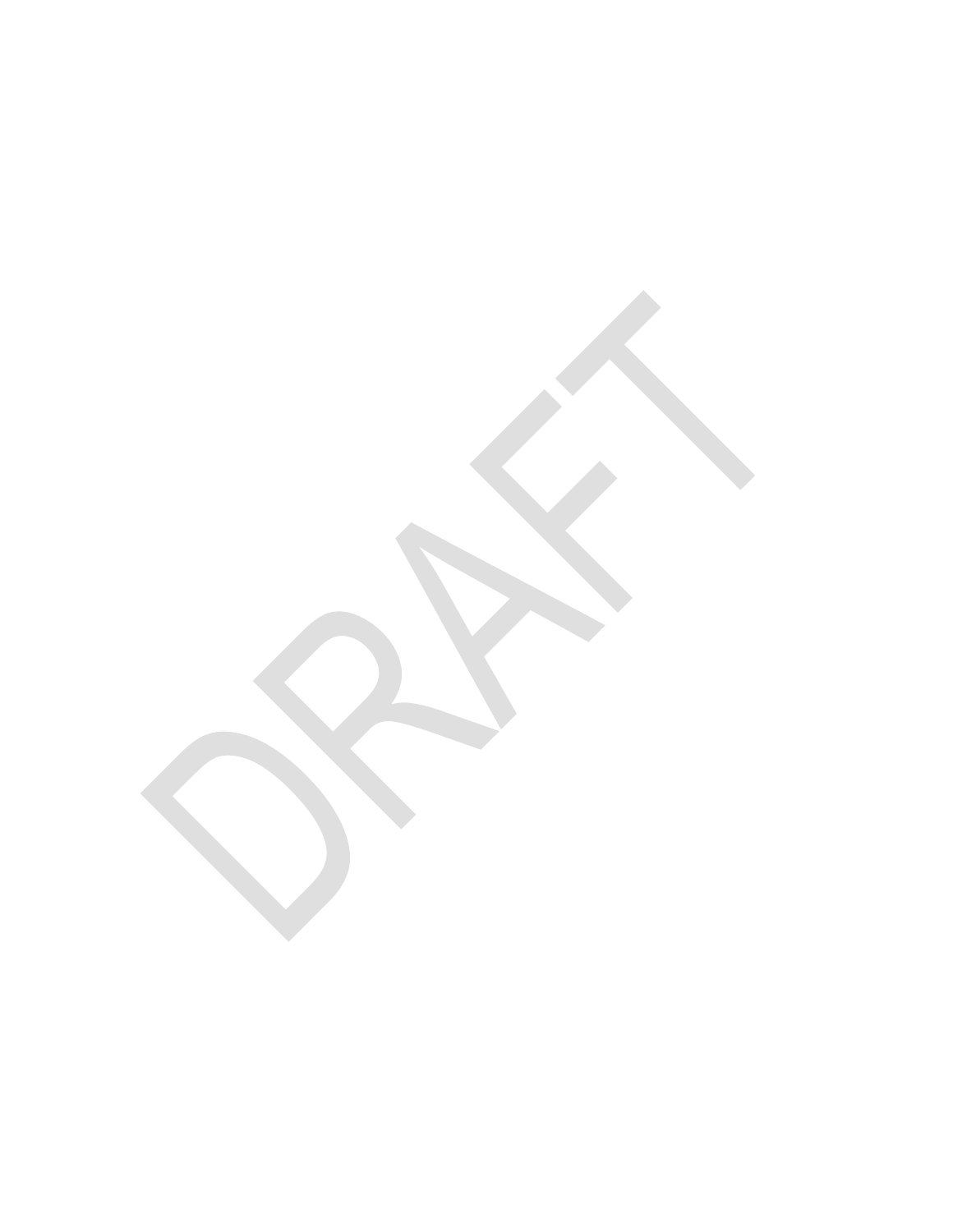# **TABLE OF CONTENTS**

| 1.1                       |                                                                                                                                           |  |
|---------------------------|-------------------------------------------------------------------------------------------------------------------------------------------|--|
| 1.2                       |                                                                                                                                           |  |
| 1.3                       |                                                                                                                                           |  |
| 1.4<br>1.4.1              |                                                                                                                                           |  |
| 1.5                       |                                                                                                                                           |  |
| 1.6                       |                                                                                                                                           |  |
| 1.7                       |                                                                                                                                           |  |
| 1.8                       |                                                                                                                                           |  |
| 1.9                       |                                                                                                                                           |  |
| 1.10                      |                                                                                                                                           |  |
| 1.11                      |                                                                                                                                           |  |
| 1.12                      |                                                                                                                                           |  |
| 1.13                      |                                                                                                                                           |  |
| 1.14                      |                                                                                                                                           |  |
| 1.15                      |                                                                                                                                           |  |
|                           |                                                                                                                                           |  |
| 2.1                       |                                                                                                                                           |  |
|                           |                                                                                                                                           |  |
| 2.1.2                     |                                                                                                                                           |  |
| $2.2\phantom{0}$<br>2.2.1 | Covered California for Small Business Enrollment Periods 18                                                                               |  |
| 2.2.2                     | Covered California for Small Business Coverage Effective Dates 18                                                                         |  |
| 2.2.3                     | Covered California for Small Business Premiums and Agent Compensation<br>19                                                               |  |
| 2.2.4<br>2.2.5            | Covered California for Small Business Terminations of Coverage  20<br>Covered California for Small Business Minimum Participation Rates21 |  |
|                           |                                                                                                                                           |  |
| 3.1                       |                                                                                                                                           |  |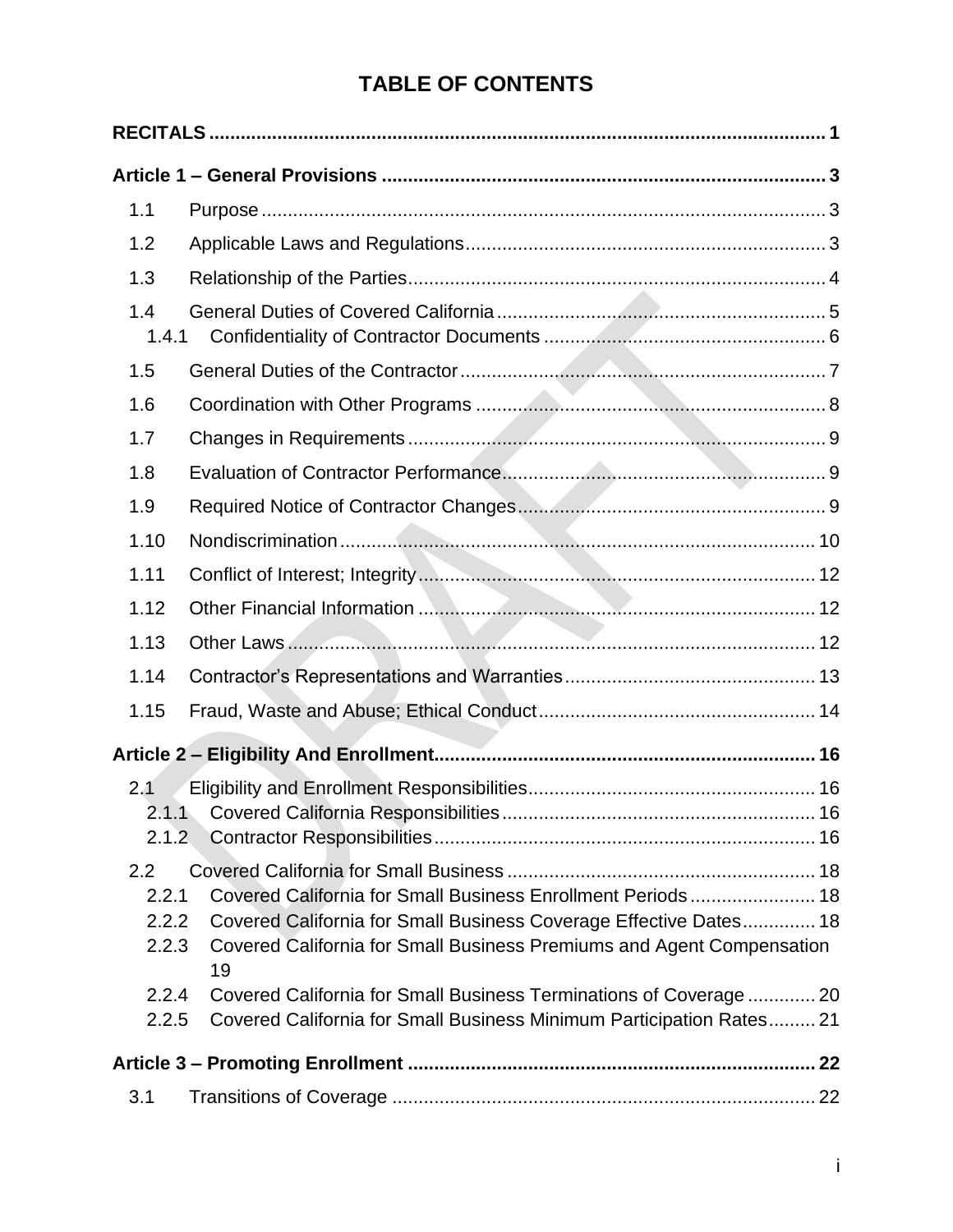| 3.2                                                                          |  |
|------------------------------------------------------------------------------|--|
| Enrollment and Marketing Coordination and Cooperation  23<br>3.2.1           |  |
|                                                                              |  |
|                                                                              |  |
|                                                                              |  |
|                                                                              |  |
| 3.2.2.2 Marketing Materials that Must Be Submitted to Covered California  26 |  |
|                                                                              |  |
|                                                                              |  |
| 3.2.2.5 Evidence of Coverage Booklet on Contractor's Website  27             |  |
| 3.3                                                                          |  |
|                                                                              |  |
| 4.1                                                                          |  |
| 4.1.1                                                                        |  |
| 4.1.2                                                                        |  |
| 4.1.3                                                                        |  |
| Operational Requirements and Liquidated Damages 32<br>4.1.4                  |  |
| 4.2                                                                          |  |
| 4.2.1                                                                        |  |
| 4.2.2                                                                        |  |
| 4.2.3                                                                        |  |
| 4.2.4                                                                        |  |
| 4.2.5                                                                        |  |
| 4.3                                                                          |  |
| 4.3.1                                                                        |  |
| 4.3.2                                                                        |  |
| 4.3.3                                                                        |  |
|                                                                              |  |
| 4.4                                                                          |  |
| 4.4.1                                                                        |  |
| 4.4.2                                                                        |  |
| 4.4.3                                                                        |  |
| 4.4.4                                                                        |  |
| 4.4.5                                                                        |  |
| 4.5                                                                          |  |
| 4.5.1                                                                        |  |
| 4.5.2                                                                        |  |
| 4.5.3                                                                        |  |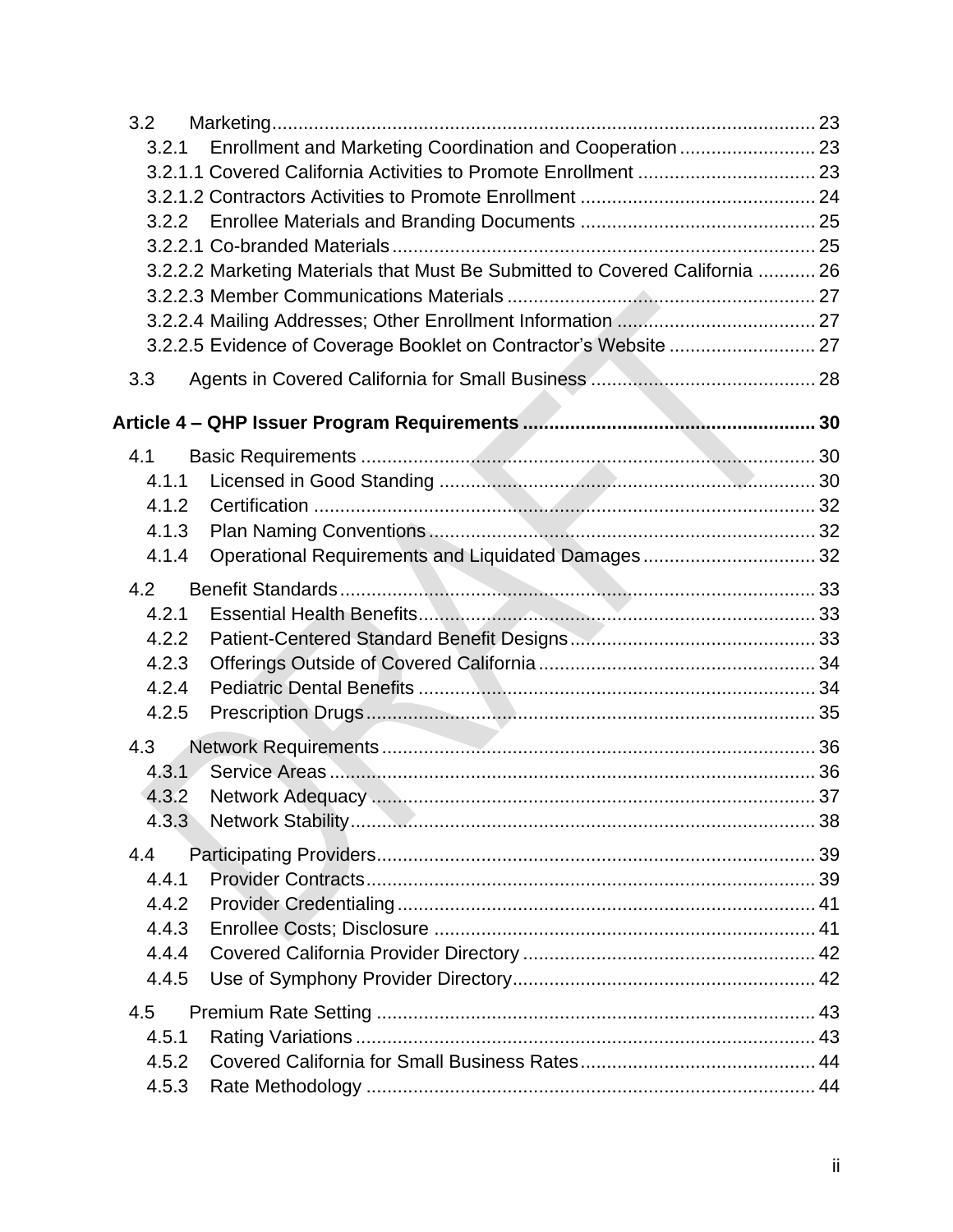| 4.6    |                                                               |    |
|--------|---------------------------------------------------------------|----|
| 4.6.1  |                                                               |    |
| 4.6.2  | Covered California Enrollee Appeals and Grievances 45         |    |
| 4.6.3  |                                                               |    |
| 4.6.4  |                                                               |    |
| 4.6.5  |                                                               |    |
| 4.6.6  |                                                               |    |
| 4.6.7  |                                                               |    |
| 4.6.8  |                                                               |    |
| 4.6.9  | Covered California Enrollee Materials: Basic Requirements  49 |    |
|        | 4.6.10 New Covered California Enrollee Enrollment Packets 50  |    |
| 4.6.11 |                                                               |    |
|        |                                                               |    |
|        |                                                               |    |
|        |                                                               |    |
|        |                                                               |    |
|        |                                                               |    |
|        |                                                               |    |
|        |                                                               |    |
|        |                                                               |    |
|        |                                                               |    |
| 5.1    |                                                               |    |
| 5.2    |                                                               |    |
| 5.2.1  | Quality Improvement and Disparities Reduction Program  54     |    |
| 5.3    |                                                               |    |
| 5.4    |                                                               |    |
| 5.5    | Quality Rating System                                         | 56 |
| 5.6    |                                                               |    |
|        |                                                               |    |
|        |                                                               |    |
| 6.1    |                                                               |    |
| 6.1.1  |                                                               |    |
| 6.1.2  | Covered California for Small Business Participation Fees 58   |    |
|        |                                                               |    |
| 7.1    |                                                               |    |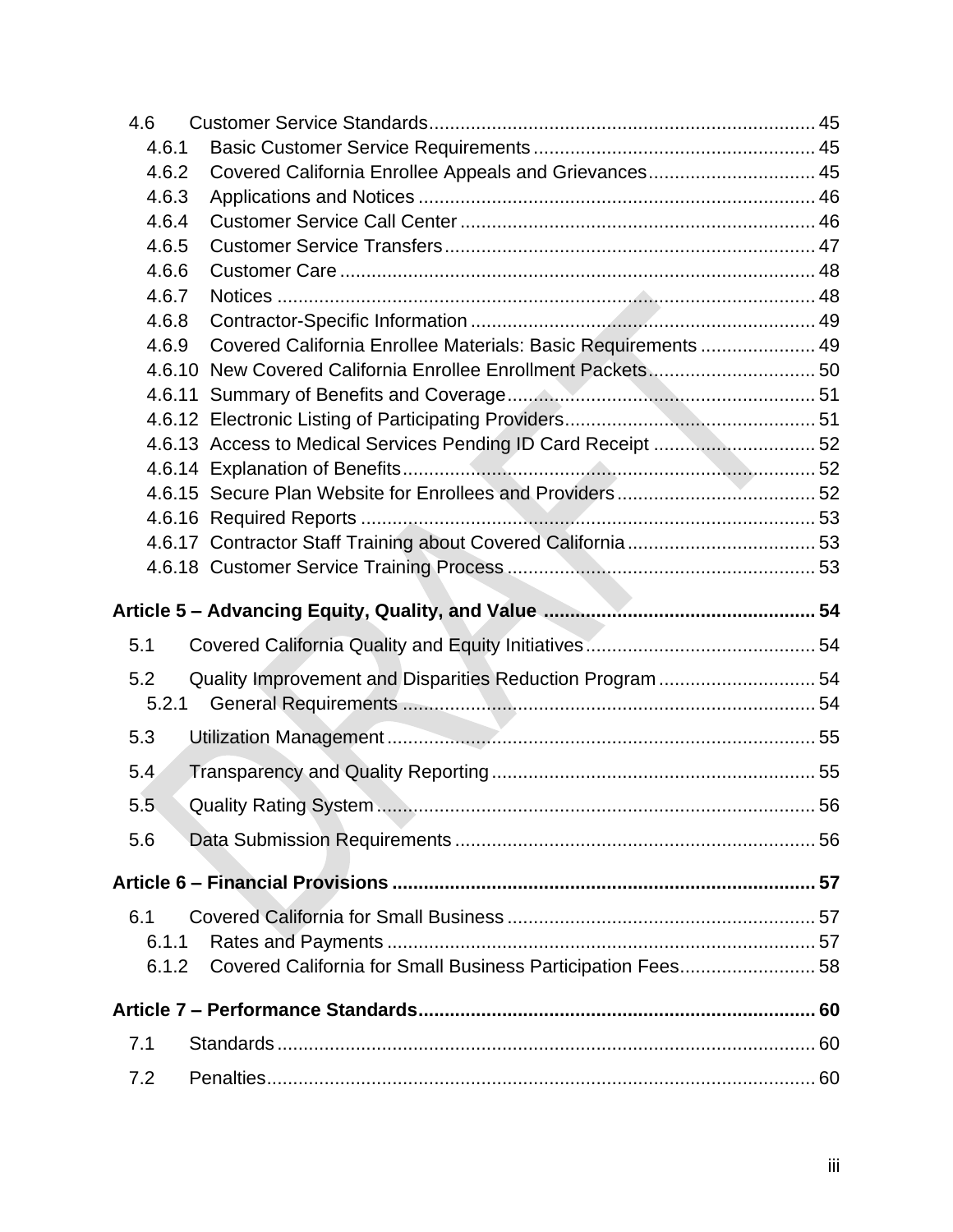| 7.3                                                                |                                                                        |  |
|--------------------------------------------------------------------|------------------------------------------------------------------------|--|
| Article 8 – Contract Term; Recertification and Decertification  61 |                                                                        |  |
| 8.1                                                                |                                                                        |  |
| 8.2<br>8.2.1<br>8.2.2<br>8.2.3                                     |                                                                        |  |
| 8.2.4<br>8.2.5                                                     |                                                                        |  |
| 8.3<br>8.3.1<br>8.3.2                                              |                                                                        |  |
| 8.4                                                                |                                                                        |  |
| 8.5                                                                |                                                                        |  |
| 8.6                                                                |                                                                        |  |
|                                                                    |                                                                        |  |
| 9.1<br>9.1.1<br>9.1.2<br>9.1.3<br>9.1.4<br>9.1.5                   |                                                                        |  |
| 9.2                                                                |                                                                        |  |
|                                                                    |                                                                        |  |
| 10.1                                                               | Privacy and Security Requirements for Personally Identifiable Data  74 |  |
| 10.2                                                               |                                                                        |  |
|                                                                    |                                                                        |  |
| 11.1                                                               |                                                                        |  |
| 11.2                                                               |                                                                        |  |
| 11.3                                                               |                                                                        |  |
| 11.4                                                               |                                                                        |  |
| 11.5                                                               |                                                                        |  |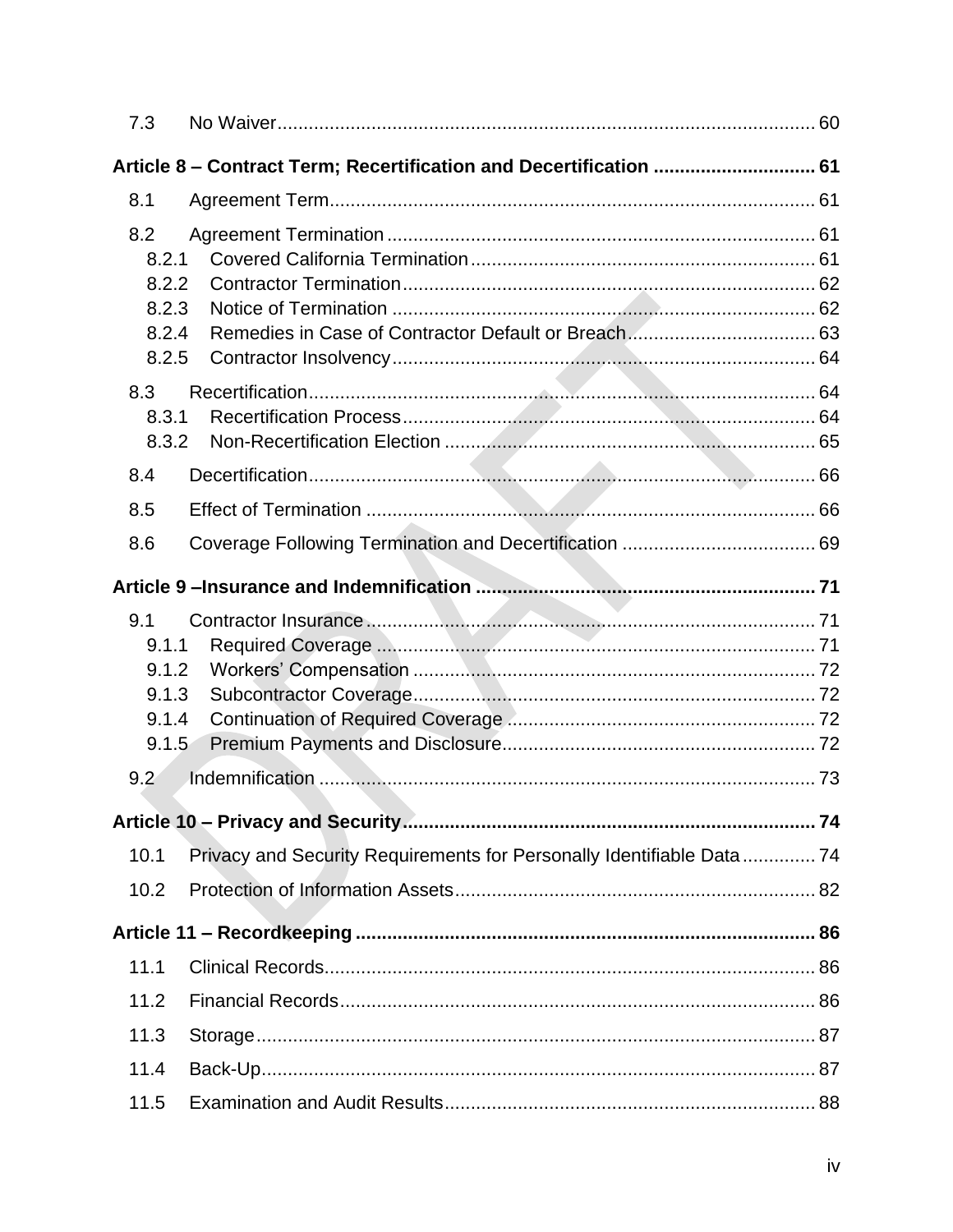| 11.6  |                                                                        |  |
|-------|------------------------------------------------------------------------|--|
| 11.7  |                                                                        |  |
| 11.8  |                                                                        |  |
| 11.9  |                                                                        |  |
|       |                                                                        |  |
| 12.1  |                                                                        |  |
| 12.2  |                                                                        |  |
| 12.3  |                                                                        |  |
| 12.4  |                                                                        |  |
| 12.5  |                                                                        |  |
|       |                                                                        |  |
| 13.1  |                                                                        |  |
| 13.2  |                                                                        |  |
| 13.3  |                                                                        |  |
| 13.4  |                                                                        |  |
| 13.5  |                                                                        |  |
| 13.6  |                                                                        |  |
| 13.7  |                                                                        |  |
| 13.8  |                                                                        |  |
| 13.9  |                                                                        |  |
|       |                                                                        |  |
| 13.11 |                                                                        |  |
|       | 13.12 Entire Agreement/Incorporated Documents/Order of Precedence  100 |  |
|       |                                                                        |  |
| 13.14 |                                                                        |  |
| 13.15 |                                                                        |  |
|       |                                                                        |  |
|       |                                                                        |  |
| 13.18 |                                                                        |  |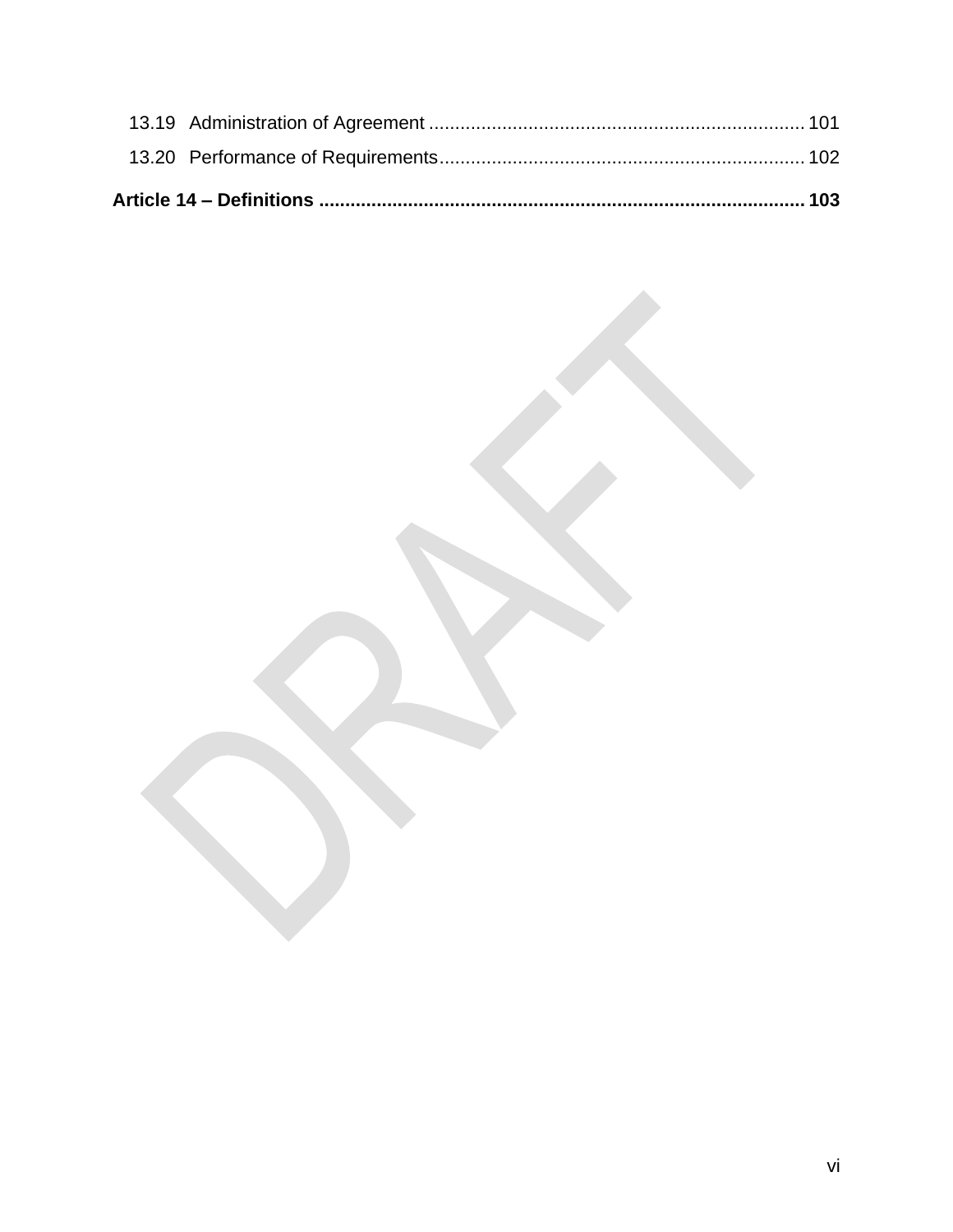# **COVERED CALIFORNIA QUALIFIED HEALTH PLAN ISSUER CONTRACT between Covered California and**

**\_\_\_\_\_\_\_\_\_\_\_\_\_\_\_\_\_\_\_\_ ("Contractor")**

THIS QUALIFIED HEALTH PLAN ISSUER CONTRACT ("Agreement") is entered into by and between Covered California, an independent entity established within the government of the State of California doing business as Covered California and \_\_\_\_\_\_\_\_\_\_\_\_\_\_\_, a health insurance issuer as defined in Title 10 California Code of Regulations ("CCR") § 6410 ("Contractor"). (Except as otherwise expressly defined, capitalized terms shall have the meaning set forth at Article 14 Definitions).

# **RECITALS**

- <span id="page-9-0"></span>A. Covered California is authorized under the Federal Patient Protection and Affordable Care Act (Public Law 111-148), as amended by the Federal Health Care and Education Reconciliation Act of 2010 (Public Law 111-152) (collectively, "Affordable Care Act"), and the California Patient Protection and Affordable Care Act, (Chapter 655, Statutes of 2010 and Chapter 659, Statutes of 2010) ("California Affordable Care Act") to selectively contract with Health Insurance Issuers in order to make available to Covered California Enrollees health care coverage choices that seek to provide the optimal combination of choice, value, access, quality, and service to Qualified Individuals;
- B. The Application process conducted by Covered California is based on the assessment of certain requirements, criteria and standards that: (i) Covered California determines are reasonable and necessary for bidding Health Insurance Issuers to market, offer, and sell Qualified Health Plans (QHPs) through Covered California, (ii) are set forth in the Application, and (iii) are required under applicable laws, rules and regulations or otherwise necessary to meet the needs of Covered California Enrollees , including, those set forth at Government Code § 100500 et seq. and 45 C.F.R. Part 155 et seq.;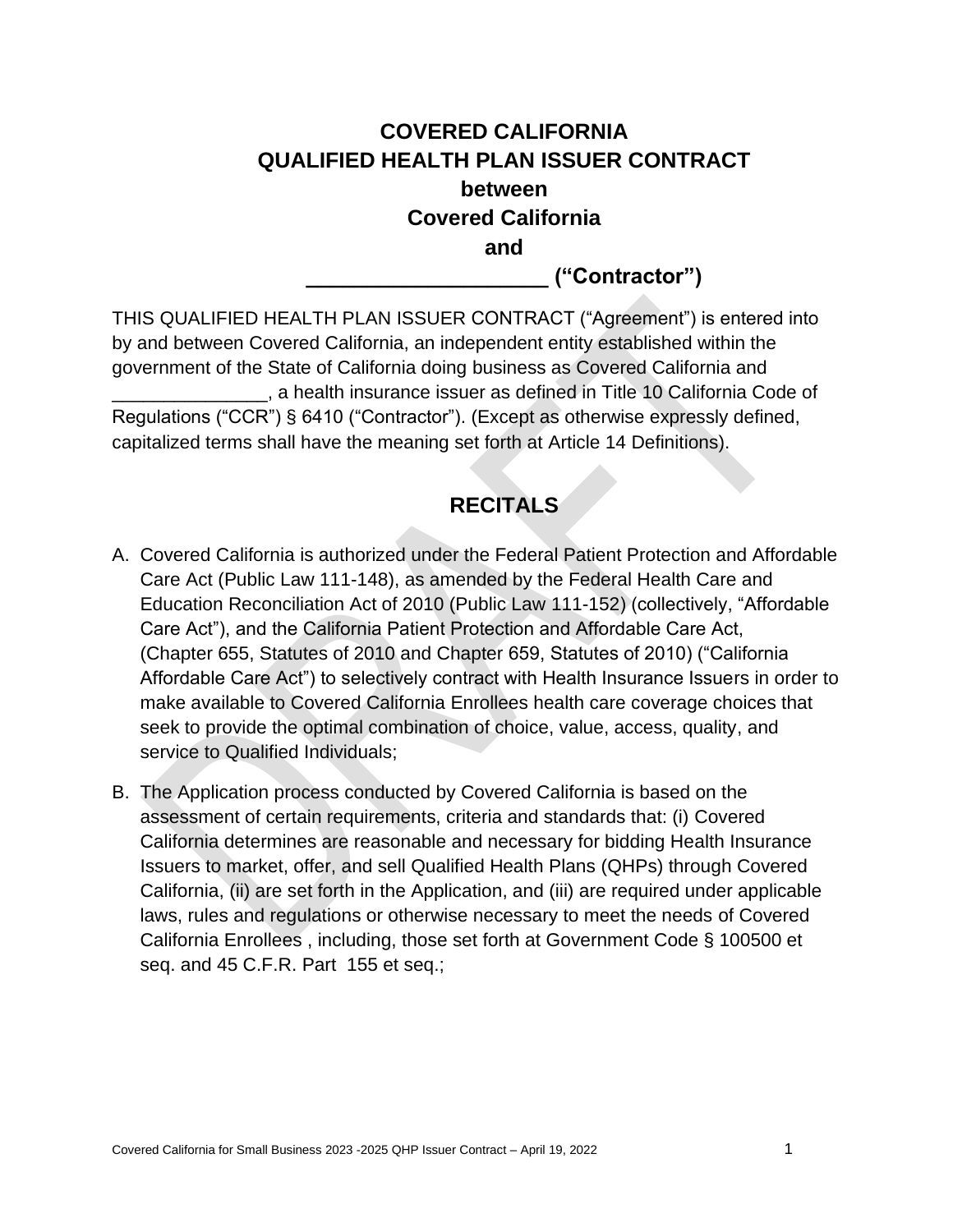- C. In connection with the evaluation of the responses to the Application received from Health Insurance Issuers, Covered California is required under : (i) to evaluate the proposed QHP Issuer's compliance with requirements imposed under the Application, and (ii) to give greater consideration to potential QHP Issuers that further the mission of Covered California by promoting, among other items, the following: (1) affordability for the consumer – both in premiums and at point of care, (2) "value" competition based upon quality, service, and price, (3) competition based upon meaningful QHP Issuer choice and ability to demonstrate product differentiation: Patient-Centered Benefit Designs, (4) competition throughout the State, (5) alignment with Providers and delivery systems that serve the low-income population, (6) delivery system improvement, effective prevention programs, and payment reform, (7) administrative capability and financial solvency, and (8) robust customer service;
- D. Contractor is a Health Insurance Issuer authorized to provide Covered Services to Enrollees under applicable laws, rules and regulations pursuant to: (i) a certificate of authority issued by the California Department of Insurance ("CDI") under § 699 et seq. of the California Insurance Code, or (ii) a licensed issued by the Department of Managed Health Care ("DMHC") pursuant to the Knox-Keene Health Care Service Plan Act of 1975 (§ 1340 et seq. of the California Health and Safety Code). (Except as otherwise stated, references to "Codes" set forth herein shall refer to the laws of the State of California.);
- E. Based on Covered California's evaluation of the proposal submitted by Contractor in response to the Application ("Proposal") and its consideration of other factors required to be considered under applicable laws, rules and regulations and/as otherwise necessary to meet the needs of Covered California Enrollees, Covered California intends to designate Contractor as a QHP Issuer (as defined at 10 CCR § 6410) pursuant to Covered California's determination that Contractor's proposed QHPs meet the requirements necessary to provide health insurance coverage as a QHP to Qualified Individuals who purchase health insurance coverage through Covered California;
- F. Contractor desires to participate in Covered California as a QHP Issuer; and
- G. Contractor and Covered California desire to enter into this Agreement to set forth the terms and conditions of Contractor's role as a QHP Issuer and operation of the QHPs through Covered California.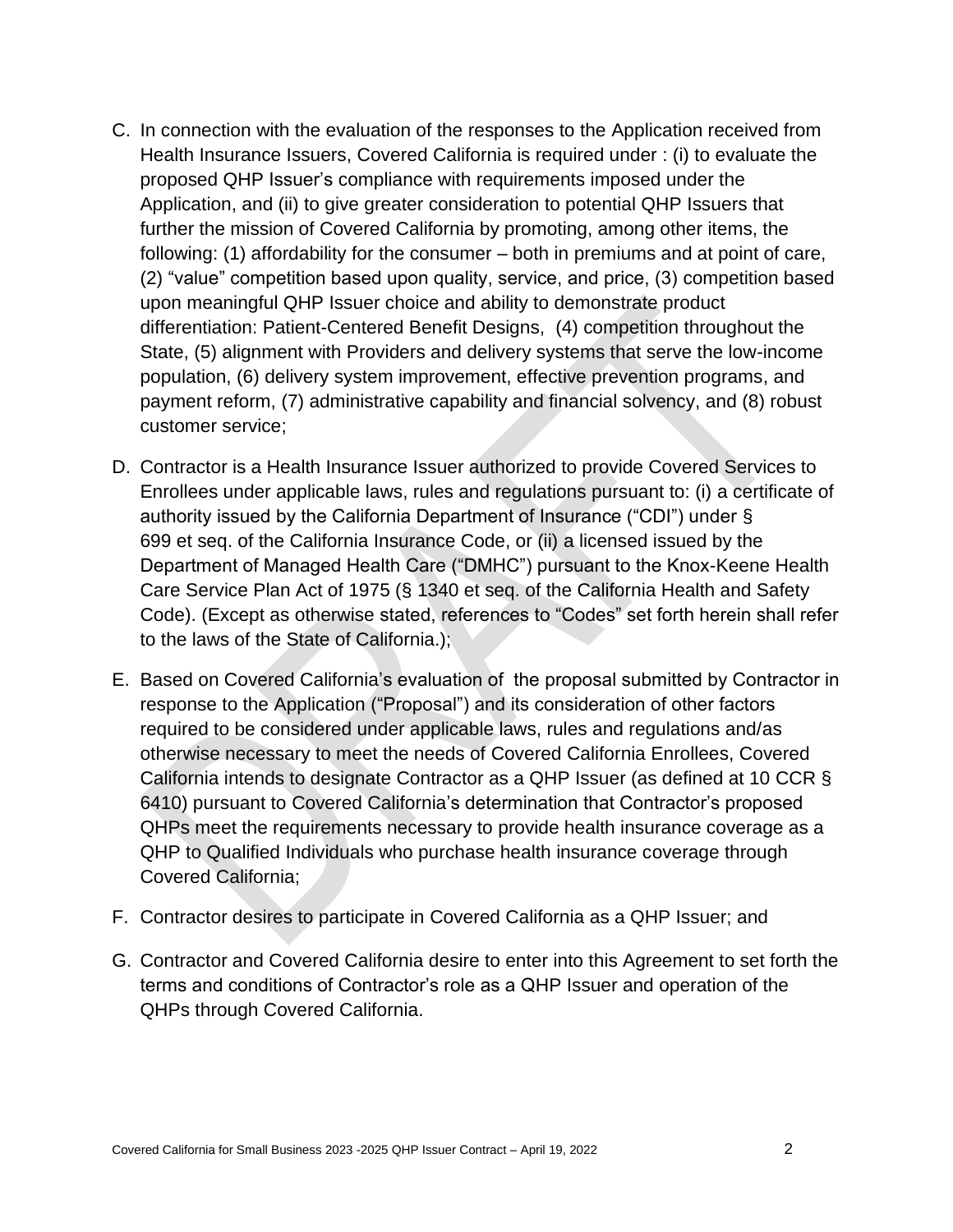### **ARTICLE 1 – GENERAL PROVISIONS**

### <span id="page-11-1"></span><span id="page-11-0"></span>**1.1 Purpose**

This Agreement sets forth the expectations of Covered California and Contractor with respect to: (a) the delivery of services and benefits to Covered California Enrollees; (b) the respective roles of Covered California and the Contractor related to enrollment, eligibility, and customer service for Covered California Enrollees; (c) coordination and cooperation between Covered California and Contractor to promote quality, high value care for Covered California Enrollees and other health care consumers; (d) Covered California's expectation of enhanced alignment between Contractor and its participating providers to deliver high quality, high value health care services; and (e) administrative, financial, and reporting relationships and agreements between Covered California and Contractor.

Covered California enters into this Agreement with Contractor to further its mission to increase the number of insured Californians, improve health care quality and access to care, promote health, lower costs, and reduce health disparities. Covered California seeks to accomplish this mission by creating an innovative and competitive marketplace that empowers consumers to choose the health plan and providers that offer the best value. Covered California's "Triple Aim" framework seeks to improve the patient care experience, including quality and satisfaction, improve the health of the population, and reduce the per capita costs of Covered Services. Through the execution of this Agreement, Covered California and Contractor jointly commit to be actively engaged in promoting change and working collaboratively to define and implement additional initiatives to continuously improve quality and value.

# <span id="page-11-2"></span>**1.2 Applicable Laws and Regulations**

a) This Agreement is in accord with and pursuant to the California Affordable Care Act, Section 100500 et seq., Title 22 of the California Government Code (Chapter 655, Statutes of 2010 and Chapter 659, Statutes of 2010) and the implementing regulations, Title 10, Chapter 12 of the California Code of Regulations, § 6400 et seq., as enacted or as modified during the course of this Agreement. This Agreement is also in accord with and pursuant to the Federal Patient Protection and Affordable Care Act and its implementing Federal regulations, as enacted or modified during the course of this Agreement, including standards for QHP certification set forth at 45 C.F.R.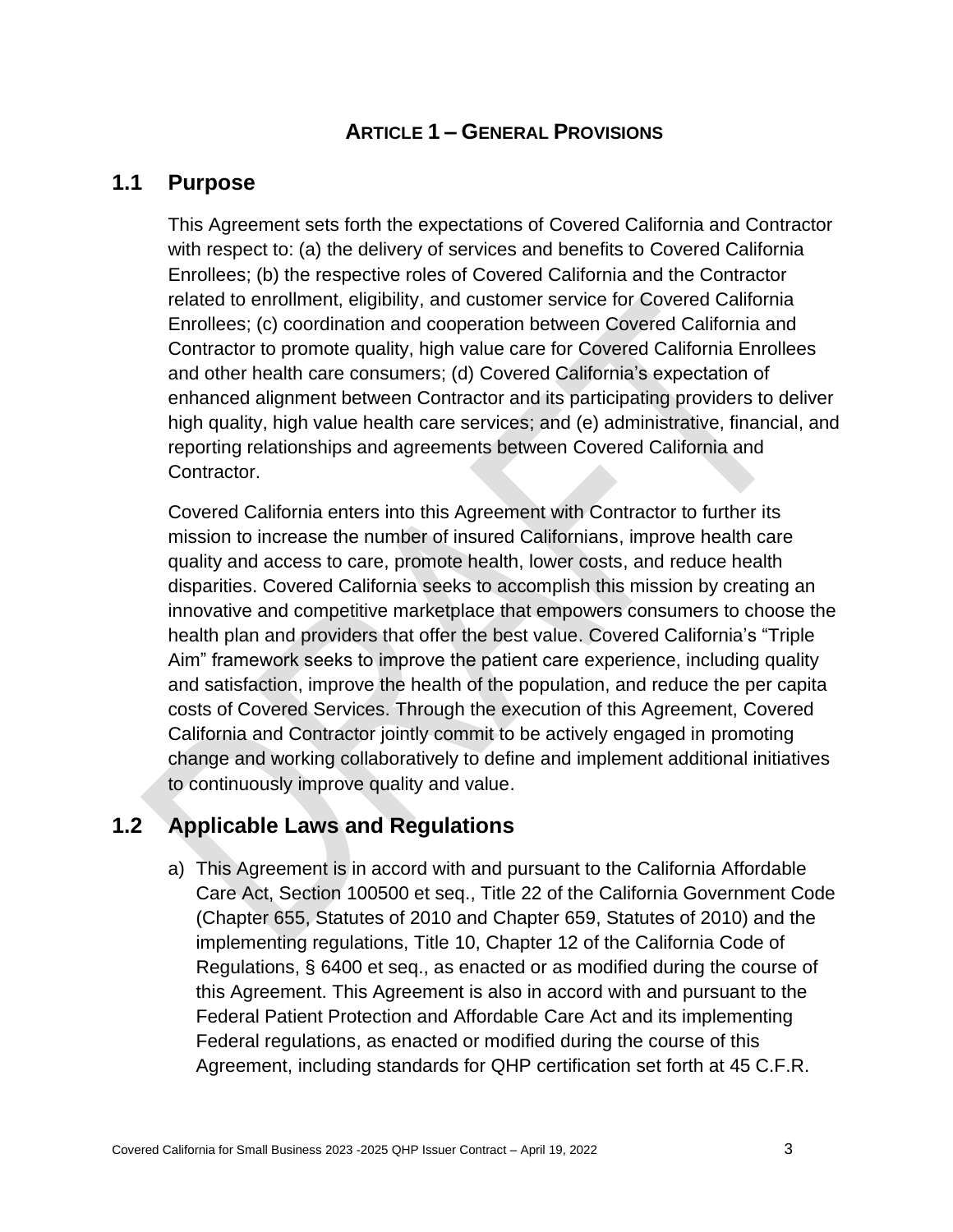Part 156 et seq. (Subpart C: Qualified Health Plan Minimum Certification Standards).

- b) Contractor is subject to the obligations imposed on Contractor under applicable laws, rules and regulations of the Federal Affordable Care Act, the California Affordable Care Act, and any other applicable Federal, State or local laws, rules and regulations. The parties to this Agreement recognize and acknowledge there may be material changes to the above-referenced rules and regulations and other applicable Federal, State, or local laws, rules and regulations. Should such an event arise, the parties agree that revisions to this Agreement may be necessary to align provisions contained herein with the changes made to these laws. Nothing in this Agreement limits such obligations imposed on Contractor, including any failure to reference a specific State or Federal regulatory requirement applicable to Covered California or Contractor. In those instances where Covered California imposes a requirement in accordance with the California Affordable Care Act or as otherwise authorized by California law that exceeds a requirement of the Federal Affordable Care Act or other Federal law, the State law and Covered California requirement shall control unless otherwise required by law, rules and regulations.
- c) Compliance Programs. Contractor shall, and shall require Participating Providers and all subcontractors to, comply with all applicable Federal, State, and local laws, regulations, executive orders, ordinances and guidance, including, the Affordable Care Act, the California Affordable Care Act, the Americans with Disabilities Act, the Anti-Kickback Statute, the Public Contracts Anti-Kickback Act, the Stark Law, the Knox-Keene Health Care Service Plan Act of 1975, and California Insurance Code, as applicable.

### <span id="page-12-0"></span>**1.3 Relationship of the Parties**

a) Independent contractors. The parties acknowledge that in performance of the duties under this Agreement Covered California and the Contractor are acting and performing as independent contractors. Nothing in this Agreement shall be construed or deemed to create a relationship of employer or employee or partner or joint venture or principal and agent between Covered California and Contractor. In accordance with State and Federal law, Covered California is not operating on behalf of Contractor or any subcontractor of Contractor. Neither Contractor nor its Participating Providers, authorized subcontractors, or any agents, officers, or employees of Contractor shall be deemed as agents, officers, employers, partners, or associates of Covered California.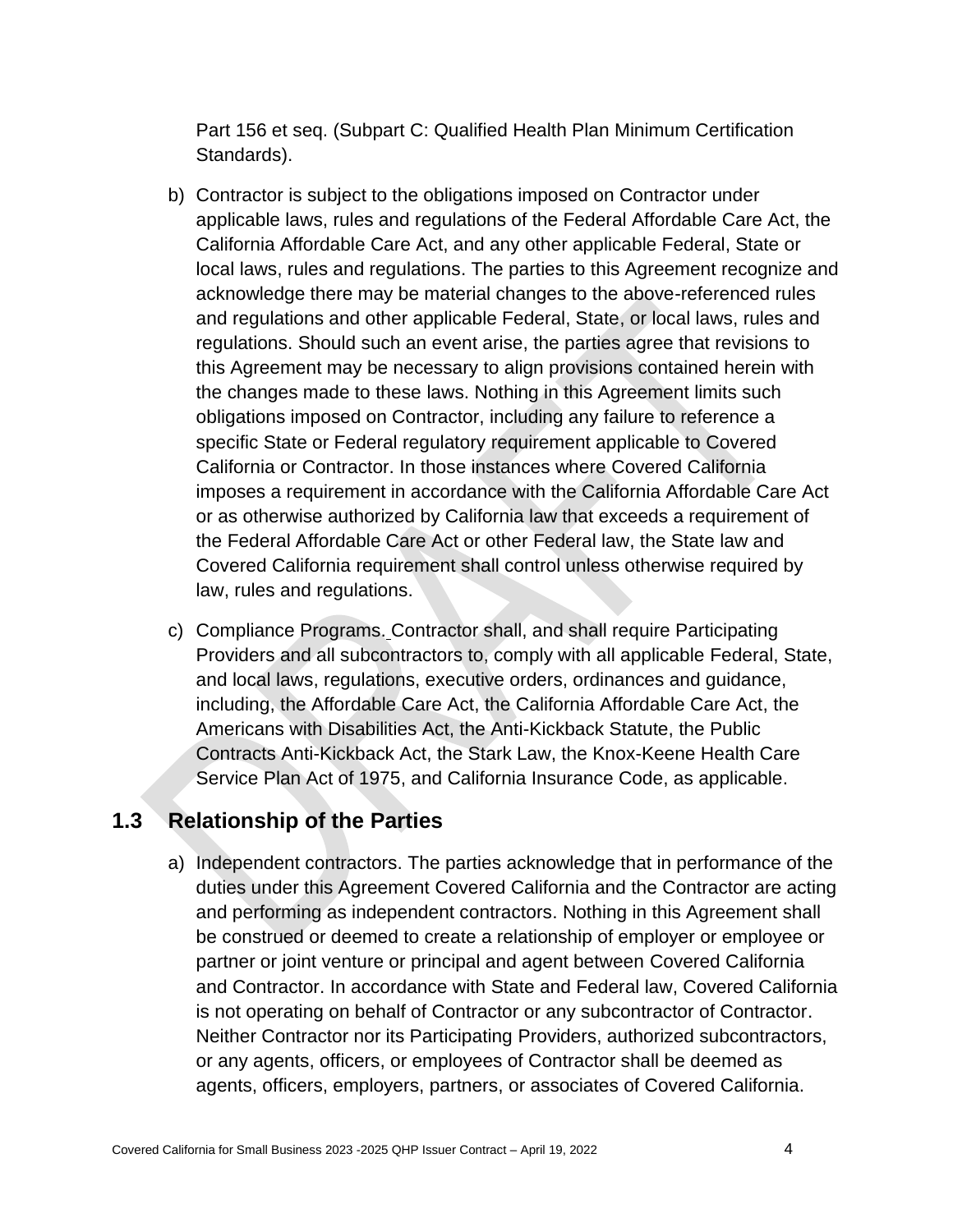- b) Subcontractors. Contractor shall require any subcontractor or assignee to comply with applicable requirements in this Agreement. Nothing in this Agreement shall limit Contractor's ability to hold subcontractor liable for performance under a contract between Contractor and its subcontractor(s). Contractor's obligations pursuant to this Agreement and applicable laws, rules and regulations shall not be waived or released if Contractor subcontracts or otherwise delegates services of this contract. Contractor shall exercise due diligence in the selection of subcontractors and monitor services provided by subcontractors for compliance with the terms of this Agreement and applicable laws, rules or regulatory requirements or orders.
- <span id="page-13-0"></span>c) Contractor shall notify Covered California in advance of assignment or delegation of duties under this Agreement. Notification to Covered California shall apply to new assignment and delegation as well as changes or amendments to existing assignment or delegation for the following:
	- 1. Enrollment and Eligibility
	- 2. Customer Service Call Center
	- 3. Managed Behavioral Health Organizations (MBHOs) or Behavioral Health Vendor
	- 4. Third Party Administrator for Dental Providers
	- 5. Third Party Administrator for Provider Contracts
	- 6. Third Party Administrator for Claims Administration

### **1.4 General Duties of Covered California**

Covered California is approved by the United States Department of Health and Human Services ("DHHS") pursuant to 45 C.F.R. § 155.105 and performs its duties in accordance with State and Federal laws and this Agreement. The duties of Covered California include:

- a) Certification of QHP Issuers (45 C.F.R. Part 155, Subpart K);
- b) Consultation with stakeholders (45 C.F.R. § 155.130);
- c) Consumer assistance tools and programs, including operation of a toll-free call center (45 U.S.C. § 18031 (d) and 45 C.F.R. § 155.205);
- d) Eligibility and enrollment determinations in Covered California for the Individual Market (45 C.F.R. Part 155, Subparts D and E);
- e) Financial support for continued operation of Covered California (45 C.F.R. § 155.160);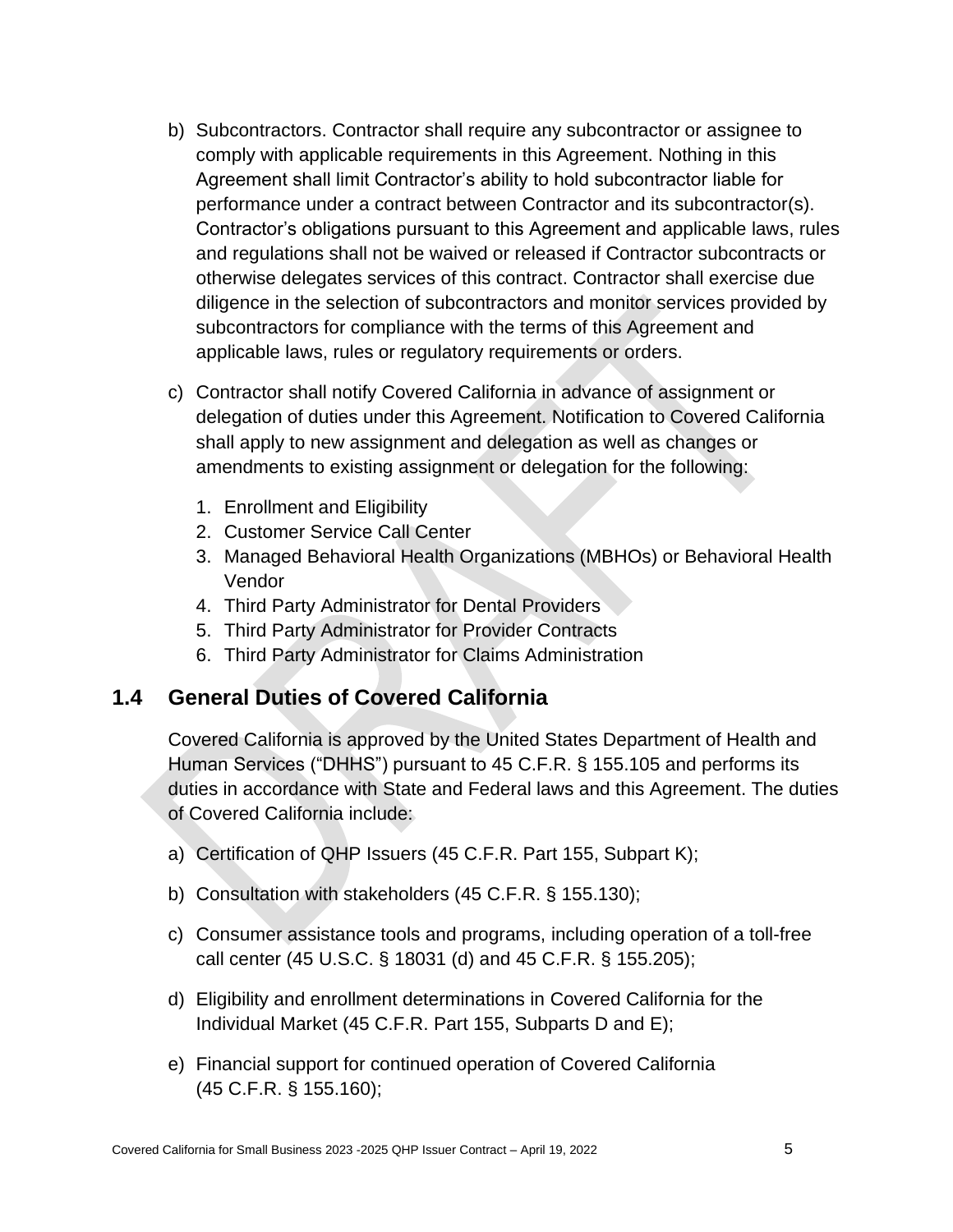- f) Non-interference with Federal law and nondiscrimination standards (45 C.F.R. § 155.120);
- g) Notices to Enrollees (45 C.F.R. § 155.230);
- h) Oversight, financial, and quality activities (45 C.F.R. § 155.200);
- i) Participation of brokers to enroll Employers in QHPs (45 C.F.R. § 155.220);
- j) Privacy and security of personally identifiable information (45 C.F.R. § 155.260);
- k) Use of standards and protocols for electronic transactions (45 C.F.R. § 155.270);
- l) Establishment of Covered California for Small Business (CCSB) to assist Employers and facilitate enrollment of Employees into QHPs (45 C.F.R. Subpart H, § 155.700 et seq.);
- m) Operation and management of the CCSB eligibility and enrollment system. Covered California also has a duty, as part of its management of the CCSB eligibility and enrollment system, to determine how the CCSB eligibility and enrollment system presents information about cost, quality, and provider availability for consumers to inform their selection of issuer and benefit design in Covered California. Covered California shall solicit comment from Contractor on the design but retains final authority to make design and presentation decisions in its sole discretion; and
- n) Covered California agrees to provide a dedicated team member responsible for working with Contractor to resolve any and all issues that arise from implementation of Covered California.

### <span id="page-14-0"></span>**1.4.1 Confidentiality of Contractor Documents**

Covered California shall treat as confidential and exempt from public disclosure all documents and information provided by Contractor to Covered California, or to the vendor for Covered California, providing the documents or information are deemed to be, or qualify for treatment as, confidential information under the Public Records Act, Government Code § 6250 et seq., or other applicable Federal and State laws, rules and regulations. Documents and information that Covered California will treat as confidential include provider rates and the Contractor's business or marketing plans.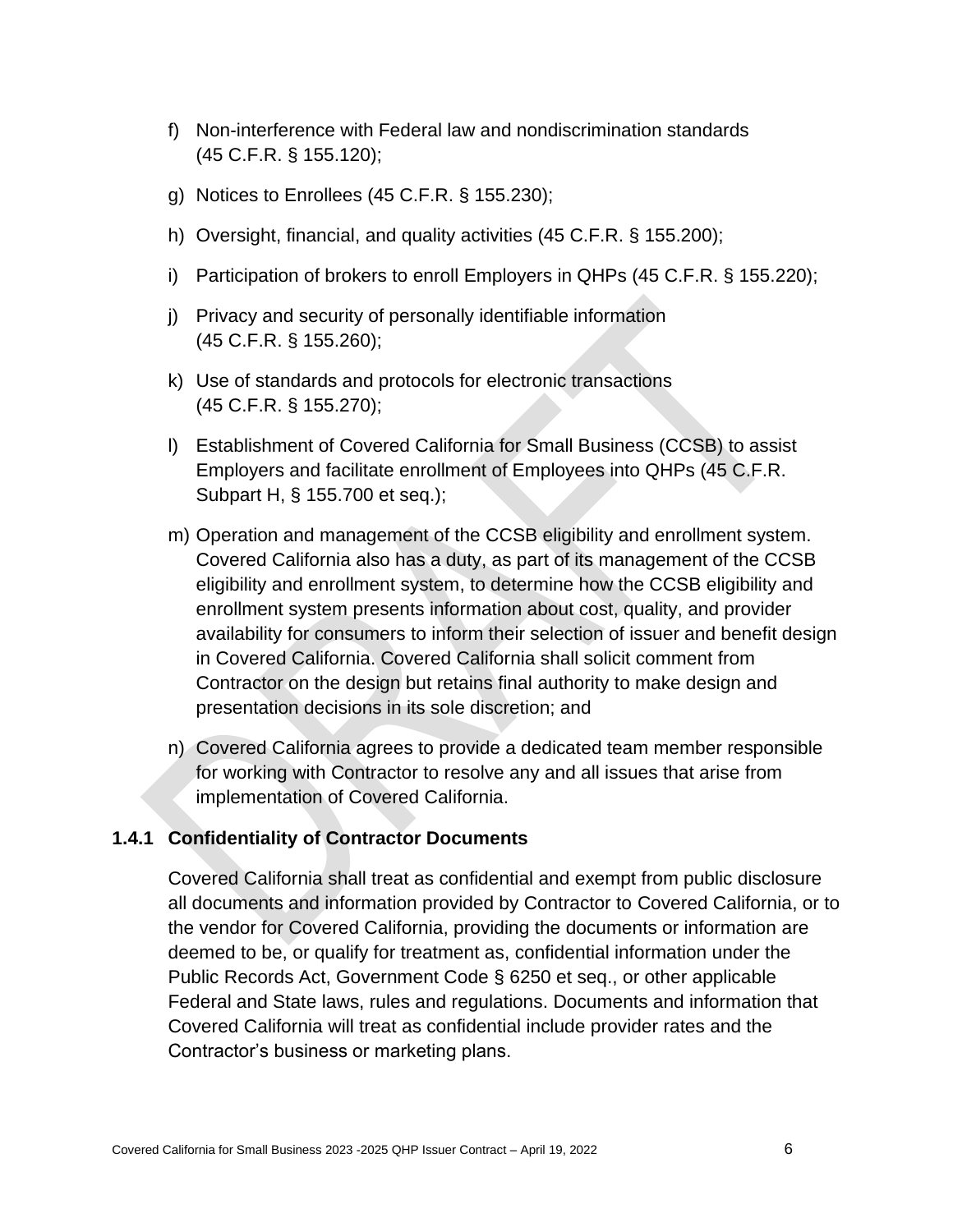# <span id="page-15-0"></span>**1.5 General Duties of the Contractor**

Contractor and Covered California acknowledge and agree that Contractor's QHPs are important to furthering the goal of Covered California with respect to delivering better care and higher value. Contractor agrees that Contractor's QHPs submitted and certified through the annual certification process for the current Plan Year, shall be offered through Covered California to provide access to Covered Services to Covered California Enrollees in accordance with the terms and conditions required by this Agreement and as required for designation of each health insurance plan as a QHP.

Contractor shall maintain the organization and administrative capacity to support and ensure implementation and operation of this Agreement. This requirement includes the following:

- a) Contractor maintains the legal capacity to contract with Covered California and complies with the requirements for participation in Covered California pursuant to this Agreement and applicable Federal and State laws, rules and regulations;
- b) A dedicated liaison is available as the primary contact person to coordinate and cooperate with Covered California in the implementation of this Agreement and the contact person and/or other personnel are available to Covered California as needed to fulfill Contractor's duties under this Agreement.
	- i. Key individual(s) who will have primary responsibility for servicing the Covered California account and flow of responsibilities include the following representatives: Chief Executive Officer, Chief Finance Officer, Chief Operations Officer, Chief Medical Officer, and Dedicated Liaison.
		- 1. Contractor shall timely notify Covered California within ten (10) Days in the event of a change of key individual(s) (as defined in  $(1.5b)$ i.)) occurs.
- c) Contractor's QHPs are offered in accordance with the terms and conditions of this Agreement and compliance with the Affordable Care Act and the California Affordable Care Act and implementing regulations, and with applicable Federal and State laws, rules and regulations, as may be amended from time to time as required under applicable laws, rules and regulations, or as otherwise authorized under this Agreement;
- d) Notify Covered California of: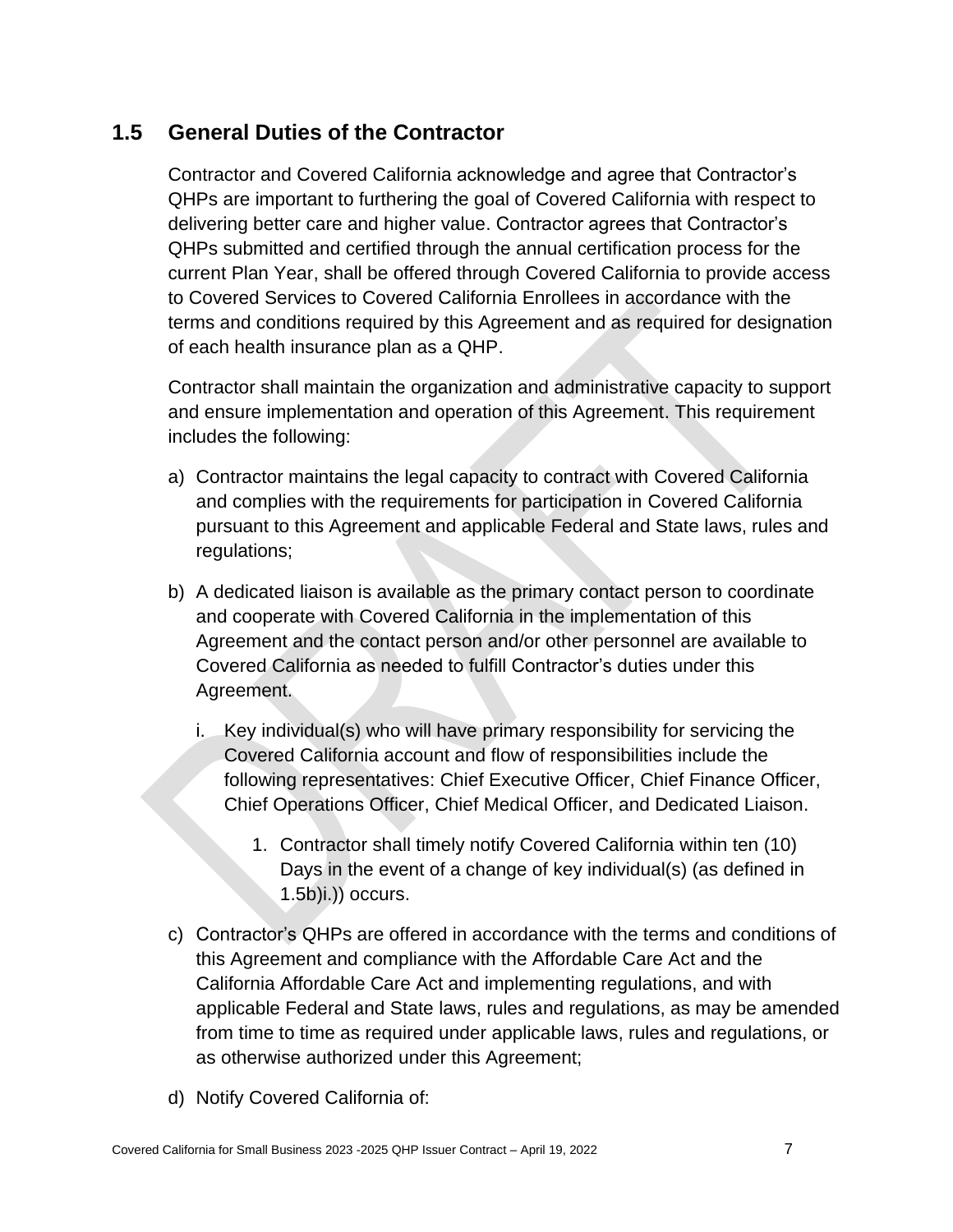- i. all routine or non-routine surveys and audits conducted by State and Federal Regulators concerning Contractor's Covered California lines of business;
- ii. any material concerns identified by Contractor or by State and Federal Regulators that may impact Contractor's performance under this Agreement;
- iii. in the event Contractor fails to meet Medical Loss Ratio (MLR) minimum standards in the individual or small group market, Contractor shall notify Covered California of such failure on or before the date on which Contractor reports MLR rebate information to the U.S. Department of Health and Human Services pursuant to 45 C.F.R. § 158.260. The notice to Covered California shall include: (1) Contractor's MLR, (2) the number of subscribers in the individual and small group markets to whom issuer will pay a MLR rebate directly and the number of small group policy holders receiving a MLR rebate on behalf of enrollees, (3) the amount of rebates provided as a premium credit, (4) the amount of rebates provided in lump sum, and (5) the amount of rebates that were de minimis and the number of enrollees and policyholders who did not receive a rebate because it was de minimis; and
- e) Provide Covered California with copies of any preliminary or final reports, findings, or orders related to Subsection (d) of this Section 1.5, within 48 hours of Contractor receiving them from State and Federal Regulators; and
- f) Participate in quarterly, in-person meetings between Covered California and Contractor at Covered California's headquarters to report and review program performance results, including all Services and components of the program, i.e., clinical, financial, contractual reporting requirements, customer service, appeals, and any other program recommendations.

### <span id="page-16-0"></span>**1.6 Coordination with Other Programs**

Contractor and Covered California recognize that the performance of Services under this Agreement depends upon the joint effort of Covered California, Contractor, Participating Providers, and other authorized subcontractors of Contractor. Contractor shall coordinate and cooperate with Participating Providers and such subcontractors to the extent necessary, and as applicable, to promote compliance by Participating Providers and such subcontractors with the terms set forth in this Agreement. Contractor shall also coordinate and comply with requirements of other State agencies that affect its Enrollees, including the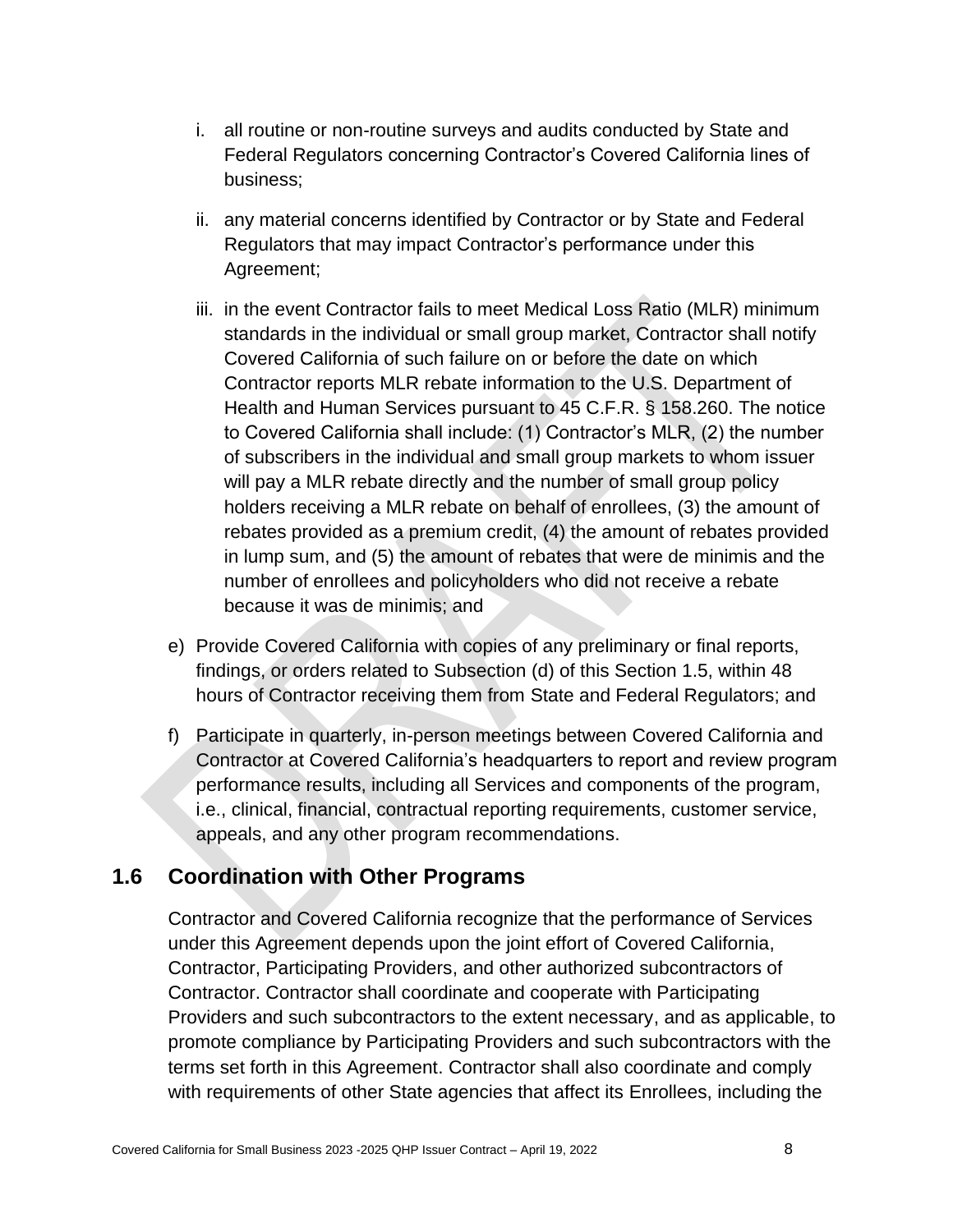Department of Health Care Services ("DHCS") and California Department of Insurance ("CDI"), as may be required under inter-governmental agency agreements or other laws, rules, regulations, or program instructions.

## <span id="page-17-0"></span>**1.7 Changes in Requirements**

The parties agree that Covered California may make prospective changes to benefits and services during a contract year to incorporate changes in State or Federal laws, requirements imposed by State and Federal Regulators, or as mutually agreed by Covered California and Contractor. The projected cost of any such benefit or service change will be included in the cost of health care projections and changes to the Monthly Rates will be implemented after Contractor has demonstrated the cost impact of the benefit or service change in accordance with the requirements set forth in Article 6.

## <span id="page-17-1"></span>**1.8 Evaluation of Contractor Performance**

Covered California shall evaluate Contractor's performance with respect to fulfillment of its obligations under this Agreement on an ongoing basis, including during the 90-Day period prior to each anniversary of the Agreement Effective Date set forth in Section 8.1 so long as the Agreement remains in effect. In the event evaluations conducted by Covered California reveal a significant problem or pattern of non-compliance with terms of this Agreement as reasonably determined and documented by Covered California, Covered California shall have the right, without limitation, to conduct reasonable additional reviews of Contractor's compliance and operational performance. Such evaluations shall also be considered in connection with decisions relating to re-certification and decertification in accordance with the terms set forth at Article 8.

# <span id="page-17-2"></span>**1.9 Required Notice of Contractor Changes**

Except as set forth below, notices pursuant to this Section shall be provided by Contractor promptly within ten (10) Days following Contractor's knowledge of such occurrence; provided, however, (i) such notice shall be provided immediately if such occurrence may reasonably be deemed to adversely affect the quality of care or safety of Covered California Enrollees, and (ii) in no event shall notice be provided by Contractor beyond the thirty (30) Day period following the date of occurrence. All written notices from Contractor pursuant to this Section shall contain sufficient information to permit Covered California to evaluate the events under the same criteria that were used by Covered California in its award of this Agreement to Contractor. Contractor agrees to provide Covered California with such additional information as Covered California may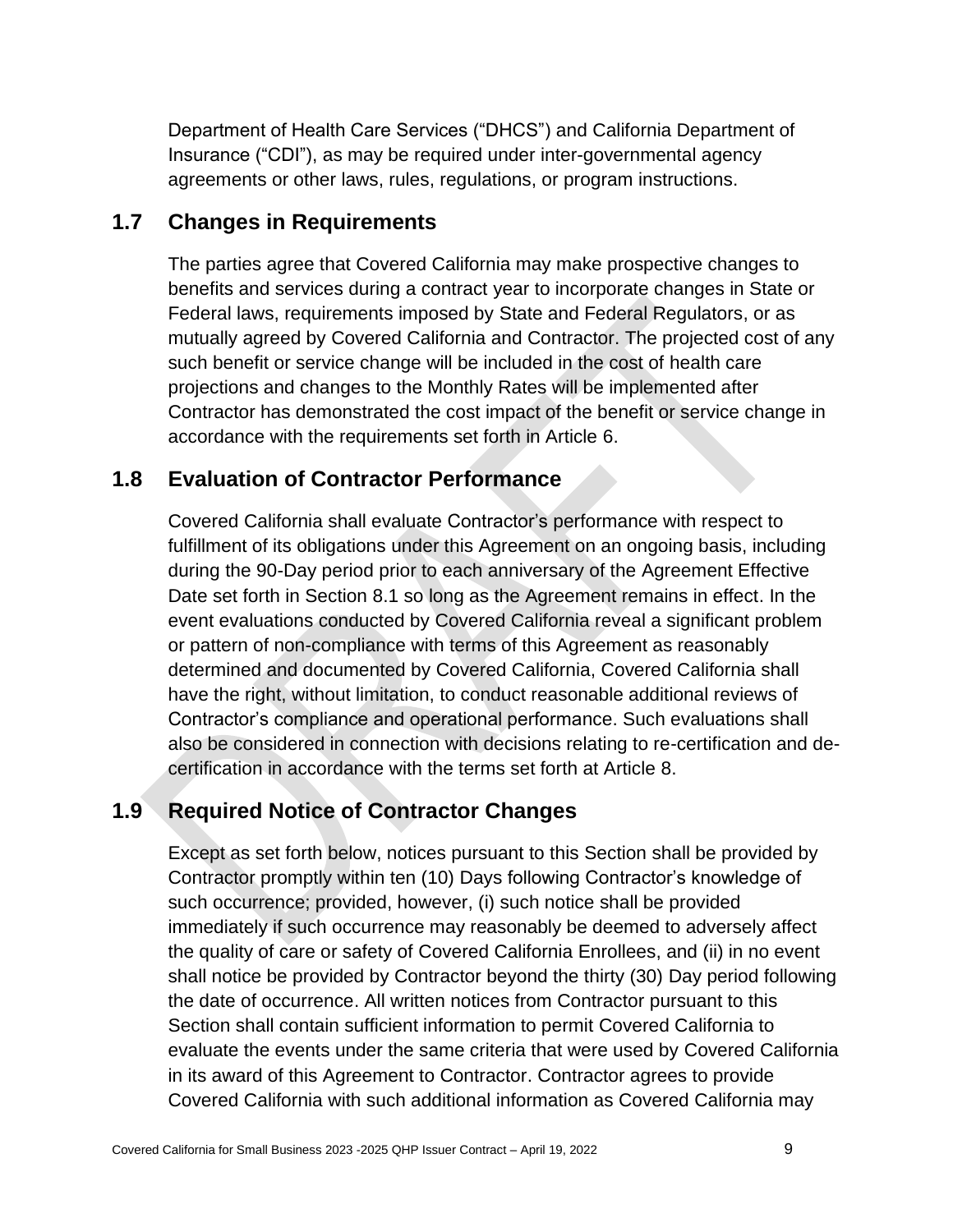request. If Contractor requests confidential treatment for any information it provides, Covered California shall treat the information as confidential, consistent with Section 1.4.1.

Contractor shall notify Covered California in writing upon the occurrence of any of the following events:

- a) Contractor is in breach of any of its obligations under this Agreement;
- b) Change in the majority ownership, control, or business structure of Contractor;
- c) Change in Contractor's business, partnership or corporate organization that may reasonably be expected to have a material impact on Contractor's performance of this Agreement or on Covered California's rights under this Agreement;
- d) Breach by Contractor of any term set forth in this Agreement or Contractor otherwise ceases to meet the requirements for a QHP Issuer, including those set forth at 45 C.F.R. § 156.200 et seq. (Subpart C Qualified Health Plan Minimum Certification Standards);
- e) Immediate notice in the event that Contractor files any federal bankruptcy action or state receivership action, any federal bankruptcy or state receivership action is commenced against Contractor, Contractor is adjudicated bankrupt, or a receiver is appointed and qualifies; and
- f) Changes in Contractor's Provider Network by notice consistent with Section 4.3.
	- i. Contractor shall notify Covered California with respect to any material changes to its Essential Community Provider (ECP) contracting arrangements consistent with Section 4.3.4; and
	- ii. Significant changes in operations of Contractor that may reasonably be expected to significantly impair Contractor's operation of QHPs or delivery of Covered Services to Covered California Enrollees.

### <span id="page-18-0"></span>**1.10 Nondiscrimination**

a) Services and Benefits. During the performance of this Agreement, Contractor shall not, and shall require Participating Providers and other subcontractors, as well as their agents and employees to not, in accordance with the Affordable Care Act Section 1557 (42 U.S.C. § 18116), cause an individual to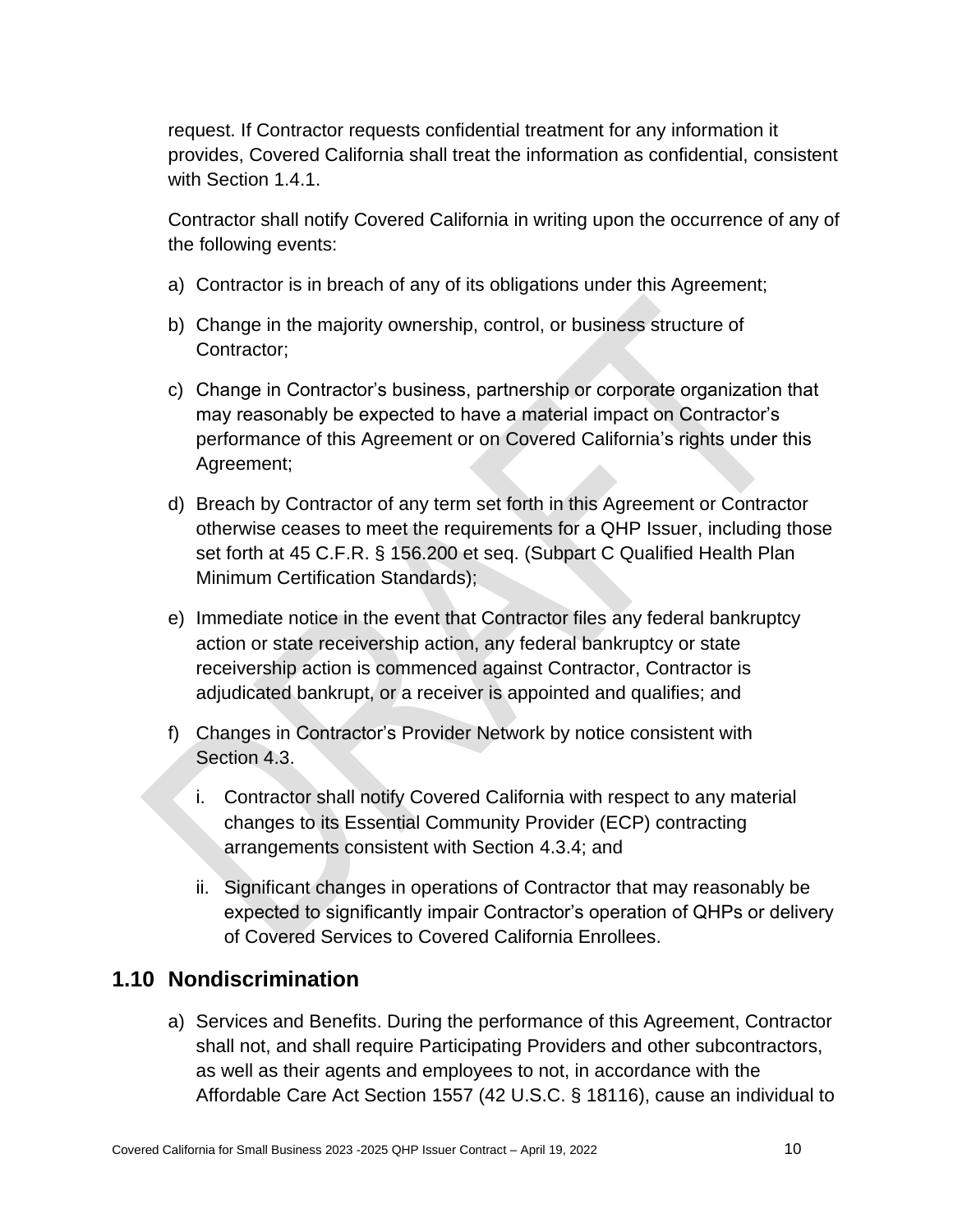be excluded on the grounds prohibited under Title VI of the Civil Rights Act of 1964 (42 U.S.C. § 2000d et seq.), Title IX of the Education Amendments of 1972 (20 U.S.C. § 1681 et seq.), the Age Discrimination Act of 1975 (42 U.S.C. § 6101 et seq.), or Section 504 of the Rehabilitation Act of 1973 (29 U.S.C. § 794), or subject to any other applicable State and Federal laws, from participation in, be denied the benefits of, or be subjected to discrimination under, any health program or activity offered through Covered California.

b) Employment and Workplace. Contractor shall not, and shall require Participating Providers and other subcontractors, as well as their agents and employees to not, unlawfully discriminate, harass or allow harassment, against any employee or applicant for employment because of sex, race, color, ancestry, religious creed, national origin, physical disability (including Human Immunodeficiency Virus (HIV) and Acquired Immunodeficiency Syndrome (AIDS)), mental disability, medical condition (including health impairments related to or associated with a diagnosis of cancer for which a person has been rehabilitated or cured), age (40 or over), marital status, genetic information, sexual orientation, gender identity, or use of family and medical care leave. Contractor shall, and shall require Participating Providers and other subcontractors, as well as their agents and employees, to evaluate and treat employees and applicants for employment in a manner that is free from such discrimination and harassment. Contractor shall, and shall require Participating Providers and subcontractors, as well as their agents and Employees, to comply with the provisions of the Fair Employment and Housing Act (Government Code § 12900 et seq.) and the applicable regulations promulgated thereunder (2 CCR § 10000 et seq.). The applicable regulations of the Fair Employment and Housing Commission implementing Government Code §12990, set forth in CCR Chapter 5 of Division 4.1 of Title 2, including, 2 CCR § 11102 et seq., are incorporated into this Agreement by reference and made a part hereof as if set forth in full. Contractor shall, and shall require Participating Providers and other subcontractors to give written notice of their obligations under this clause to labor organizations with which they have a collective bargaining or other agreement. Contractor shall include the nondiscrimination and compliance provisions of this clause in all subcontracts to perform work under this Agreement.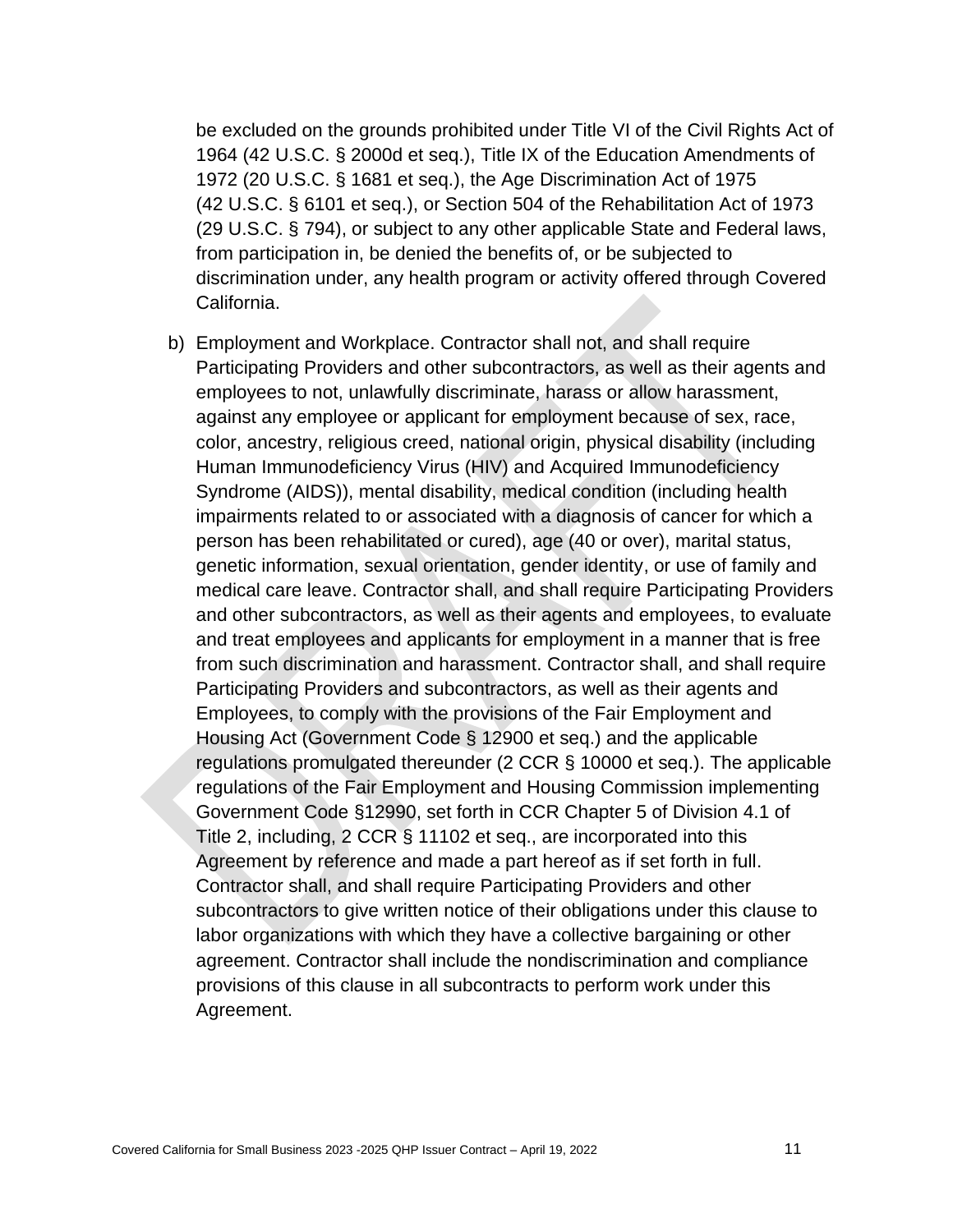# <span id="page-20-0"></span>**1.11 Conflict of Interest; Integrity**

Contractor shall be, and shall require Participating Providers to be free from any conflicts of interest with respect to Services provided under this Agreement. Contractor represents that Contractor and its personnel do not currently have, and will not have throughout the term of the Agreement, any direct interest that may present a conflict in any manner with the performance of Services required under this Agreement. Contractor also represents that it is not aware of any conflicts of interest of any Participating Provider or any basis for potential violations of Contractor or Participating Provider with respect to laws, rules and regulations that govern referrals required for the provision of certain Covered Services, including Federal and State anti-kickback and anti-self-referral laws, rules and regulations. Contractor shall immediately (1) identify any conflict of interest that is identified during the term of the Agreement, and (2) take any necessary action to assure that any activities are not improperly influenced by a conflict of interest.

Contractor shall comply with any and all other policies adopted by Covered California regarding conflicts of interest and ethical standards, copies of which shall be made available by Covered California for review and comment by the Contractor prior to implementation.

# <span id="page-20-1"></span>**1.12 Other Financial Information**

In addition to financial information to be provided to Covered California under other provisions of this Agreement or pursuant to applicable laws, rules and regulations, at the request of Covered California, Contractor shall provide Covered California with financial information that is (i) provided by Contractor to State and Federal Regulators or other regulatory bodies, or (ii) reasonable and customary information prepared by Contractor, including supporting information relating to Contractor's Enrollees. Possible requests may include annual audited financial statements and annual profit and loss statements.

# <span id="page-20-2"></span>**1.13 Other Laws**

Contractor shall comply with applicable laws, rules and regulations, including the following:

a) Americans with Disabilities Act. Contractor shall comply with the Americans with Disabilities Act (ADA) of 1990, (42 U.S.C. § 12101 et seq.), which prohibits discrimination on the basis of disability, as well as all applicable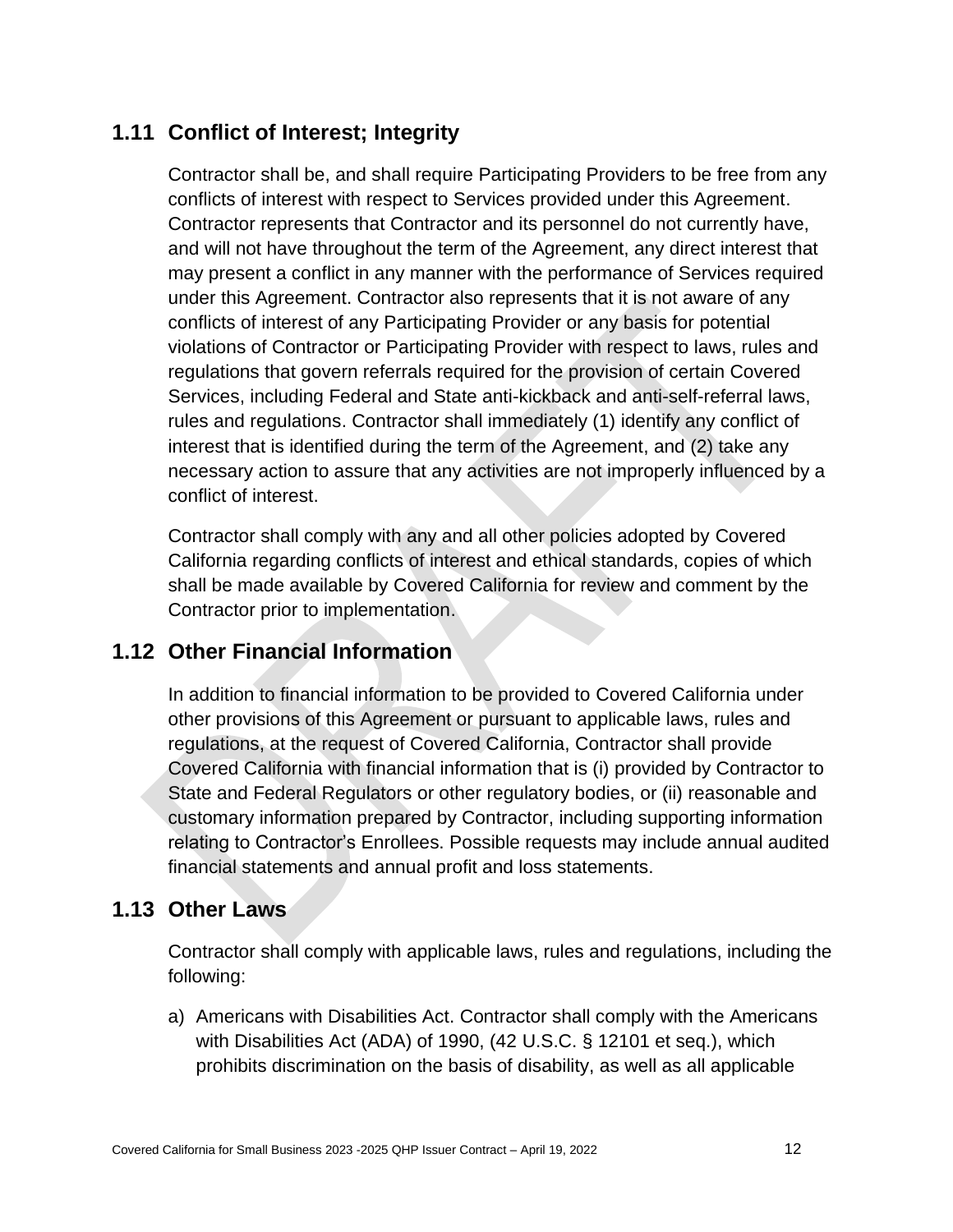regulations and guidelines issued pursuant to the ADA, unless specifically exempted.

- b) Drug-Free Workplace. Contractor shall comply with the requirements of the Drug-Free Workplace Act of 1990 (Government Code § 8350 et seq.).
- c) Child Support Compliance Act. Contractor shall fully comply with all applicable State and Federal laws relating to child and family support enforcement, including disclosure of information and compliance with earnings assignment orders, as provided in Chapter 8 (commencing with § 5200) of Part 5 of Division 9 of the Family Code.
- d) Domestic Partners. Contractor shall fully comply with Public Contract Code § 10295.3 with regard to benefits for domestic partners.
- e) Environmental. Contractor shall comply with environmental laws, rules and regulations applicable to its operations, including, those relating to certifies compliance with the requirements of the Electronic Waste Recycling Act of 2003, Chapter 8.5, Part 3 of Division 30, commencing with § 42460 of the Public Resources Code, relating to hazardous and solid waste.
- f) Other Laws. Contractor shall comply with any and all other State and Federal laws, rules and regulations applicable to this Agreement, to the operation of Covered California, and to Contractor's provision of Services under this Agreement.

## <span id="page-21-0"></span>**1.14 Contractor's Representations and Warranties**

Contractor represents and warrants that neither the execution of this Agreement by Contractor, nor the acts contemplated hereby, nor compliance by Contractor with any provisions hereof will:

- a) Violate any provision of the charter documents of Contractor;
- b) Violate any laws, rules, regulations, or any judgment, decree, order, regulation or rule of any court or governmental authority applicable to Contractor; or
- c) Violate, or be in conflict with, or constitute a default under, or permit the termination of, or require the consent of any person under, any agreement to which Contractor may be bound, the occurrence of which in the aggregate would have a material adverse effect on the properties, business, prospects, earnings, assets, liabilities, or condition (financial or otherwise) of Contractor.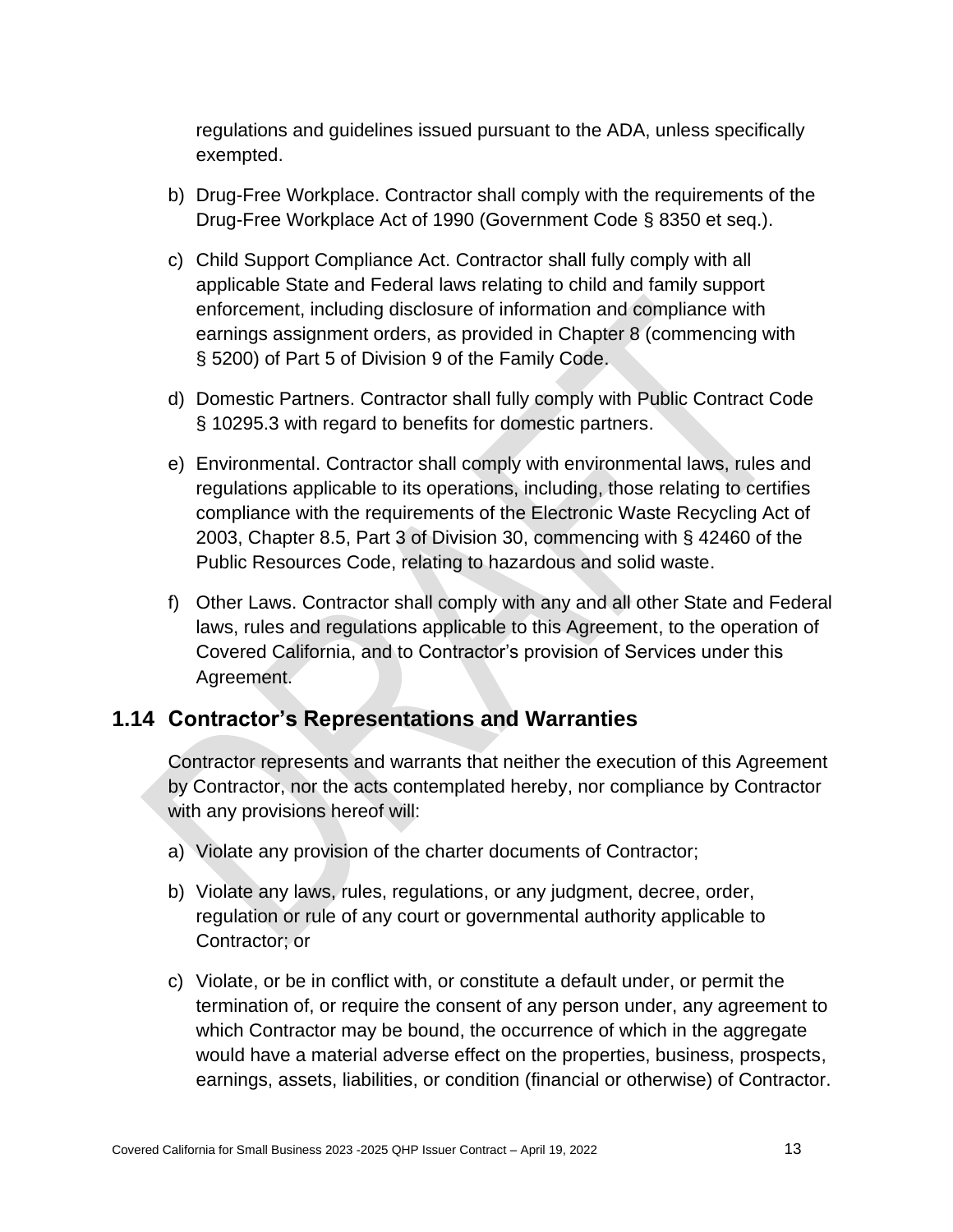Due Organization. Contractor represents and warrants that it is duly organized, validly existing, and in good standing under the laws of the state of its incorporation or organization.

Power and Authority. Contractor represents and warrants that: (i) it has the power and authority to enter into this Agreement and to carry out its obligations hereunder; (ii) the execution of this Agreement has been duly authorized and executed by Contractor and no other internal proceeding on the part of Contractor is necessary to authorize this Agreement; and (iii) to the best of its knowledge, Contractor has completed, obtained, and performed all registrations, filings, approvals, authorizations, consents, or examinations required by any State and Federal Regulators and other government or governmental authority for its acts contemplated by this Agreement.

### <span id="page-22-0"></span>**1.15 Fraud, Waste and Abuse; Ethical Conduct**

Contractor shall maintain and enforce policies, procedures, processes, systems, and internal controls (i) to reduce fraud, waste, and abuse, and (ii) to enhance compliance with other applicable laws, rules, and regulations in connection with the performance of Contractor's obligations under this Agreement. Contractor shall maintain an effective compliance program that meets the requirements of applicable laws, rules, and regulations. Contractor shall provide evidence of such compliance program as reasonably requested by Covered California. Contractor shall timely communicate to Covered California any material concerns identified by Contractor or by State and Federal Regulators related to regulatory compliance that may impact performance under this Agreement.

Contractor shall provide Covered California with a description of its fraud, waste, and abuse detection and prevention programs and report total monies recovered by Contractor in the most recent 12-month period for Contractor's total book of business as well as, if available, total monies recovered for Covered California business only. This description shall be provided upon the request of Covered California and will be updated upon request during each year that this Agreement is in effect and shall include an overview of fraud and abuse detection and prevention program activities conducted by Contractor, Participating Providers, other subcontractors and their authorized Agents, including a summary of key findings, relevant data analytics and fraud risk assessments to circumvent fraud, waste, and abuse, and the development, implementation, and enforcement of any corrective action plans for changing, upgrading, or improving these programs.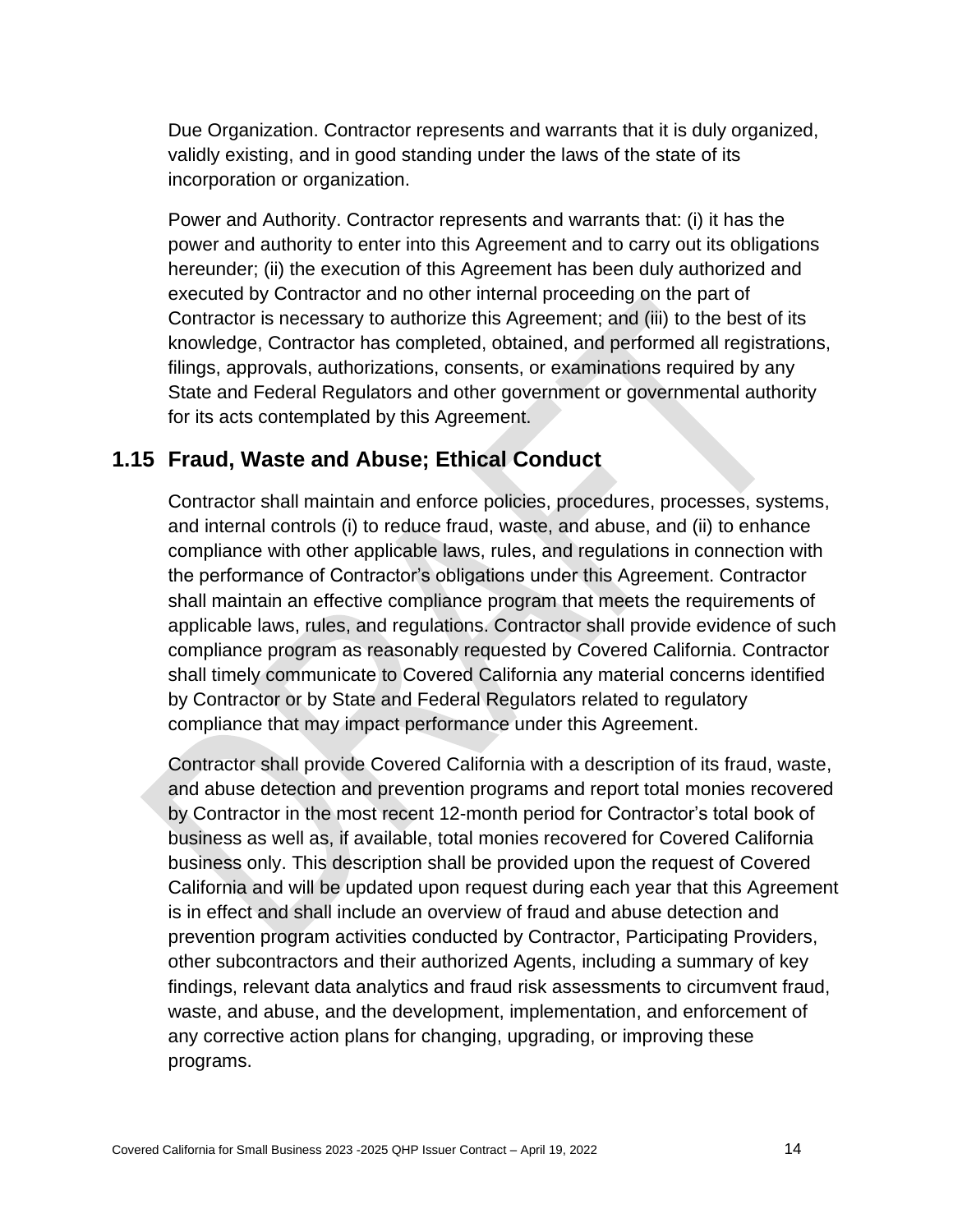Contractor shall maintain and enforce a code of ethical conduct and make it available to Covered California upon request.

Contractor shall refer potential fraud activities identified through fraud detection and response measures to Covered California. Contractor shall follow the established Carrier Referral Process posted on the Contractor's extranet website provided by Covered California (Hub page, Contractor's subsite, Data Integrity, Fraud Referral folder).

Contractor shall not terminate Covered California Enrollee coverage for fraud without prior review and approval from Covered California.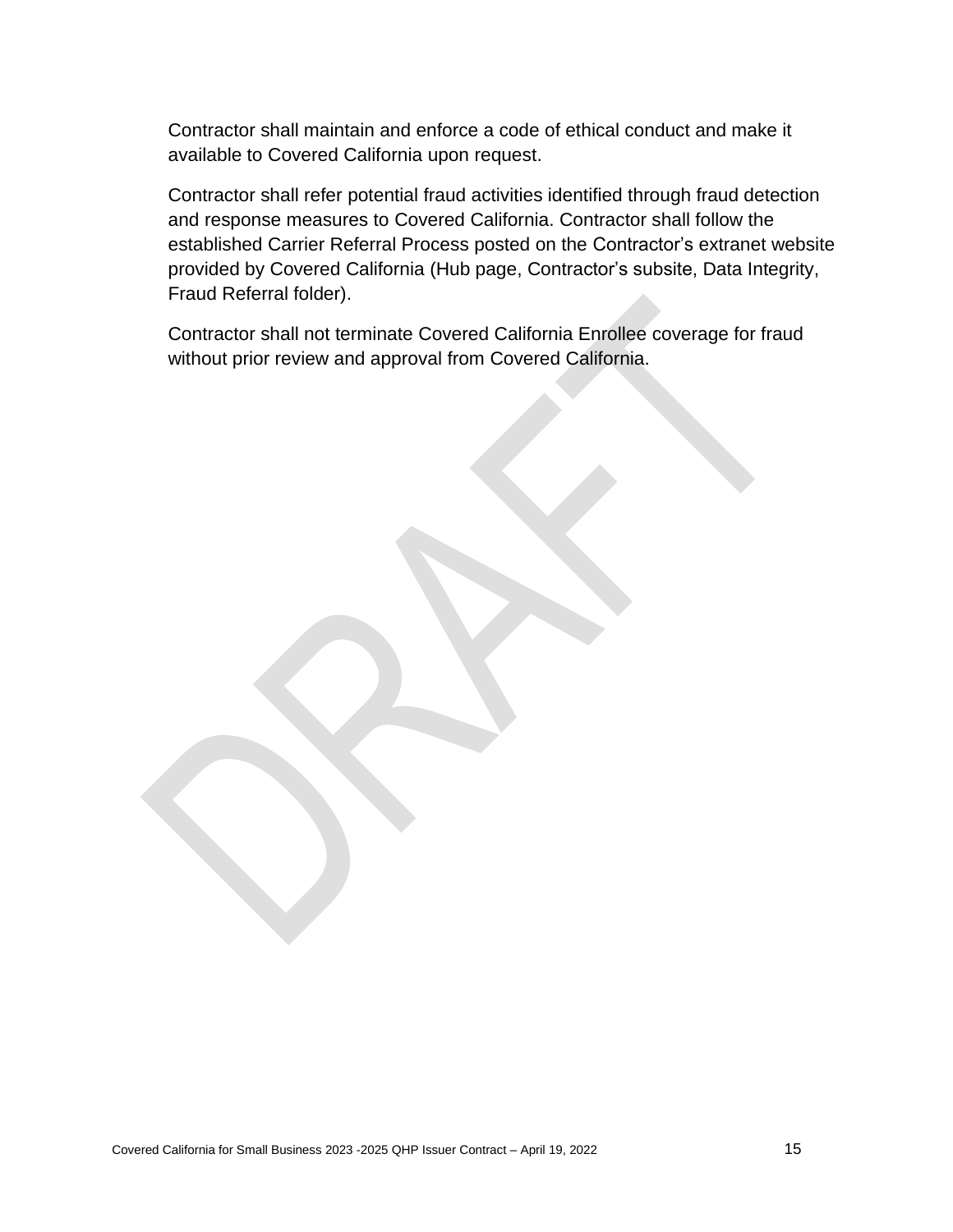# **ARTICLE 2 – ELIGIBILITY AND ENROLLMENT**

# <span id="page-24-1"></span><span id="page-24-0"></span>**2.1 Eligibility and Enrollment Responsibilities**

### <span id="page-24-2"></span>**2.1.1 Covered California Responsibilities**

- a) Covered California shall be solely responsible for the determination of eligibility and enrollment of Small Employers and Employees in the Covered California for Small Business in accordance with applicable Federal and State laws, rules and regulations.
- b) Covered California shall notify Contractor regarding each eligible applicant who has completed an application for enrollment and selected Contractor as the QHP Issuer. Covered California shall transmit information required for Contractor to enroll the applicant within seven (7) business days of receipt of verification of eligibility and selection of Contractor's QHP.
- c) Covered California shall send 834 member-related files in EDI or CSV format to all Contractors with enrollment information to Contractor on a daily or on as-needed basis.
- d) Covered California shall send group files using XML format to all Contractors on a daily or on an as-needed basis.
- e) Covered California shall send the 820 Payment Remittance Information File in EDI or CSV format to all Contractors who received a payment, once a month.

### <span id="page-24-3"></span>**2.1.2 Contractor Responsibilities**

- a) Contractor shall comply with all Federal and State eligibility and enrollment laws and regulations, including the Affordable Care Act § 1411 et seq. (42 U.S.C. § 18081 et seq.), 45 C.F.R. § 155.400 et seq., Government Code §§ 100503 and 100503.4, and 10 CCR § 6400 et seq.
- b) Contractor shall comply with all Covered California eligibility and enrollment determinations, including those made through the CCSB eligibility and enrollment system that result from an Employer's appeal of a Covered California determination. Within ten (10) Days of receiving a request from Covered California to implement the appeals decision, Contractor shall implement appeals decisions and provide communication to Covered California with evidence the appeal resolution has been implemented. Contractor shall immediately notify Covered California if it receives an appeal decision that does not have all necessary data elements required for the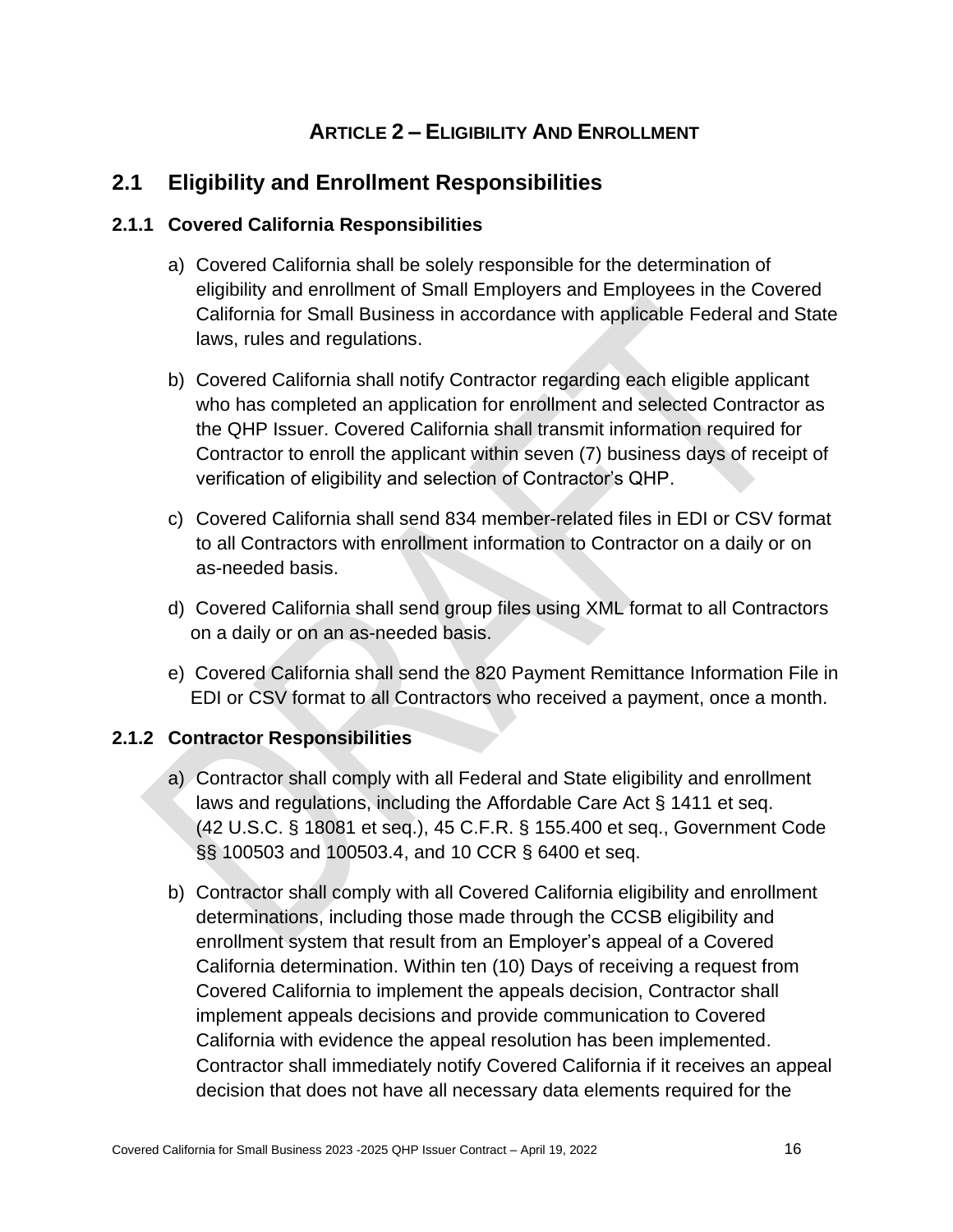Contractor to implement the appeal decision. In the event that an Employee and/or Dependent requires immediate care, the QHP Issuer will work closely with Covered California to implement any eligibility or enrollment changes as soon as reasonably possible. Contractor shall accept all Employees assigned by Covered California except as otherwise authorized by policies and procedures of Covered California or upon the approval of Covered California.

- c) Contractor shall input the enrollment information into Contractor's membership enrollment and financial databases. Contractor shall review and reconcile its membership enrollment and financial databases with Covered California enrollment reconciliation file on a monthly basis. The Contractor will use the Monthly Reconciliation File provided by Covered California in an EDI or CSV format to perform eligibility and financial validation and reconciliation. Contractor shall prepare a comparison extract in accordance with the file validations and resolution timelines, as mutually agreed upon between Covered California and Contractor. The eligibility and/or financial discrepancies shall be reported to Covered California via FTP.
- d) Contractor shall ingest Standard X12 EDI benefit enrollment and maintenance set files (834) furnished by Covered California and ensure Interchange acknowledgement files (999/TA1) are transmitted between Contractor and Covered California in a mutually agreed format. This includes all X12 response files (834 effectuation, TA1/999, etc.).
- e) Once the 834 File has been sent to the Contractor, Covered California should receive a 999/TA1 Acknowledgement File in return from the Contractor, confirming the 834 File has been received. The Contractor shall adhere to the agreed upon turn-around time (TAT) for processing 834 Files to add a new member. Contractor shall send Covered California the return 834 Effectuation File which will include the member's information and the Contractor assigned member ID number. After Covered California receives the 834 Effectuation File from the Contractor, Covered California shall send the Contractor a 999/TA1 Acknowledgement File confirming the Contractor's file was received and processed.
- f) After Covered California has sent the monthly 820 Payment Remittance File to the Contractor, the Contractor shall send a 999/TA1 Acknowledgement File confirming the 820 File was received and processed.
- g) Contractor shall provide a supplemental file for those members with identified enrollment discrepancies. Contractor shall provide this file within two weeks of the receipt of the weekly reconciliation file.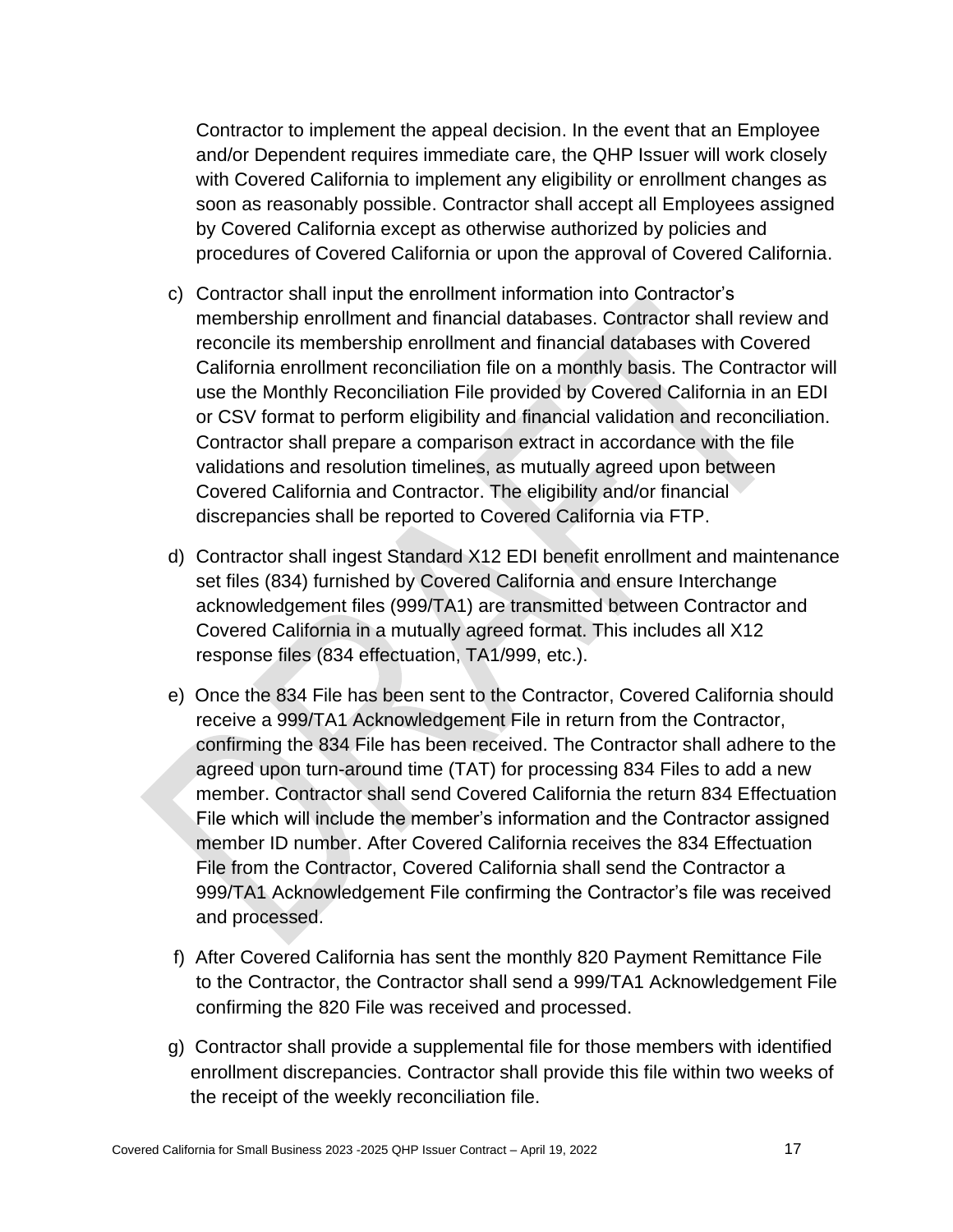h) Contractor shall rely upon Covered California as the system of record for eligibility and enrollment during the term of this Agreement; provided, however, that Contractor shall: (i) reconcile premium payment information with enrollment and eligibility information received from Covered California on a monthly basis, and (ii) Contractor shall only accept changes to eligibility information submitted by Employers or Employees when Covered California notifies or confirms such change to Contractor.

## <span id="page-26-0"></span>**2.2 Covered California for Small Business**

Covered California has established Covered California for Small Business to assist Employers by facilitating enrollment of Employees into QHPs. Contractor shall process Covered California for Small Business enrollments from Small Businesses determined by Covered California to be eligible for coverage in accordance with the terms set forth in this Agreement and Federal and State laws, rules, and regulations. All specified Employees and their Dependents, of Employers who are eligible in accordance with the Affordable Care Act, California Affordable Care Act, and Regulations may obtain coverage through Covered California for Small Business as permitted by State and Federal laws, rules, and regulations. Covered California will assume statutory obligation as required as part of initial enrollment that would otherwise be carried out by Contractor, such as assuring completion of Agent attestation, if applicable.

### <span id="page-26-1"></span>**2.2.1 Covered California for Small Business Enrollment Periods**

Contractor agrees to allow Employers and Employees to purchase coverage in Covered California for Small Business at any point during the year ("rolling enrollment period") and as a result of specified triggering events, during Special Enrollment Periods. Contractor shall accept changes to enrollment received from Covered California other than during the Employer's Open Enrollment Period for qualifying events as required under State and Federal laws, rules, and regulations. Contractor agrees to accept new Employers, Employees and eligible Dependents who enroll during these periods in Covered California for Small Business.

### <span id="page-26-2"></span>**2.2.2 Covered California for Small Business Coverage Effective Dates**

a) Upon verification of eligibility and selection of Contractor's QHP, Covered California shall: (i) process enrollment of Employees into Contractor's QHPs, (ii) establish effective dates of Employee coverage, (iii) transmit enrollment information for Employees to Contractor, and (iv) Contractor shall notify Employee of the effective date of coverage.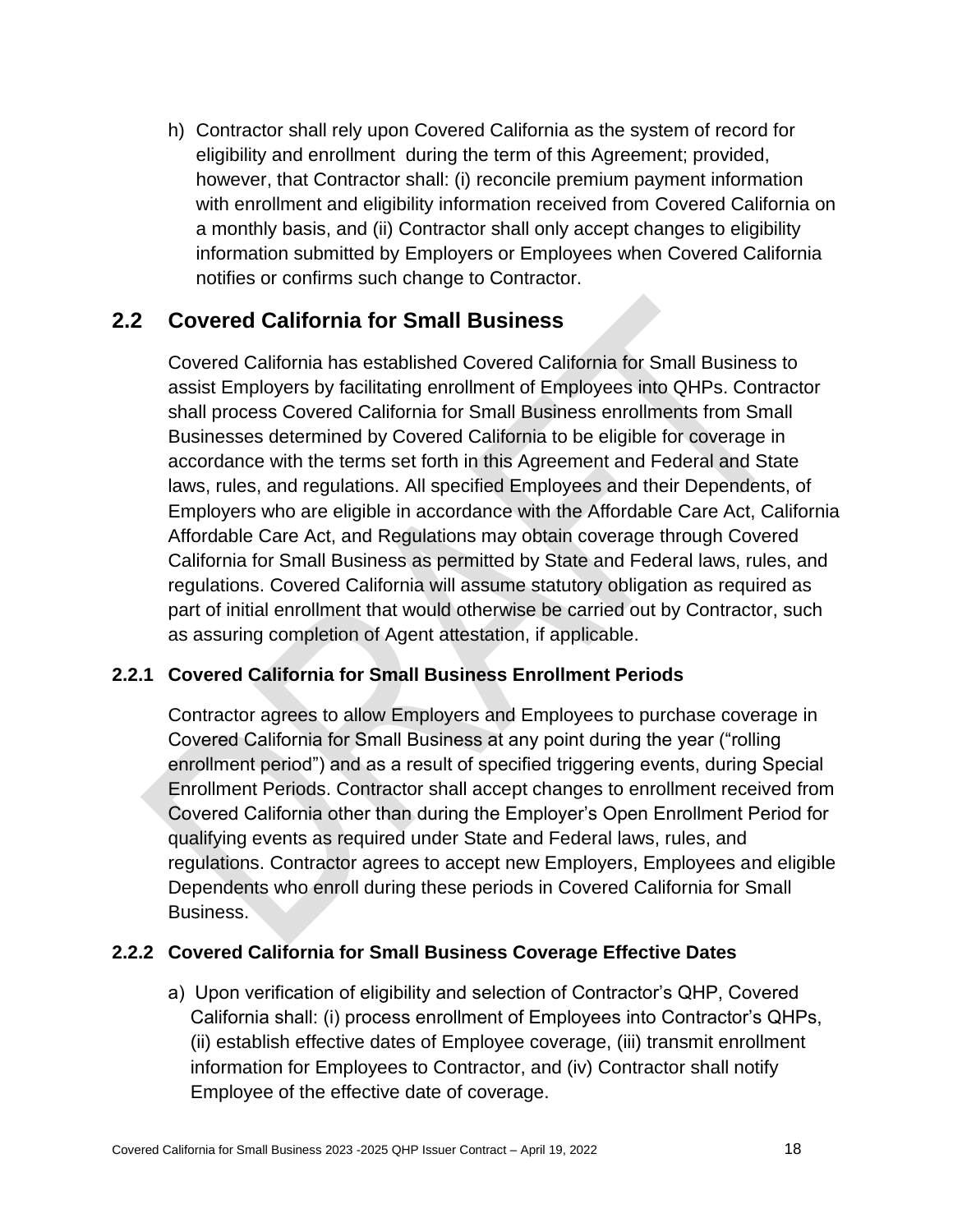- b) Contractor shall coordinate and cooperate with Covered California to the extent necessary during Covered California's enrollment process following Covered California's acceptance of the single Employer and single Employee application forms. Contractor shall provide Services as may be required to support Covered California during the enrollment process conducted by Covered California in accordance with Covered California's responsibilities under State and Federal laws, rules and regulations. Such Services shall include support of Covered California's performance of the following activities that must occur before the effective date of coverage: (i) determination of Employer eligibility, (ii) selection of Contractor's QHPs coverage levels by Employers and Employees, and (iii) verification of Employee's eligibility.
- c) Covered California for Small Business coverage shall commence on the first (1st) Day of a month or such other date as may be established by Covered California under its enrollment timeline and processes in accordance with State and Federal laws, rules and regulations. The specific terms and conditions relating to commencement of coverage, including cancellation or postponement of the effective date of coverage in the event of nonpayment or partial payment of an initial premium will be determined in accordance with applicable laws, rules and regulations.
- d) Contractor shall provide Covered California for Small Business with all information necessary to send the renewal notifications to Covered California Small Businesses, including information needed to satisfy any applicable language accessibility requirements.

#### <span id="page-27-0"></span>**2.2.3 Covered California for Small Business Premiums and Agent Compensation**

Covered California for Small Business will be responsible for collection of premiums, including delinquent payments. Contractor shall review and reconcile information received from Covered California on a monthly basis relating to the administration of premium payments, including information required under 45 C.F.R. § 155.705 and other applicable laws, rules and regulations necessary to the administration of premiums. Such reconciliation process will include the Contractor's review of information relating to the receipt of premium amounts due to Covered California from each Employer and Employee in Covered California for Small Business. Contractor shall provide Covered California notice of any reconciling enrollment information with premium payment information, which shall be evaluated by Covered California in consultation with Contractor.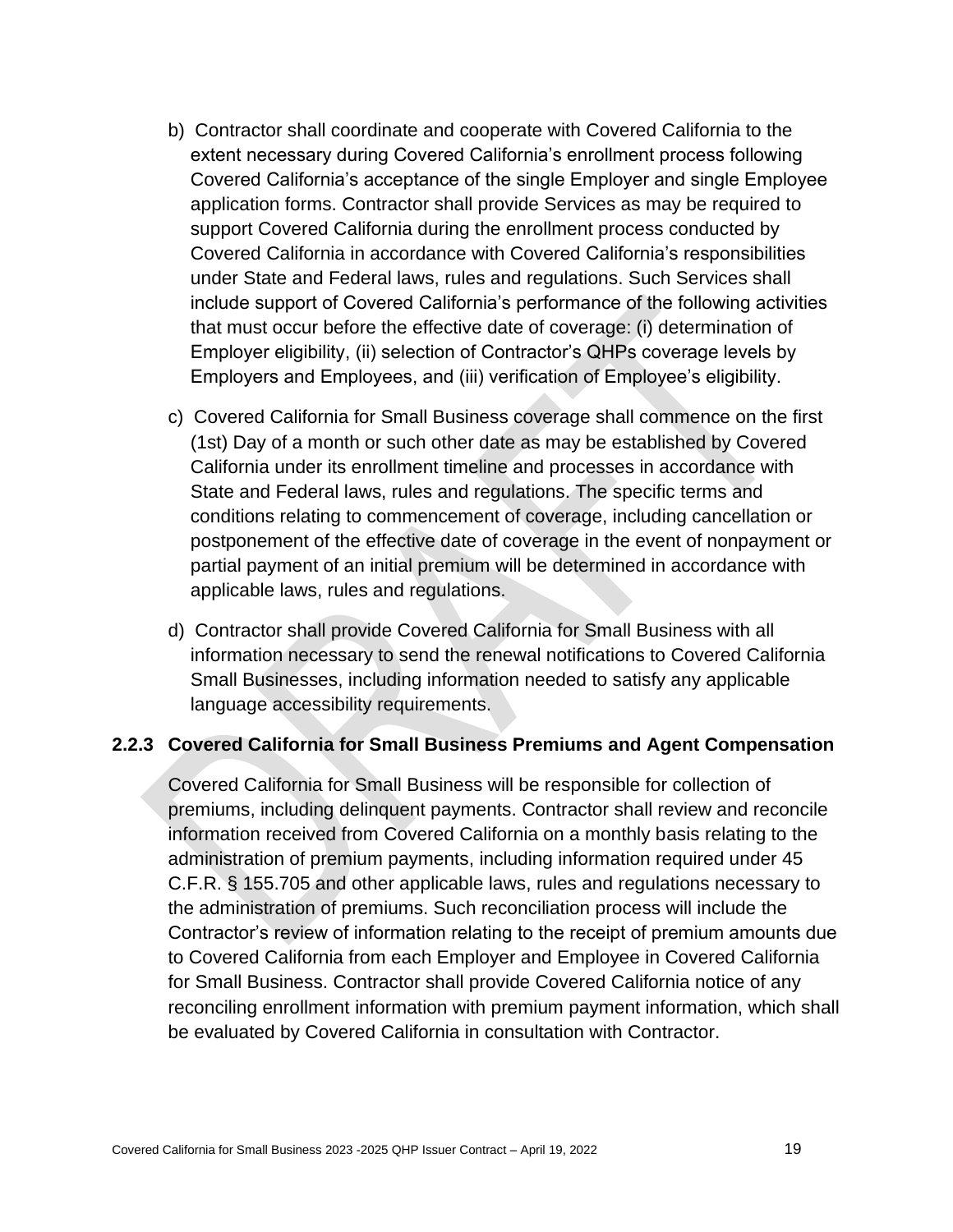Contractor shall not be entitled to collect from Covered California Enrollees or receive from Employers any amounts or funds above the premium amounts except with respect to cost-sharing amounts or to the extent that such payment (i) is expressly authorized under the QHPs, such as out-of-network services that comply with the notice requirements set forth at Section 4.4.3, or (ii) relates to a charge for non-sufficient funds or transaction fees initiated by a Covered California Enrollee at rates that are reasonable and customary for such transactions. Contractor shall not pursue collections of any said fees from Covered California.

Premiums charged to individuals includes the assessment of the Participation Fee of 5.2 percent of the premium due by each Covered California Enrollee, as well as a percentage for distribution related expenses. Distribution related expenses shall be set at a rate as set forth in Attachment 5. Covered California for Small Business shall collect a percentage of the premium in order to compensate Agents and General Agents. Contractor acknowledges that Covered California for Small Business may have excess funds as a result of collecting a percentage of Covered California Enrollee premiums for distribution related expenses. In no event shall Covered California for Small Business be required to remit any excess funds to Contractor. Any excess funds shall belong to Covered California for Small Business.

### <span id="page-28-0"></span>**2.2.4 Covered California for Small Business Terminations of Coverage**

Contractor acknowledges and agrees that Covered California shall be responsible for the aggregation and administration of premiums for Covered California for Small Business. Covered California shall be responsible for: (1) the submission of bills to each Employer on a monthly basis in a form that identifies Employer and Employee contributions and the total amount due, (2) collecting the amounts due from each Employer, and (3) making payments to Contractor for Covered California Enrollees in Contractor's QHPs on a monthly basis or such other intervals as mutually agreed upon by Covered California and Contractor. In no event shall Covered California be liable to Contractor with respect to any interest or other charges relating to premium funds received by Covered California that are not yet disbursed by Covered California to QHP Issuers.

The specific terms and conditions relating to terminations, including Contractor's right to terminate an Employer in connection with the receipt of nonpayment or partial payments from Employers, shall be established by Covered California in accordance with applicable laws, rules and regulations.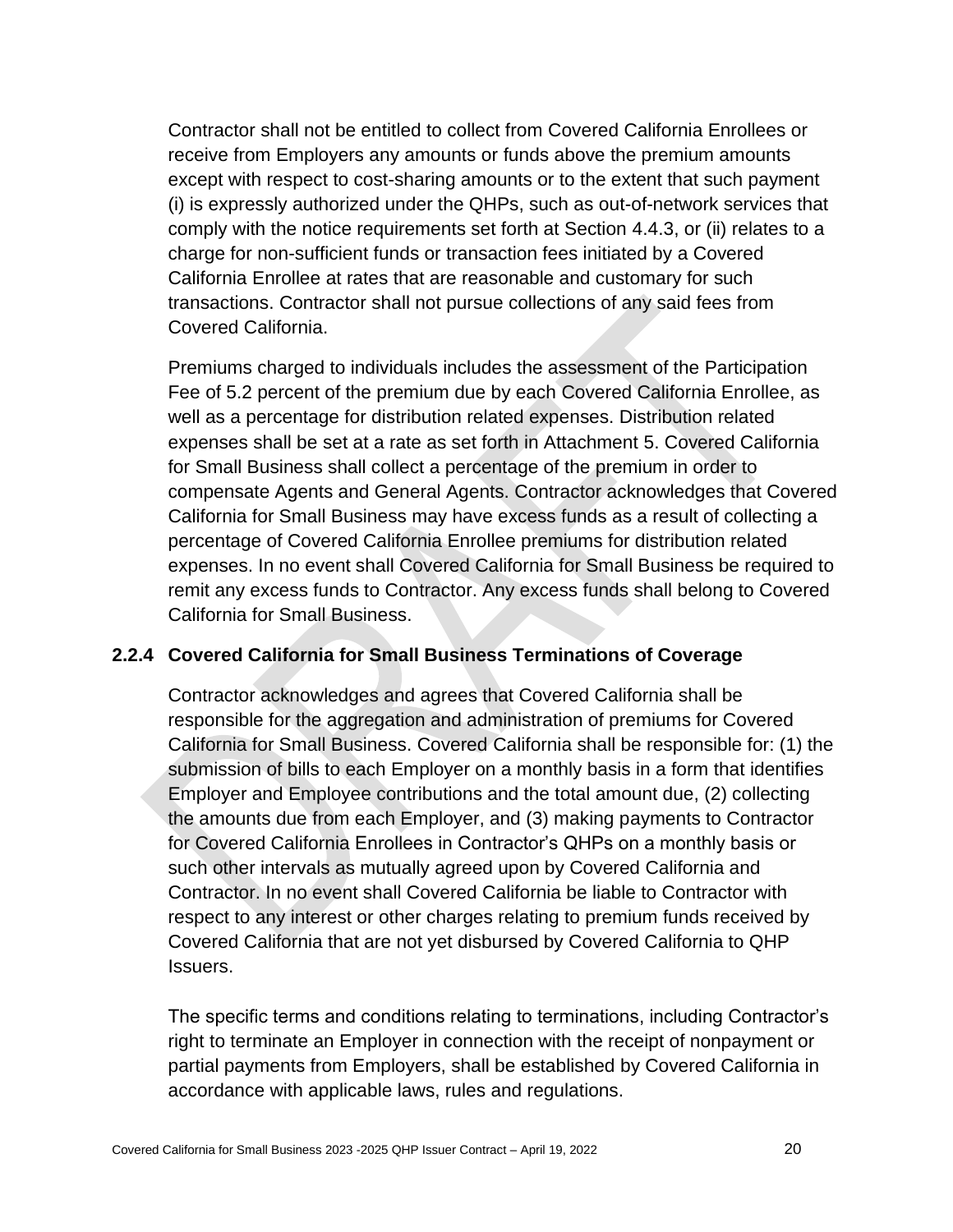Except as otherwise required under applicable laws, rules or regulations, an Employee's enrollment through Employer may be terminated in connection with the termination of Employer's coverage and/or with respect to the events described in above. With respect to an Employee, his or her eligibility shall cease at such time as he or she is no longer a qualified Employee to whom Employer has offered coverage. Covered California will notify Contractor within five (5) business days of any Employer or Employee termination.

Contractor shall request termination of a Covered California Enrollee for fraud or mis-representation through the Carrier Referral Process (posted on the Contractor's extranet website provided by Covered California (Hub page, Contractor's subsite, Data Integrity Files, Fraud Referral, Fraud Referral Rev. folder)) and provide Covered California with supporting documentation which substantiates the Contractor's request to terminate. Contractor shall not terminate for fraud or misrepresentation without prior approval from Covered California.

#### <span id="page-29-0"></span>**2.2.5 Covered California for Small Business Minimum Participation Rates**

Contractor shall comply with minimum participation and contribution rates for Employers participating in Covered California for Small Business in accordance with 10 CCR § 6522. Participation rates shall be established by Covered California in consultation with Health Insurance Issuers and may be modified by Covered California no more frequently than annually based on consideration of various factors, including, prevailing market standards and changes in applicable laws, rules, and regulations. Covered California will provide Contractor notice of such to the minimum participation, if any, at least 210 Days prior to the effective date of the proposed change. Changes to the minimum participation and contribution rates will be published on the Covered California for Small Business website.

=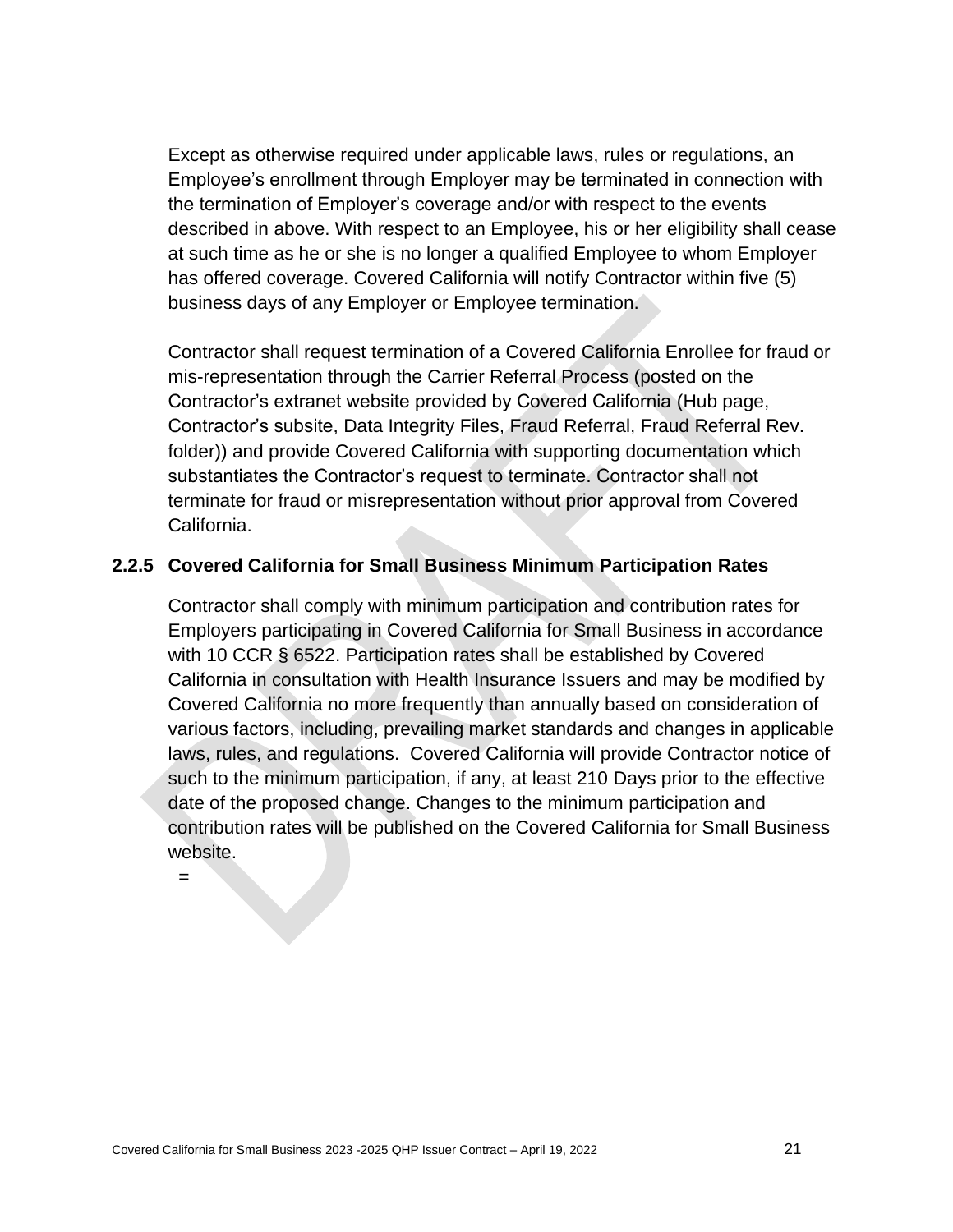### **ARTICLE 3 – PROMOTING ENROLLMENT**

<span id="page-30-0"></span>Covered California selectively contracts with Issuers that agree to actively support and work to achieve Covered California's mission of increasing the number of insured Californians—and maintaining their coverage across programs. Having insurance coverage is a vital first step toward assuring all Californians get the best care possible and to improving health equity and reducing health disparities. Given California's diversity, Covered California and the Contractor agree to engage in diverse and varied efforts to promote enrollment and support consumers moving between forms of coverage. Covered California and the Contractor agree to conduct independent, coordinated and complementary efforts to reduce gaps in coverage by supporting Enrollee transitions between coverage programs, conduct active marketing and outreach efforts and to support Certified Agents to provide Enrollees the in-person and inlanguage education and enrollment support they need to make informed choices. Covered California and the Contractor agree to support these efforts as enumerated in this Article.

Although the requirements and expectations in this Article are not included as performance standards in Attachments 2 — Performance Standards with Penalties and Attachment 3 — Performance Standards and Expectations, Covered California will actively monitor Contractor's performance with respect to its obligations under this Article and will factor in such performance in its decisions to recertify Contractor's QHPs in future years.

### <span id="page-30-1"></span>**3.1 Transitions of Coverage**

To further Covered California's mission of ensuring that as many individuals as possible have the benefit of insurance coverage, Contractor agrees to establish policies and practices in coordination with Covered California that maximize smooth transitions and facilitate coverage for Enrollees to and from Covered California and other health coverage programs, including between Medicare, and other governmental health care programs, and coverage provided by Employers. Contractor shall coordinate with Covered California to make best efforts to ensure all consumers leaving employer sponsored coverage (ESI), including those who may be eligible for coverage required by the Consolidated Omnibus Budget Reconciliation Act of 1985 ("COBRA") and the California Continuation Benefits Replacement Act, Health and Safety Code § 1366.20 et seq. ("Cal-COBRA"), understand the options they may have for coverage through Covered California. Covered California expects Contractor to fully assist enrollee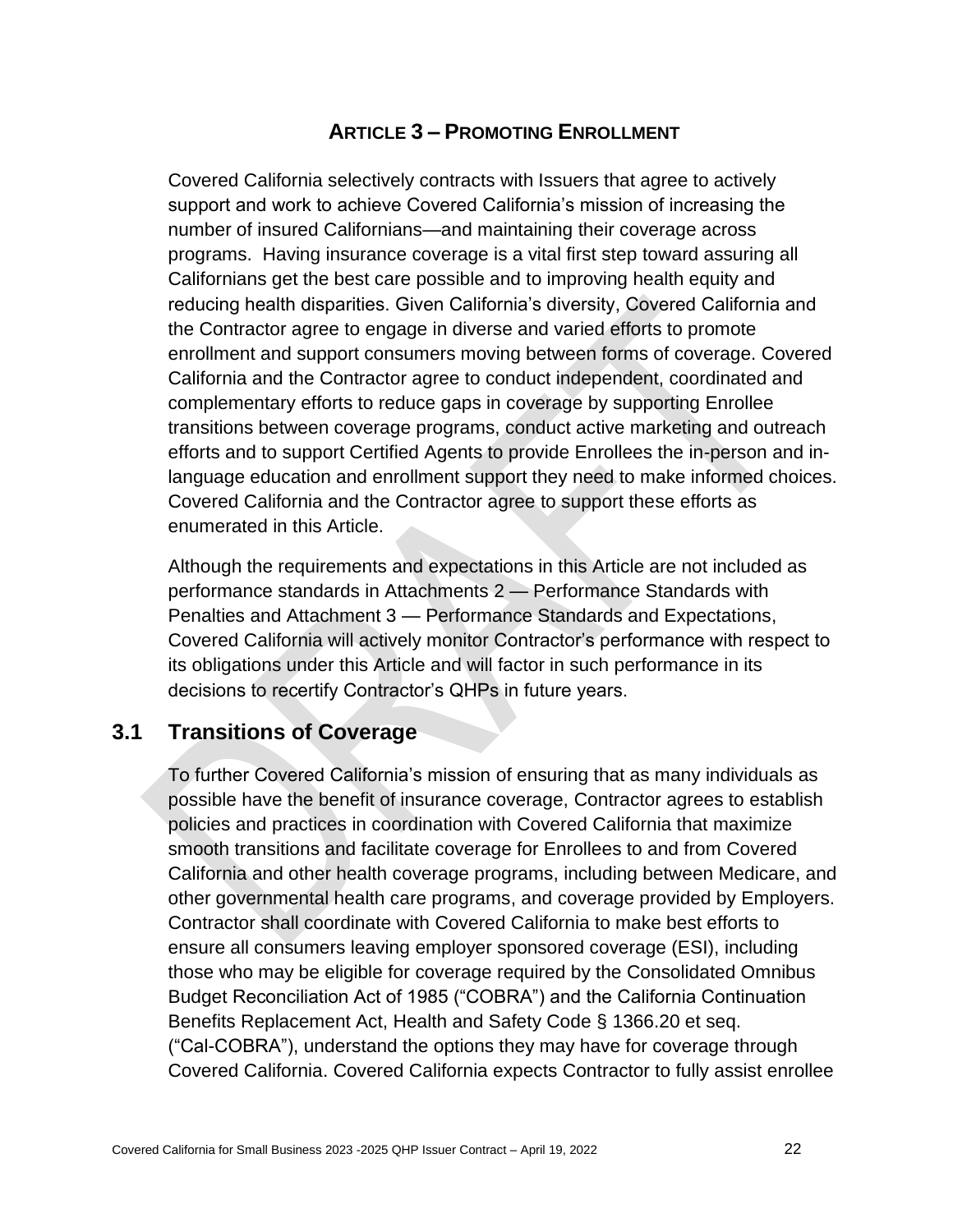transition to other eligible coverage either in Medicare, or Covered California, as applicable.

To the extent Contractor has enrollees in small and large group ESI, to further the parties' commitment to maximizing enrollment in health insurance coverage, Contractor will work with Covered California to develop and implement operational processes to ensure continuity of coverage for Enrollees transitioning from Contractor's non-exchange lines of businesses to Covered California. This includes conducting consumer outreach efforts and supporting Covered California in the implementation of auto-enrollment or facilitated enrollment activities.

Contractor shall conduct Consumer outreach to include an annual notification to Enrollees in Contractor's individual and group health care coverage regarding their potential eligibility for reduced or no-cost coverage through Covered California as required by Health and Safety Code § 1366.50 and California Insurance Code §10786, and as further required by those statutes, shall provide Enrollee contact data for Covered California's outreach to consumers who terminated from ESI coverage and are not known to have transitioned to other health coverage. Contractor shall make best efforts to assist Enrollees with transitioning to and from other programs, including prominently displaying information in termination of coverage material, on Contractor's website, and by educating Service Center representatives on eligibility and enrollment considerations.

### <span id="page-31-0"></span>**3.2 Marketing**

### <span id="page-31-1"></span>**3.2.1 Enrollment and Marketing Coordination and Cooperation**

Covered California and Contractor recognize that effective enrollment of eligible individuals depends on robust efforts taken by both parties and successful coordination on efforts to do marketing and outreach to promote enrollment. Covered California invests a substantial portion of its annual budget on multisegment marketing efforts to market coverage via its QHPs and drive enrollment.

### <span id="page-31-2"></span>**3.2.1.1 Covered California Activities to Promote Enrollment**

Covered California will take such action as it deems necessary and feasible to develop and implement programs and activities to support Contractor in its marketing and enrollment efforts, in accordance with applicable laws, rules and regulations. Such activities may include making available the following programs and resources for use by or for the benefit of Contractor: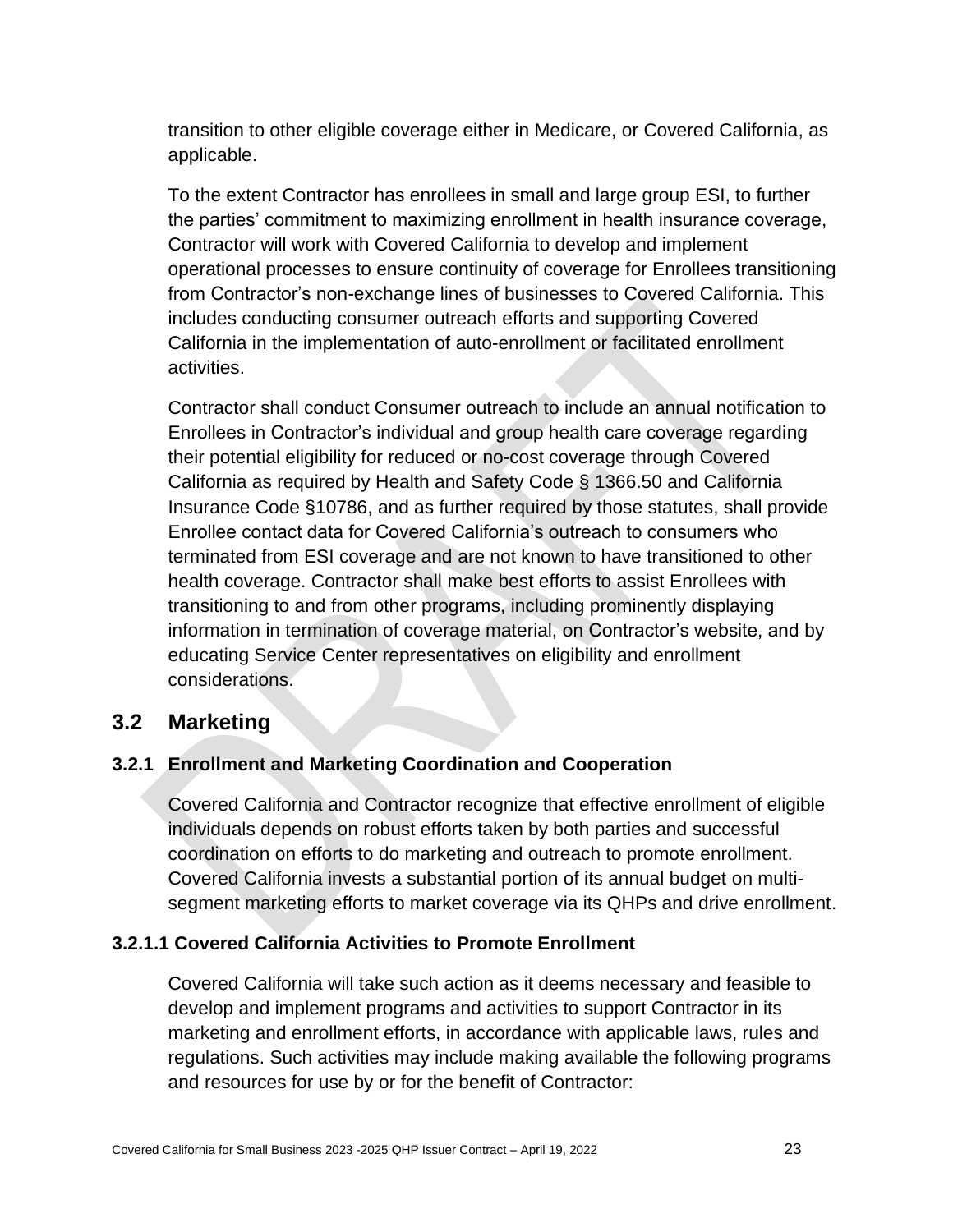- a) Education, marketing, and outreach programs that will seek to increase enrollment through Covered California and inform consumers, including Contractor's current Enrollees, that there is a range of QHPs available in Covered California in addition to Contractor's QHPs;
- b) A standard interface through which Contractor shall electronically accept from Covered California the initial binder payment (via Automated Clearing House or Electronic Funds Transfer) to effectuate coverage and accept subsequent premium payment in Covered California for Small Business;
- c) Complete documentation and reasonable testing timelines for interfaces with Covered California's eligibility and enrollment system;
- d) Eligibility and enrollment training for Contractor's staff and for licensed Agents and brokers;
- e) Joint marketing activities of Covered California, Contractor, and other Health Insurance Issuers designed to drive awareness and enrollment in Covered California;
- f) Covered California will treat as confidential, all Contractor marketing plans, materials, and spend reports consistent with Section 1.4.1. The obligation of Covered California to maintain confidentiality of this information shall survive termination or expiration of this Agreement;
- g) Covered California's annual marketing plans, including retention and renewal efforts; and
- h) Customer service support that will include substantially extended customer service hours during Open Enrollment Periods.

### <span id="page-32-0"></span>**3.2.1.2 Contractors Activities to Promote Enrollment**

Contractor shall support marketing and enrollment efforts such as:

- a) Educate its Agents on Contractor's QHPs offered in Covered California, work with Covered California to efficiently educate its Agents and brokers about Covered California's individual marketplace, and inform Agents that a prospective Enrollee's health status is irrelevant to advice provided with respect to health plan selection other than informing individuals about their estimated out-of-pocket costs;
- b) Cooperate with Covered California to develop and implement a Covered California Enrollee retention plan;
- c) Submit to Covered California a high-level summary of marketing plan at least thirty (30) Days prior to January  $1<sup>st</sup>$  of each year that highlights marketing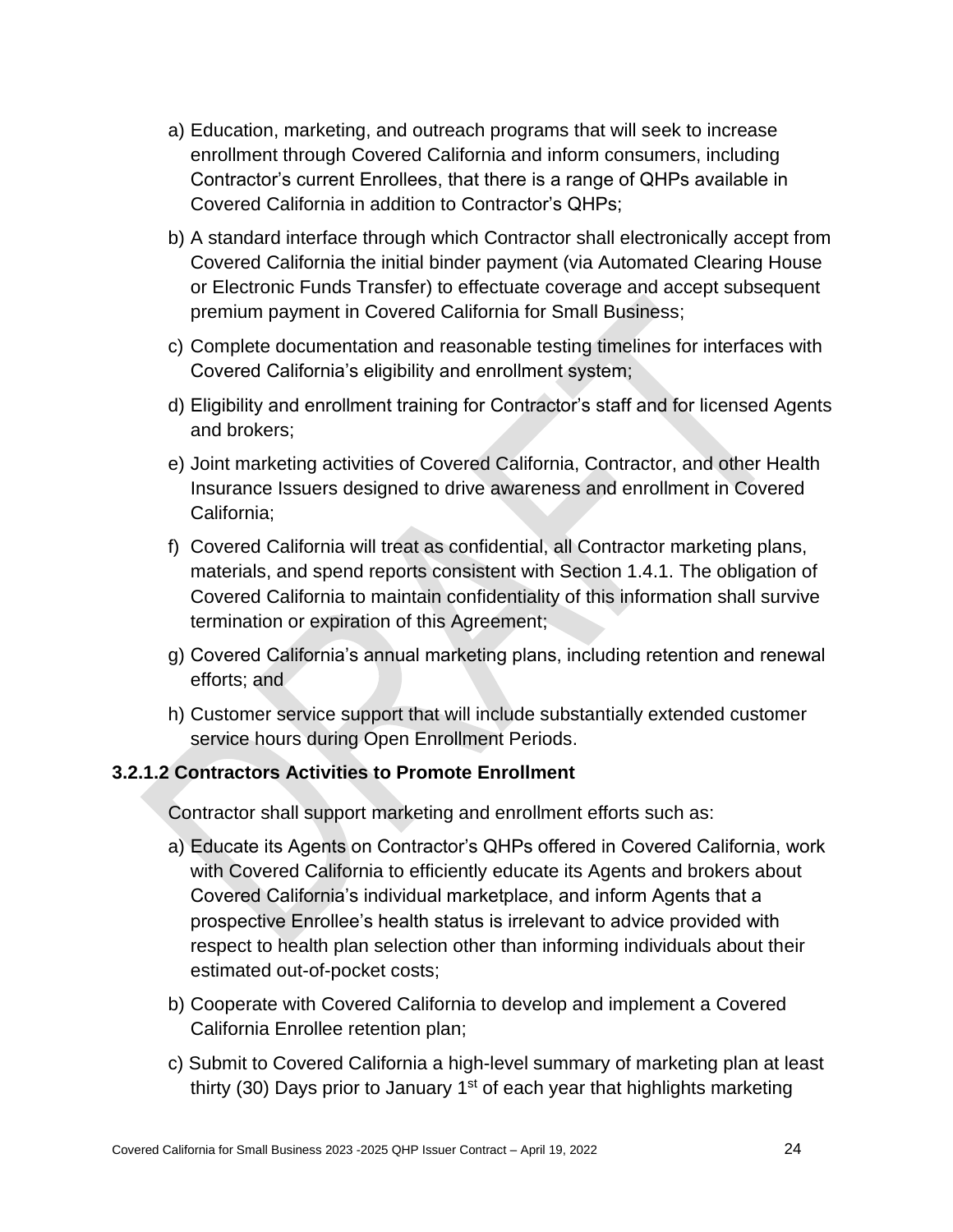approach for acquisition and renewal. This summary should outline lead generation activities to support Agents as well as Business-to-Business advertising campaign targeted at small businesses as appropriate;

- d) Submit to Covered California annual actualized spend amounts for the calendar year sixty (60) Days after the end of the calendar year. Covered California shall treat these materials as confidential consistent with Section 1.4.1; and
- e) Have successfully tested interfaces with Covered California's eligibility and enrollment system or be prepared to complete successful interface tests by dates established by Covered California.

### <span id="page-33-0"></span>**3.2.2 Enrollee Materials and Branding Documents**

#### <span id="page-33-1"></span>**3.2.2.1 Co-branded Materials**

- a) Contractor shall include the Covered California for Small Business logo on Covered California Enrollee termination notices. Contractor shall include the Covered California for Small Business logo and other information in notices and other materials based upon the mutual agreement of Covered California and Contractor as to which materials will include the Covered California for Small Business logo. Contractor may include the Covered California for Small Business logo on identification cards and welcome packets. The materials provided to Covered California under this Section will not require prior approval by Covered California before the Contractor distributes such materials; provided, however, that Contractor shall make a good faith effort to incorporate any changes proposed by Covered California with respect to such materials.
- b) Contractor shall comply with Covered California co-branding requirements related to the format and use of the Covered California logo as outlined in the Covered California Brand Style Guide. Covered California shall post the updated Brand Style Guide on the Contractor's section of the extranet website provided by Covered California (Hub page, Marketing Resources library).
- c) Except as otherwise provided in Section 3.2.2.2, Contractor may, at its discretion, co-brand other marketing materials such as TV, radio, out-of-home, print, digital, social, etc.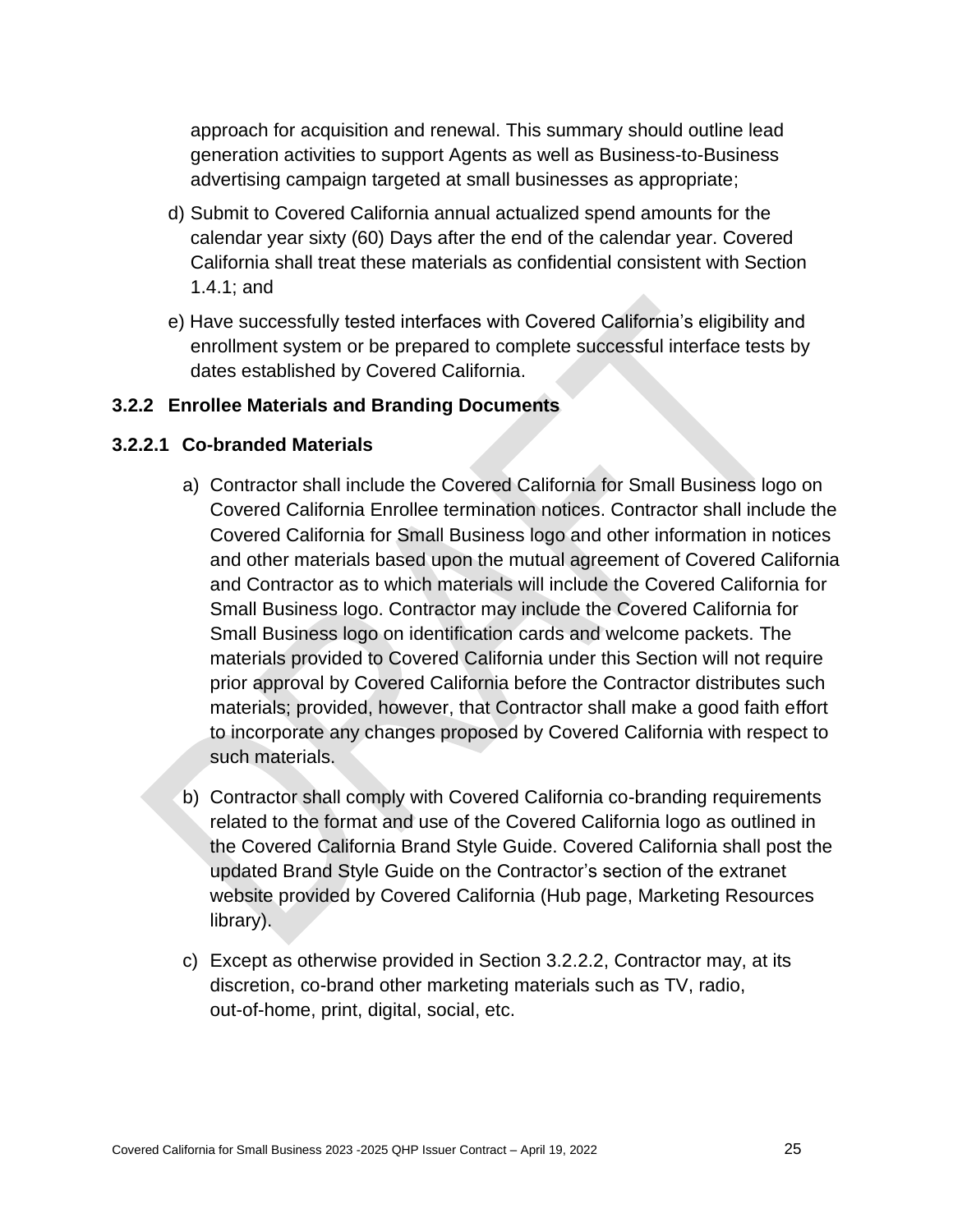#### <span id="page-34-0"></span>**3.2.2.2 Marketing Materials that Must Be Submitted to Covered California**

- a) Co-branded Materials. Contractor must submit all co-branded marketing materials to Covered California at least ten (10) Days prior to releasing materials publicly unless specified otherwise within this Section. The materials provided to Covered California under this Section will not require prior approval by Covered California before the Contractor distributes such materials; provided, however, that Contractor shall make a good faith effort to incorporate any changes proposed by Covered California with respect to such materials.
- b) Acquisition Marketing Materials. Contractor shall provide Covered California with marketing materials and related collateral used by Contractor to promote enrollment inside and outside Covered California, such as point-ofsale collateral, print, digital, social, or any other media channel used in the campaigns on an annual basis and at such other intervals as may be reasonably requested by Covered California. Materials submitted should be a representative sample of the larger body of work. Covered California shall treat these materials as confidential consistent with Section 1.4.1.
- c) Identification Cards. Contractor shall issue identification cards to Covered California Enrollees in a form that shall be agreed to by Covered California. Identification cards should include the product name matching the naming convention on the Covered California website and provider directory. Contractor shall submit card design to Covered California by September 1st of each calendar year.
- d) Marketing Plans. Contractor and Covered California recognize that Covered California Enrollees and other health care consumers benefit from efforts relating to outreach activities designed to increase health awareness and encourage enrollment. The parties shall create and share high-level marketing strategies and plans on an annual basis and at such other intervals as may be reasonably requested by Covered California. The marketing strategies and plans of Covered California and Contractor shall address both new enrollment and renewal efforts. Contractor shall provide proposed and actual marketing approaches, communication strategies, channel distribution strategies, and samples of any planned marketing materials and related collateral. The Contractor shall include this information for both Covered California on and off-exchange individual market efforts. Covered California shall treat these materials as confidential consistent with Section 1.4.1.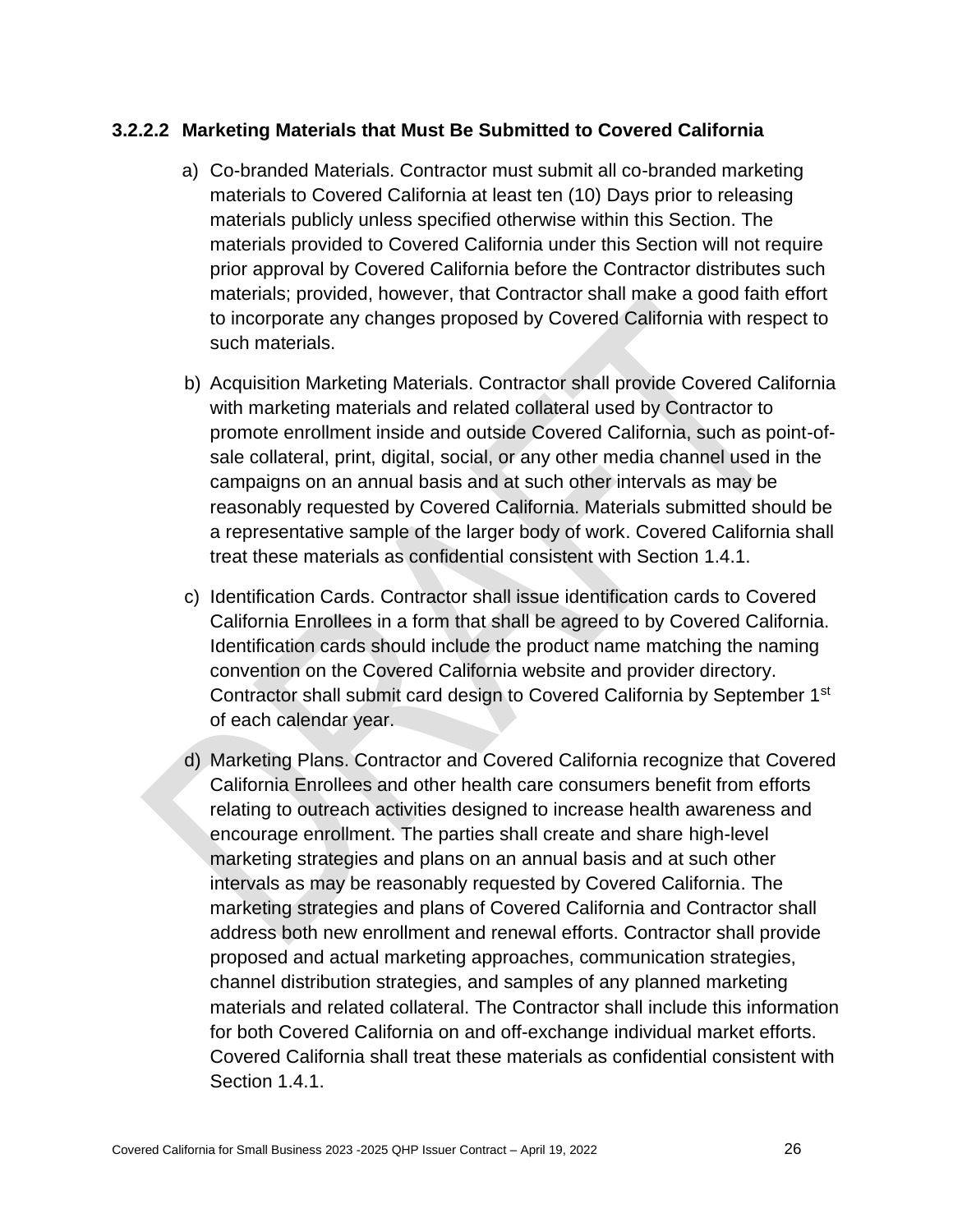e) Contractor Logo. In the event of a logo modification or rebrand, Contractor shall submit new logo to Covered California in a high-resolution design file format. Covered California will make a reasonable effort to update the Contractor logo on all platforms in a timely manner. If Covered California advertising or collateral assets are already in production or live in market, Contractor acknowledges there may be some delay with incorporating the new version of the logo across all applicable assets.

#### <span id="page-35-0"></span>**3.2.2.3 Member Communications Materials**

Upon request, Contractor shall provide Covered California with at least one (1) copy, unless otherwise specified, of any information Contractor intends to send or make available to all Covered California Enrollees, including Evidence of Coverage and disclosure forms, Enrollee newsletters, new Enrollee materials, health education materials, and special announcements. The materials provided to Covered California under this Section will not require prior approval by Covered California before the Contractor distributes such materials; provided, however, that Contractor shall duly evaluate any changes proposed by Covered California with respect to such materials. Contractor shall maintain an electronic file that is open to Covered California, or email requested materials to Covered California. Such files shall be accessible by Covered California as required by applicable laws, rules and regulations, and as otherwise mutually agreed upon by the parties.

### <span id="page-35-1"></span>**3.2.2.4 Mailing Addresses; Other Enrollment Information**

Contractor shall update a Covered California Enrollee's address and other enrollment information on a continuous basis based on information Contractor receives from Covered California.

### <span id="page-35-2"></span>**3.2.2.5 Evidence of Coverage Booklet on Contractor's Website**

During each year of this Agreement which carries over into a subsequent Plan Year, Contractor shall make the Evidence of Coverage booklet, including any documents referenced in the Evidence of Coverage, for the next benefit year available on Contractor's website no later than sixty (60) Days prior to the plan's coverage effective date provided that Contractor has received any revisions in the material that is to be included in the Evidence of Coverage from Covered California and the State Regulators in sufficient time to allow for posting. The Evidence of Coverage booklet for the then-current benefit year shall remain on Contractor's website through the Plan Year coverage end date.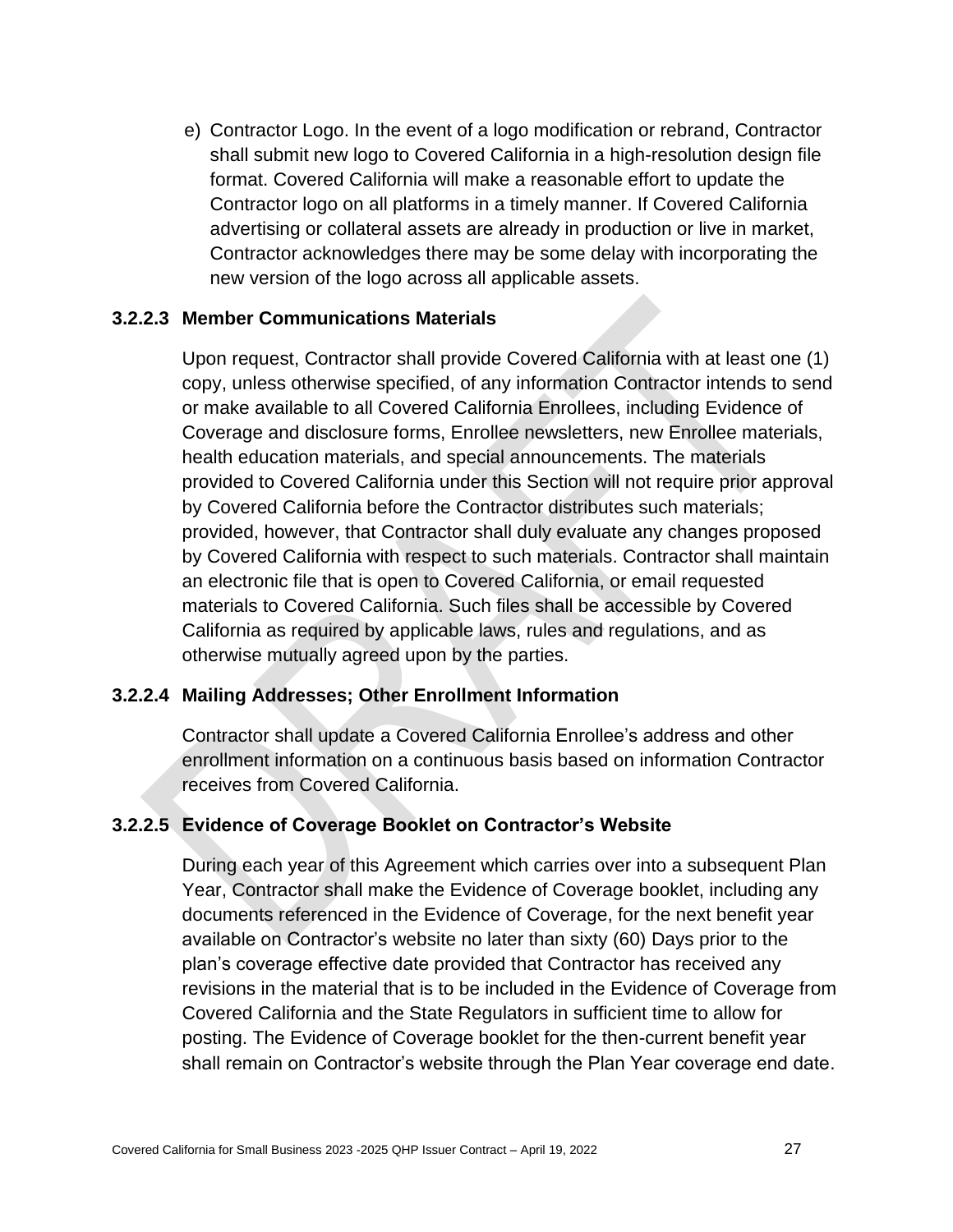# **3.3 Agents in Covered California for Small Business**

Covered California recognizes that Certified Agents provide an indispensable service to the Exchange and its QHPs, enrolling and renewing approximately half of Covered California's Enrollees annually. Agents provide Enrollees the proactive in-language support, plan expertise, and encouragement crucial to capturing and maintaining a healthy risk mix for Covered California and increasing enrollment among historically underserved and uninsured populations. In addition, many Agents maintain and staff Covered California-branded Storefronts, providing walk-in enrollment locations for Enrollees hesitant to seek coverage online or by phone. Agents also provide Help On-Demand to Consumers, including outside of standard business hours.

The successful continuance of Covered California's robust enrollment and healthy risk mix depends on the efforts of its Certified Agents.

- a) Compensation. The provisions of this Section apply to Agents who sell Contractor's QHPs though Covered California for Small Business.
- b) Agency and Agent Compensation. Covered California recognizes that Agents provide critical services and education to consumers, including Contractor's current Enrollees, which assists consumers and Enrollees with determining the best QHP to suit their health insurance coverage needs. Covered California's intent is to pay market level broker and General Agent commissions. In order to facilitate Covered California's ability to administer enrollment in Covered California for Small Business based on efforts that are consistent for non-Covered California products and to achieve consistency in compensation arrangement for products sold inside and outside Covered California: (i) Covered California shall enter into arrangements with Agencies and Agents employed or contracted to write business for the benefit of an Agency to sell Contractor's QHPs through Covered California for Small Business, (ii) Covered California will be responsible for payment of Agencies and Agents employed or contracted to write business for the benefit of an Agency, and (iii) Covered California will provide Covered California Enrollee specific and Agency/Agent-specific information to Contractor regarding compensation paid to either Agency or Agent.
- c) General Agents. The commission rate payable to a General Agent by Covered California shall be established by Covered California based on its evaluation of market data, including pricing information submitted in connection with its rate bids and pursuant to other policies that are established by Covered California from time to time. Covered California will contract with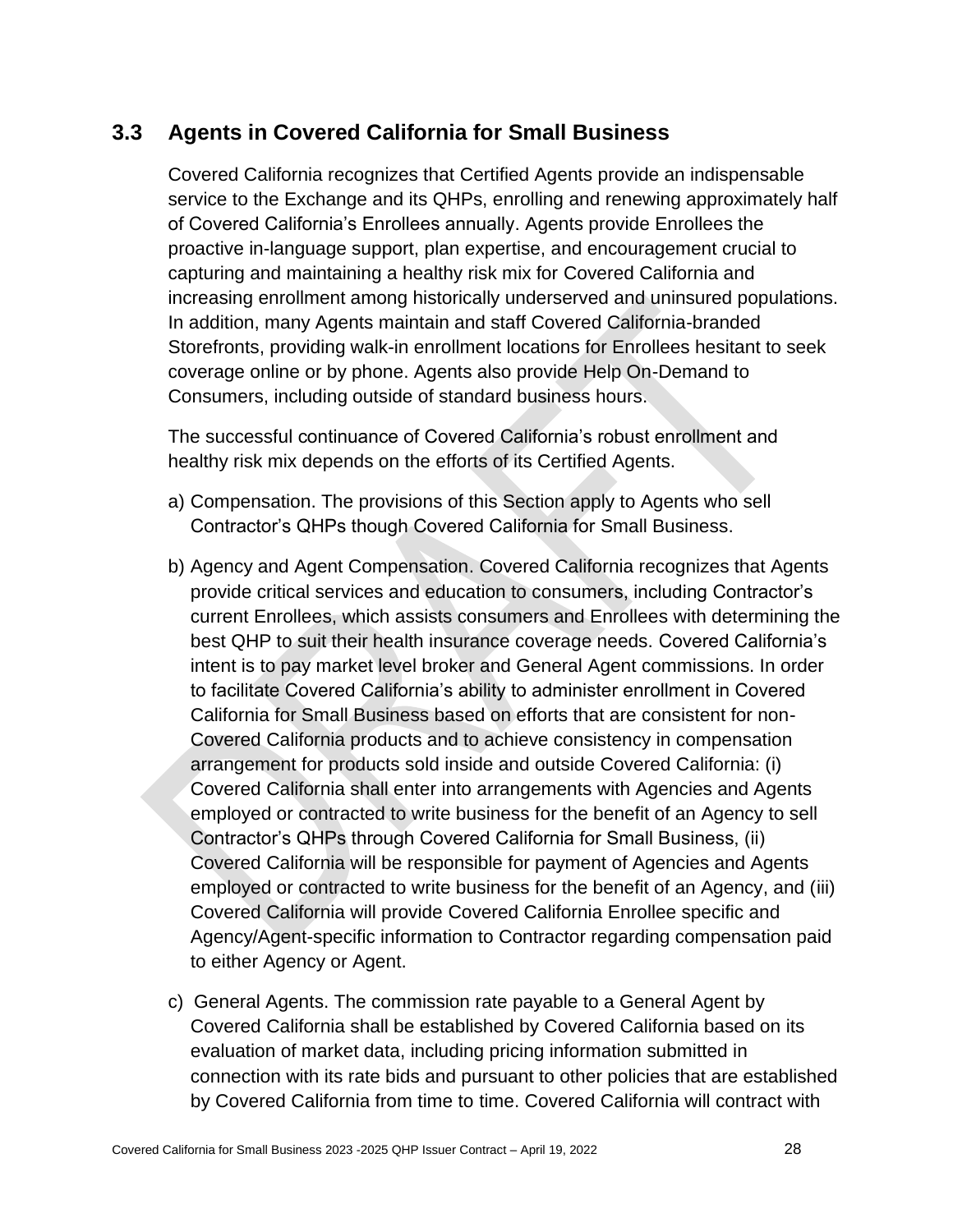multiple General Agents to represent the Covered California for Small Business.

- d) Incentive Compensation Program. In order to enhance consistency in sales efforts for products offered inside and outside of Covered California, Contractor shall consider information provided by Covered California regarding sales commissions in order to credit the Agent's sale of QHPs through Covered California for Small Business to the Agent's sale of Contractor's policies outside Covered California for purposes of determining Agent's aggregate sales that shall be used by Contractor to determine incentive or other compensation payable by Contractor to Agent. Contractor shall provide information as may reasonably be required by Covered California from time to time to monitor Contractor's compliance with the requirements set forth in this Section.
- e) Agent Appointments. Agents enrolling Employers in Covered California for Small Business do not need to be appointed by each individual health plan that participates in Covered California for Small Business. As long as the Agent is licensed by the California Department of Insurance and certified by Covered California, the Agent may enroll Employers in Covered California for Small Business. Covered California's appointment standards are intended to encourage all qualified Agents who sell for Covered California for Small Business to maintain or receive issuer appointments; provided, however that not all qualified Agents are required to receive an issuer appointment in order to sell QHPs through Covered California for Small Business. Contractor shall not take any action that may restrict Agents certified by Covered California from becoming appointed by all Health Insurance Issuers that elect to market products through an Agent.
- f) Agent Conduct. Contractor shall implement policies, procedures, training, monitoring and other processes to ensure that Agents who sell Contractor's QHPs through Covered California for Small Business will fairly and objectively represent all Health Insurance Issuers and all products offered on Covered California that market through Agents in order to present health plan options in an unbiased manner and that minimizes steerage.
- g) Training. Agents shall receive training and certification in order to promote the offer of the broad array of potential products available to potential Enrollees.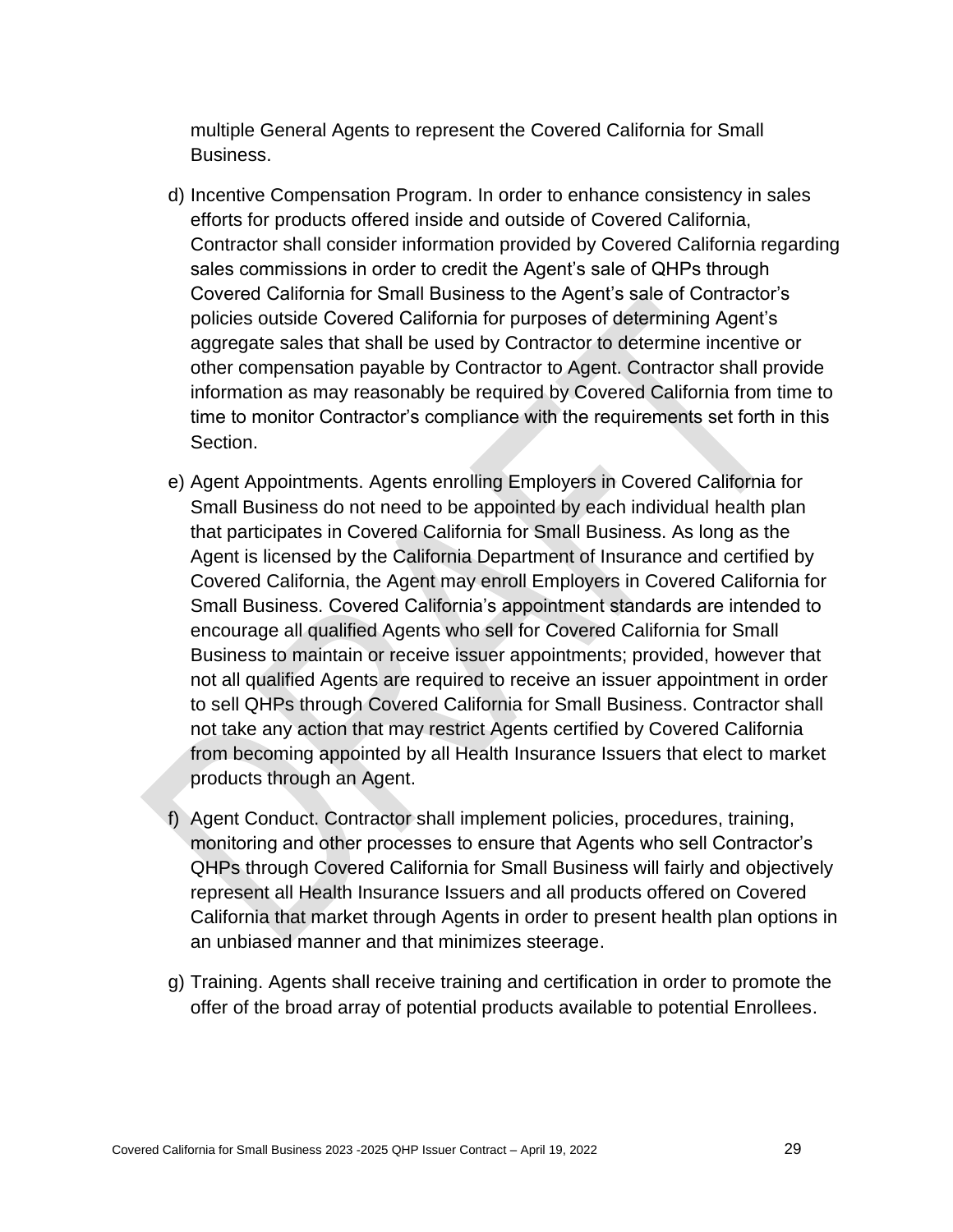# **ARTICLE 4 – QHP ISSUER PROGRAM REQUIREMENTS**

## **4.1 Basic Requirements**

## **4.1.1 Licensed in Good Standing**

Contractor shall be licensed and in good standing to offer health insurance coverage through its QHPs offered under this Agreement. For purposes of this Agreement, each QHP Issuer must be in "good standing," which is determined by Covered California pursuant to 45 C.F.R § 156.200(b)(4) and shall require: (i) Contractor to hold a certificate of authority from CDI or a health care service plan ("HCSP") license from DMHC, as applicable, and (ii) the absence of any material statutory or State Regulatory violations, including penalties, during the year prior to the date of the Agreement and throughout the term of Agreement, with respect to the State Regulators categories identified at Table 4.1.1 below ("Good Standing"). Covered California, in its sole discretion and in consultation with the appropriate State Regulators determines what constitutes a material violation for this purpose.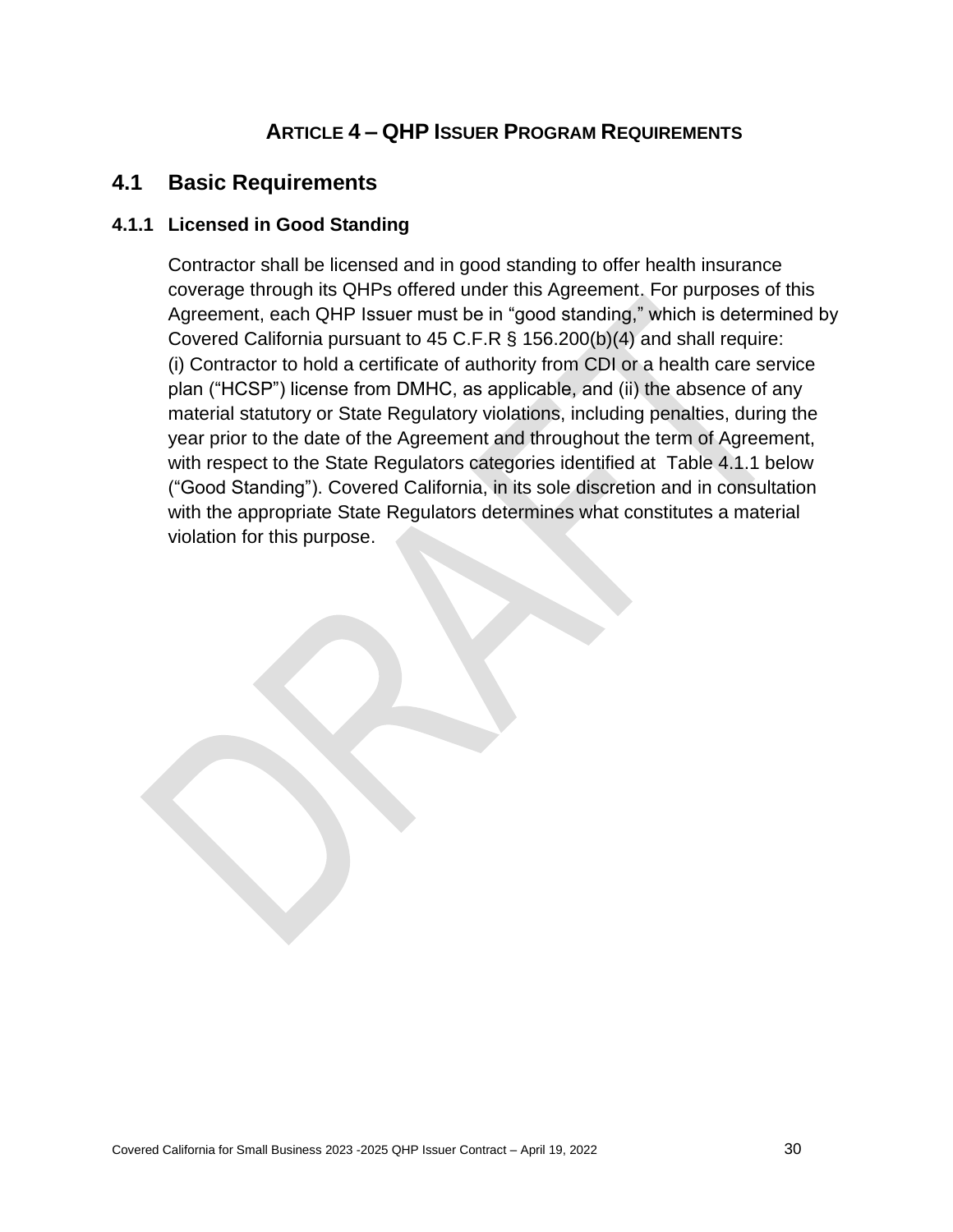| <b>Table 4.1.1</b><br><b>Definition of Good Standing</b>                                                | <b>Agency</b> |
|---------------------------------------------------------------------------------------------------------|---------------|
| Verification that issuer holds a state health care service plan license or insurance                    |               |
| certificate of authority.                                                                               |               |
| • Approved for lines of business sought in Covered California (e.g. commercial,                         |               |
| small group, individual)                                                                                | DMHC and CDI  |
| • Approved to operate in what geographic service areas                                                  | DMHC and CDI  |
| • Most recent financial exam and medical survey report reviewed                                         | <b>DMHC</b>   |
| •Most recent market conduct exam reviewed                                                               | <b>CDI</b>    |
| Affirmation of no material <sup>1</sup> statutory or regulatory violations, including penalties levied, |               |
| during the year prior to the date of the Agreement or throughout the term of Agreement in               |               |
| relation to any of the following, where applicable:                                                     |               |
| • Financial solvency and reserves reviewed                                                              | DMHC and CDI  |
| • Administrative and organizational capacity acceptable                                                 | <b>DMHC</b>   |
| • Benefit Design                                                                                        |               |
| • State mandates (to cover and to offer)                                                                | DMHC and CDI  |
| • Essential health benefits (State required)                                                            | DMHC and CDI  |
| • Basic health care services                                                                            | DMHC and CDI  |
| • Copayments, deductibles, out-of-pocket maximums                                                       | DMHC and CDI  |
| • Actuarial value confirmation (using the Federal Actuarial Value Calculator as<br>applicable.)         | DMHC and CDI  |
| • Network adequacy and accessibility standards are met                                                  | DMHC and CDI  |
| • Provider contracts                                                                                    | DMHC and CDI  |
| • Language Access                                                                                       | DMHC and CDI  |
| • Uniform disclosure (summary of benefits and coverage)                                                 | DMHC and CDI  |
| • Claims payment policies and practices                                                                 | DMHC and CDI  |
| • Provider complaints                                                                                   | DMHC and CDI  |
| • Utilization review policies and practices                                                             | DMHC and CDI  |
| • Quality assurance/management policies and practices                                                   | DMHC and CDI  |
| • Enrollee/Member grievances/complaints and appeals policies and practices                              | DMHC and CDI  |
| · Independent medical review                                                                            | DMHC and CDI  |
| • Marketing and advertising                                                                             | DMHC and CDI  |
| • Guaranteed issue individual and small group                                                           | DMHC and CDI  |
| • Rating Factors                                                                                        | DMHC and CDI  |
| • Medical Loss Ratio                                                                                    | DMHC and CDI  |
| • Premium rate review                                                                                   | DMHC and CDI  |
| • Geographic rating regions                                                                             |               |
| • Rate development and justification is consistent with ACA requirements                                | DMHC and CDI  |

<sup>1</sup>Covered California, in its sole discretion and in consultation with the appropriate health insurance regulator, determines what constitutes a material violation for this purpose.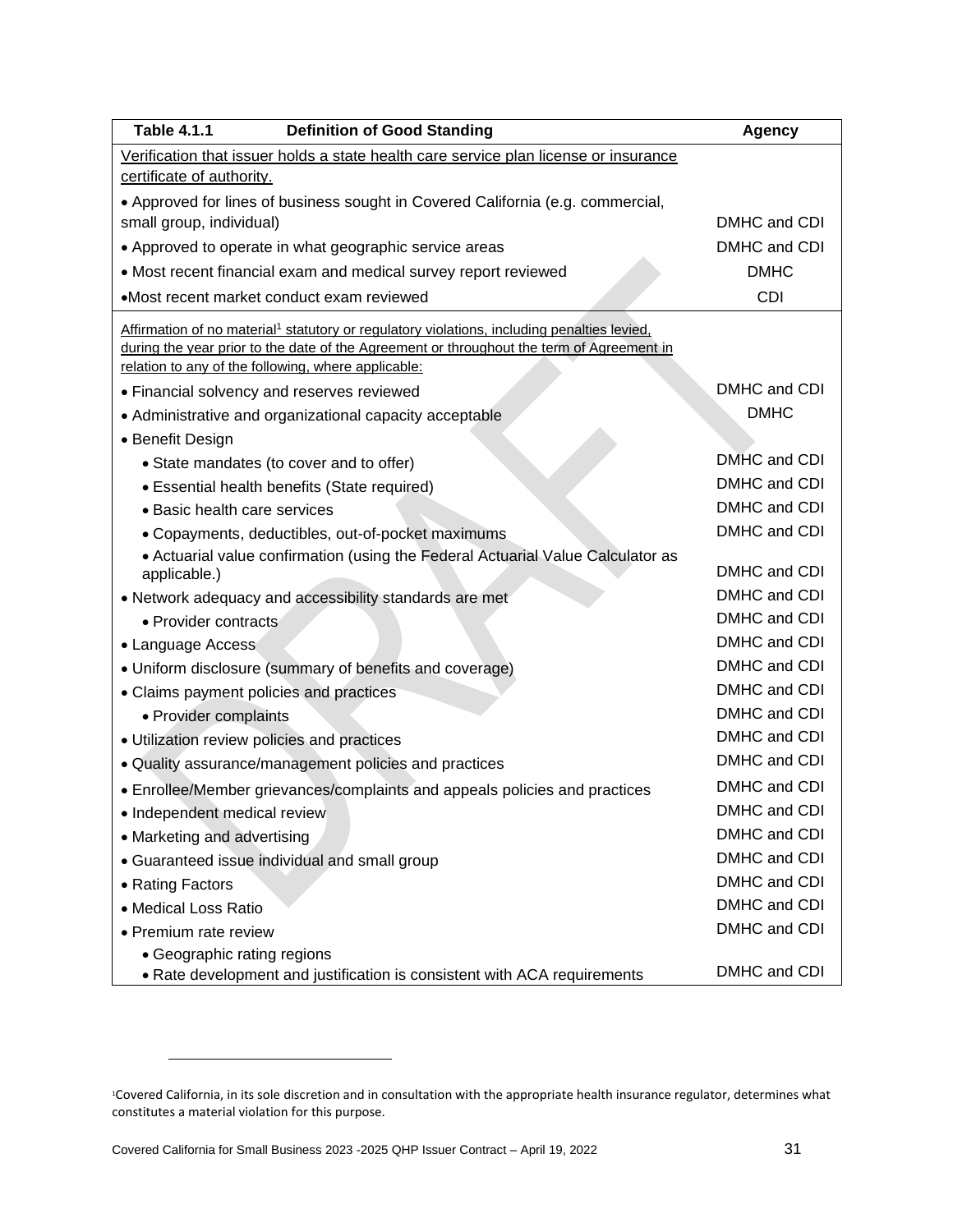## **4.1.2 Certification**

Contractor shall comply with requirements for QHPs set forth in this Agreement and under the California Affordable Care Act, the Affordable Care Act and other State and Federal laws, rules and regulations*.* Contractor shall maintain timely compliance with standards required for certification that are issued, adopted, or recognized by Covered California to demonstrate that each health plan it offers in Covered California qualifies as a QHP.

## **4.1.3 Plan Naming Conventions**

Contractor must adhere to Covered California's Plan Naming Conventions on all State Regulators plan filings, marketing material, Enrollee material, and SERFF submissions for on-exchange plans and off-exchange mirror products.

Covered California's Plan Naming Conventions are referenced each year during the Certification Application process in the "Covered California Plan Naming Conventions Memo."

## **4.1.4 Operational Requirements and Liquidated Damages**

The timely and accurate submission of Contractor's QHP filings and documents to Covered California for upload into CalHEERS is critical to the successful launch of each Renewal and Open Enrollment Period. When submissions are late, or inaccurate, Covered California suffers financial harm with each resubmission and such actions put the Renewal and Open Enrollment process at risk. The parties agree that the liquidated damages below are proportional to the damages Covered California incurs from each respective error made by Contractor. Therefore, Contractor agrees to meet the following operational requirements:

#### **a) SERFF Template Completion**

Contractor must submit complete and accurate SERFF Templates to Covered California beginning with submissions for the 2017 Plan Year, and each year thereafter. Covered California will participate in two rounds of validation with the Contractor. Contractor agrees to pay liquidated damages in the amount of \$5,000 for each additional round of validation beyond the first two rounds. Changes to any or all of Contractor's SERFF Templates counts as one round of validation. If instructions provided by Covered California include inaccurate information which necessitates an additional round of validation, or an additional round of validation is necessary due to required changes by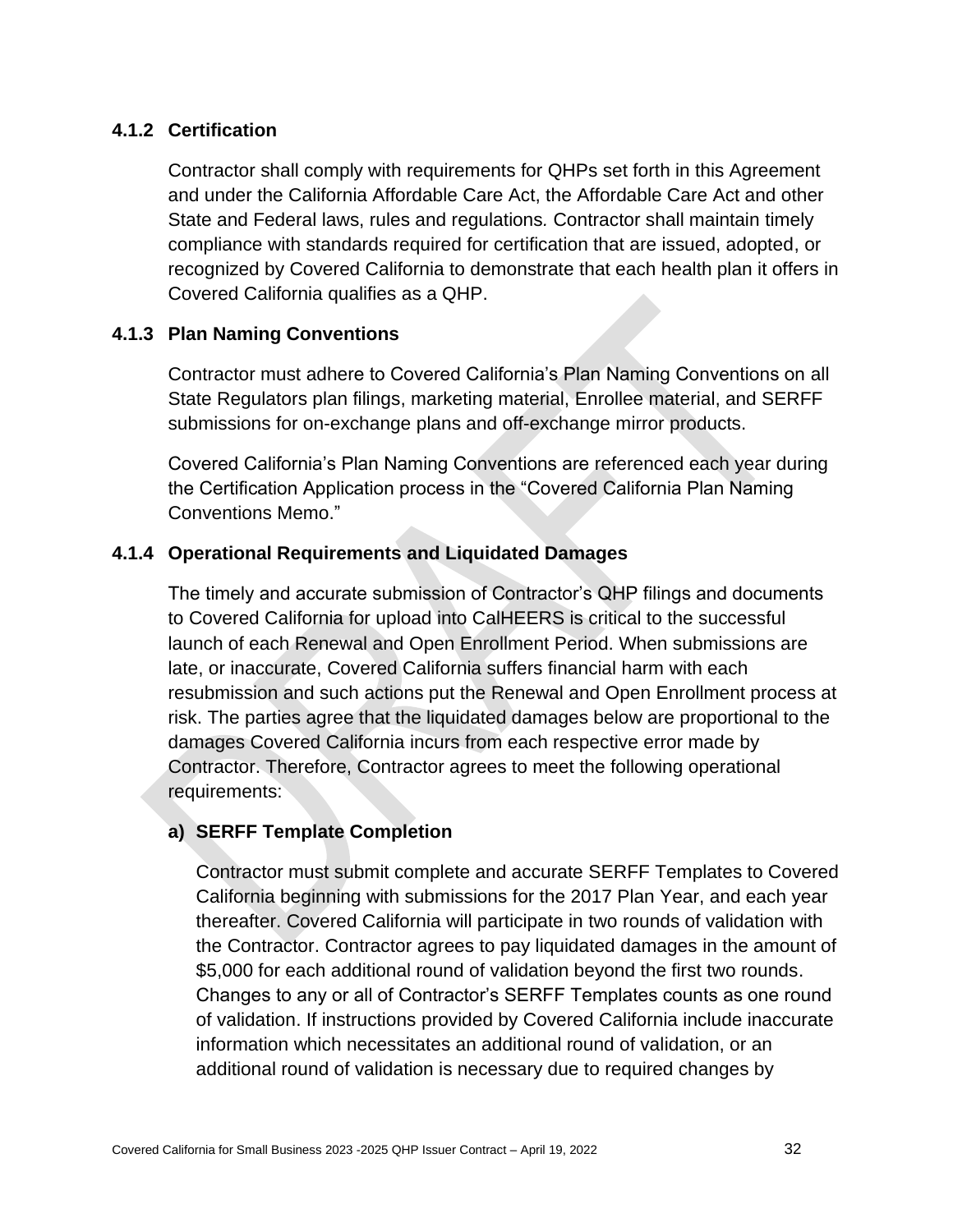Covered California or Contractor's State Regulators, those rounds of validation will not be counted in the two rounds of validations.

## **b) CCSB Eligibility and Enrollment System Test and Load Deadlines**

Contractor must participate in CCSB eligibility and enrollment system testing and provide certification of plan data and documents to CCSB. Contractor is responsible for the accuracy of all plan data and documents provided for upload. There are no liquidated damages for system test and load deadlines.

If liquidated damages are applied by Covered California under this section, then no other remedies under Section 8.2.4 will apply to the Contractor for that same or any related action.

## **c) Deadlines for Regulatory Approval**

Covered California reserves the right to require that the Contractor receive regulatory approval for Licensure, rates, products, Summary of Benefits and Coverage, Evidence of Coverage documents, policy documents, Network, and Service Area prior to uploading documents.

## **d) Communication with Plan Manager and Covered California**

Contractor shall notify Covered California in a timely manner of any system or operational changes which impact Covered California, Covered California Enrollees, or the CCSB eligibility and enrollment system.

## **4.2 Benefit Standards**

## **4.2.1 Essential Health Benefits**

Each QHP offered by Contractor under the terms of this Agreement shall provide essential health benefits in accordance with the Benefit Plan Design requirements described in the Covered California Patient-Centered Benefit Plan Designs as approved by the Board for the applicable Plan Year, and as required under this Agreement, and applicable laws, rules and regulations, including California Health and Safety Code § 1367.005, California Insurance Code § 10112.27, California Government Code § 100503(e), and as applicable, 45 C.F.R. § 156.200(b).

## **4.2.2 Patient-Centered Standard Benefit Designs**

a) During the term of this Agreement, Contractor shall ensure its QHPs provide the benefits and services at the cost-sharing and actuarial cost levels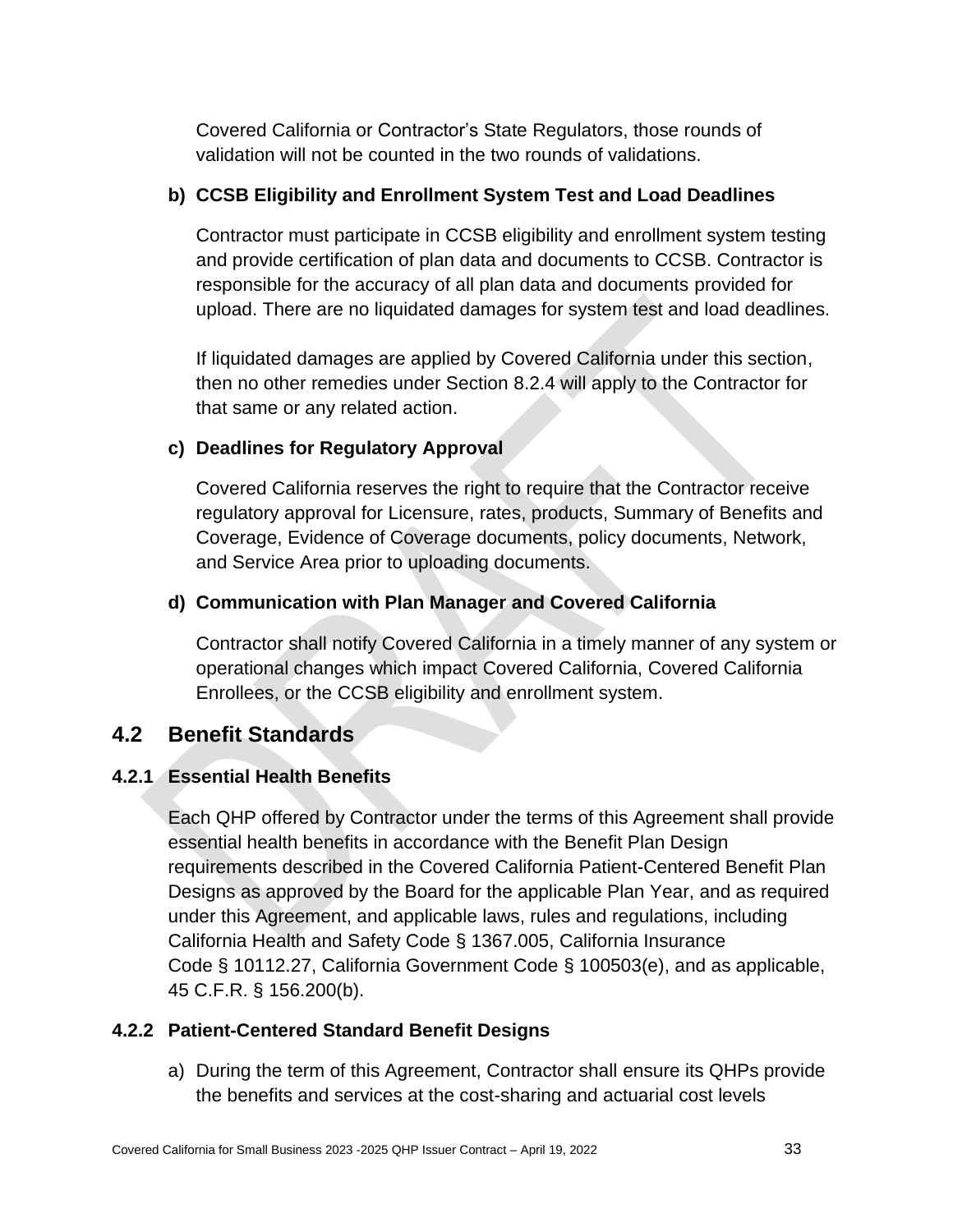described in the Covered California Patient-Centered Benefit Plan Designs as approved by the Board for the applicable Plan Year.

b) In addition to standardized benefit designs, Contractor may submit alternate benefit designs (ABD) for Contractor's licensed geographic service area. Alternate benefit designs are optional. Alternate benefit designs must comply with state statutory and regulatory requirements. The alternate benefit design offering should incorporate the commission rate guidance utilized for all Covered California for Small Business plans.

## **4.2.3 Offerings Outside of Covered California**

- a) Contractor acknowledges and agrees that as required under State and Federal law, QHPs and plans that are identical in benefits, service area, and cost sharing structure offered by Contractor outside Covered California must be offered at the same premium rate whether offered inside Covered California or outside Covered California directly from the Contractor or through an Agent.
- b) In the event that Contractor sells products outside Covered California, Contractor shall fairly and affirmatively offer, market, and sell all products made available to Small Businesses in Covered California to Small Businesses seeking coverage outside Covered California consistent with California law.
- c) For purposes of this section, "product" does not include contracts entered into pursuant to Part 6.2 (commencing with § 12693) of Division 2 of the Insurance Code between the Department of Health Care Services (DHCS) and health care service plans for Healthy Families beneficiaries or to contracts entered into pursuant to Chapter 7 (commencing with § 14000) of, or Chapter 8 (commencing with §14200) of, Part 3 of Division 9 of the Welfare and Institutions Code between the DHCS and health care service plans for enrolled Medi-Cal beneficiaries.

## **4.2.4 Pediatric Dental Benefits**

When Contractor elects to embed and offer Pediatric Dental Essential Health Benefit services either directly, or through a subcontract with a dental plan issuer authorized to provide Specialized Health Care Services, Contractor shall require its dental plan subcontractor to comply with all applicable provisions of this Agreement, including standard benefit designs for the embedded pediatric dental benefit, as well as any network adequacy standards applicable to dental provider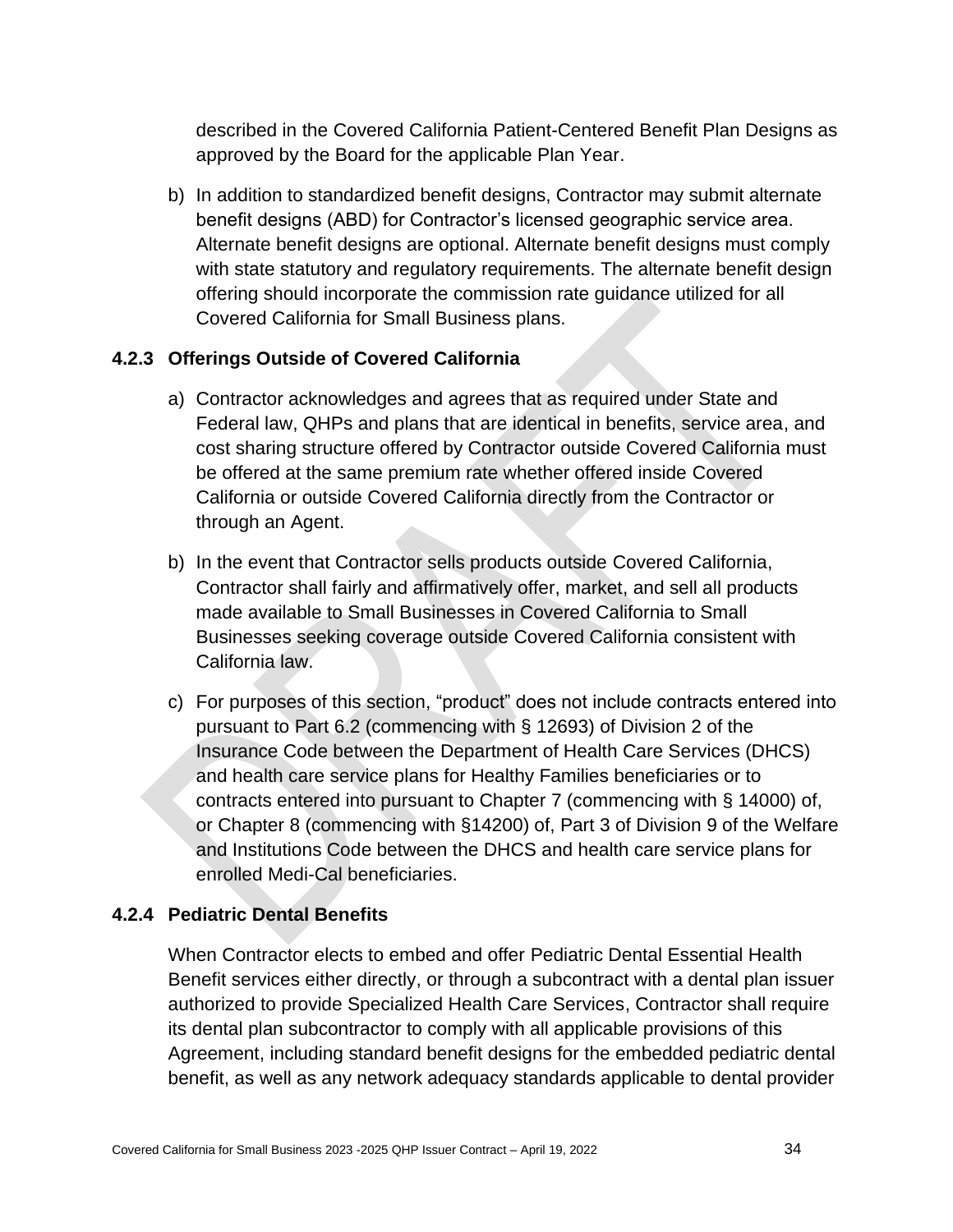networks and any pediatric dental quality measures as determined by Covered California.

Coordination of Benefits. If a Contractor's QHP provides coverage for the Pediatric Dental Essential Health Benefit, Contractor shall include a Coordination of Benefits (COB) provision in its Evidence of Coverage or Policy Form that (i) is consistent with Health and Safety Code § 1374.19 or Insurance Code § 10120.2, and (ii) provides that the QHP is the primary dental benefit plan or policy under that COB provision. This provision shall apply to Contractor's QHPs offered both inside and outside of Covered California for Small Business, except where 28 CCR § 1300.67.13 or 10 CCR § 2232.56 provides for a different order of determination for COB in the small group market.

## **4.2.5 Prescription Drugs**

- a) Formulary changes. Except in cases where patient safety is an issue, Contractor shall give affected Covered California Enrollees, and their prescribing physician(s), sixty (60) Days' written notice prior to the removal of a drug from formulary status, unless it is determined that a drug must be removed for safety purposes more quickly. If Contractor is not reasonably able to provide sixty (60) Days' written notice, the Contractor must provide affected Covered California Enrollees with a sixty (60) Day period to access the drug as if was still on the formulary, that begins on the date the drug is removed from the formulary. This notice requirement shall apply only to single source brand drugs and the notice shall include information related to the appropriate substitute(s). The notice shall also comply with all requirements of the Health and Safety Code and Insurance Code, including provisions prohibiting Contractor from limiting or excluding coverage for a drug to a Covered California Enrollee in cases where the drug had been previously approved for coverage by Contractor for a medical condition of the Covered California Enrollee, except under specified conditions. To the extent permitted in State and Federal law, an exception to the notice requirement will be allowed when Contractor continues to cover a drug prescribed for a Covered California Enrollee without interruption and under the same conditions, including copayment and limits that existed prior to the removal of the drug from formulary status.
- b) Internet Link to Formularies. Contractor shall comply with applicable State and Federal laws relating to prescription drug formularies, including posting the formularies for each product offered on the Contractor's website as required by Health and Safety Code § 1367.205 and Insurance Code § 10123.192. Contractor shall provide to Covered California and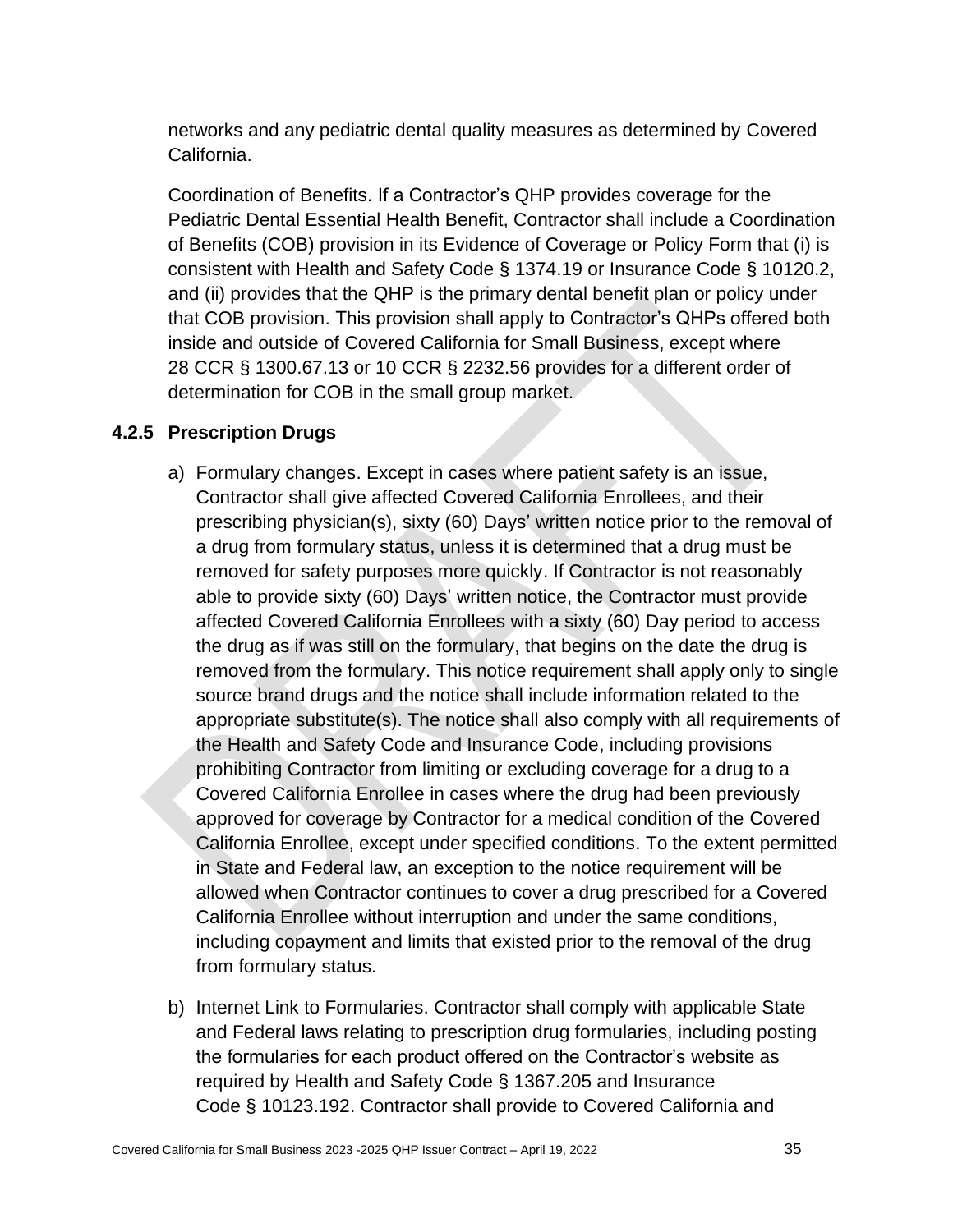regularly update information necessary for Covered California to link to the Contractor's drug formularies for each of the QHPs Contractor offers so that Covered California can ensure it complies with its obligation under Government Code § 100503.1.

- c) Contractor shall have an opt-out retail option for mail order drugs to allow consumers to receive in-person assistance, and this option shall have no additional cost. However, as specified in the standard benefit designs, Contractor may offer mail order prescriptions at a reduced cost-share.
- d) Contractor shall provide consumers with an estimate of the range of costs for specific drugs.
- e) Contractor shall have a sufficient number of customer service representatives available during call center hours for consumers and advocates to obtain clarification on formularies and consumer cost-shares for drug benefits.

## **4.3 Network Requirements**

## **4.3.1 Service Areas**

a) Service Area Listing. During each year of this Agreement, Contractor agrees to offer QHPs in the Service Area listing set forth in the applicable Plan Year SERFF templates tested and validated by the Contractor. Any such changes to Contractor's previous years' Service Areas shall be effective as of January 1 of the applicable Contract Year. In the event ZIP codes are added to the current Service Area by the United States Postal Service, the parties agree such added ZIP codes shall be automatically included in the Service Area and shall be reflected in the next scheduled update of the Service Area Listing.

Contractor shall comply with Covered California's standards, developed in consultation with Health Insurance Issuers, regarding the development of Service Area listings based on ZIP code, including, those relating to: (i) the timing of such submissions prior to the Open Enrollment Period, (ii) the assignment of Covered California Enrollees residing in ZIP codes split across two rating regions, and (iii) required updates and notice of changes in ZIP Codes within Contractor's region.

b) Withdrawal. Contractor shall not withdraw from any geographic region (as defined in Health and Safety Code § 1357.512 and California Insurance Code § 10753.14) for the individual market or modify any portion of its Service Area where Contractor provides Covered Services to Covered California Enrollees without providing prior written notice to, and obtaining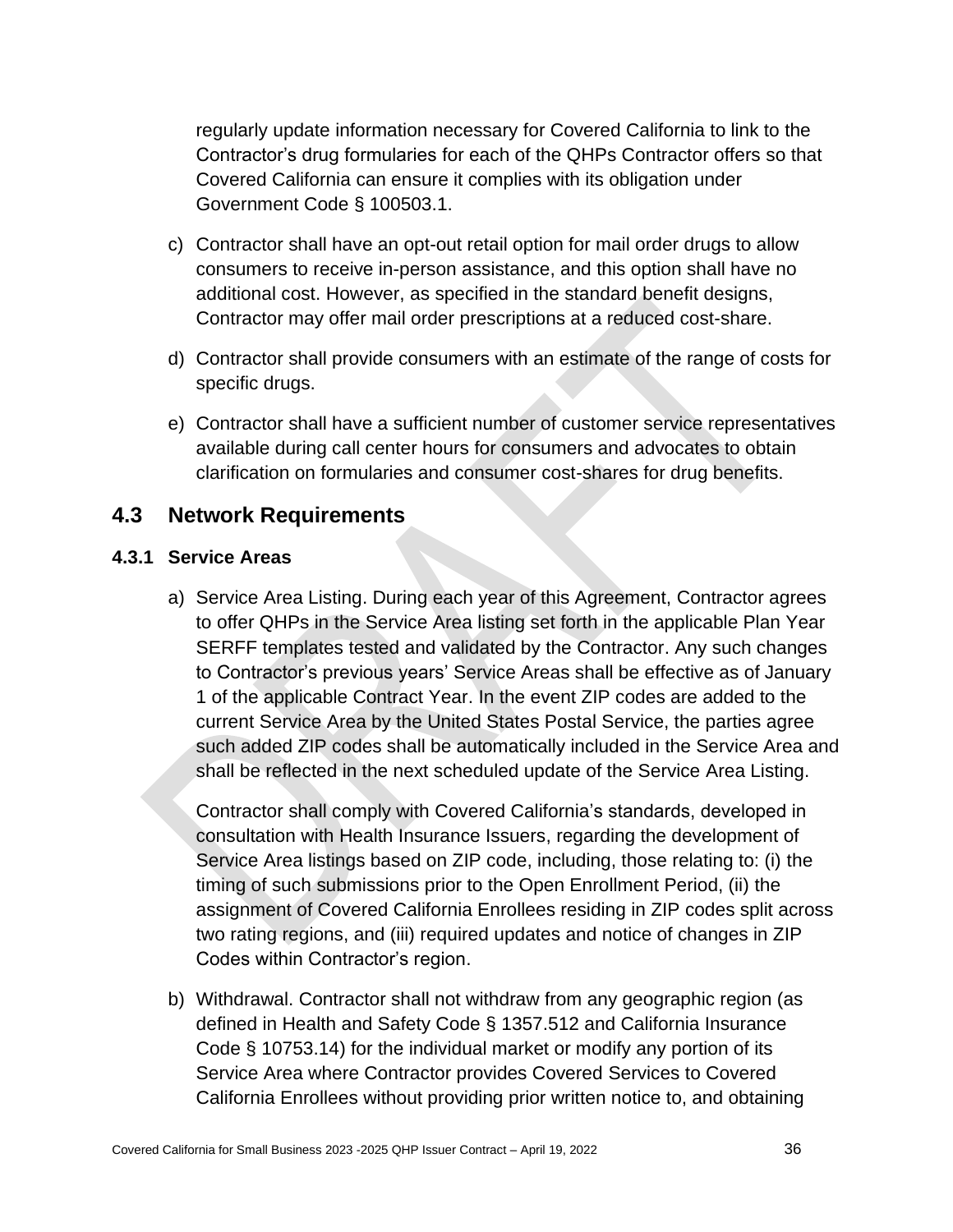prior written approval from Covered California, which shall not be unreasonably denied, and to the extent required, the State Regulators with jurisdiction over Contractor.

c) Service Area Eligibility. In order to facilitate Covered California's compliance with State and Federal law, Contractor shall monitor information it receives directly, or indirectly or through its subcontractors to assure continued compliance with eligibility requirements related to participation by Employers in Covered California for Small Business, including requirements related to residency in the Contractor's service area.

Contractor shall notify Covered California if it becomes aware that an Employer no longer meets the requirements for eligibility, based on place of business. Covered California will evaluate such information to determine Covered California Enrollee's continuing enrollment in the Contractor's Service Area under Covered California's policies which shall be established in accordance with applicable laws, rules and regulations.

#### **4.3.2 Network Adequacy**

- a) Network Standards. Contractor's QHPs shall comply with the network adequacy standards established by the applicable State Regulators responsible for oversight of Contractor, including, those set forth at Health and Safety Code § 1367.03 and 28 CCR § 1300.67.2 (if Contractor is a licensed health care service plan) or Insurance Code § 10133.5 and 10 CCR § 2240 et seq. (if Contractor is regulated by CDI), and, as applicable, other laws, rules, and regulations, including, those set forth at 45 C.F.R. § 156.230. Contractor shall cooperate with Covered California to implement network changes as necessary to address concerns identified by Covered California.
- b) Participating Provider Stability. Contractor shall maintain policies and procedures that are designed to preserve and enhance Contractor's network development by facilitating the recruitment and retention of Participating Providers necessary to provide access to Covered Services. Such policies and procedures shall be consistent with applicable laws, rules and regulations, and will include an ongoing assessment of turnover rates of its Participating Providers to ensure that the turnover rates do not disrupt the delivery of quality care.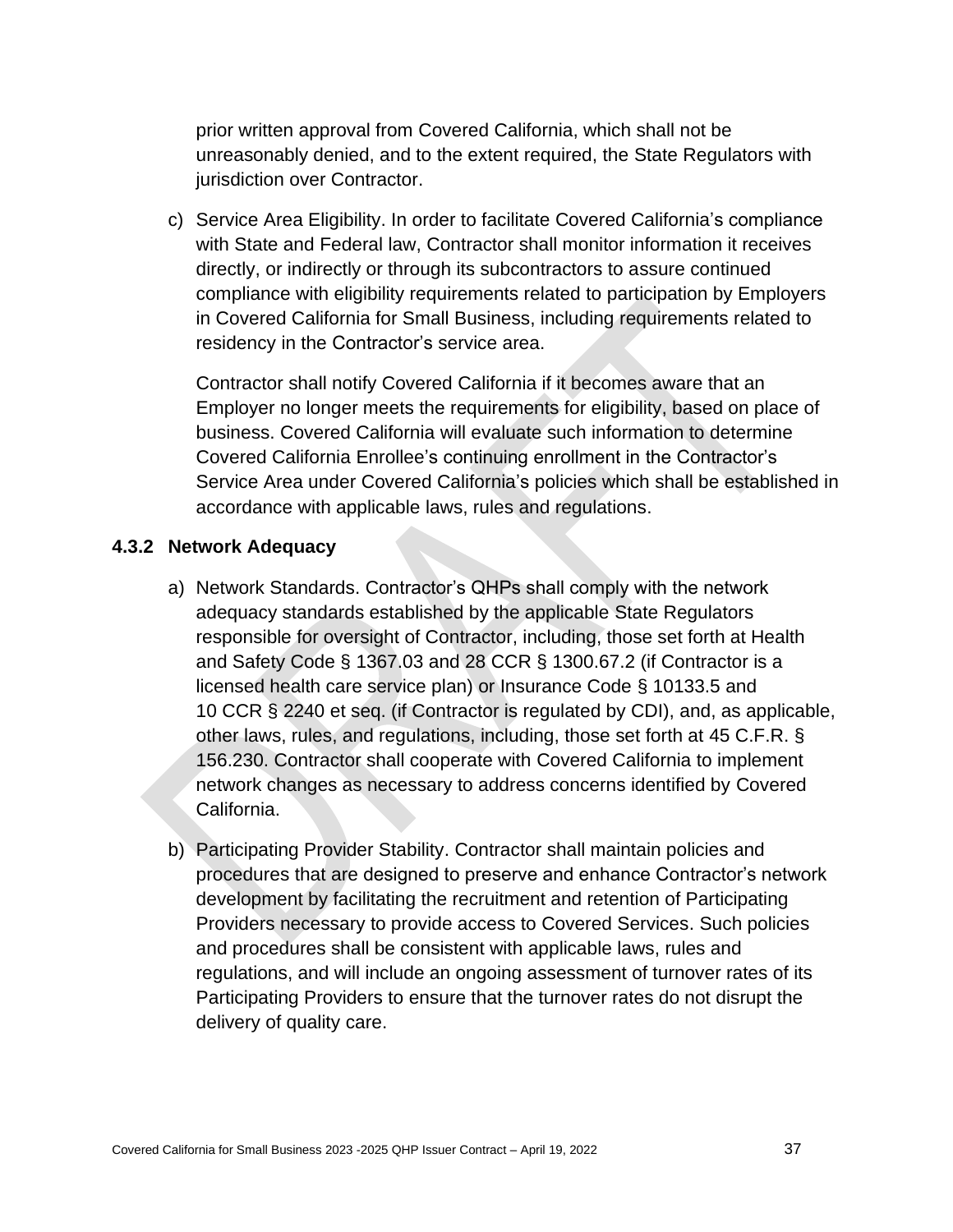#### **4.3.3 Network Stability**

- a) Contractor shall implement policies and practices designed (i) to reduce the potential for disruptions in Contractor's provider networks, and (ii) to minimize the amount of uncertainty, disruption, and inconvenience of Enrollees in the execution of the transition of care as required under State laws, rules and regulations in connection with any such disruption. Contractor agrees to maintain adequate records, reasonably satisfactory to Covered California, documenting its policies and its compliance with these requirements by Contractor and Participating Providers.
- b) Block Transfers. If Contractor experiences a termination of a Provider Group(s) or hospital(s) that constitutes a block transfer as defined in Health and Safety Code § 1373.65 and Title 28, C.C.R. § 1300.67.1.3, Contractor shall provide Covered California with copies of the written notices the Contractor proposes to send to affected Enrollees, in compliance with the notice requirements of Health and Safety Code § 1373.65, prior to mailing the notices to Enrollees.
- c) Network Disruptions. If Contractor experiences any network hospital with a pending contract termination, including any hospitals that may experience a break in maintaining a continuous contract, Contractor shall provide prior notice to Covered California as defined in 3.3.3 c) i. If Contractor experiences any other provider network disruptions or other similar circumstances that make it necessary for 10% of Enrollees residing within any county of an affected region to change Participating Providers, as detailed in the QHP Network Disruption Reporting Template, Contractor agrees to provide prior notice to Covered California as defined in 4.3.3c)i., in accordance with advance notice, meeting, and other requirements set forth in applicable laws, rules, and regulations, including Insurance Code § 10199.1 and Health and Safety Code §§ 1367.23 and 1366. 1.
	- i. Contractor shall notify Covered California with respect to changes in its provider network as follows:
		- 1. Contractor shall notify Covered California of any pending change in the composition of its provider network, as defined in 4.3.3 c), within any of the regions it covers, or its participating provider contracts, of and throughout the term of this Agreement at least sixty (60) Days prior to any change or immediately upon Contractor's knowledge of the change if knowledge is acquired less than sixty (60) Days prior to the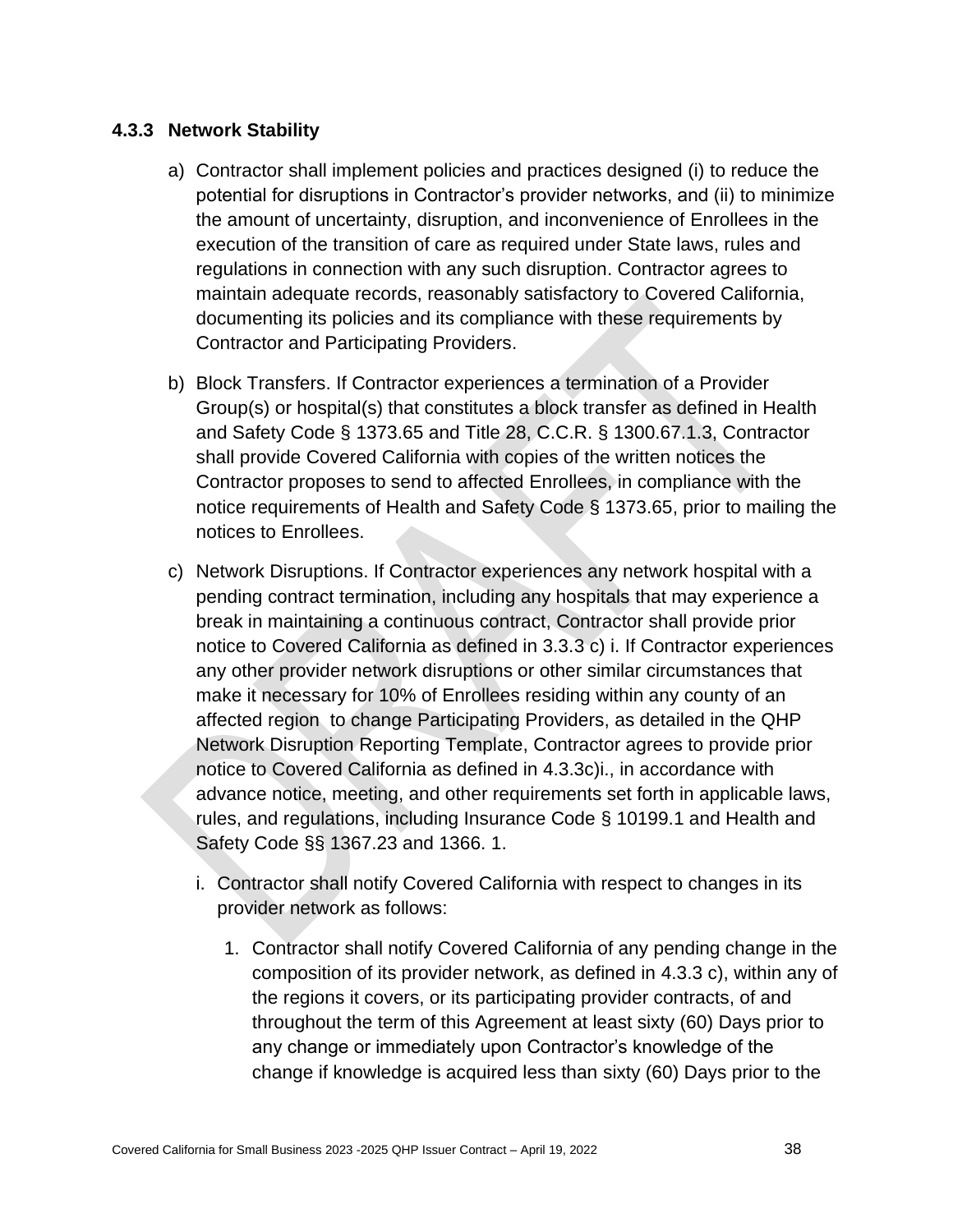change, and cooperate with Covered California in planning for the orderly transfer of plan members; and

- 2. Contractor shall ensure that Covered California Enrollees have access to care when there are changes in the provider network, including mid-year contract terminations between Contractor and Participating Providers.
- d) Employee/Dependent transfers. In the event of a change in Participating Providers or QHPs related to network disruption, block transfers, or other similar circumstances, Contractor shall, and shall require Participating Providers to, cooperate with Covered California in planning for the orderly transfer of Employees/Dependents as necessary and as required under applicable laws, rules and regulations including, those relating to continuity of care.

# **4.4 Participating Providers**

## **4.4.1 Provider Contracts**

- a) Contractor shall include in all of its contracts with Participating Providers the requirement for all Covered Services to be provided by duly licensed, certified or accredited Participating Providers consistent with the scope of their license, certification or accreditation and in accordance with applicable laws, rules, regulations, the standards of medical practice in the community, and the terms set forth in agreements entered into by and between Contractor and Participating Providers ("Provider Agreement").
- b) Contractor shall include in each Provider Agreement a requirement that Participating Providers comply with all other applicable laws, rules and regulations.
- c) Contractor shall use commercially reasonable efforts to require the provisions of Subsection (d) to be included in each: (i) Provider Agreement entered into by and between Contractor and a Participating Provider, and (ii) any subcontracting arrangement entered into by a Participating Provider.
- d) Provision of Covered Services. Contractor shall undertake commercially reasonable efforts to ensure that each Participating Provider Agreement and each subcontracting arrangement entered into by each Participating Provider complies with the applicable terms and conditions set forth in this Agreement, as mutually agreed upon by Covered California and Contractor, and which may include the following: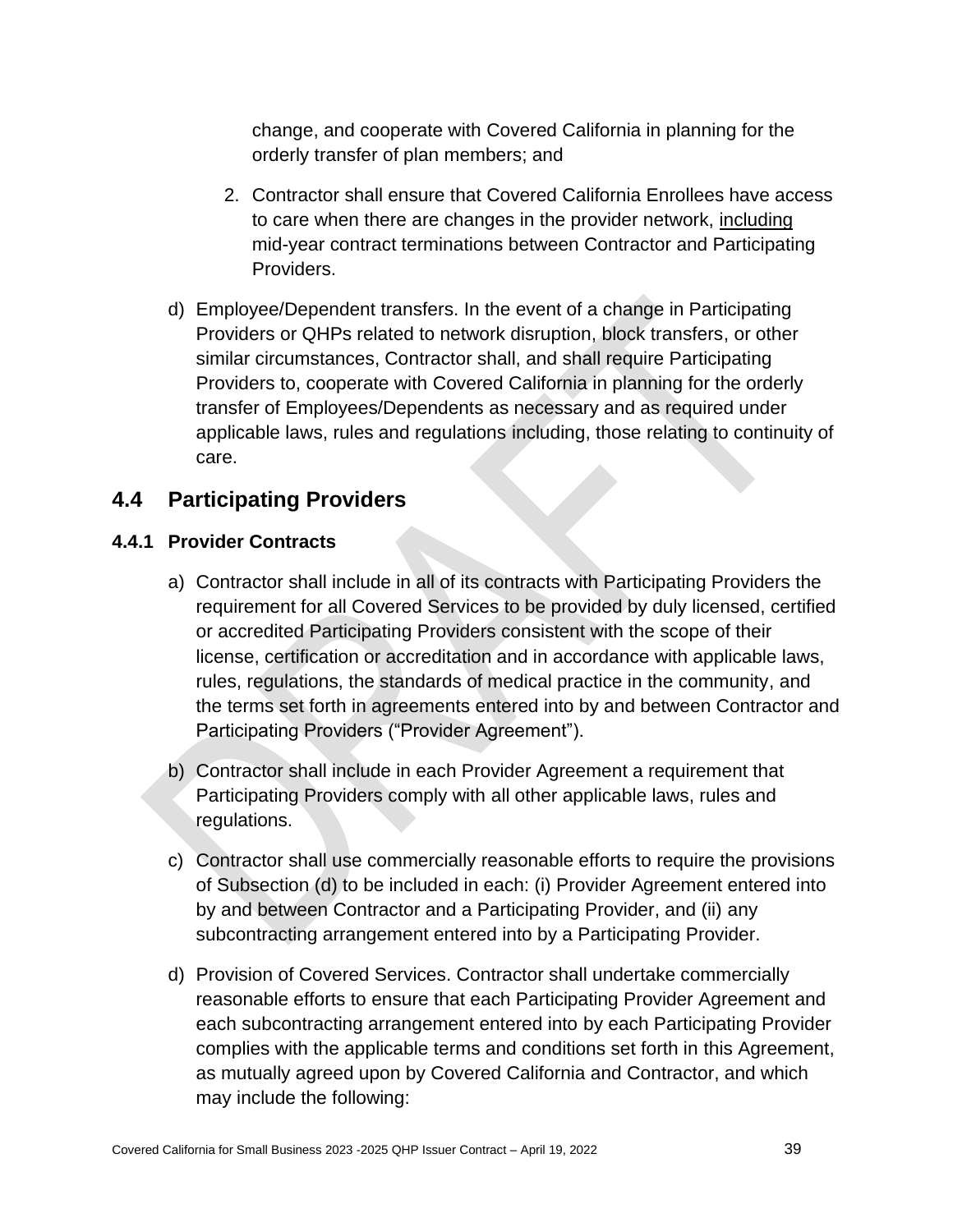- i. Coordination with Covered California and other programs and stakeholders;
- ii. Relationship of the parties as independent contractors (Section 1.3(a)) and Contractor's exclusive responsibility for obligations under the Agreement (Section 1.3(b));
- iii. Participating Provider Directory requirements (Section 4.4.4);
- iv. Symphony Provider Directory requirements (Section 4.4.5);
- v. Implementation of processes to enhance stability and minimize disruption to provider network (Section 4.3.5);
- vi. Notices, network requirements, and other obligations relating to costs of out-of-network services and other benefits (Section 4.4.3);
- vii. Provider credentialing, including, maintenance of licensure and insurance (Section 4.4.2);
- viii. Customer service standards (Section 4.6);
- ix. Utilization review and appeal processes (Section 5.3);
- x. Maintenance of a corporate compliance program (Section 1.2);
- xi. Enrollment and eligibility determinations and collection practices (Article 2);
- xii. Appeals and grievances (Section 4.6.2);
- xiii. Enrollee and marketing materials (Section 2.4);
- xiv. Disclosure of information required by Covered California, including, financial and clinical (Section 1.13), Quality, Network Management and Delivery System Standards (Article 5), and other data, books, and records (Article 11));
- xv. Nondiscrimination (Section 1.11);
- xvi. Conflict of interest and integrity (Section 1.12);
- xvii. Other laws (Section 1.14);
- xviii. Advancing Equity, Quality, and Value to the extent applicable to Participating Providers (Article 5), including, disclosure of contracting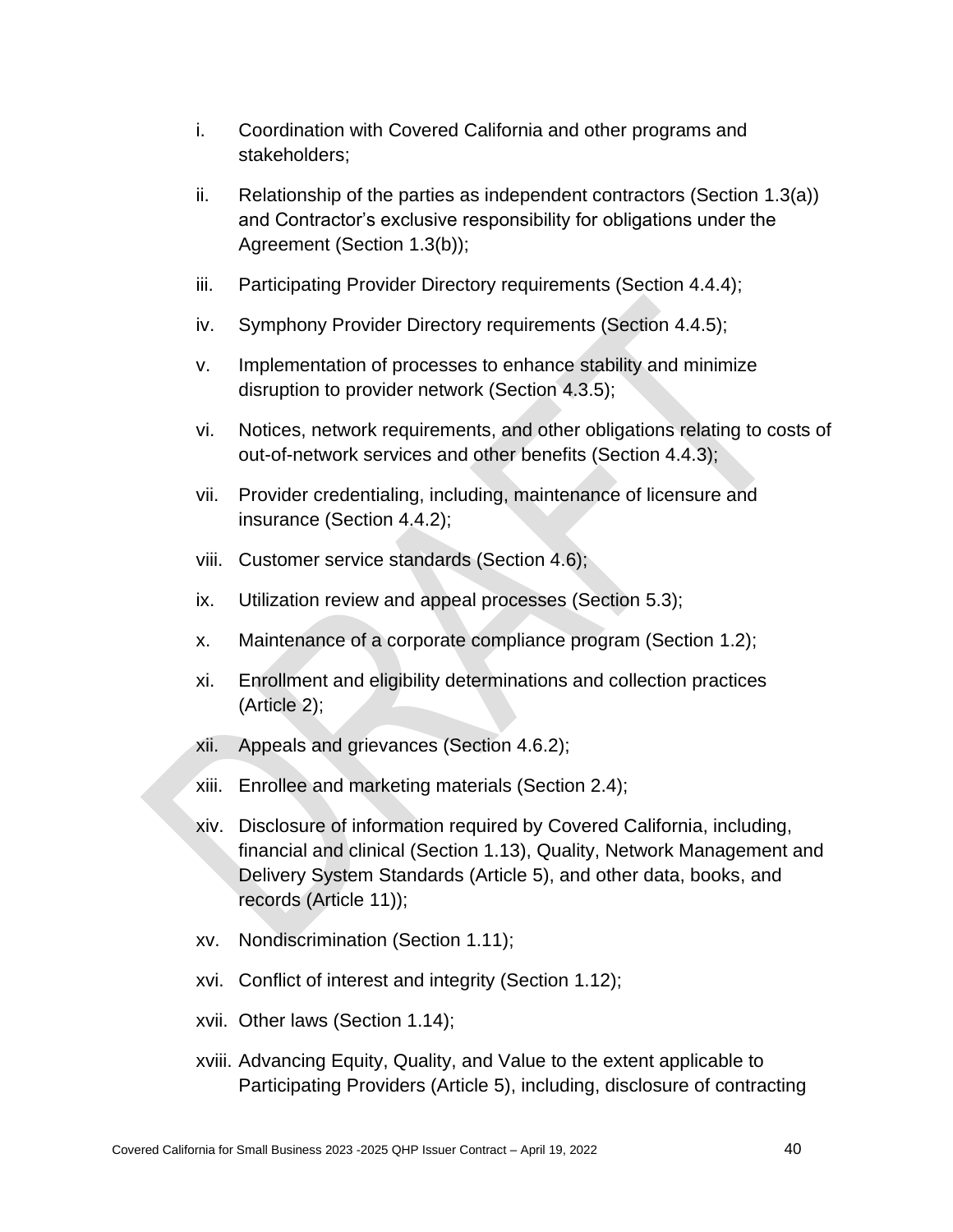arrangements with Participating Providers as required pursuant to Attachment 1 — Advancing Equity, Quality, and Value;

- xix. Performance Measures, to the extent applicable to Participating Providers (Article 7);
- xx. Continuity of care, coordination and cooperation upon termination of Agreement and transition of Covered California Enrollees (Section 4.3.3 and Article 8);
- xxi. Security and privacy requirements, including compliance with HIPAA (Article 10); and
- xxii. Maintenance of books and records (Article 11).

## **4.4.2 Provider Credentialing**

Contractor shall perform, or may delegate activities related to, credentialing and re-credentialing Participating Providers in accordance with a process reviewed and approved by State Regulators.

## **4.4.3 Enrollee Costs; Disclosure**

Contractor shall, and shall require Participating Providers to, comply with applicable laws, rules and regulations governing liability of Enrollees for Covered Services provided to Enrollees, including, those relating to holding an Enrollee harmless from liability in the event Contractor fails to pay an amount owed by Contractor to a Participating Provider as required by Federal and State laws, rules and regulations.

To the extent that Contractor's QHPs either (i) provide coverage for out-of-network services, or (ii) impose additional fees for such services, Contractor shall disclose to the Covered California Enrollee, at the Covered California Enrollee's request, the amount Contractor will pay for covered proposed non-emergency out-of-network services. Contractor shall require its Participating Providers to inform every Covered California Enrollee in a manner that allows the Covered California Enrollee the opportunity to act upon a Participating Provider's proposal or recommendation regarding (i) the use of a non-network provider or facility, or (ii) the referral of a Covered California Enrollee to a non-network provider or facility for proposed non-emergency Covered Services. Contractor shall require Participating Providers to disclose to a Covered California Enrollee considering accessing non-emergency services from a network provider if a non-network provider or facility will be used as part of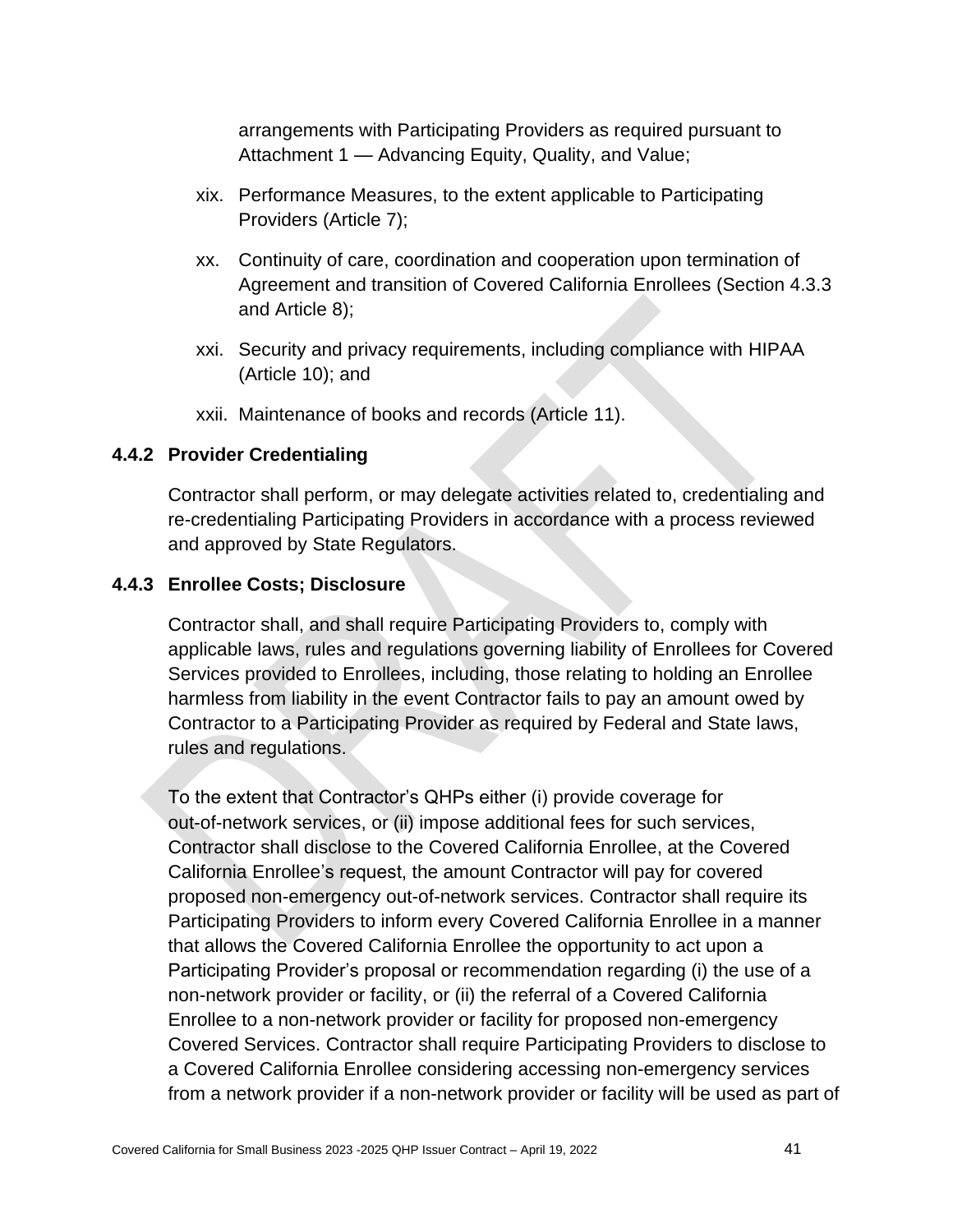the network provider's plan of care. The Contractor's obligation for this provision can be met through routine updates to its provider manual. Participating Providers may rely on Contractor's provider directory in fulfilling their obligation under this provision.

## **4.4.4 Covered California Provider Directory**

Contractor shall make its provider directory available to (i) Covered California electronically for publication online in accordance with guidance from Covered California, and (ii) in hard copy when potential Enrollees make such request. Unless otherwise agreed to by Covered California, Contractor shall continue to provide information describing all Participating Providers in its QHP networks in a format prescribed by Covered California on a monthly basis to support Covered California's centralized provider directory containing every QHP's network providers, this includes testing, implementation, and continued evaluation. Contractor acknowledges that Covered California may use Contractor's Participating Provider data for any non-commercial purposes. If Covered California's centralized provider directory is not operational, Contractor shall continue to provide Participating Provider information to Covered California on a monthly basis.

The network and directory information provided to Covered California shall take into consideration the ethnic and language diversity of providers available to serve Covered California Enrollees.

Once the Symphony Provider Directory is fully operational, Covered California will utilize it to populate Covered California's centralized provider directory as detailed in Article 4, Section 4.4.5.

## **4.4.5 Use of Symphony Provider Directory**

a) In order to fulfill its obligation to assist Enrollees in making informed decisions when considering health care coverage choices and in choosing QHP Issuers and their associated network of Providers, Covered California is committed to implementing and participating in the Symphony Provider Directory, formerly known as the California Provider Directory Utility, being developed by the Integrated Health Care Association (IHA). Once fully operational, Covered California will utilize the Symphony Provider Directory to populate the Covered California Provider Directory.

All QHP Issuers shall utilize the Symphony Provider Directory to populate, maintain, and continually update, provider network data including demographic, licensure, and other relevant information with respect to all their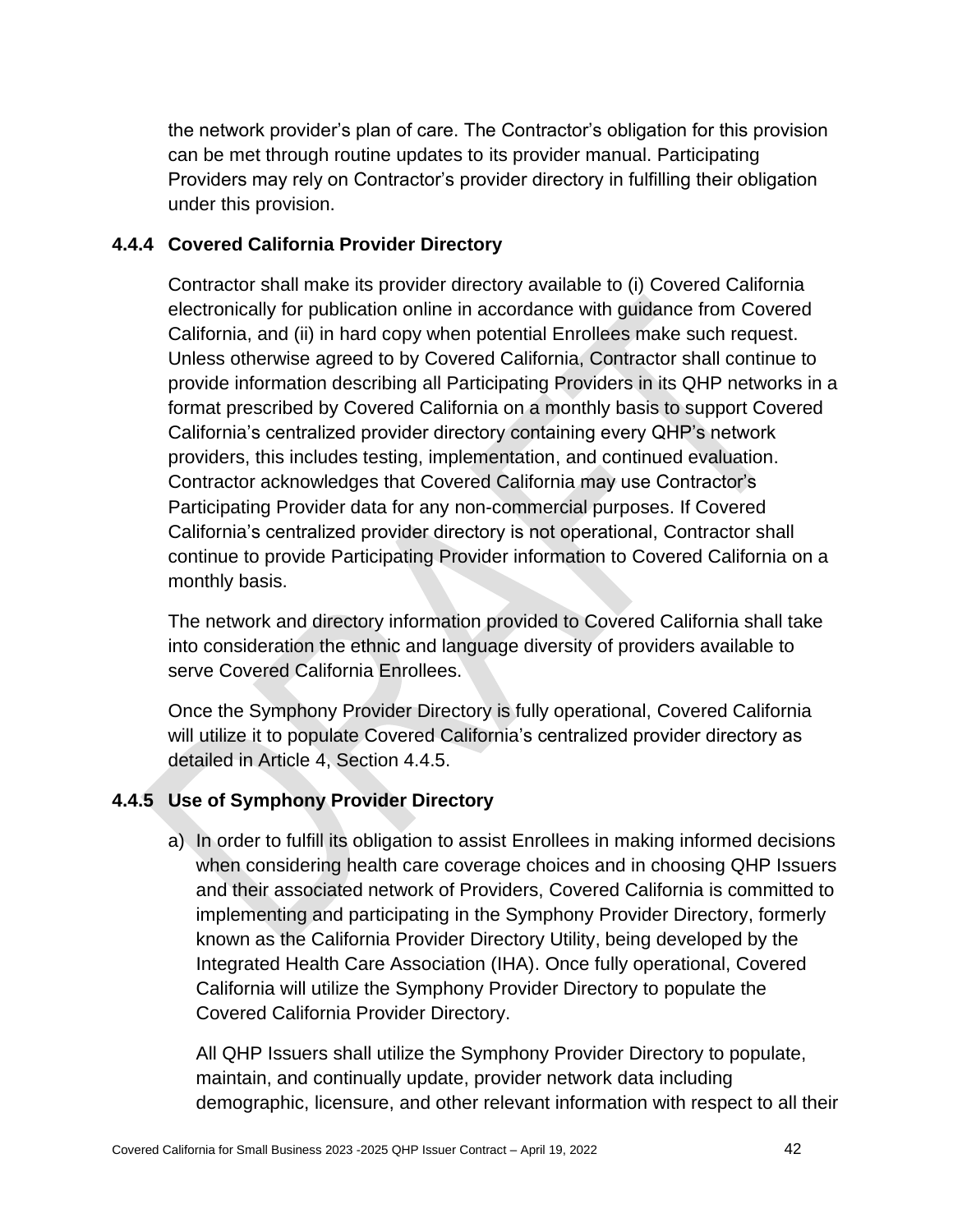QHPs, as well as to provide information regarding the terms and restrictions governing such Providers' participation in the QHPs offered by Contractor through Covered California.

- b) Contractor agrees to participate in the Symphony Provider Directory. In connection with such participation, Contractor shall:
	- i. Execute such reasonable participation, subscription, or other agreements required by Covered California or IHA or their vendors to participate in the Symphony Provider Directory;
	- ii. Populate, maintain, and continually update the Symphony Provider Directory with all relevant information with respect to its contracted Providers' participation in its QHPs, including all information regarding the terms and restrictions governing such Providers' participation in the QHPs offered through Covered California, identifiers for Covered California providers, and provider network data for Contractor's embedded dental plans;
	- iii. Once fully operational with sufficient health plan and provider participation, use the Symphony Provider Directory as the exclusive platform to populate and maintain the information published in the Covered California Online Provider Directory concerning its QHPs; and
	- iv. Work with Covered California, IHA and their respective vendors to ensure that the Symphony Provider Directory serves its primary purpose of effectively and efficiently assisting Enrollees in making informed decisions in selecting QHPs and Providers.
	- v. Agree to participate in testing and validation of Symphony Provider Directory functionality that may be required prior to the Directory becoming fully operational.
- c) At a time and manner mutually agreed upon by Covered California and Contractor, Contractor agrees to report on its strategies to ensure that Contractor, and its contracted Providers, maintain compliance with the provisions of this Section 4.4.5.

# **4.5 Premium Rate Setting**

## **4.5.1 Rating Variations**

Contractor shall charge the premium rate in each geographic rating area for each of Contractor's QHPs as agreed upon with Covered California. Contractor may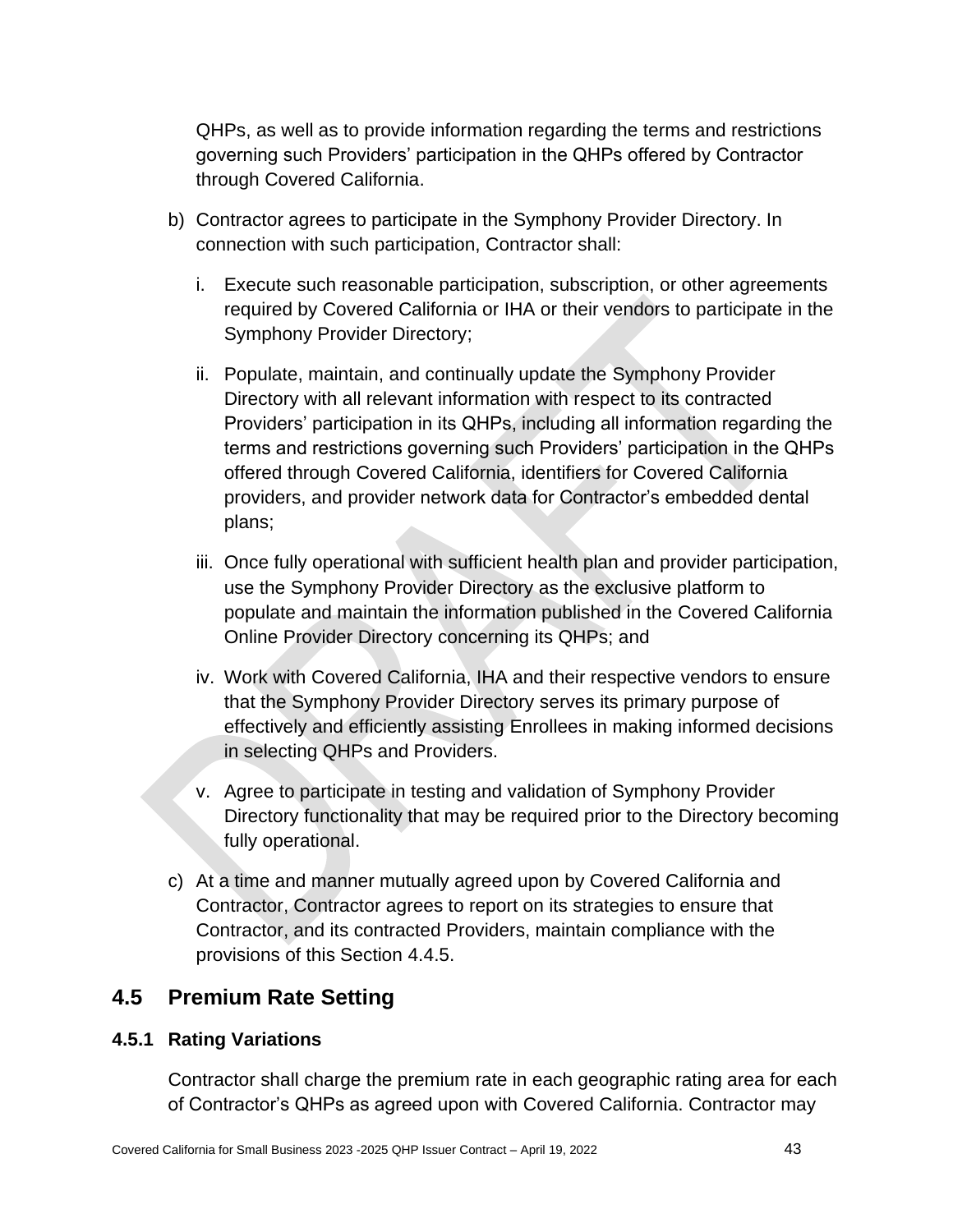vary premiums by geographic area, family size, and age band (within 3:1 range requirement) as permitted by State law, including the requirements of State Regulators regarding rate setting and rate variation set forth at Health and Safety Code §§ 1357.512 and 1399.855, Insurance Code §§ 10753.14 and 10965.9, 10 CCR § 2222.12 and, as applicable, other laws, rules and regulations, including, 45 C.F.R. § 156.255(b).

Contractor shall comply with rate filing requirements imposed by State Regulators, including, those set forth under Insurance Code § 10181 et seq. (if Contractor is an insurer regulated by CDI) or Health and Safety Code § 1385.01 et seq. (if Contractor is a licensed HCSP regulated by DMHC) and as applicable, other laws, rules and regulations.

## **4.5.2 Covered California for Small Business Rates**

Covered California for Small Business rates will be established through an annual bid Application process. Contractor shall also submit rate information in such form and at such date as shall be established by Covered California to provide Covered California with sufficient time for necessary analysis and actuarial certification. Covered California will permit an update of rates to be offered on Covered California for Small Business no more frequently than on a quarterly basis. Contractor may choose to make quarterly rate updates for the second, third and fourth quarters by submitting rate updates at least 120 Days prior to the quarter begin date. Following applicable regulator rate review, quarterly rate updates shall be in effect for the 12-month period subsequent to the initial effective dates for all employer groups. Updates can only be made on the calendar quarter or such later time as Covered California and Contractor agree to.

## **4.5.3 Rate Methodology**

Contractor shall provide, upon Covered California's request, in connection with any contract negotiation or recertification process as reasonably requested by Covered California, detailed documentation on Covered California-specific rate development methodology. Contractor shall provide justification, documentation, and support used to determine rate changes, including providing adequately supported cost projections. Cost projections include factors impacting rate changes, assumptions, transactions, and other information that affects the Covered California specific rate development process. Information pertaining to the key indicators driving the medical factors on trends in medical, pharmacy, or other healthcare Provider costs may also be requested to support the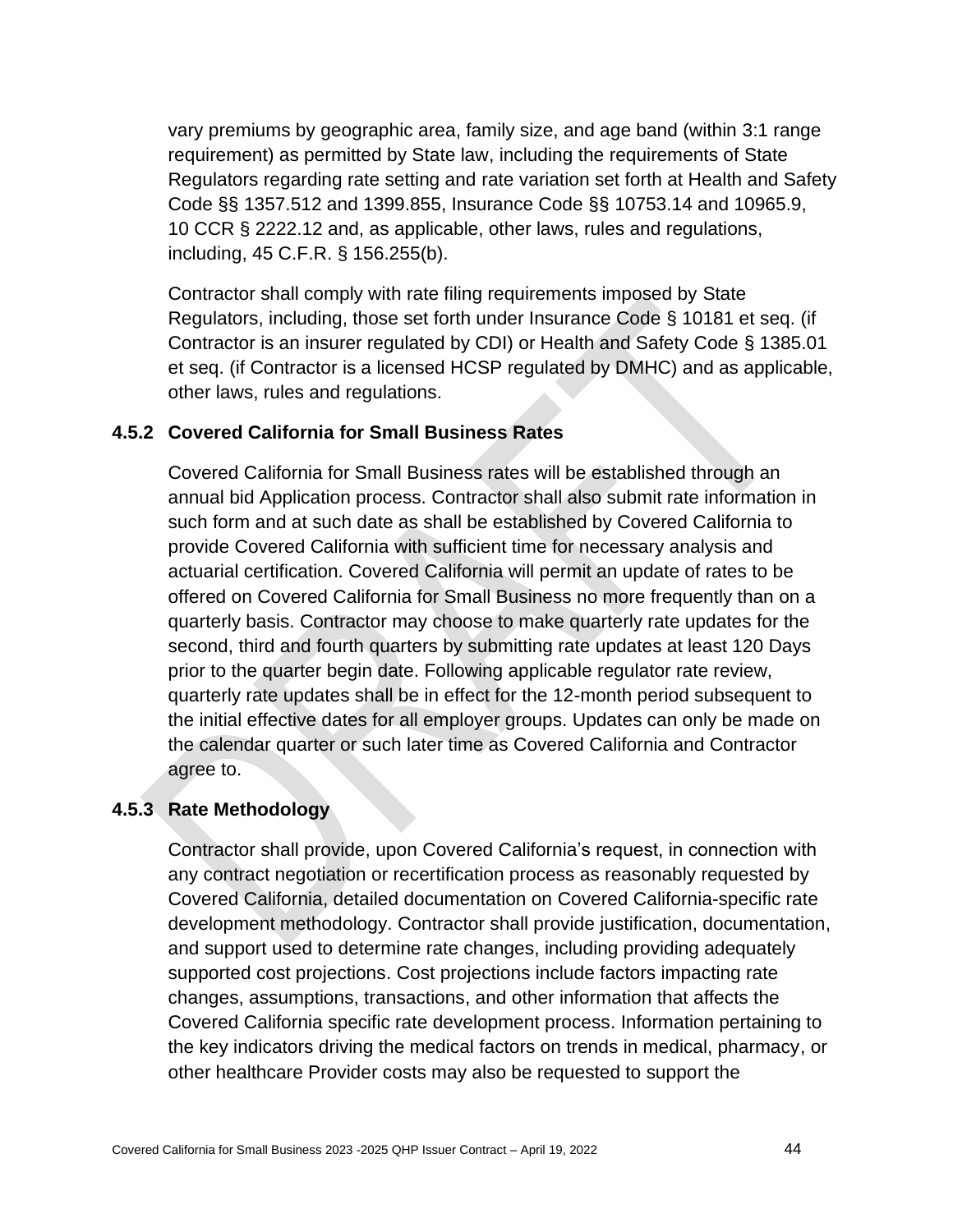assumptions made in forecasting and may be supported by information from the Plan's actuarial systems pertaining to the Covered California-specific account.

## **4.6 Customer Service Standards**

## **4.6.1 Basic Customer Service Requirements**

Contractor acknowledges that superior customer service is a priority of Covered California. Contractor shall work closely with Covered California in an effort to ensure that the needs of Covered California Enrollees are met. Contractor shall provide and maintain all processes and systems required to ensure customer service, record protection and uninterrupted service to Covered California and Contractor's Covered California Enrollees in accordance with the standards set forth in this Section 4.6, applicable laws, rules and regulations, including, those consumer assistance tools and programs required to be offered through Covered California as set forth at 45 C.F.R. § 155.205 and 45 C.F.R. § 155.210.

800 Numbers: Contractor shall make information available regarding Covered California pursuant to Contractor's toll-free hotline (i.e. 1-800 number) that shall be available to enrollees of Contractor . The hotline and information services shall be staffed and operated in accordance with the Customer Service Standards set forth in this Section 4.6 to provide support to Covered California Enrollees and in a manner designed to assure compliance with these Performance Standards. Contractor shall meet all State requirements for language assistance services applicable to its commercial lines of business. Covered California and Contractor will continue to evaluate on an ongoing basis the adequacy of language services provided for verbal and written communications and consider the adoption of additional standards as appropriate. The Contractor shall provide this information to Covered California upon request.

## **4.6.2 Covered California Enrollee Appeals and Grievances**

a) Internal Grievances and Appeals. Contractor shall maintain an internal review process to resolve a Covered California Enrollee's written or oral expression of dissatisfaction regarding the Contractor and Participating Providers, including appeals of claim and benefit determinations, and complaints relating to the scope of Covered Services required to be covered under the QHP. Contractor's processes shall comply with State and Federal laws, rules and regulations relating to Enrollee rights and appeals processes, specifically including grievance requirements set forth at Health and Safety Code § 1368, regardless of the State Regulator for the Contractor's QHPs.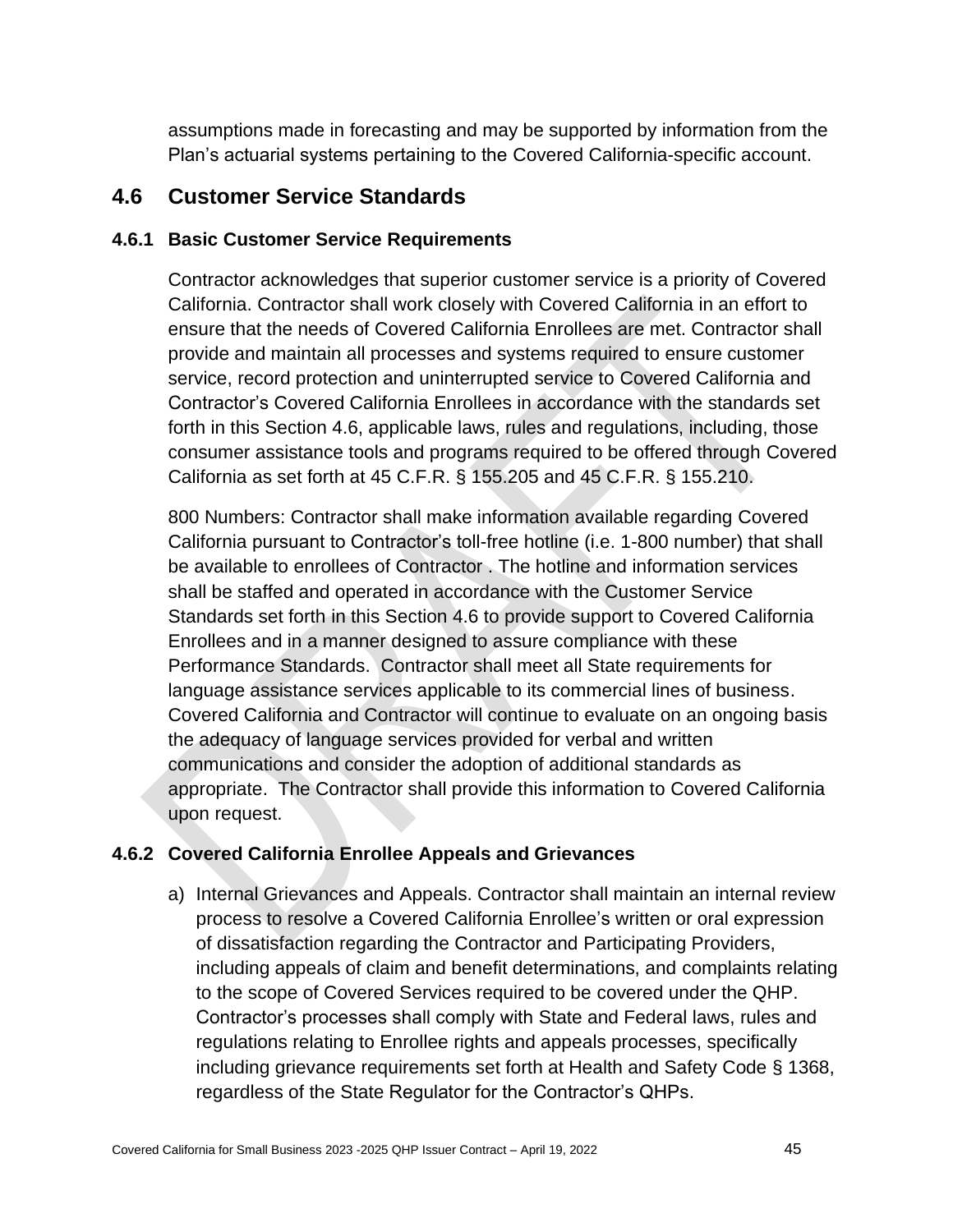b) External Review. Contractor shall comply with State and Federal laws, rules and regulations relating to the external review process, including independent medical review, available to Covered California Enrollees for Covered Services.

## **4.6.3 Applications and Notices**

- a) Contractor shall provide applications, forms, and notices to applicants and Enrollees in plain language and in a manner that is accessible and timely to individuals: (1) living with disabilities, including accessible websites and the provision of auxiliary aids and services at no cost to the individual in accordance with the Americans with Disabilities Act and Section 504 of the Rehabilitation Act, or (2) with limited English language proficiency.
- b) Contractor shall provide applications, forms, and notices, including correspondence, in a manner that is accessible and timely to individuals who are limited English proficient as required by Health and Safety Code §§ 1367.04, 1367.041, 1367.042, and Insurance Code §§ 10133.8, and 10133.11. Contractor shall inform individuals of the availability of the services described in this section and otherwise comply with notice requirements imposed under applicable laws, rules and regulations, including, those set forth at 45 C.F.R. § 156.250 and Government Code § 100503(k).

## **4.6.4 Customer Service Call Center**

- a) Year around, Contractor's call center hours shall be, unless otherwise agreed by Covered California, Monday through Friday eight o'clock (8:00) a.m. to eight o'clock (8:00) p.m., and Saturday eight o'clock (8:00) a.m. to six o'clock (6:00) p.m. (Pacific Standard Time), except on holidays observed by Covered California. Contractor shall inform Covered California of its standard call center hours and any changes to the call center hours.
- b) Contractor's call center shall be staffed at levels reasonably necessary to handle call volume and achieve compliance with Performance Standards set forth in Article 7 as specified in Attachment 3 — Performance Standards and Expectations. Contractor shall staff the Call Center with highly trained individuals to provide detailed benefit information, answer Enrollee questions about QHP benefits and coverage, and to resolve claim and benefit issues.
- c) Contractor shall use a telephone system that includes welcome messages in English, Spanish, and other languages as required by State and Federal laws, rules, and regulations.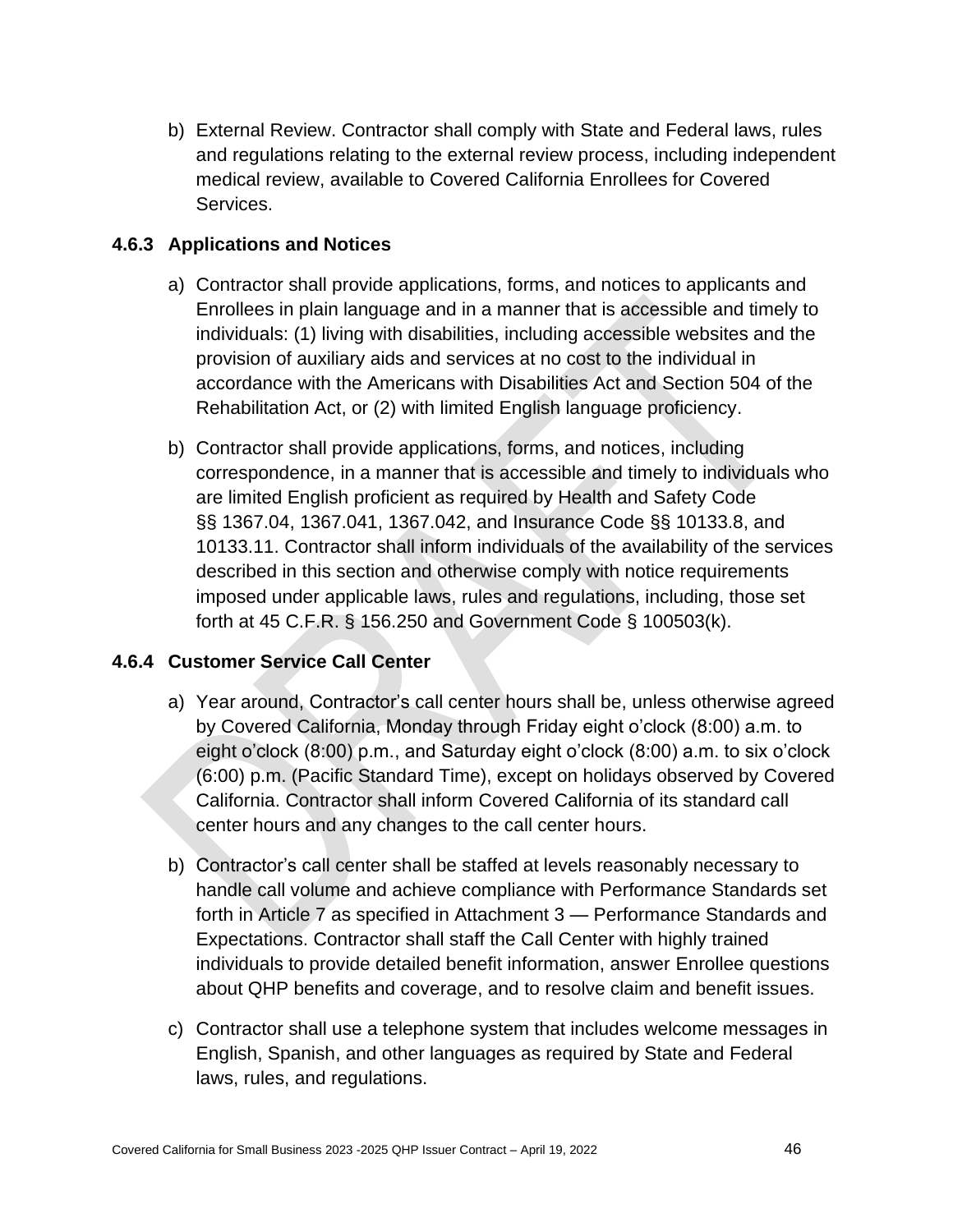- d) Contractor shall make oral interpreter services available at no cost for non-English speaking or hearing-impaired Enrollees during regular business hours as required by Federal and State law. Contractor shall monitor the quality and accessibility of call center services on an ongoing basis. Contractor shall report to Covered California monthly, in a format determined by Covered California, on the volume of calls received by the call center and Contractor's rate of compliance with related Performance Standards as outlined in Attachment 3 — Performance Standards and Expectations.
- e) Contractor shall meet all State requirements for language assistance services for all of its commercial lines of business.

#### **4.6.5 Customer Service Transfers**

- a) During Contractor's regularly scheduled customer service hours, Contractor shall have the capability to accept and handle calls transferred from Covered California and respond to callers requesting additional information from Contractor. Contractor shall maintain staff resources to comply with Performance Standards and sufficient to facilitate a live transfer (from Covered California to Contractor) of customers who call Covered California with escalated issues or complaints that need to be addressed by Contractor. Covered California shall maintain staff resources sufficient to facilitate a live transfer (from Contactor to Covered California) of customers who call Contractor with escalated issues, complaints, or address changes that need to be addressed by Covered California. Contractor and Covered California shall establish a designated customer service team available to handle the live transfer of escalated calls.
- b) Examples of issues or complaints may include premium billing or claims issues; benefit coverage questions (before and after enrollment); complaints; network or provider details; and Contractor-specific questions or issues.
- c) Contractor shall refer Enrollees and applicants with questions regarding premium tax credits and Covered California eligibility determinations to Covered California's website or Service Center, as appropriate.
- d) Contractor shall work with Covered California to develop a mechanism to track handling and resolution of calls referred from Covered California to Contractor (such as through the use of call reference numbers).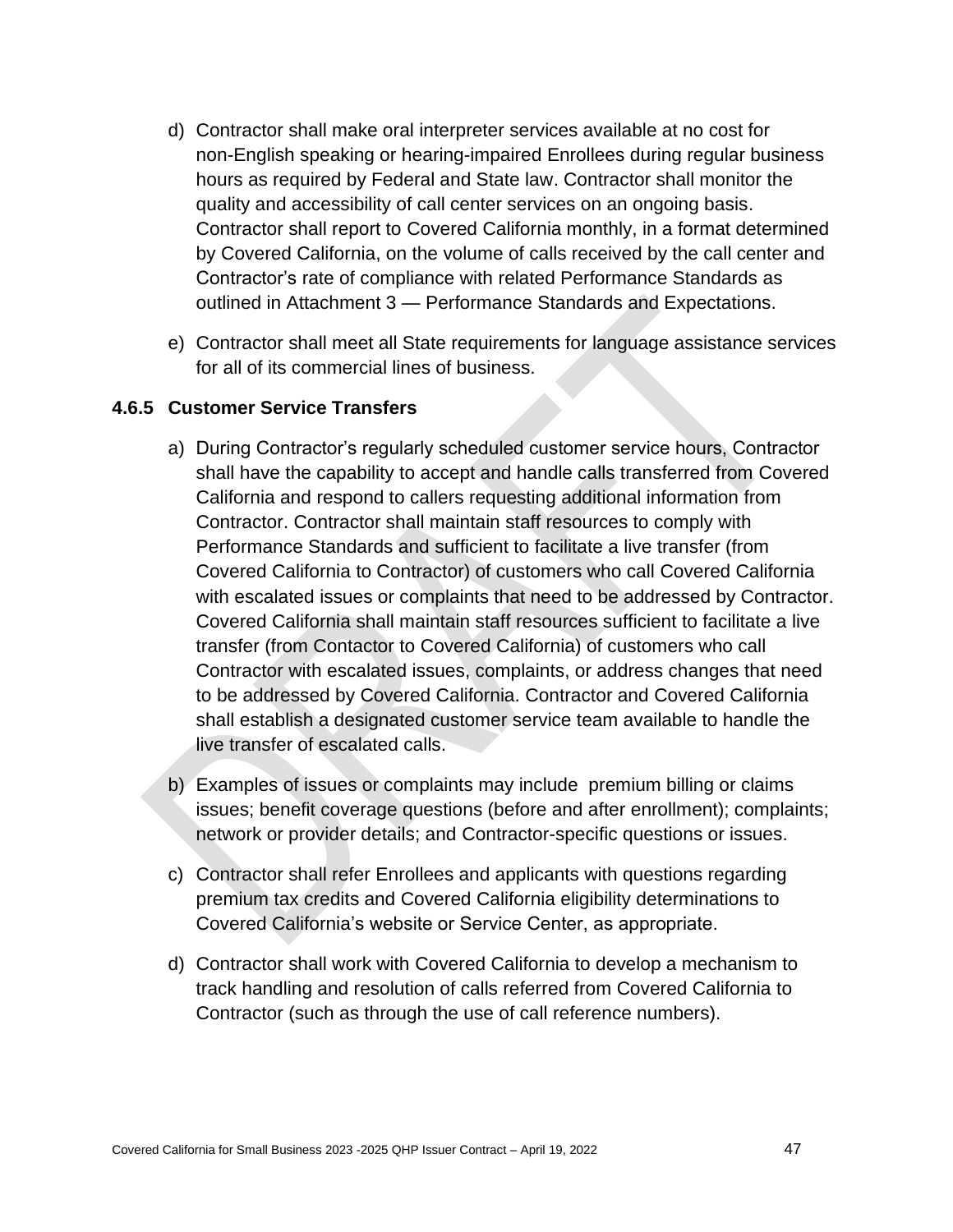## **4.6.6 Customer Care**

- a) Contractor shall comply with the applicable requirements of the Americans with Disabilities Act and provide culturally competent customer service to all Covered California Enrollees in accordance with the applicable provisions of 45 C.F.R. § 155.205 and § 155.210, which refer to consumer assistance tools and the provision of culturally and linguistically appropriate information and related products.
- b) Contractor shall comply with HIPAA rules and other laws, rules and regulations respecting privacy and security.

## **4.6.7 Notices**

- a) For all forms of notices required under Federal and State law to be sent to Covered California Enrollees regarding rates, benefit design, network changes, or security/HIPAA references, Contractor shall submit an electronic copy to Covered California at least five (5) business days in advance of the message transaction. If Contractor is unable to notify Covered California in advance due to Federal or State notice requirements, Contractor shall send Covered California notification simultaneously.
- b) Contractor shall provide a link to the Covered California website on its website.
- c) When Contractor provides direct contacts for getting membership assistance, Contractor shall also include the Covered California website for Covered California-related issues.
- d) Contractor shall use standardized member renewal language, developed by Covered California, and approved by DMHC and CDI for all Covered California Enrollee renewal notices.
- e) All legally required notices sent by Contractor to Covered California Enrollees shall be translated into and available in languages other than English as required under applicable Federal and State laws, rules and regulations, including, Health and Safety Code §§ 1367.04, 1367.041, 1367.042, and Insurance Code §§ 10133.8, 10133.10, 10133.11.
- f) Contractor shall release notices in accordance with Federal and State law. All such notices shall meet the accessibility and readability standards in applicable Federal regulations (45 C.F.R. Parts 155 and 156) and Covered California regulations located in 10 CCR §§ 6400 et seq.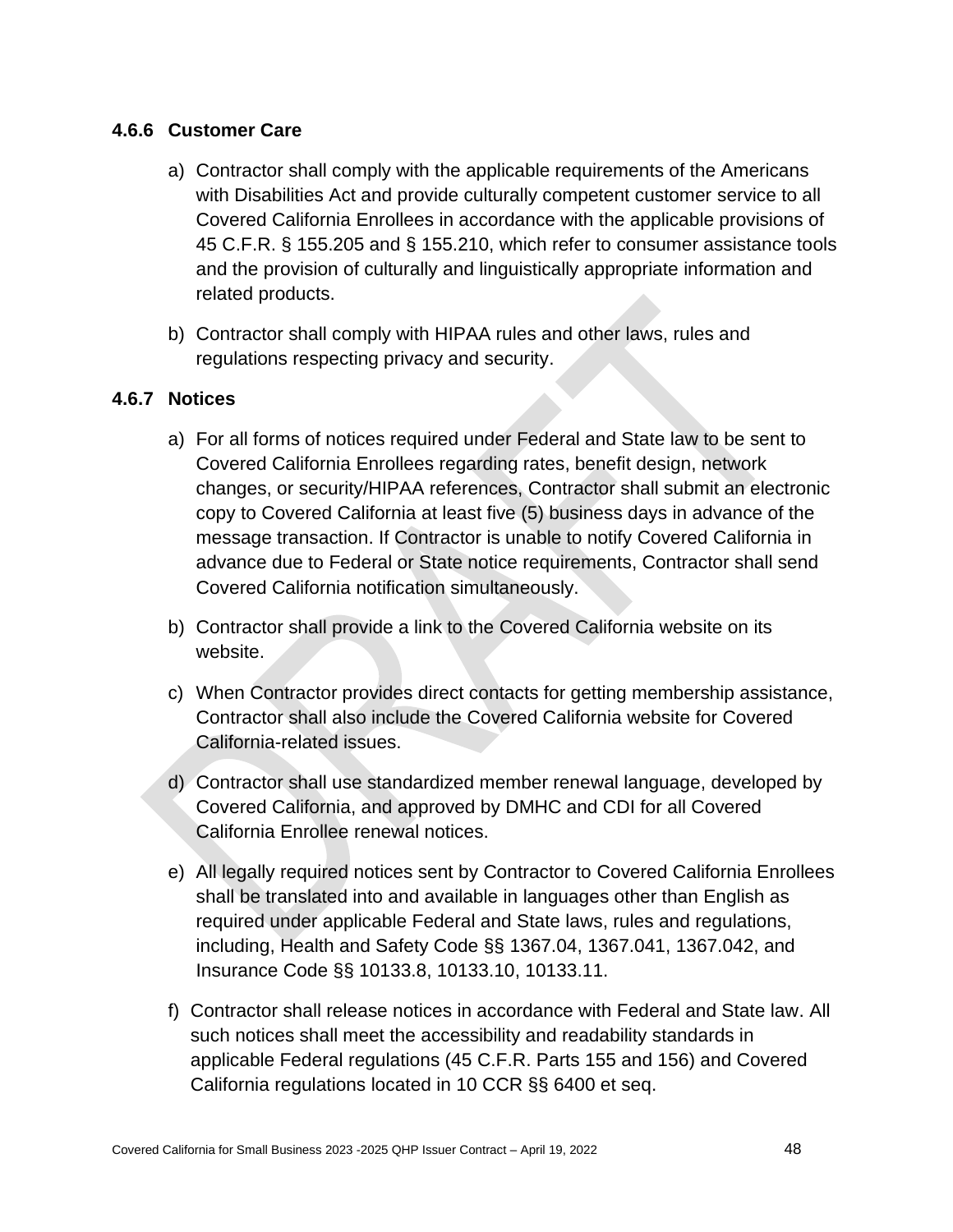g) Notwithstanding the provisions of this section which require Contractor to release all required notices pursuant to Federal and State law, Covered California shall, at its sole and absolute discretion, send the required notices under Health and Safety Code §§ 1374.21-1374.22 and Insurance Code §§ 10199.1-10199.2 on behalf of Contractor. To the extent permissible by State and Federal law, Covered California shall also send the required notices under Health & Safety Code § 1365(a)(6)(A) and Insurance Code § 10273.4(e) on behalf of Contractor. Covered California reserves the sole right to remove these exceptions at any time, upon written notice to Contractor. The parties may add to these exceptions upon written mutual agreement of the parties. The parties may exercise these rights without amendment to the Agreement. Covered California assumes no liability for Contractor adherence to state and federal law.

#### **4.6.8 Contractor-Specific Information**

Upon request, Contractor shall provide training materials and participate in Covered California customer service staff training.

Contractor shall provide summary information about its administrative structure and the QHPs offered on Covered California. This summary information will be used by Covered California customer service staff when referencing Contractor or QHP information.

#### **4.6.9 Covered California Enrollee Materials: Basic Requirements**

- a) Contractor shall provide or make available to Covered California Enrollees Plan materials required under the terms of the Agreement and applicable laws, rules and regulations. Such materials shall be available in languages as required by Federal and State law and receive any necessary regulatory approvals from the relevant State Regulators, be provided to Covered California as directed by Covered California, and shall include information brochures, a summary of the Plan that accurately reflects the coverage available under the Plan (a Summary of Benefits and Coverage), and related communication materials. Contractor shall, upon request by Covered California, provide copies of Covered California Enrollee communications and give Covered California the opportunity to comment and suggest changes in such material.
- b) Covered California Enrollee materials shall be available in English, Spanish and other languages as required by applicable laws, rules and regulations. Contractor shall comply with Federal and State laws, rules and regulations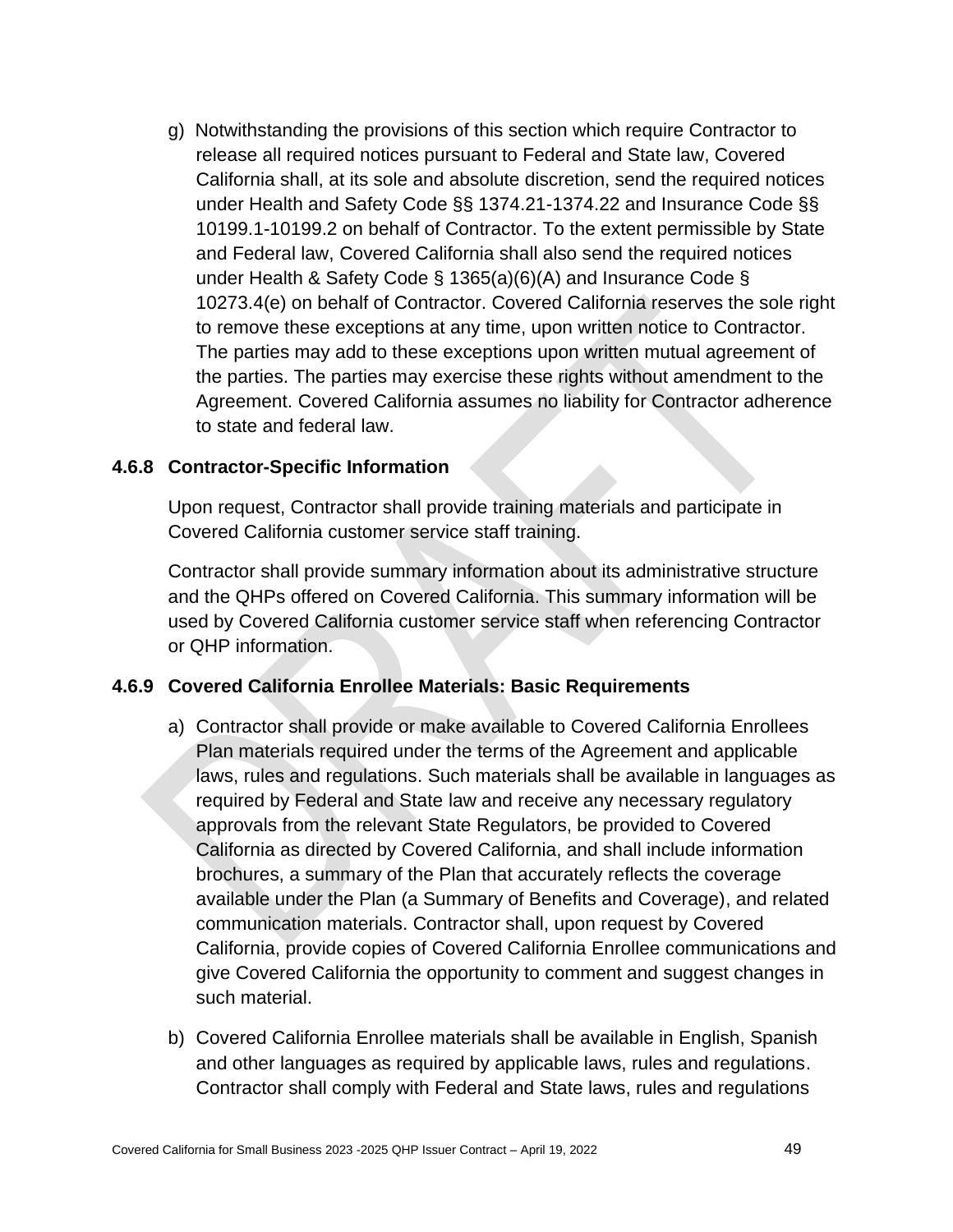regarding language access. To the extent possible, Covered California Enrollee materials shall be written in plain language, as that term is defined in applicable laws, rules and regulations. Plan materials that require Covered California notification before usage are those that communicate specific eligibility and enrollment and other key information to Covered California Enrollees. Such materials may include:

- i. Welcome letters;
- ii. Covered California Enrollee ID card;
- iii. Billing notices and statements;
- iv. Notices of actions to be taken by QHP Issuer that may impact coverage or benefit letters;
- v. Termination Grievance process materials;
- vi. Drug formulary information;
- vii. Uniform Summary of Benefits and Coverage; and

viii.Other materials required by Covered California.

## **4.6.10 New Covered California Enrollee Enrollment Packets**

- a) Contractor shall mail or provide online enrollment packets to all new Covered California Enrollees in CCSB QHPs within ten (10) business days of receiving complete and accurate enrollment information from Covered California and the binder payment. Contractor may deliver Covered California Enrollee materials pursuant to other methods that are consistent with: (1) Contractor's submission of materials to Enrollees of its other plans; (2) the needs of Covered California Enrollees; (3) the consent of the Covered California Enrollee; and (4) with applicable laws, rules and regulations. Contractor shall report to Covered California monthly, in a format mutually agreed upon by Covered California and Contractor, on the number and accuracy rate of identification cards that were sent to new Covered California Enrollees and Contractor's compliance with the Performance Standards set forth in this Agreement. The enrollment packet shall include, at the minimum, the following:
	- i. Welcome letter;
	- ii. Covered California Enrollee ID card, in a form approved by Covered California;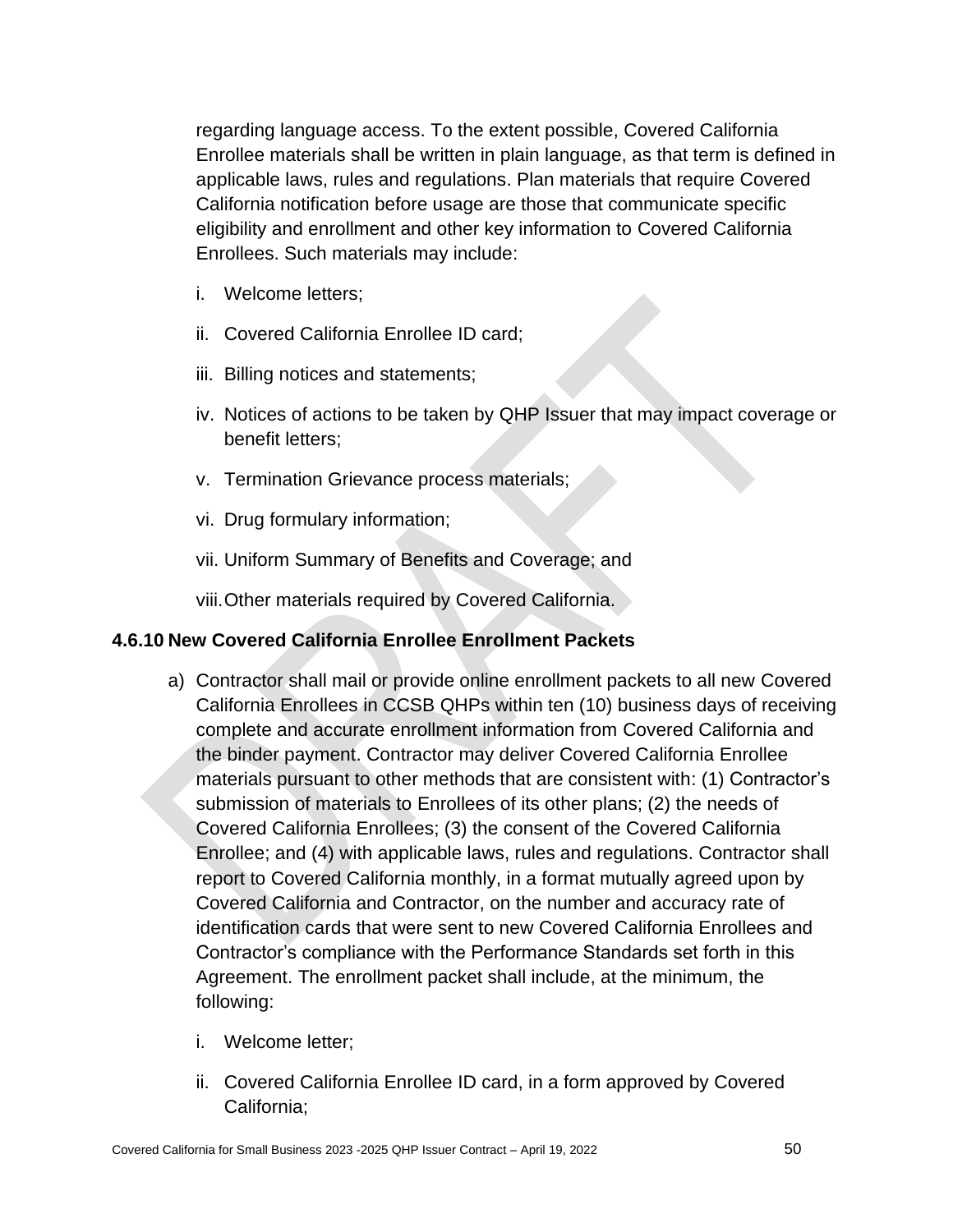- iii. If Covered California Enrollee ID card is not included in the enrollment packet, Contractor must send a notice to the Covered California Enrollee that states the ID card will be sent separately, when the Covered California Enrollee should expect to receive it, and provide the information necessary for the Covered California Enrollee to receive services and for providers to file claims;
- iv. Summary of Benefits and Coverage;
- v. Pharmacy benefit information;
- vi. Nurse advice line information; and
- vii. Other materials required by Covered California.
- b) Contractor shall maintain access to enrollment packet materials; Summary of Benefits and Coverage; claim forms and other Plan-related documents in both English and Spanish and any other languages required by State and Federal laws, rules and regulations to the extent required to timely meet all requirements of this Agreement for timely mailing and delivery of Plan materials to Covered California Enrollees. Contractor shall be responsible for printing, storing, and stocking, as applicable, all materials.

## **4.6.11 Summary of Benefits and Coverage**

Contractor shall develop and maintain a Summary of Benefits and Coverage as required by Federal and State laws, rules, and regulations. The Summary of Benefits and Coverage must be available online and the hard copy sent to Covered California Enrollees on request shall be available to Covered California Enrollees in English, Spanish, and other languages as required by Federal and State laws, rules, and regulations. Contractor shall update the Summary of Benefits and Coverage annually and Contractor shall make the Summary of Benefits and Coverage available to Covered California Enrollees pursuant to Federal and State laws, rules, and regulations.

#### **4.6.12 Electronic Listing of Participating Providers**

Contractor shall create and maintain a continually updated electronic listing of all Participating Providers and make it available online for Covered California Enrollees, potential Enrollees, and Participating Providers, 24 hours a Day, 7 Days a week as required by Federal and State laws, rules, and regulations, including requirements to identify Providers who are not accepting new Enrollees.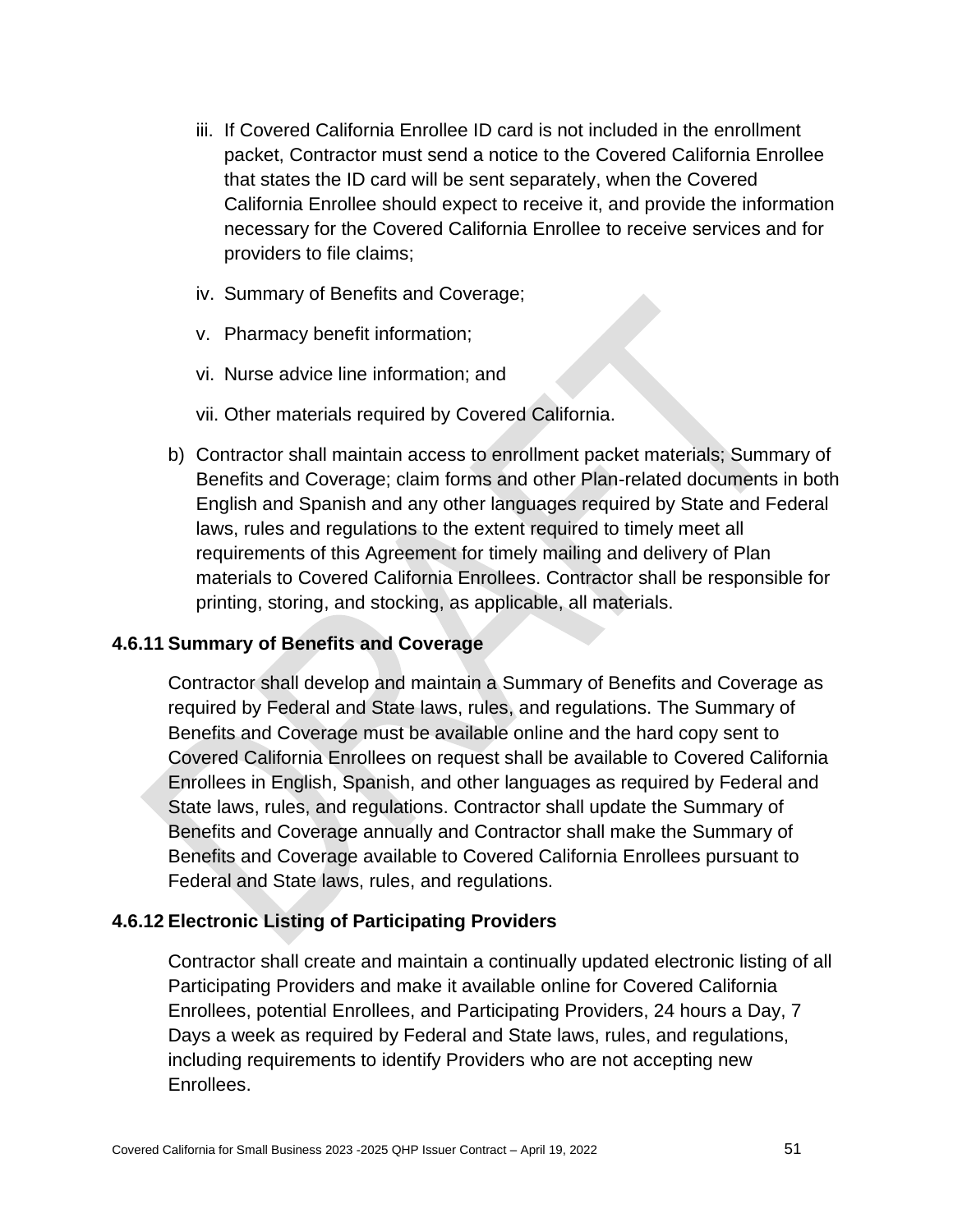## **4.6.13 Access to Medical Services Pending ID Card Receipt**

Contractor shall promptly coordinate and ensure access to medical services for Covered California Enrollees who have not received ID cards but are eligible for services.

#### **4.6.14 Explanation of Benefits**

Contractor shall send each Covered California Enrollee an Explanation of Benefits to Covered California Enrollees in Plans that issue Explanation of Benefits or similar documents as required by Federal and State laws, rules, and regulations. The Explanation of Benefits and other documents shall be in a form that is consistent with industry standards.

#### **4.6.15 Secure Plan Website for Enrollees and Providers**

Contractor shall maintain a secure website, 24 hours, 7 Days a week. All content on the secure Enrollee website shall be available in English and Spanish and any other languages required under State and Federal law. If Contractor is new to offering coverage on Covered California, Contractor shall meet the requirements of this section within ninety (90) Days after the Effective Date of this Agreement. The secure website must include, at a minimum, the following information about the Plan :

- a) Upon implementation by Contractor, benefit descriptions, information relating to Covered Services, cost sharing, and other information available;
- b) Ability for Covered California Enrollees to view their claims status such as denied, paid, unpaid;
- c) Ability to respond via e-mail to customer service issues posed by Covered California Enrollees and Participating Providers;
- d) Ability to provide online eligibility and coverage information for Participating Providers;
- e) Support for Covered California Enrollees to receive Plan information by email; and
- f) Covered California Enrollee education tools and literature to help Covered California Enrollees understand health costs and research condition information.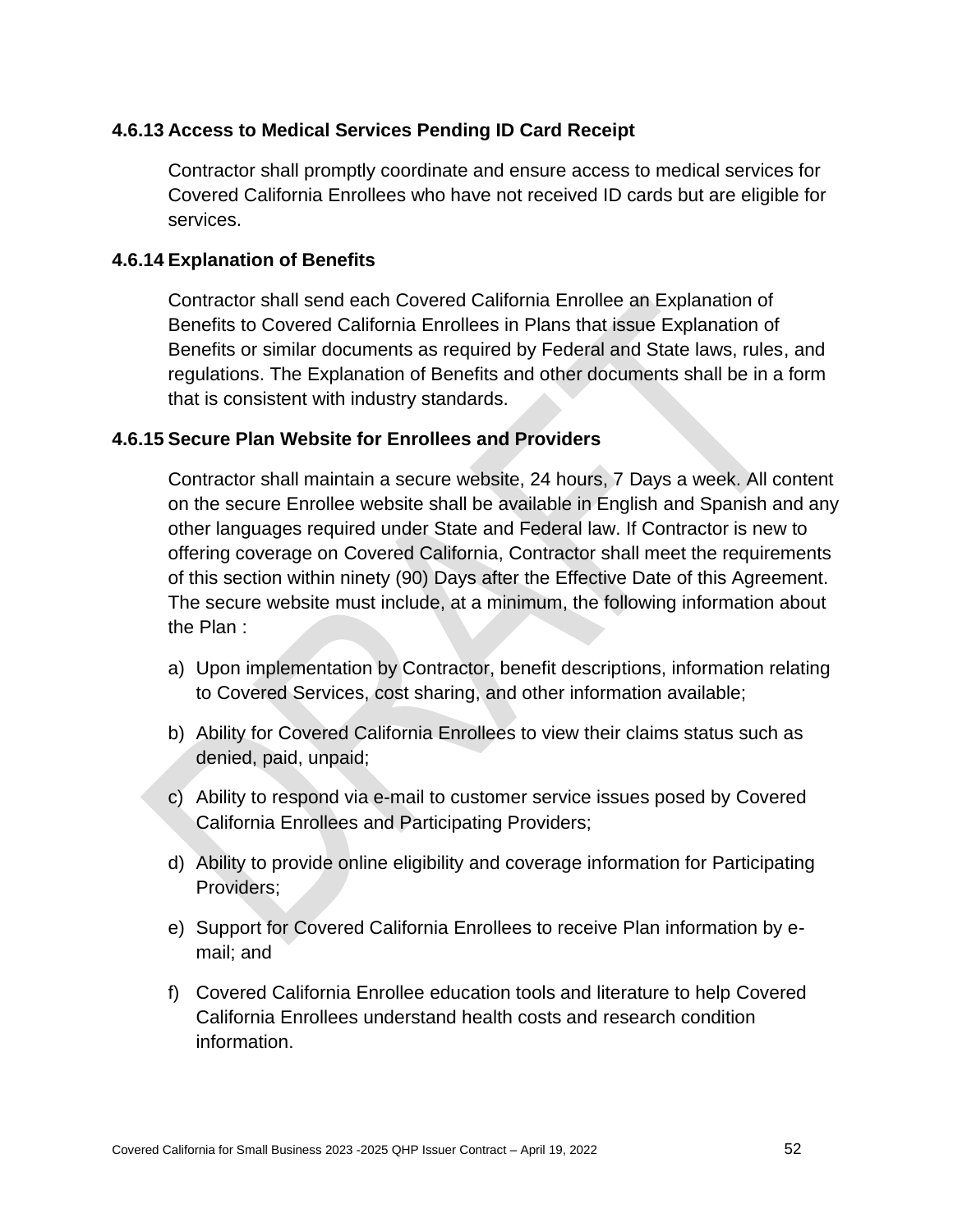#### **4.6.16 Required Reports**

Contractor shall submit required reports as defined in this contract. For the contractor's convenience, all required reports are listed in the "Contract Reporting Requirements" table posted on the Contractors extranet website provided by Covered California (Hub page, PMD Resources library, Contract Reporting Compliance folder).

Upon request, Contractor shall submit standard reports as described below in a manner and time as specified by Covered California:

- a) Enrollee customer service reports including phone demand and responsiveness, initial call resolution, response to written correspondence, and number/accuracy/timeliness of ID card distribution;
- b) Use of Plan website;
- c) Enrollment reports; and
- d) Premiums collected.

#### **4.6.17 Contractor Staff Training about Covered California**

Contractor shall arrange for and conduct staff training regarding the relevant laws, mission, administrative functions and operations of Covered California, including Covered California program information and products in accordance with Federal and State laws, rules and regulations, using training materials developed by Covered California.

Upon request by Covered California, Contractor shall provide Covered California with a list of upcoming staff trainings and make available training slots for Covered California staff to attend upon request.

#### **4.6.18 Customer Service Training Process**

Contractor shall demonstrate to Covered California that it has in place initial and ongoing customer service protocols, training, and processes to appropriately interface with and participate in Covered California. As part of this demonstration, Contractor shall permit Covered California to inspect and review its training materials. Covered California will share its customer service training modules with Contractor.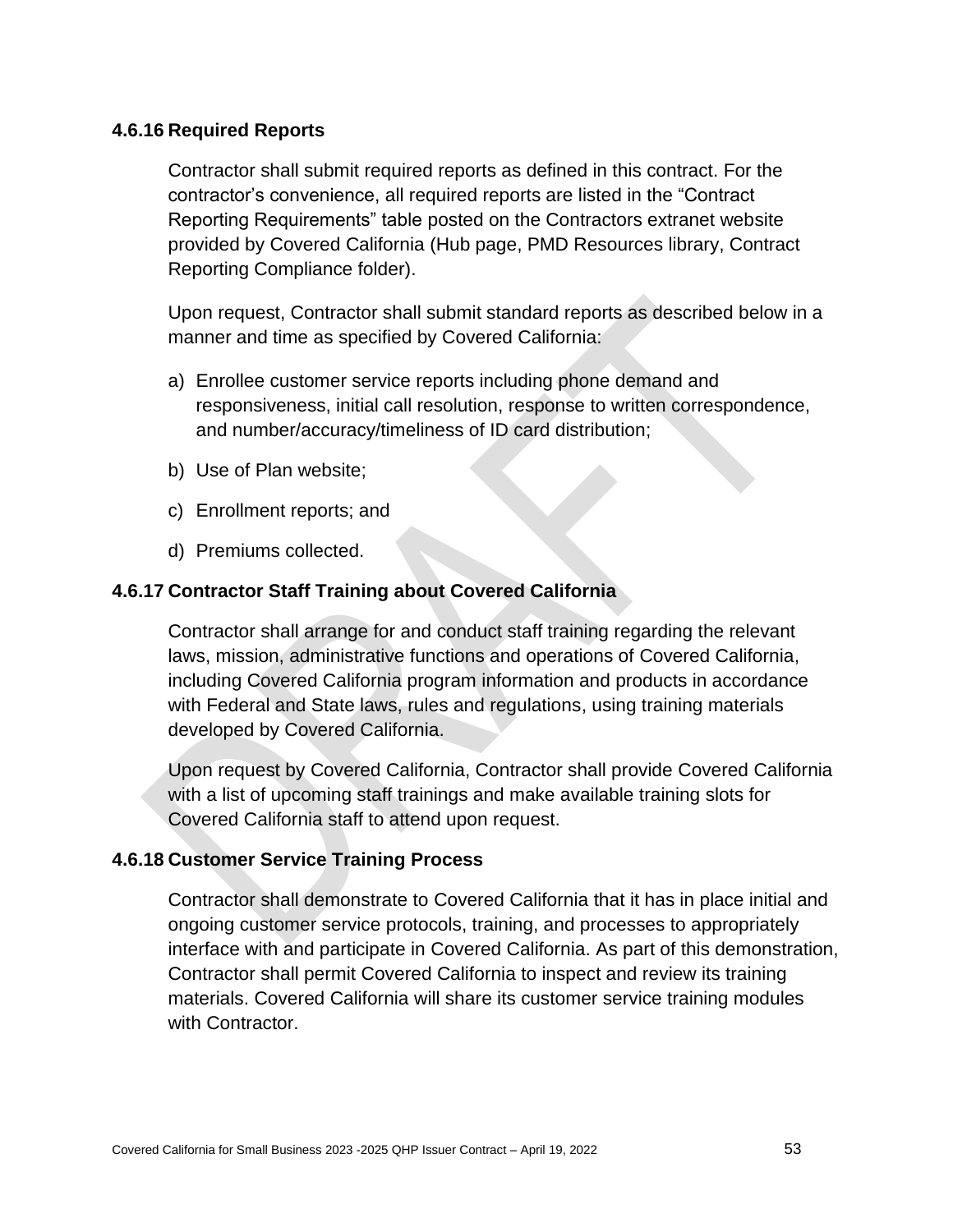# **ARTICLE 5 – ADVANCING EQUITY, QUALITY, AND VALUE**

# **5.1 Covered California Quality and Equity Initiatives**

The parties acknowledge and agree that furthering the shared goals of improved health, reduced health disparities, and high quality healthcare require Contractor to work with the other QHP Issuers and its contracted providers to play an active role in building and supporting models of care to meet consumer and social needs for providing better care, promoting health and lowering per capita costs through improvement.

Contractor agrees to work with Covered California to develop or participate in initiatives to promote models of care that (i) promote a culture of continuous quality and value improvement, health promotion, and the reduction of health disparities to the benefit of all Enrollees and, to the extent feasible, other health care consumers, (ii) minimize unpredictable quality, (iii) reduce inefficiencies of the current system, and (iv) target excessive costs.

In order to further the mission of Covered California with respect to these objectives and provide the Covered Services required by Enrollees, Covered California and Contractor shall coordinate and cooperate with respect to health equity and quality improvement activities conducted by Covered California in accordance with the mutually agreeable terms set forth in this section and in Covered California's Attachment 1 — Advancing Equity, Quality, and Value.

## **5.2 Quality Improvement and Disparities Reduction Program**

## **5.2.1 General Requirements**

- a) Contractor shall maintain a quality improvement program to foster continuous quality improvement among its Participating Providers and other subcontractors. Contractor's quality improvement program shall be subject to review by Covered California annually to evaluate Contractor's compliance with requirements set forth in Attachment 1 — Advancing Equity, Quality, and Value.
- b) Contractor shall take steps to foster a culture of equity within its health plan operations and through its Participating Providers. Contractor shall maintain a disparities reduction program including collection of Enrollee demographic data, stratification of quality measures by demographic factors, and implementation and evaluation of interventions to reduce health disparities. Contractor's disparities reduction program shall be subject to review by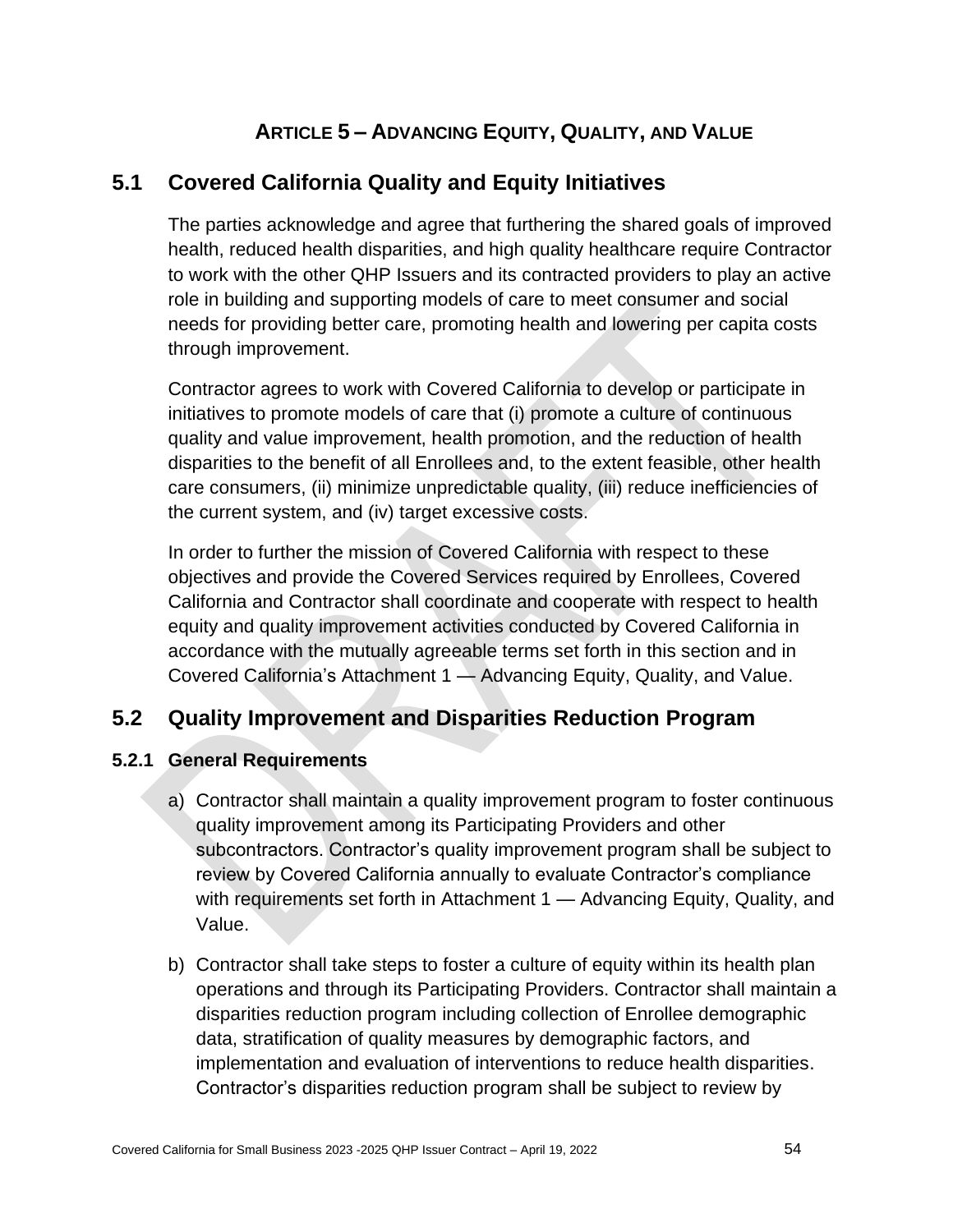Covered California annually to evaluate Contractor's compliance with requirements set forth in Attachment 1 — Advancing Equity, Quality, and Value.

- c) Contractor shall coordinate and cooperate with Covered California in implementing Attachment 1 — Advancing Equity, Quality, and Value, including (i) participating in meetings and other programs as reasonably requested from time to time by Covered California, (ii) providing mutually agreed upon data and other information required under Attachment 1 — Advancing Equity, Quality, and Value, and (iii) as otherwise reasonably requested by Covered California. The parties acknowledge and agree that quality related activities contemplated under this Article 5 will be subject to and conducted in compliance with any and all applicable laws, rules and regulations including those relating the confidentiality of medical information and will preserve all privileges set forth at Health and Safety Code § 1370.
- d) Contractor shall conduct quality improvement and disparities reduction activities compliant with federally-required Quality Improvement Strategy (QIS) requirements.
- e) Each of Contractor's products is required to meet or exceed the requirements, standards, and quality benchmarks established in Attachment 1 — Advancing Equity, Quality, and Value, and Attachment 2 — Performance Standards with Penalties, and Attachment 4 – Quality Transformation Initiative.

# **5.3 Utilization Management**

Contractor shall maintain a utilization management program that complies with applicable laws, rules and regulations, including Health and Safety Code § 1367.01 and other requirements established by the applicable State Regulators responsible for oversight of Contractor.

# **5.4 Transparency and Quality Reporting**

a) Pursuant to 45 C.F.R. § 156.220 and Centers for Medicare & Medicaid Services Transparency in Coverage requirements, Contractor shall provide Covered California and Enrollees with information reasonably necessary to provide transparency in Contractor's coverage, and report to Covered California and Enrollees, the data as required by Covered California. This includes information relating to claims payment policies and practices, periodic financial disclosures, enrollment, disenrollment, claims denials, appeals, rating practices, cost-sharing, payments with respect to any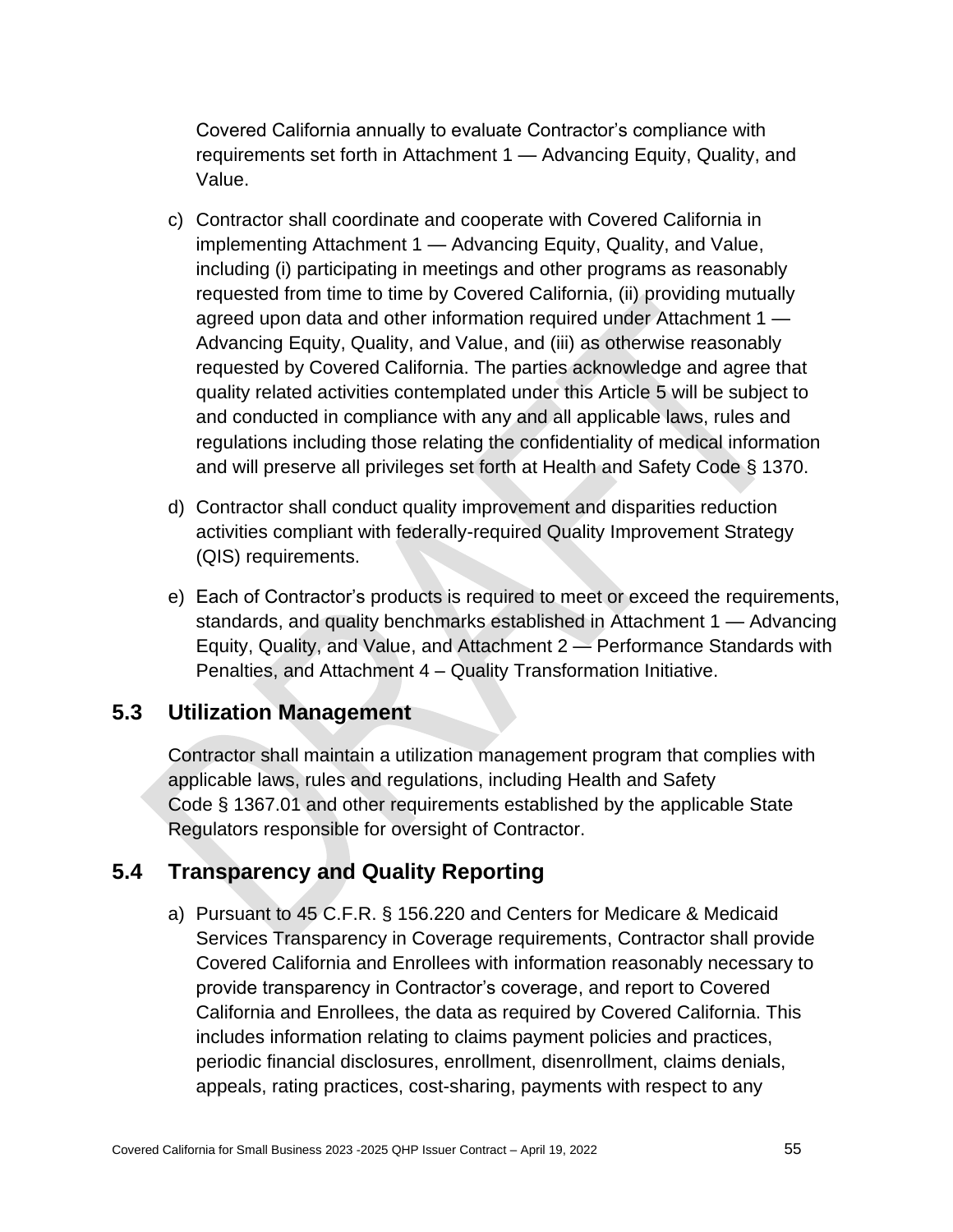out-of-network coverage, and Enrollee rights. Contractor shall provide information required under this Section to Covered California and Enrollees in plain language.

b) Contractor shall timely respond to a Covered California Enrollee's request for cost sharing information and shall make cost sharing information available to individuals through the internet and pursuant to other means for individuals without internet access in a timely manner.

# **5.5 Quality Rating System**

Contractor shall collect and annually report to Covered California, for each QHP Product Type, its Health Care Effectiveness Data and Information Set (HEDIS), Consumer Assessment of Health Care Providers and Systems (CAHPS) data, and other performance data (numerators, denominators, and rates) as required for the federal Quality Rating System and as outlined in Attachment 1  $\rightarrow$ Advancing Equity, Quality, and Value and Attachment 2— Performance Standards with Penalties of this Agreement.

## **5.6 Data Submission Requirements**

Contractor shall provide to Covered California information regarding Contractor's membership through Covered California in a manner consistent with applicable federal and California State law, as well as the terms and conditions of this Agreement as detailed in Attachment 1 — Advancing Equity, Quality, and Value and Article 5, Section 5.02.1 Data Submission (Healthcare Evidence Initiative).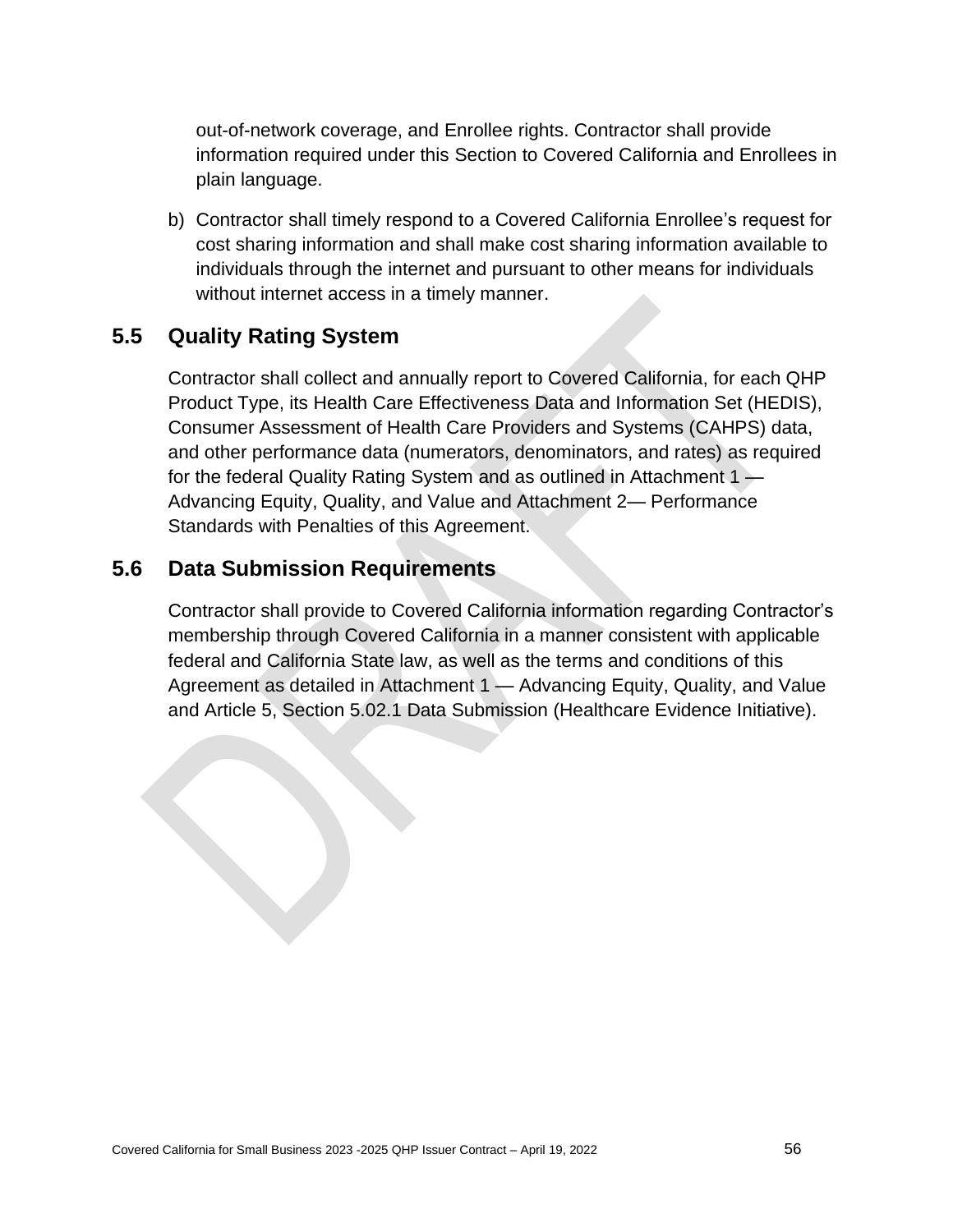## **ARTICLE 6 – FINANCIAL PROVISIONS**

## **6.1 Covered California for Small Business**

#### **6.1.1 Rates and Payments**

- a) Schedule of Rates. The rates for the Covered California for Small Business Plan Year 2023 and the annual update for Plan Years 2024 and 2025 are those rates submitted by Contractor during the Certification Process and subsequently uploaded and validated by Contractor through the SERFF Templates for each Plan Year. The parties acknowledge and agree that the premium rates for Covered California for Small Business are actuarially determined to assure that premium revenues and cost sharing contributions will provide the total dollar amount necessary to support (i) the provision of Covered Services by Contractor through its QHPs, (ii) administrative expenses and reasonable reserves by Contractor to meet the requirements outlined in this Agreement and in accordance with applicable laws, rules, and regulations, and (iii) the Contractor's payment of the Participation Fee to Covered California. The Participation Fee payable to Covered California during each month of this Agreement shall be equal to 5.2 percent of the gross premium attributable to each Enrollee in Contractor's QHP for such month. The Participation Fee is in addition to a fee specified by Covered California as necessary to support distribution-related expenses. Contractor acknowledges and agrees that any Participation Fees due to Covered California from Contractor shall be withheld by Covered California before passing through any premium payments received by Covered California from Employers and Employees to Contractor in accordance with paragraph (d) of this Section 6.1.1. Should Covered California need to collect or refund any premiums, the Participation Fee shall be calculated pursuant to the QHP Issuer Agreement that was in place during the applicable Plan Year or years.
- b) Updates. The Monthly Rates shall be established in accordance with the procedures set forth at Section 4.5. Covered California may authorize an update of rates no more frequently than on a quarterly basis in the Covered California for Small Business in accordance with requirements and update schedules to be determined by Covered California.
- c) Rate Determinations. Rates will be determined by Covered California in accordance with applicable laws, rules and regulations. Rates for Employers and all covered Employees and their Dependents will be determined by the ZIP Code of the Employer's primary business address. Rates for an Employer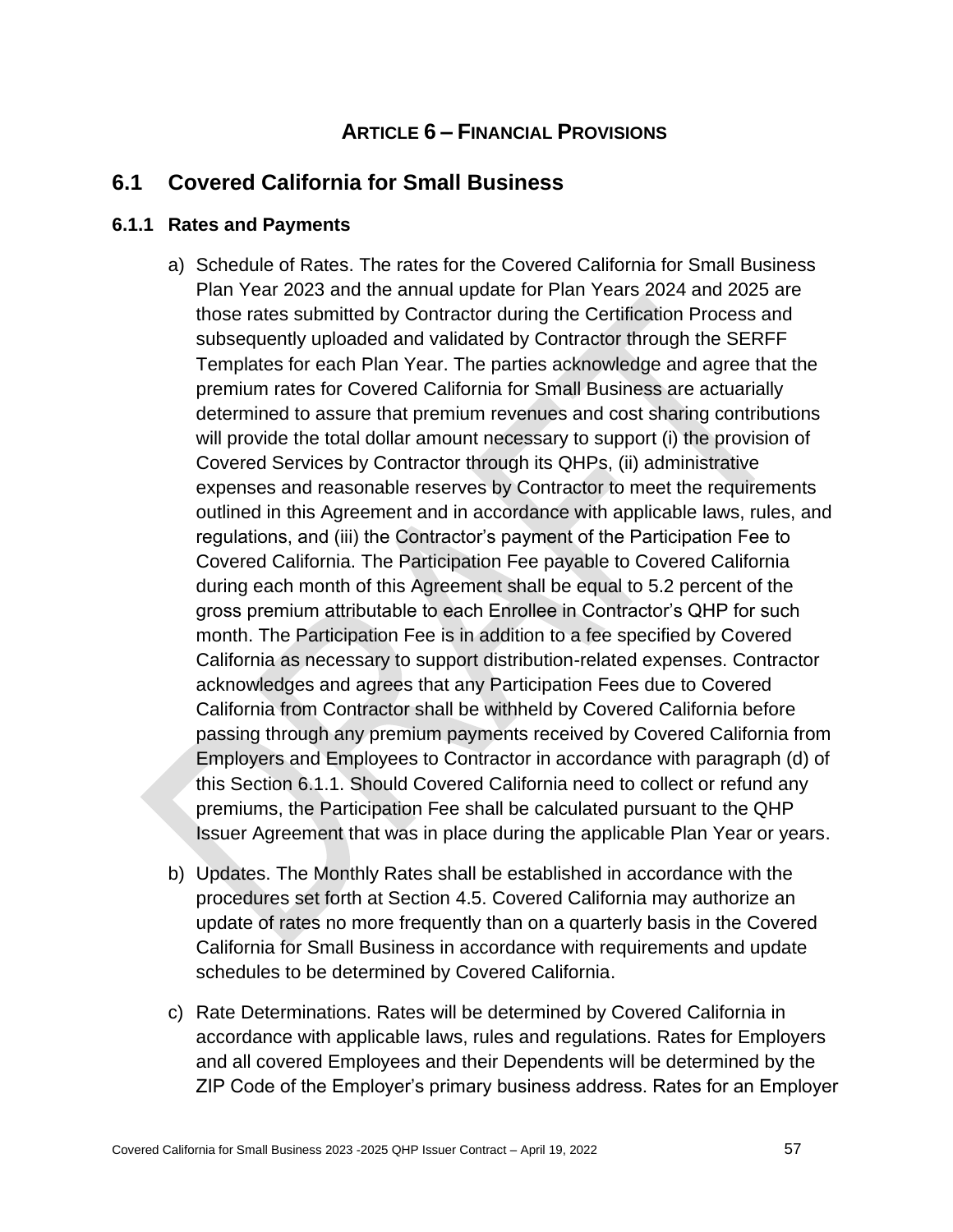and all covered Employees will be determined and frozen at initial enrollment, or upon renewal, for twelve (12) months, until the next group renewal. Rates for all Employees and their Dependents, including new Employees or Employees with qualifying events during the Employer Plan Year, will be determined by the prevailing rates at group enrollment.

- d) Collection and Remittance. Covered California agrees to perform collection and aggregation of monthly premiums with respect to Contractor's QHPs in Covered California for Small Business and will remit said premiums, net of (i) Participation Fees payable to Covered California and (ii) the fee associated with distribution related expenses paid by Covered California pursuant to Section 2.2.3 and Attachment 5.
- e) Covered California's collection of premiums and remittance of net amounts to Contractor as described in this Section shall be made on a monthly basis.
- f) Grace Period. Contractor acknowledges and agrees that applicable laws, rules and regulations, including, the Knox-Keene Act and Insurance Code, set a grace period with respect to the delinquent payment of premiums for the small group market. Contractor agrees to comply with the requirements set forth at Section 2.2.2 and required under applicable laws, rules, and regulations with respect to these grace periods.

## **6.1.2 Covered California for Small Business Participation Fees**

- a) Contractor understands and agrees that (i) under the Affordable Care Act and the California Affordable Care Act, Covered California may generate funds through a participation fee ("Participation Fees") on Contractor's QHPs and (ii) Covered California shall collect Participation Fee and distribution related expenses from premiums remitted by Employers and Employees.
- b) Contractor recognizes that the total cost of all Participation Fees for Covered California must be spread across Contractor's entire book of business in the single risk pool (both inside and outside Covered California) for the small employer market.
- c) With respect to Covered California for Small Business, Contractor acknowledges that (i) Covered California is responsible for collecting premiums from Employers and Employees, and (ii) Covered California will remit applicable Employer and Employee premiums collected by Covered California to Contractor, net of (1) Participation Fees computed in accordance with the Participation Methodology - Covered California for Small Business, and (2) Distribution related expenses determined in accordance with the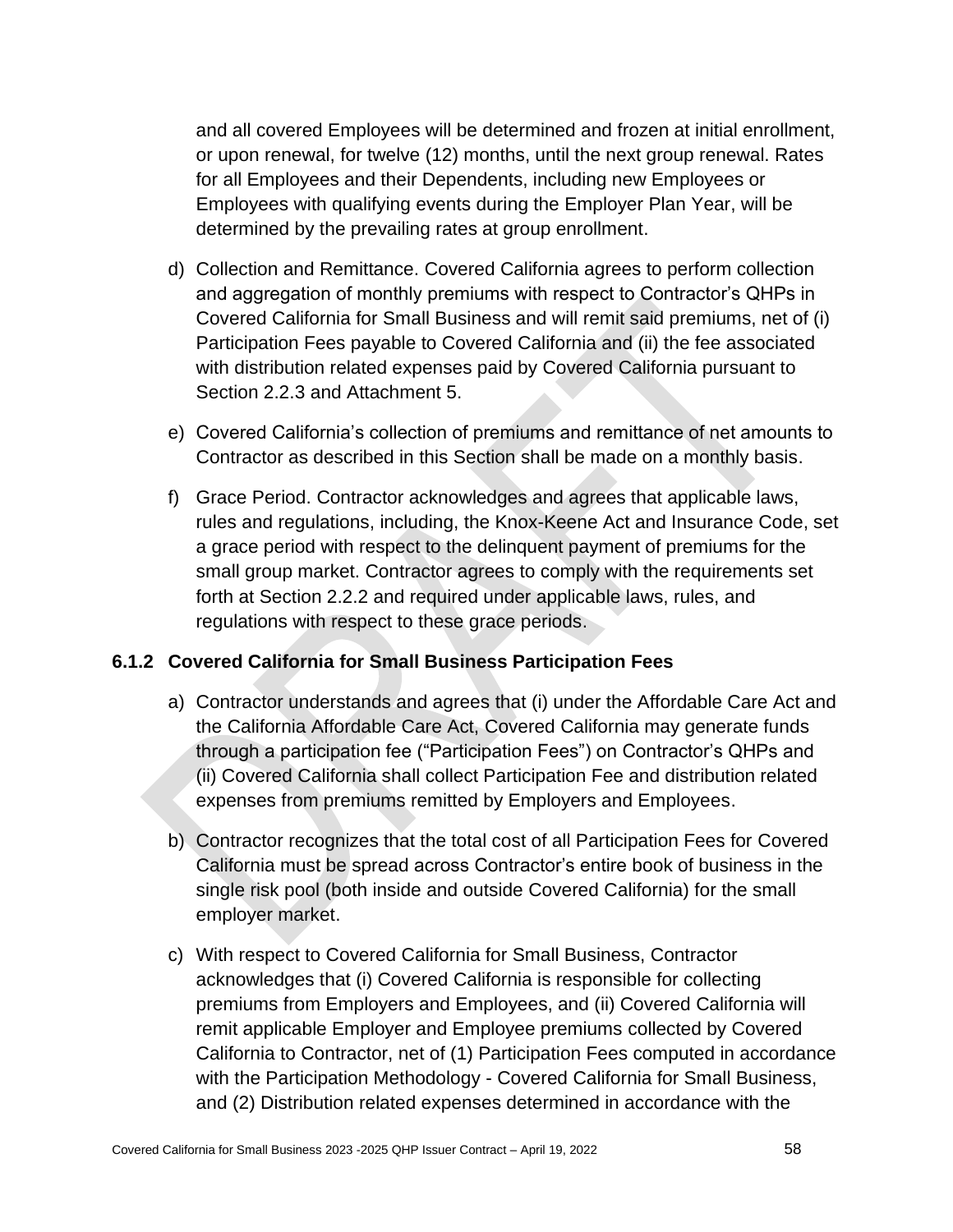terms set forth at Sections 2.2.3 and 3.3. Covered California for Small Business shall transfer funds to Contractor on a monthly basis or such other intervals as mutually agreed upon by Covered California and Contractor and shall establish a process to resolve any disagreements on premium amounts due in a timely manner and prior to transfer of funds to Contractor as required under this Section.

- d) In the event that Contractor disputes the amount of Participation Fees billed or deducted by Covered California, Contractor shall submit a written notice of such dispute to Covered California within thirty (30) Days following receipt of such bill or deduction by Covered California. Contractor's notice will document the nature of the discrepancies, including, reconciliation of any differences identified by Contractor in enrollment or premiums collected. Covered California will respond to Contractor within forty-five (45) Days of receipt of the notice by either (i) paying the amount claimed by Contractor or (ii) providing a detailed explanation for the denial of the refund. If the Contractor still disputes the findings of Covered California, Contractor may pursue additional remedies in accordance with Section 13.1.
- f) Subject to the provisions of Section 11.5, Contractor agrees to a periodic audit or other examination by Covered California or its designee regarding the computation and payment of Participation Fees. In the case of material non-compliance with Participation Fee payments, Contractor shall implement any necessary corrective action. Covered California may perform follow up audits or examinations more frequently than annually to monitor Contractor's implementation of such corrective actions.
- g) Contractor acknowledges that Covered California is required under Government Code § 100520(c) to maintain a prudent reserve as determined by Covered California.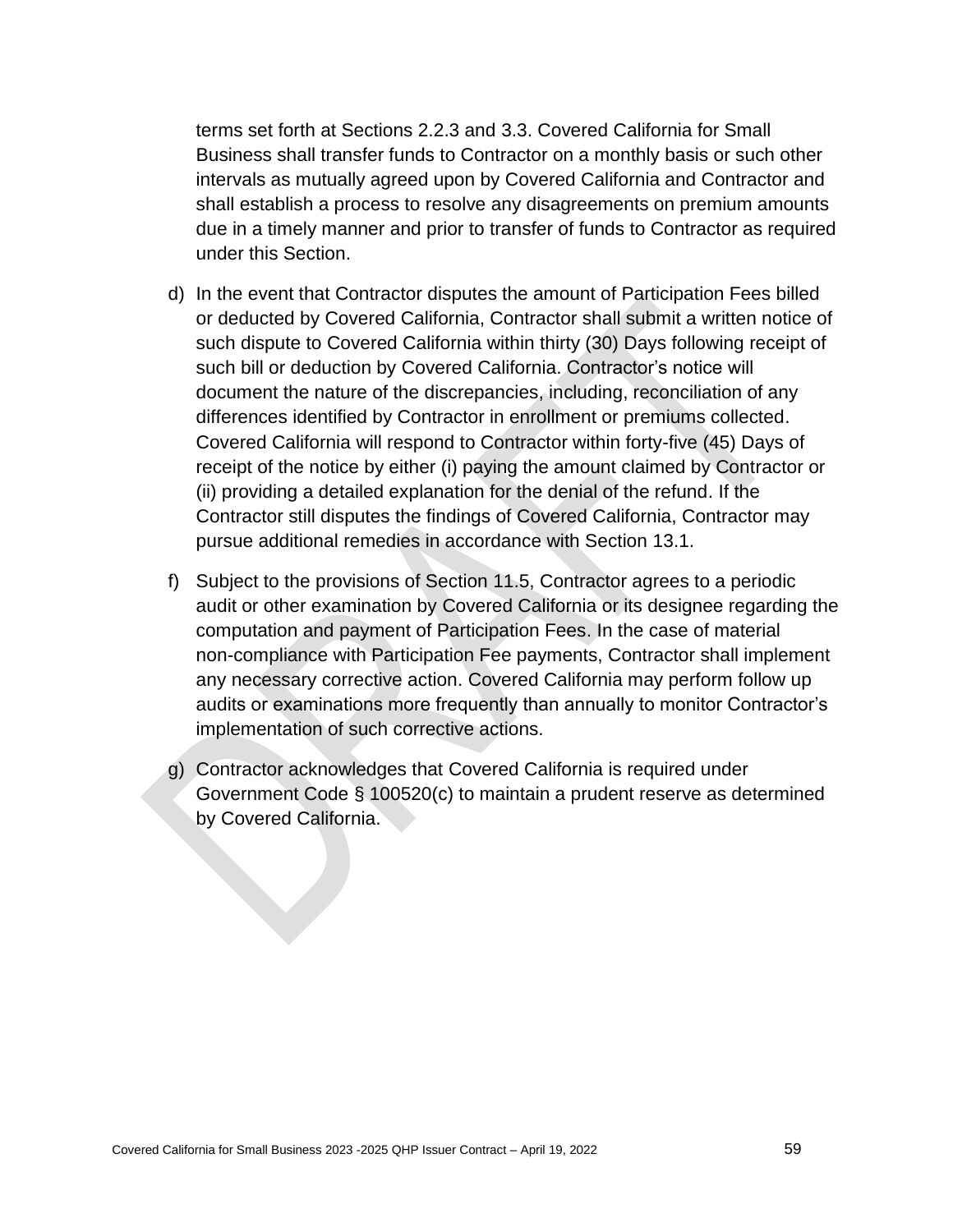# **ARTICLE 7 – PERFORMANCE STANDARDS**

## **7.1 Performance Standards**

Contractor shall comply with the Performance Standards set forth in Attachment 2 — Performance Standards with Penalties and Attachment 3 — Performance Standards and Expectations. Covered California will conduct or arrange for a review of Contractor's performance under the Performance Standards. Covered California shall be responsible for the actual and reasonable costs of the review, including the costs of any third-party designated by Covered California to perform such review. The review shall be in addition to any ongoing monitoring that may be performed by Covered California with respect to the Performance Standards.

## **7.2 Penalties**

Covered California may impose penalties ("penalties") in the event that Contractor fails to comply or otherwise act in accordance with the Performance Standards. Penalties will be calculated in accordance with Attachment 2 — Performance Standards with Penalties.

## **7.3 No Waiver**

Covered California and Contractor agree that the failure to comply with the Performance Standards may cause damages to Covered California and its Enrollees which may be uncertain and impractical or difficult to ascertain. The parties agree that Covered California shall assess, and Contractor promises to pay Covered California, in the event of such delayed, or failed performance that does not meet the Performance Standards, the amounts to be determined in accordance with the Performance Standards set forth at Attachment 2 — Performance Standards with Penalties.

The assessment of fees relating to the failure to meet Performance Standards shall be subject to the following: (1) be determined in accordance with the amounts and other terms set forth in the Performance Standards, (2) be cumulative with other remedies available to Covered California under the Agreement, (3) not be deemed an election of remedies, and (4) not constitute a waiver or release of any other remedy Covered California may have under this Agreement for Contractor's breach of this Agreement, including Covered California's right to terminate this Agreement. Covered California shall be entitled, in its discretion, to recover actual damages caused by Contractor's failure to perform its obligations under this Agreement.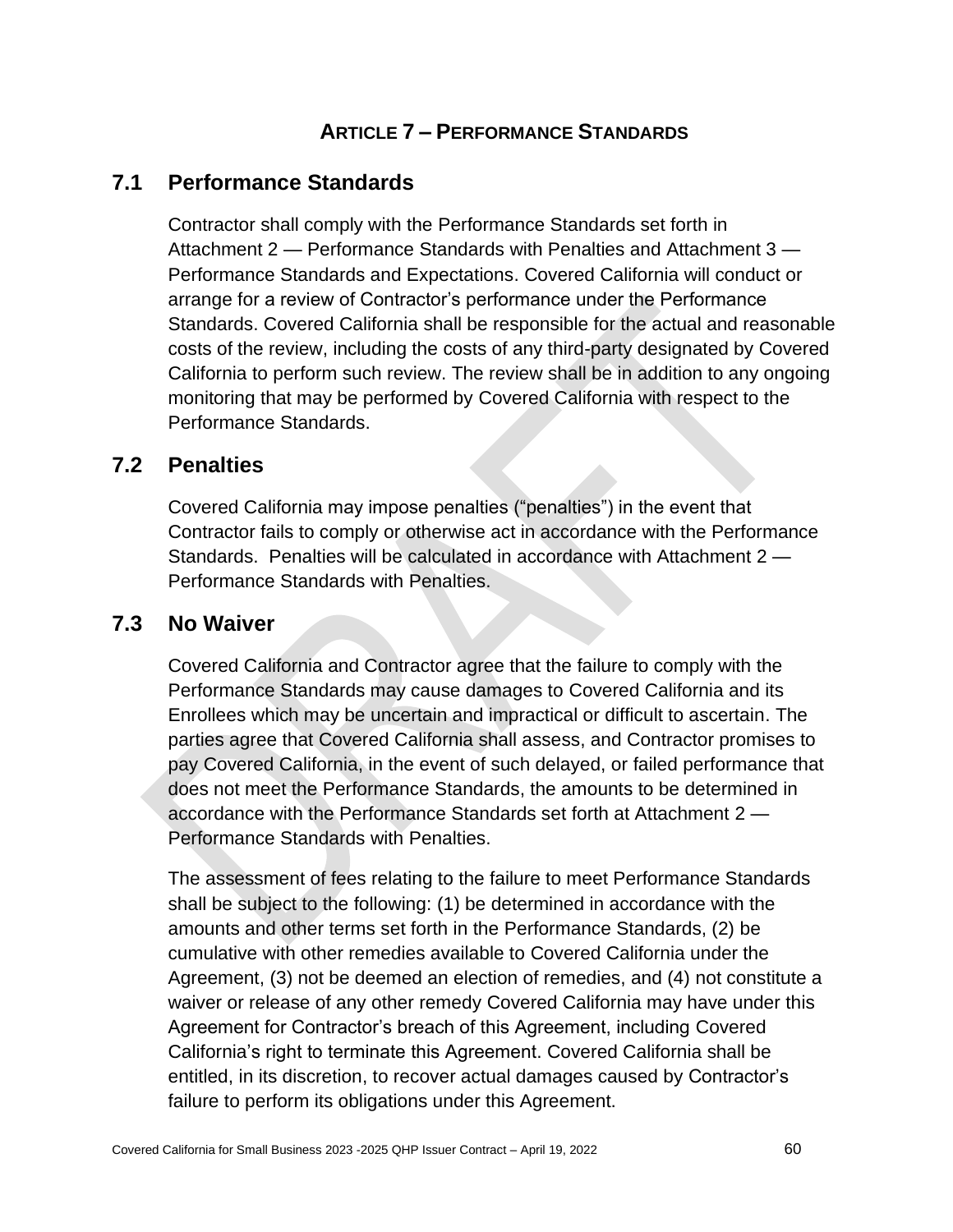# **ARTICLE 8 – CONTRACT TERM; RECERTIFICATION AND DECERTIFICATION**

## **8.1 Agreement Term**

The term of this Agreement is specified on the STD 213, which is the signature page of this Agreement.

## **8.2 Agreement Termination**

#### **8.2.1 Covered California Termination**

Covered California may, by ninety (90) Days' written notice to Contractor, and without prejudice to any other of the Covered California remedies, terminate this Agreement for cause based on one or more of the following occurrences:

- a) Contractor fails to fulfill an obligation that is material to its status as a QHP Issuer or its performance under the Agreement;
- b) Contractor no longer holds a license or certificate that is required for Contractor to perform its obligations under this Agreement or Contractor otherwise fails to maintain compliance with the "good standing" requirements pursuant to Section 4.1.1 and which impairs Contractor's ability to provide Services under the Agreement;
- c) Contractor breaches any material term, covenant, warranty, or obligation under this Agreement that is not cured or substantially cured to the reasonable satisfaction of Covered California within forty-five (45) Days after receipt of notice of default from Covered California; provided, however, that such cure period may not be required and Covered California may terminate the Agreement immediately if Covered California determines pursuant to subparagraph (e) below that Contractor's breach threatens the health and safety of Covered California Enrollees;
- d) Contractor knowingly has a director, officer, partner, or person with a beneficial ownership of more than five percent (5%) of Contractor's equity or has an employment, consulting, or other subcontractor agreement for the provision of Services under this Agreement who is, or has been: (A) excluded, debarred, or suspended from participating in any federally funded health care program, (B) suspended, or debarred from participation in any state contract or procurement process, or (C) convicted of a felony or misdemeanor (or entered a plea of nolo contendere) related to a crime or violation involving the acquisition or dispersal of funds or delivery of Covered Services to beneficiaries of any State or Federal health care program;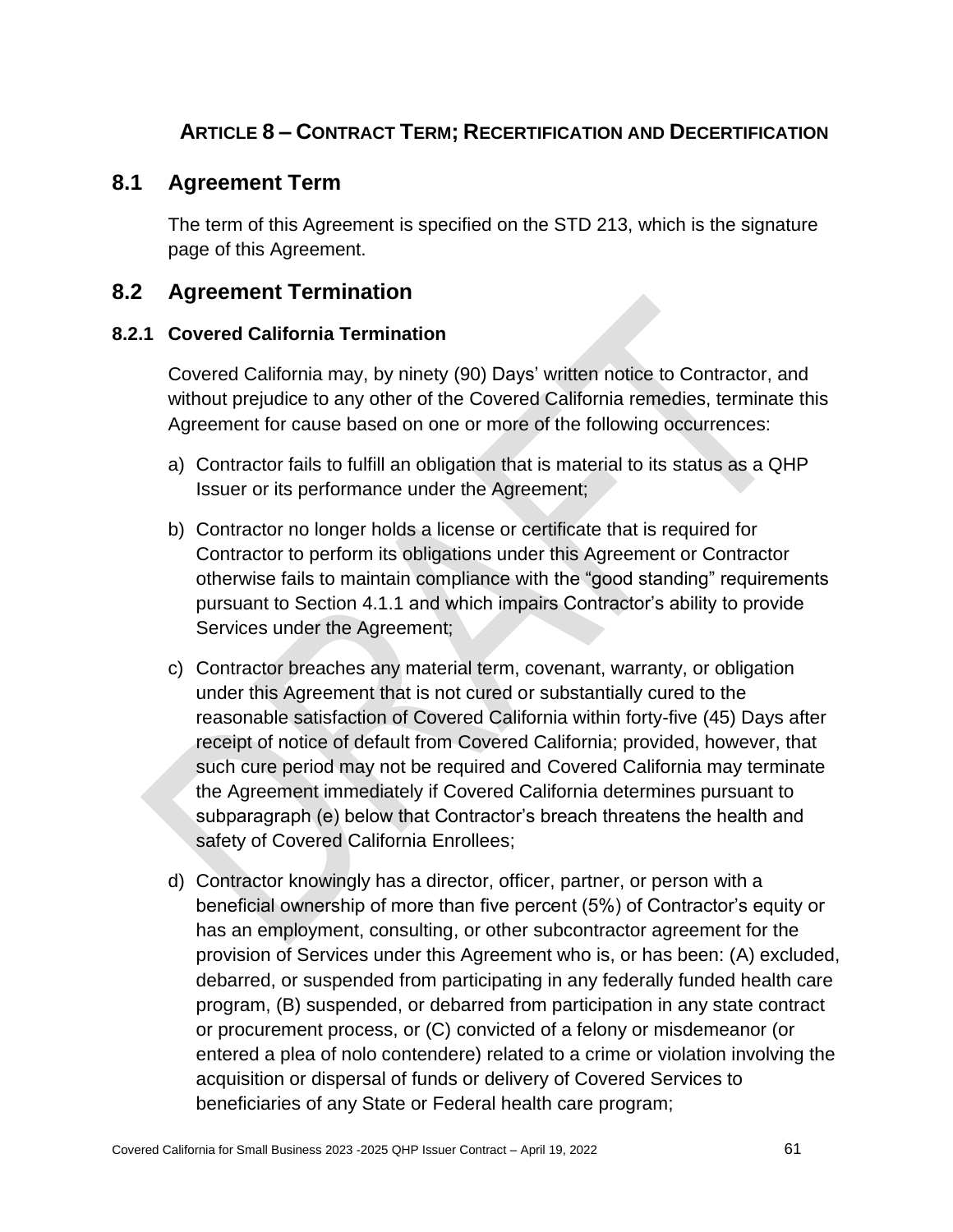e) Covered California reasonably determines that (i) the welfare of Covered California Enrollees is in jeopardy if this Agreement continues, as such determination shall be made in the reasonable discretion of Covered California based on consideration of professionally recognized standards and benchmarks, requirements imposed by accreditation agencies, and applicable laws, rules, and regulations; or (ii) Contractor fails to comply with a change in laws, rules or regulations occurring during the term of this Agreement and/or does not take any and all actions that may be required to amend the Agreement and otherwise establish and document compliance with any such changes; and (iii) Covered California reasonably determines, based on consultation with legal counsel and/or State and Federal Regulators and/or other State-based or Federal health benefit exchanges, that it may be at risk of being found noncompliant with Federal or State laws, rules, or regulations.

## **8.2.2 Contractor Termination**

Contractor may, by ninety (90) Days' written notice to Covered California, and without prejudice to any other of the remedies, terminate this Agreement for cause based on one or more of the following occurrences:

- a) Covered California breaches any material term, covenant, warranty, or obligation under this Agreement that is not cured or substantially cured to the reasonable satisfaction of the Contractor within forty-five (45) Days after receipt by Covered California of notice from the Contractor; or
- b) Covered California fails to comply with a change in laws, rules or regulations occurring during the term of this Agreement or does not take any and all actions that may be required to amend the Agreement and otherwise establish and document compliance with any such changes, and Contractor reasonably determines, based on consultation with legal counsel and/or other State and Federal regulators and/or other State-based or Federal health benefit exchanges, that it may be at risk of being found noncompliant with Federal or State laws, rules, or regulations.

#### **8.2.3 Notice of Termination**

If Covered California determines, based on reliable information, that there is a substantial probability that Contractor will be unable to continue performance under this Agreement or Contractor will be in material breach of this Agreement in the next thirty (30) Days, then Covered California shall have the option to demand that Contractor provide Covered California with a reasonable assurance of performance. Upon Contractor's receipt of such a demand from Covered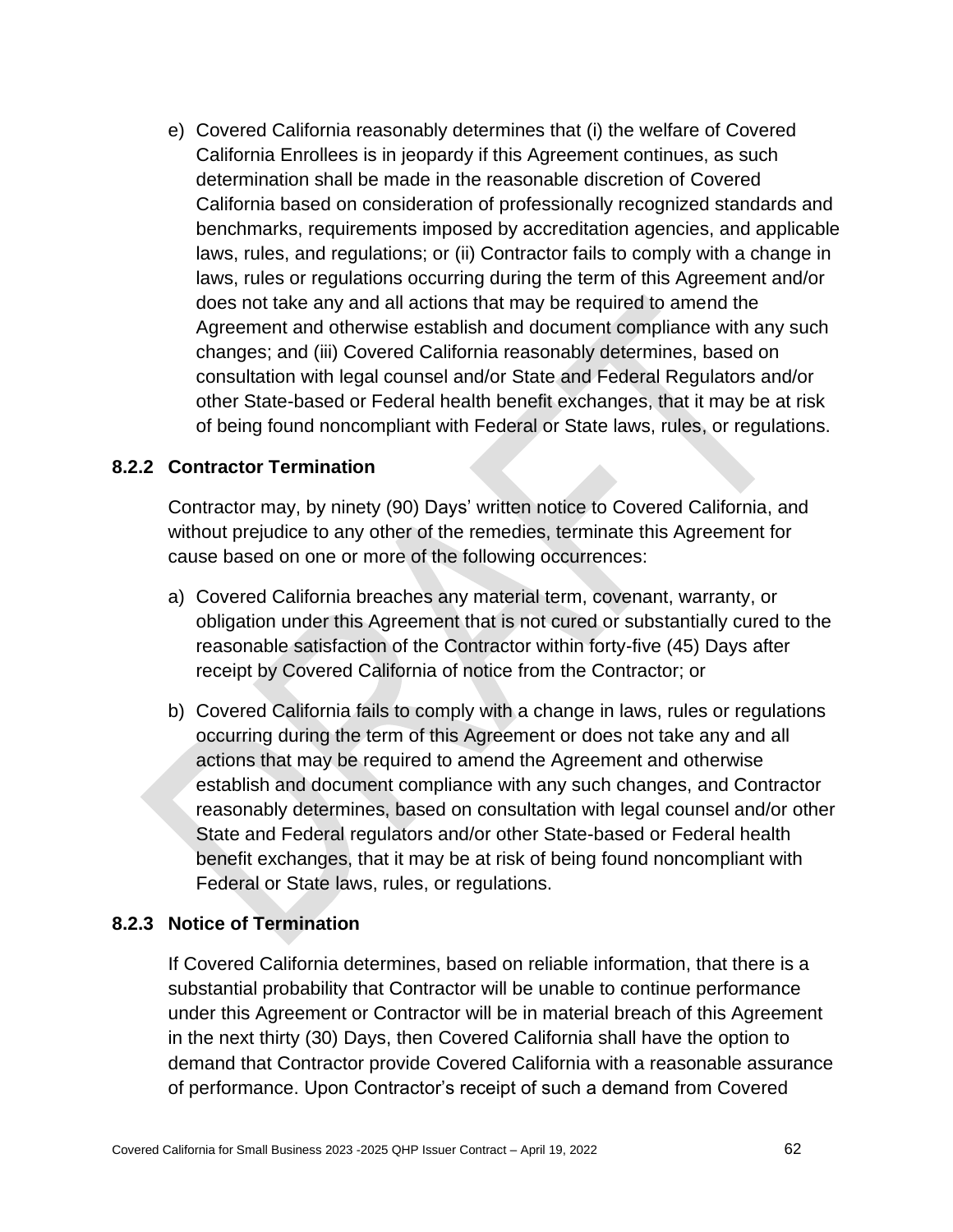California, Contractor shall provide to Covered California a reasonable assurance of performance responsive to Covered California's demand. If Contractor fails to provide assurance within ten (10) Days of Covered California's demand that demonstrates Contractor's reasonable ability to avoid such default or cure within a reasonable time period not to exceed thirty (30) Days, the failure shall constitute a breach by Contractor justifying termination of the Agreement by Covered California.

In case a party elects to terminate this Agreement in whole or in part under Section 8.2, the notifying party shall give the other party ninety (90) Days' written notice of termination for default, specifying the default or defaults justifying the termination. The termination shall become effective after the expiration of such notice period if the defaults specified by the notifying party in its notice remain uncured at that time; provided, however, that Covered California may require Contractor to discontinue the provision of certain Services if Covered California determines that the continuing provision of services may cause harm to Covered California Enrollees, Participating Providers, or other stakeholders.

Covered California shall be entitled to retain any disputed amounts that remain in the possession of Covered California until final resolution of all claims by the parties against each other arising out of any Contractor default alleged by Covered California.

## **8.2.4 Remedies in Case of Contractor Default or Breach**

- a) In addition to the termination provisions in Section 8.2.1, Covered California shall have full discretion to institute any of the following remedies, in accordance with Subsection (b) of this Section, in case of Contractor's breach, whether material or not, or default:
	- i. Removing Contractor's provider directory from the Covered California website;
	- ii. Freezing Contractor's Enrollment during Open or Special Enrollment Periods;
	- iii. Recovery of damages to Covered California caused by the breach or default; and
	- iv. Specific performance of particular covenants made by Contractor hereunder.
- b) Prior to instituting any of the remedies in Subsection (a), Covered California shall provide written notice to Contractor that Contractor is in breach or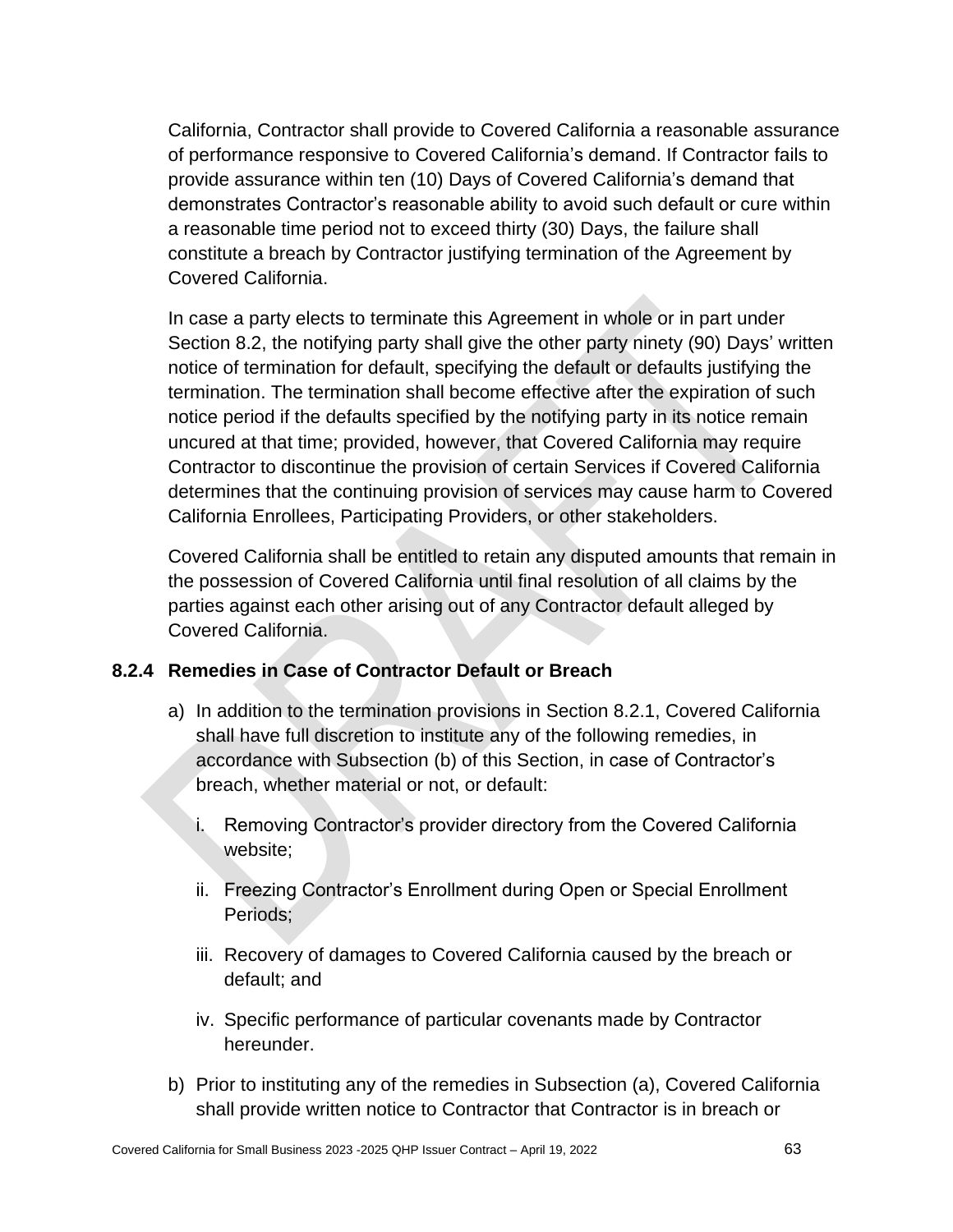default of this Agreement, identify the basis for such breach or default, and provide Contractor with a thirty (30) Day period to cure. During the cure period, the parties agree to meet and confer in an effort to informally resolve the breach or default. Contractor shall have thirty (30) Days from the date Contractor received notice of the breach or default to fully cure the breach or default unless the parties mutually agree to a longer cure period. If Contractor has not cured the breach or default within the thirty (30) Day period, or a longer cure period that has been mutually agreed upon, Covered California may institute any of the remedies identified in Subsection (a) of this section. All remedies of Covered California under this Agreement for Contractor default or breach are cumulative to the extent permitted by law.

c) This section shall not apply to any contractual requirements that are associated with a performance guarantee in Attachment 2 — Performance Standards with Penalties and Attachment 3 — Performance Standards and Expectations, or for failure to meet any quality targets in Attachment 1 — Advancing Equity, Quality, and Value.

#### **8.2.5 Contractor Insolvency**

Contractor shall notify Covered California immediately in writing in the event that Contractor files any federal bankruptcy action or state receivership action, any federal bankruptcy or state receivership action is commenced against Contractor, Contractor is adjudicated bankrupt, or a receiver is appointed and qualifies. In case any of the foregoing events occurs, Covered California may terminate this Agreement upon five (5) Days written notice. If Covered California does so, Covered California shall have the right to recover damages from Contractor as though the Agreement had been terminated for Contractor default.

## **8.3 Recertification**

#### **8.3.1 Recertification Process**

During each year of this Agreement, Covered California will evaluate Contractor for recertification based on an assessment process conducted by Covered California in accordance with its procedures and on a basis consistent with applicable laws, rules and regulations. Covered California shall consider the Contractor for recertification unless (i) the Agreement is terminated sooner than the Expiration Date by Covered California in accordance with the requirements set forth at Section 8.2 or pursuant to other terms set forth in the Agreement, or (ii) Contractor makes a Non-Recertification Election pursuant to Section 8.3.2.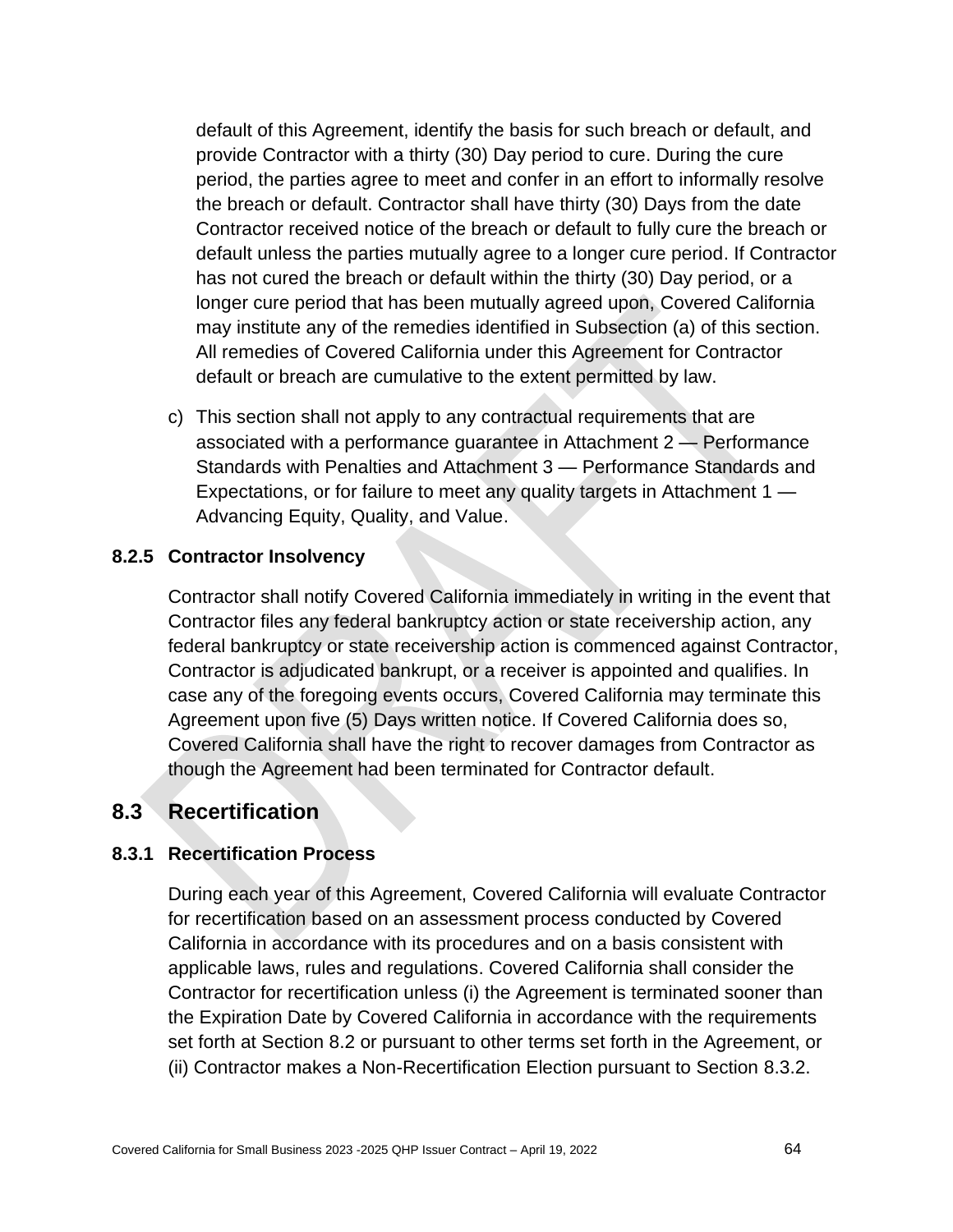#### **8.3.2 Non-Recertification Election**

a) Contractor election. Contractor shall provide Covered California with notice on or before February 15<sup>th</sup> of each Plan Year whether Contractor will elect to not seek recertification of its QHPs for the following Plan Year ("Non-Recertification Election"). Contractor shall comply with conditions set forth in this Section 8.3.2 with respect to continuation of coverage and transition of Covered California Enrollees to new QHPs following Covered California's receipt of Contractor's Non-Recertification Election.

For Contractor's QHPs in CCSB that are certified on a non-calendar year basis, Contractor shall provide Covered California with notice of Non-Recertification Election at least six (6) months prior to expiration of the certification for those QHPs.

b) Continuation and Transition of Care. Except as otherwise set forth in this Section 8.3.2, Contractor shall continue to provide Covered Services to Covered California Enrollees in accordance with the terms set forth in the Agreement from and after Contractor's Non-Recertification Election up through the termination of coverage for Covered California Enrollees, as such termination of coverage shall be determined in accordance with the requirements of this section.

Contractor shall take any further action reasonably required by Covered California to provide Covered Services to Covered California Enrollees and transition care following the Non-Recertification Election.

Contractor shall coordinate and cooperate with respect to communications to Covered California Enrollees in Covered California for the Individual Market and other stakeholders regarding the transition of Covered California Enrollees to another QHP.

c) In the event that Contractor continues to offer small group coverage in the State following the Notice of Non-Recertification Election, Contractor shall comply with applicable laws, rules and regulations relating to the discontinuation of a benefit package, including those set forth at Section 1365 of the Health and Safety Code and Section 10713 of the Insurance Code.

The termination of the Agreement shall occur upon the termination of coverage which shall be determined as follows: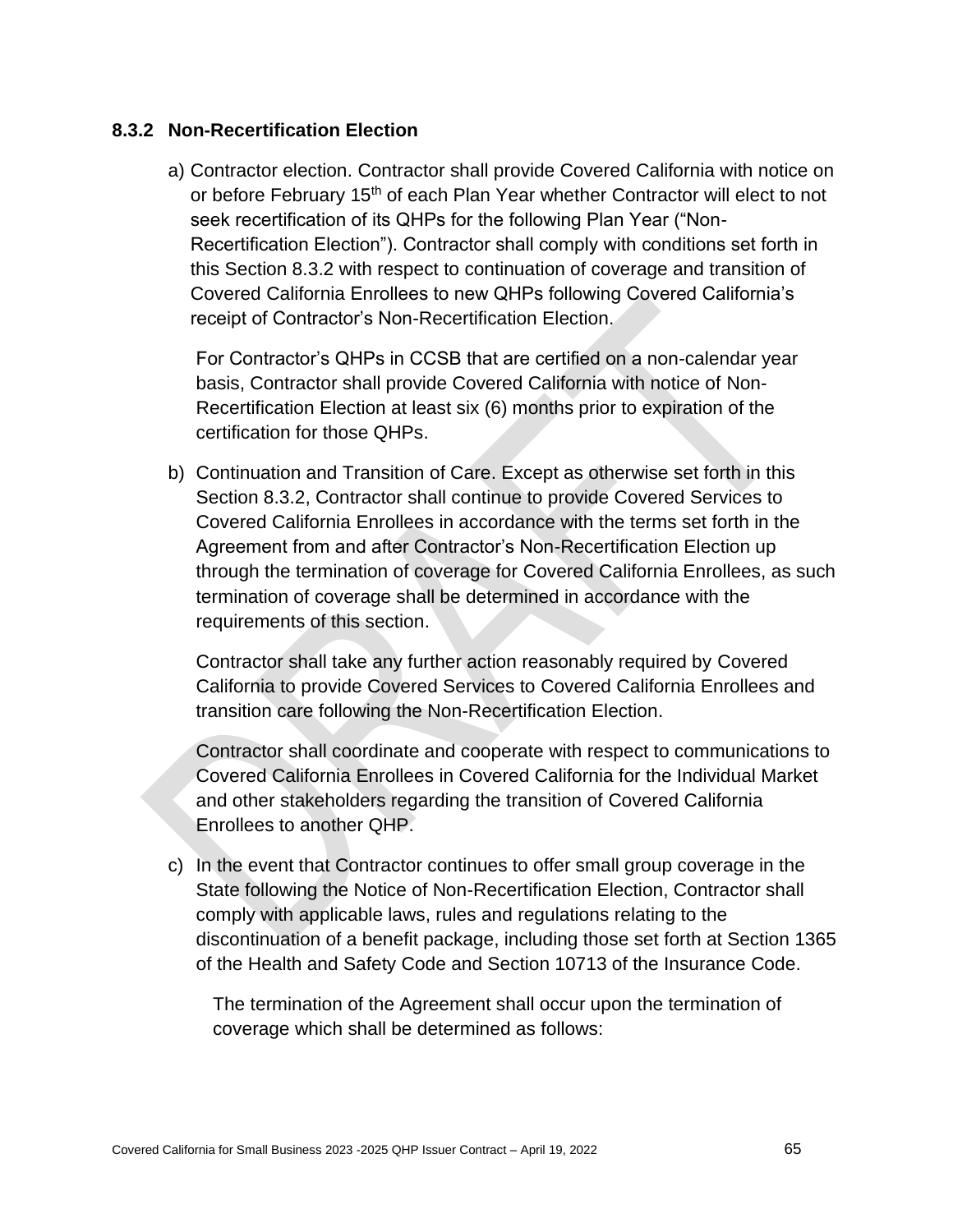- 1. Contractor shall provide coverage to Employers and Employees until the expiration of the Employer's first Plan Year that commences after the Non-Recertification Election.
- 2. Contractor shall notify Employers and Employees that the Contractor's QHP will not be available for renewal at least ninety (90) Days prior to policy expiration. Non-renewal notification must be in a format approved by CCSB. To the extent permissible by state and federal law, CCSB may begin sending non-renewal notices on behalf of Contractor pursuant to the terms in Section 4.6.7(f) of the Agreement.
- d) Contractor shall comply with other requirements of Covered California relating to the continuation and transition of coverage following Contractor's Non-Recertification Election, including, without limitation, those relating to protocols and timing for the removal of Contractor from the listing of QHPs to be selected by Employers and Employees, the commencement of coverage for new Employers and Employees, and termination and transition of coverage.

# **8.4 Decertification**

Notwithstanding any other language set forth in this Section 8.4, the Agreement shall expire on the Expiration Date set forth in Section 8.1 in the event that Covered California elects to decertify Contractor's QHP based on Covered California's evaluation of Contractor's QHP during the recertification process that shall be conducted by Covered California pursuant to Section 8.2.

# **8.5 Effect of Termination**

- a) This Agreement shall terminate on the Expiration Date unless otherwise terminated earlier in accordance with the provisions set forth in this Agreement.
- b) Contractor's QHPs shall be deemed decertified and shall cease to operate as QHPs as defined at 10 CCR § 6410 immediately upon termination or expiration of this Agreement in the event uninterrupted continuation of agreement between Covered California and Contractor is not achieved pursuant to either: (i) an extension of the term of the Agreement based upon the mutual agreement of the parties that is documented pursuant to a written amendment, or (ii) Contractor and Covered California enter into a new agreement that is effective immediately upon the expiration of this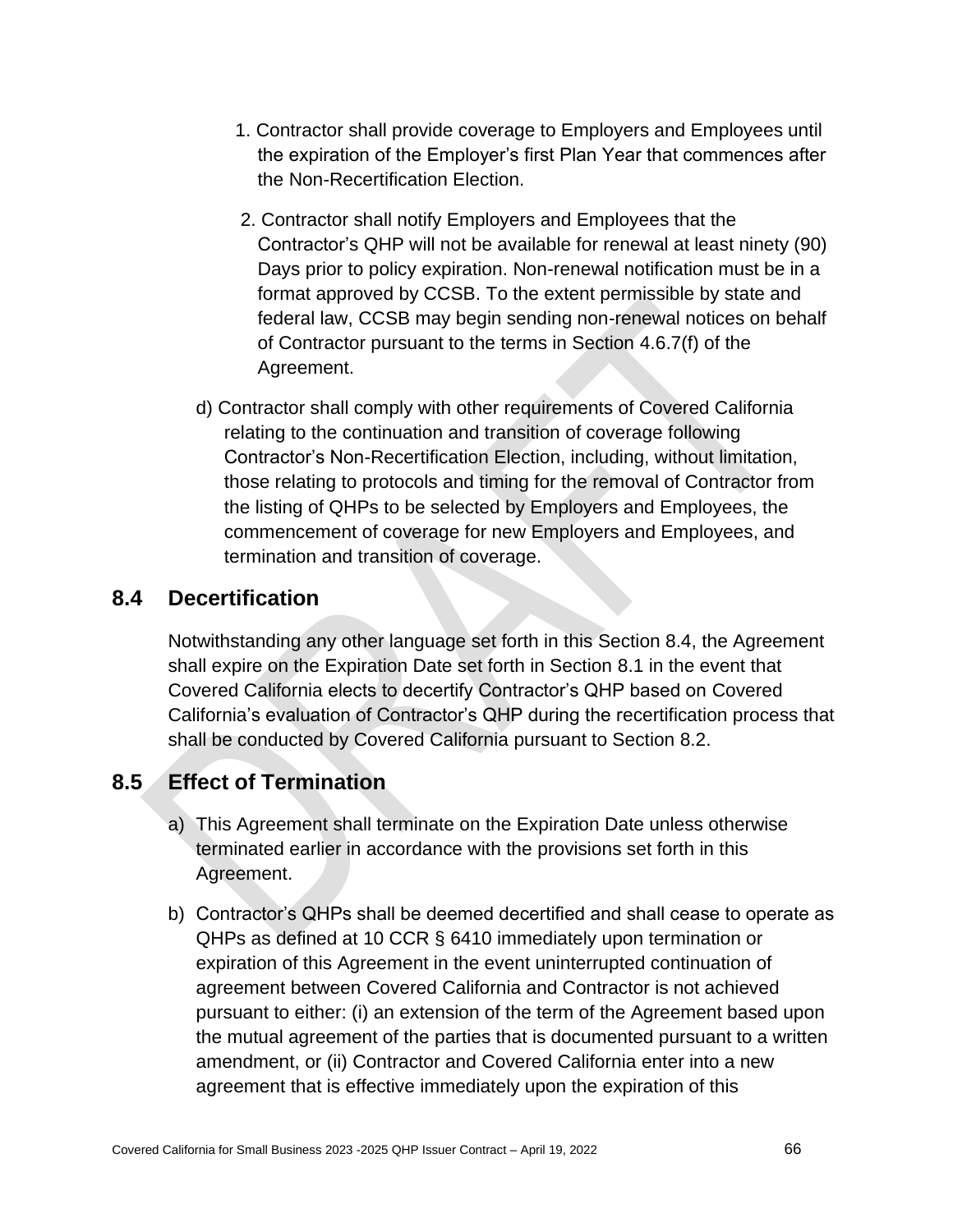Agreement. There shall be no automatic renewal of this Agreement or recertification of Contractor's QHPs upon expiration of the term of this Agreement. Contractor may appeal the decertification of its QHP that will result in connection with the termination of this Agreement and such appeal shall be conducted pursuant to Covered California's process and in accordance with applicable laws, rules and regulations.

- c) All duties and obligations of Covered California and Contractor shall cease upon termination of the Agreement and the decertification of Contractor's QHPs that shall occur upon the termination of this Agreement, except as set forth below or otherwise provided in the Agreement:
	- i. Each party shall remain liable for any rights, obligations, or liabilities that have accrued or arise from activities carried on by it under this Agreement prior to the effective date of termination.
	- ii. Any information of the other party that is in the possession of the other party will be returned promptly, or upon the request of owner of such property, destroyed using reasonable measures to protect against unauthorized access to or use of the information in connection with its destruction, following the earlier of: (i) the termination of this Agreement, (ii) receipt of a written request to return or destroy the Information Assets, or (iii) the termination of the business relationship between the parties. If both parties agree that return or destruction of information is not feasible or necessary, the receiving party will continue to extend the protections outlined in this Agreement to all assets in its possession and will limit further use of that information to those purposes that make the return or destruction of the information or assets. Covered California reserves the right to inspect the storage, processes, and destruction of any Information Assets provided under this Agreement.
- d) Contractor shall comply with the requirements set forth at Section 8.3.2 in the event that Contractor makes a Non-Recertification Election.
- e) Contractor shall cooperate fully to effect an orderly transfer of Covered Services to another QHP during (i) any notice period set forth at Sections 8.2.3, 8.2.5, or 8.3.2, and (ii) if requested by Covered California to facilitate the transition of care or otherwise required under Section 8.6, following the termination of this Agreement. Such cooperation shall include the following: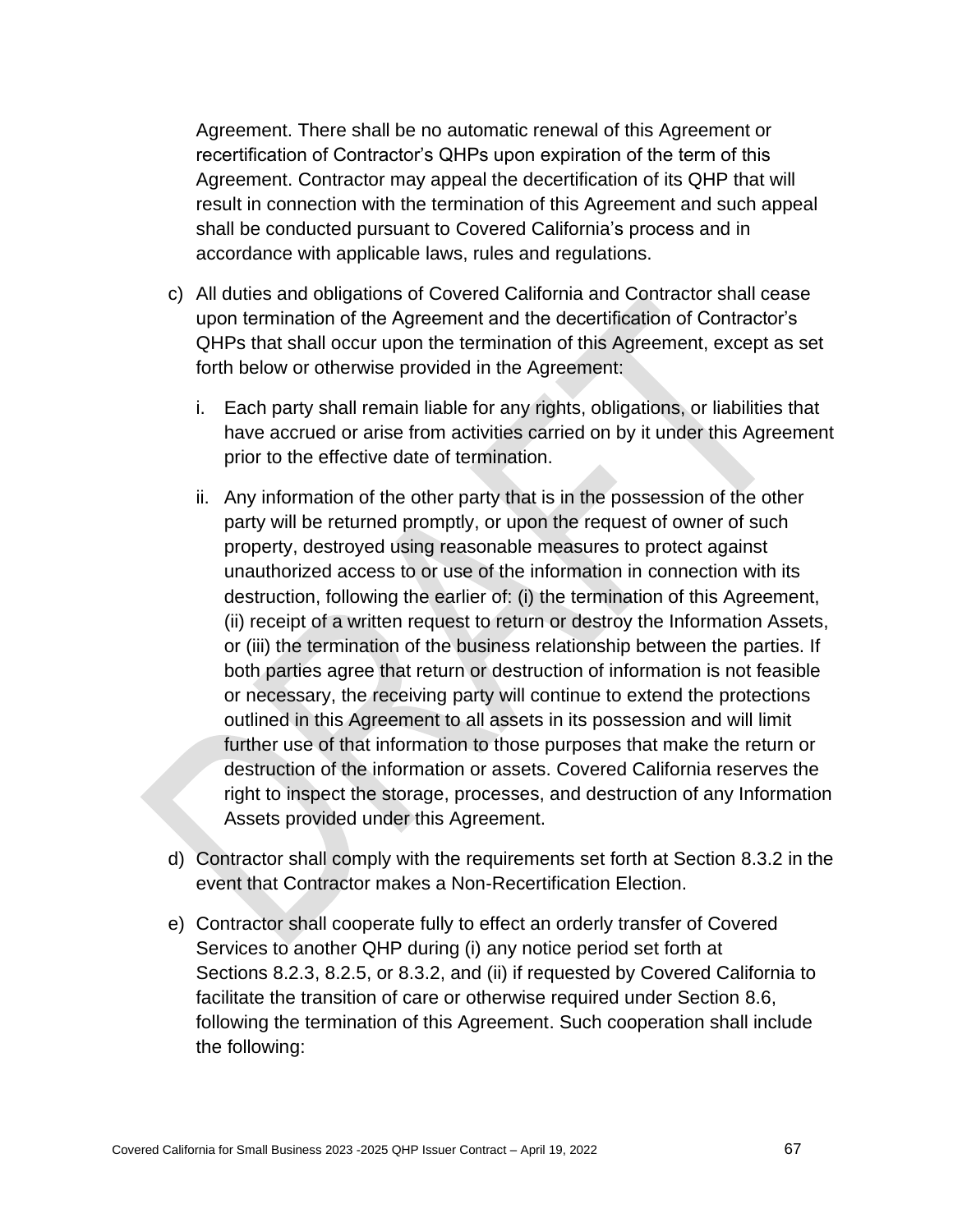- i. Upon termination, Contractor, if offering a HMO, shall complete the processing of all claims for benefit payments under the QHP for Covered Services other than Capitated Services, and if offering a PPO, shall complete the processing of all medical claims for benefit payments under Contractor's QHP for Covered Services rendered on or before the termination date.
- ii. Contractor will provide communications developed or otherwise approved by Covered California to communicate new QHP information to Covered California Enrollees in accordance with a timeline to be established by Covered California.
- iii. In order to ensure the proper transition of Services provided prior to, and subsequent to, termination, Contractor will forward to any new QHP Issuer the electronic and direct paper claims that are received by Contractor, but which relate to Services provided by new contractor. Any such information shall be subject to compliance with applicable laws, rules and regulations and shall be sent at such time periods and in the manner requested by Covered California for a period of up to three (3) months following the termination date.
- iv. Contractor shall provide customer service to support the processing of claims for Covered Services rendered on or before the termination date for a period of two (2) months or such other longer period reasonably requested by Covered California at a cost to be mutually agreed upon per Covered California Enrollee.
- v. If so instructed by Covered California in the termination notice, Contractor shall promptly discontinue the provision of Services requested by Covered California to be discontinued as of the date requested by Covered California.
- vi. Contractor will perform reasonable and necessary acts requested by Covered California and as required under applicable laws, rules, regulations, consistent with industry standards to facilitate transfer of Covered Services herewith to a succeeding Contractor. Contractor shall comply with requirements reasonably imposed by Covered California relating to (i) the discontinuation of new enrollment or re-enrollment in Contractor's QHP, (ii) the transfer of Covered California Enrollee coverages to another QHP prior to the commencement date, (iii) the expiration of existing quotes, and (iv) such other protocols that may reasonably be established by Covered California.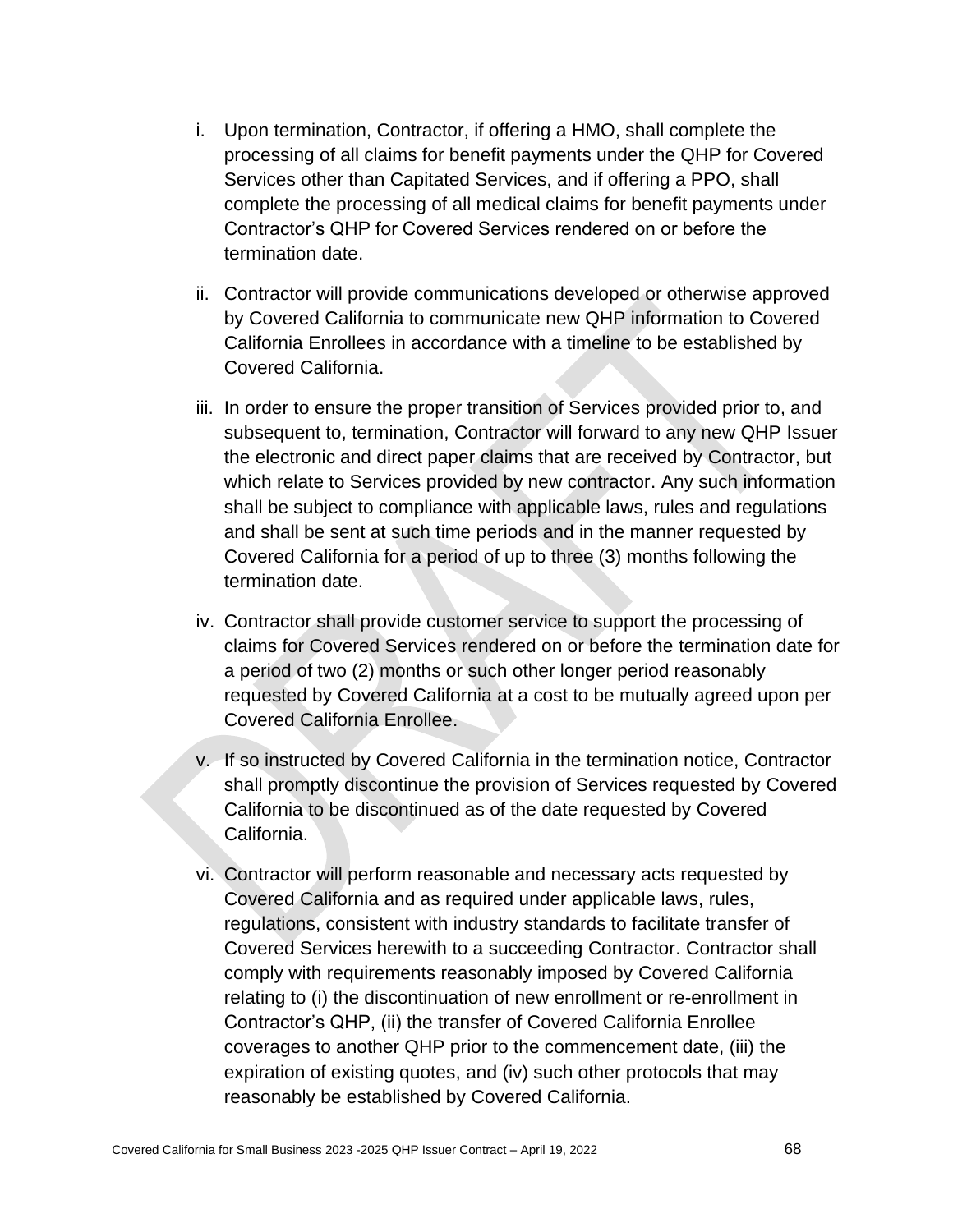- vii. Contractor will reasonably cooperate with Covered California and any successor QHP Issuer in good faith with respect to taking such actions that are reasonably determined to be the best interest of the QHP Issuer, and Covered California Enrollees, and Employers.
- f) Contractor shall cooperate with Covered California's conduct of an accounting of amounts paid or payable and Covered California Enrollees enrolled during the month in which termination is effective in order to assure an appropriate determination of premiums earned by and payable to Contractor for Services rendered prior to the date of termination, which shall be accomplished as follows:
	- i. Mid-Month Termination: For a termination of this Agreement that occurs during the middle of any month, the premium for that month shall be apportioned on a pro rata basis. Contractor shall be entitled to premiums from Covered California Enrollees for the period of time prior to the date of termination and Covered California Enrollees shall be entitled to a refund of the balance of the month. Contractor shall follow the methodology specified in 10 CCR § 6500 (i) for the refund of any excess premiums paid.
	- ii. Responsibility to Complete Contractual Obligations: Contractor is responsible for completing submission and corrections to Encounter Data for Covered Services received by Covered California Enrollees during the period of the Agreement. Contractor is responsible for submitting any outstanding financial or other reports required for Covered Services rendered or Claims paid during the term of the Agreement.
- g) Contractor shall (i) provide such other information to Covered California, Covered California Enrollees and/or the succeeding QHP Issuer, and/or (ii) take any such further action as is required to effect an orderly transition of Covered California Enrollees to another QHP in accordance with requirements set forth under this Agreement and/or necessary to the continuity and transition of care in accordance with applicable laws, rules, and regulations.

# **8.6 Coverage Following Termination and Decertification**

a) Upon the termination of the Agreement or decertification of one or more of Contractor's QHPs, Contractor shall cooperate fully with Covered California in order to effect an orderly transition of Covered California Enrollees to another QHP as directed by Covered California. This cooperation shall include: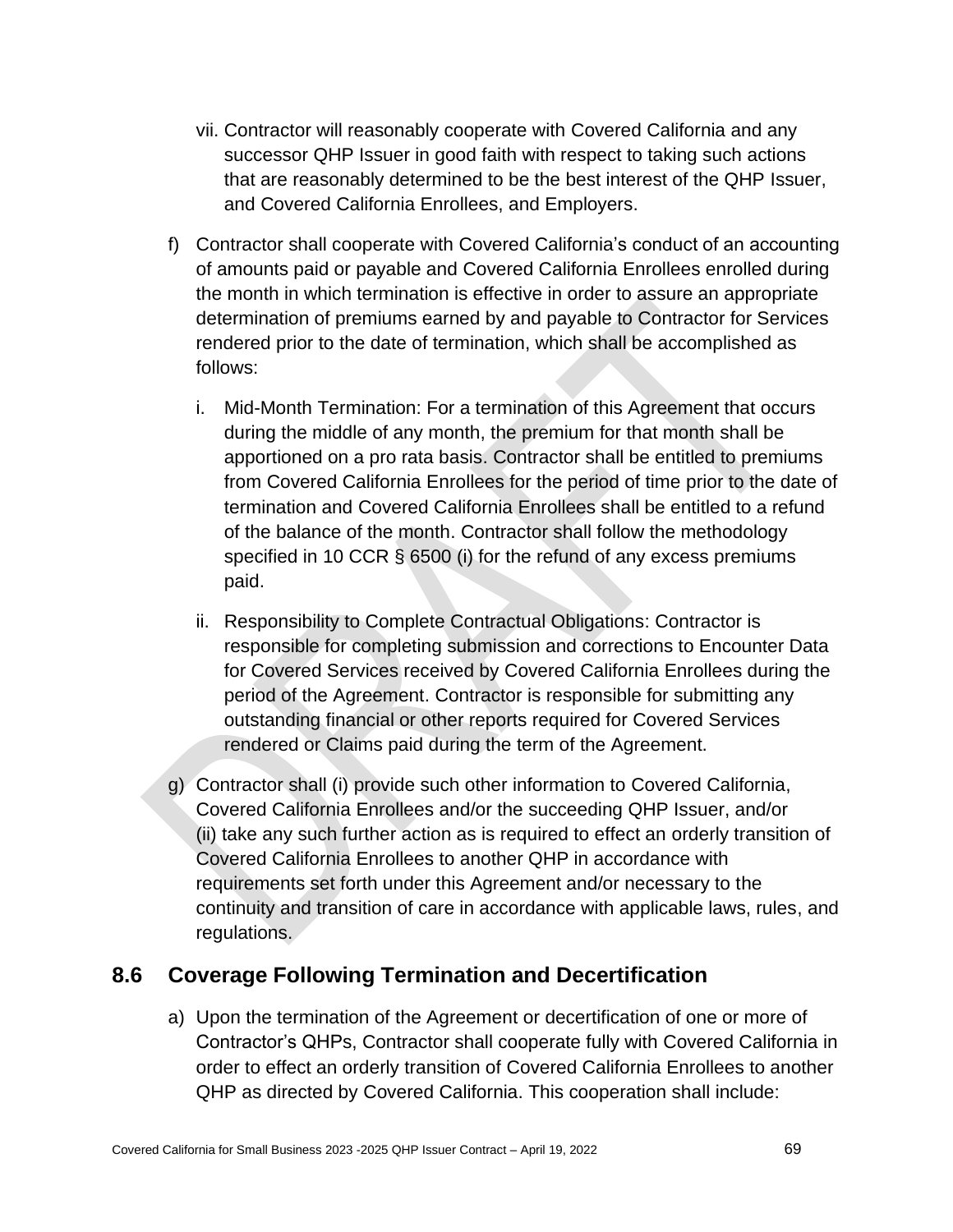(i) attending post-termination meetings, (ii) providing or arranging for the provision of Covered Services as may be deemed necessary by Participating Providers to assure the appropriate continuity of care, and (iii) communicating with affected Covered California Enrollees in cooperation with Covered California and the succeeding contractor as applicable, as reasonably requested by Covered California.

- b) In the event the termination or expiration of the Agreement requires the transfer of some or all Covered California Enrollees into any other health plan, the terms of coverage under Contractor's QHP shall not be carried over to the replacement QHP, but rather the transferred Covered California Enrollees shall be entitled only to the extent of coverage offered through the replacement QHP as of the effective date of transfer to the new QHP.
- c) Notwithstanding the foregoing, the coverage of a Covered California Enrollee under Contractor's QHP may be extended to the extent that a Covered California Enrollee qualifies for an extension of benefits including, those to effect the continuity of care required due to hospitalization or disability. For purposes of this Agreement, "disability" means that the Covered California Enrollee has been certified as being totally disabled by the Covered California Enrollee's treating physician, and the certification is approved by Contractor. Such certification must be submitted for approval within thirty (30) Days from the date coverage is terminated. Recertification of Covered California Enrollee's disability status must be furnished by the treating Provider not less frequently than at sixty (60) Day intervals during the period that the extension of benefits is in effect. The extension of benefits shall be solely in connection with the condition causing total disability. This extension, which is contingent upon payment of the applicable premiums, shall be provided for the shortest of the following periods:
	- i. Until total disability ceases;
	- ii. For a maximum period of twelve (12) months after the date of termination, subject to plan maximums;
	- iii. Until the Covered California Enrollee's enrollment in a replacement plan; or
	- iv. Recertification.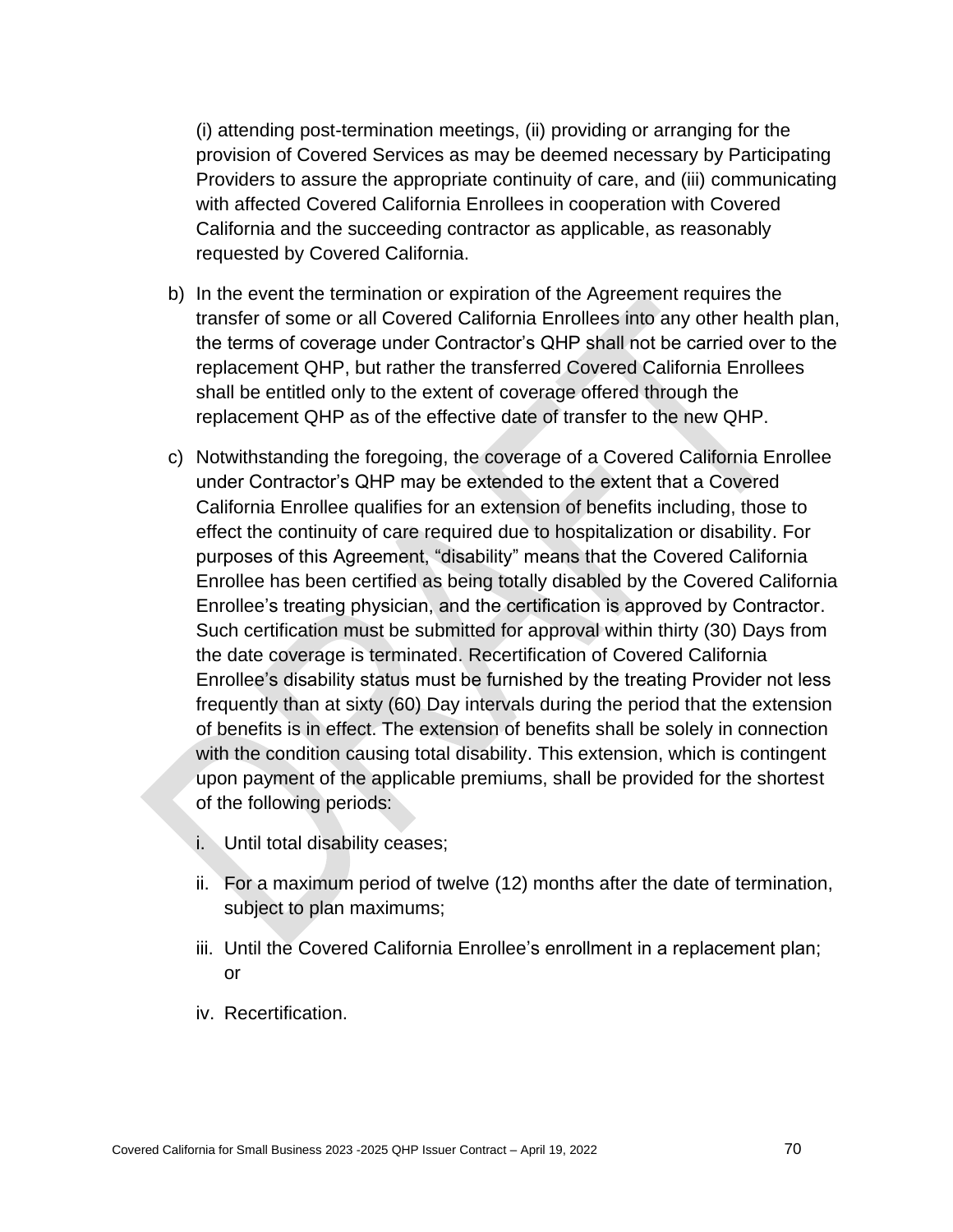### **ARTICLE 9 –INSURANCE AND INDEMNIFICATION**

#### **9.1 Contractor Insurance**

#### **9.1.1 Required Coverage**

- a) Without limiting Covered California's right to obtain indemnification or other forms of remedies or relief from Contractor or other third-parties, Contractor shall, at its sole cost and expense, obtain, and during the term of this Agreement, maintain in full force and effect, the insurance coverage described in this section and as otherwise required by law, including coverage required to be provided and documented pursuant to § 1351 (o) of the Health and Safety Code and relating to insurance coverage or self-insurance: (i) to respond to claims for damages arising out of the furnishing of Covered Services, (ii) to protect against losses of facilities where required by the director, and (iii) to protect against workers' compensation claims arising out of work-related injuries that might be brought by the employees and staff of Contractor. All insurance shall be adequate to provide coverage against losses and liabilities attributable to the acts or omissions of Contractor in performance of this Agreement and to otherwise protect and maintain the resources necessary to fulfill Contractor's obligations under this Agreement. The minimum acceptable limits shall be as indicated below; Covered California may modify these limits based on Contractor's organization type and size:
	- i. Commercial general liability or equivalent self-insurance covering the risks of bodily injury (including death), property damage, and personal injury, including coverage for contractual liability, with a limit of not less than \$1 million per occurrence/\$2 million general aggregate;
	- ii. Comprehensive business automobile liability (owned, hired, or non-owned vehicles used by Contractor in connection with performance of its obligations under this Agreement) covering the risks of bodily injury (including death) and property damage, including coverage for contractual liability, with a limit of not less than \$1 million per accident;
	- iii. Employers liability insurance covering the risks of Contractor's employees and employees' bodily injury by accident or disease with limits of not less than \$1 million per accident for bodily injury by accident, and \$1 million per employee for bodily injury by disease, and \$1 million disease policy limit;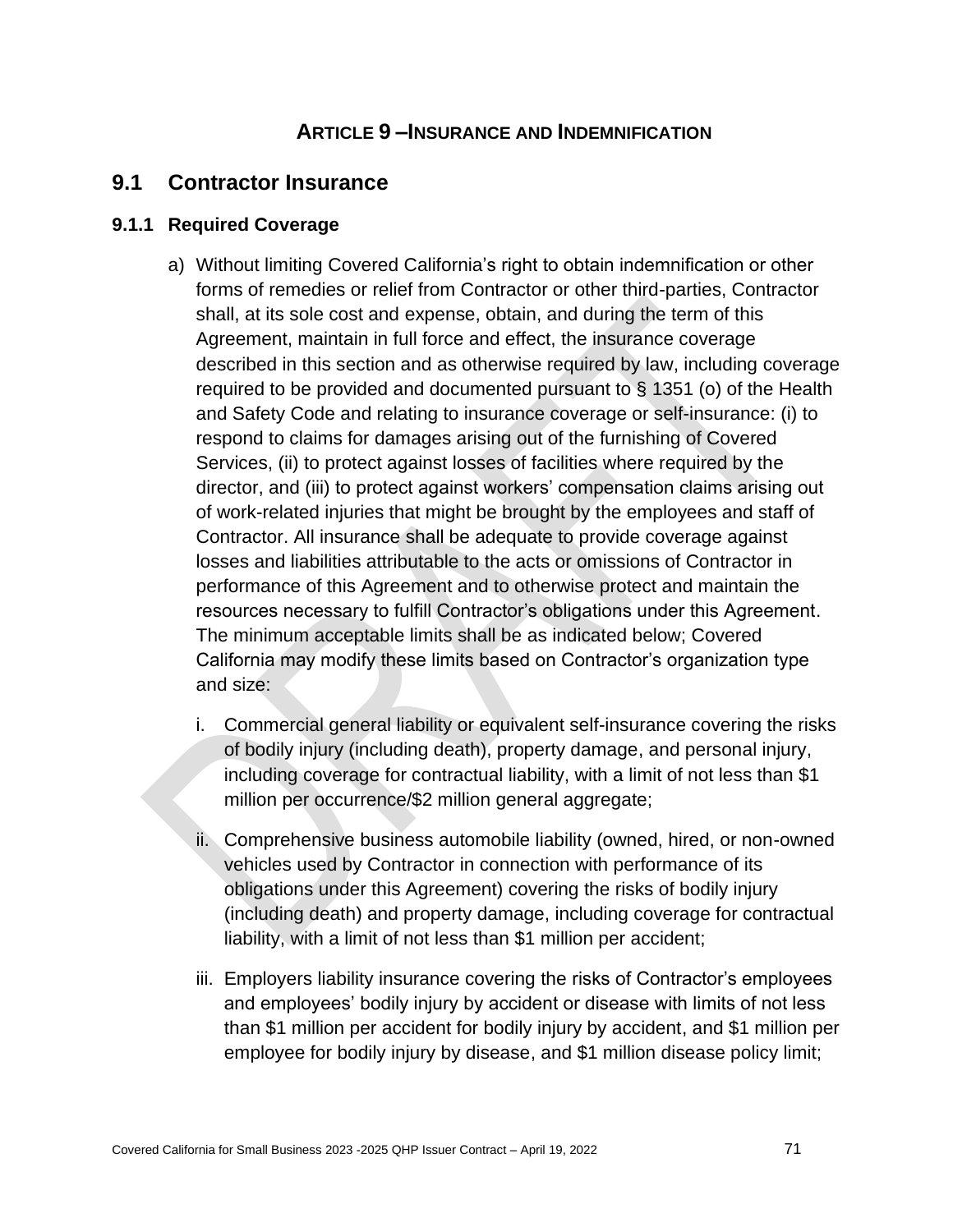- iv. Umbrella policy providing excess limits over the primary general liability, automobile liability, and employer's liability policies in an amount not less than \$10 million per occurrence and in the aggregate;
- v. Crime coverage at such levels consistent with industry standards and reasonably determined by Contractor to cover occurrences falling in the following categories: computer and funds transfer fraud; forgery; money and securities; and employee theft; and
- vi. Professional liability or errors and omissions with coverage of not less than \$1 million per claim/\$2 million general aggregate.

#### **9.1.2 Workers' Compensation**

Contractor shall, in full compliance with State law, provide or purchase, at its sole cost and expense, statutory California's workers' compensation coverage which shall remain in full force and effect during the term of this Agreement.

#### **9.1.3 Subcontractor Coverage**

Contractor shall require all subcontractors that may be authorized to provide Services on behalf of Contractor or otherwise under this Agreement to maintain insurance commensurate with the nature of such subcontractors' work and all coverage for subcontractors shall be subject to all the requirements set forth in this Agreement and applicable laws, rules and regulations. Failure of subcontractor(s) to comply with insurance requirements does not limit Contractor's liability or responsibility.

#### **9.1.4 Continuation of Required Coverage**

For professional liability and errors and omissions coverage and crime coverage, Contractor shall continue such coverage beyond the expiration or termination of this Agreement. In the event Contractor procures a claim made policy as distinguished from an occurrence policy, Contractor shall procure and maintain prior to termination of such insurance, continuing extended reporting coverage for the maximum terms provided in the policy so as to cover any incidents arising during the term of this Agreement. Contractor shall arrange for continuous insurance coverage throughout the term of this Agreement.

#### **9.1.5 Premium Payments and Disclosure**

Premium on all insurance policies shall be paid by Contractor or its subcontractors. Contractor shall provide thirty (30) Days' notice of cancellation to Covered California. Contractor shall furnish to Covered California copies of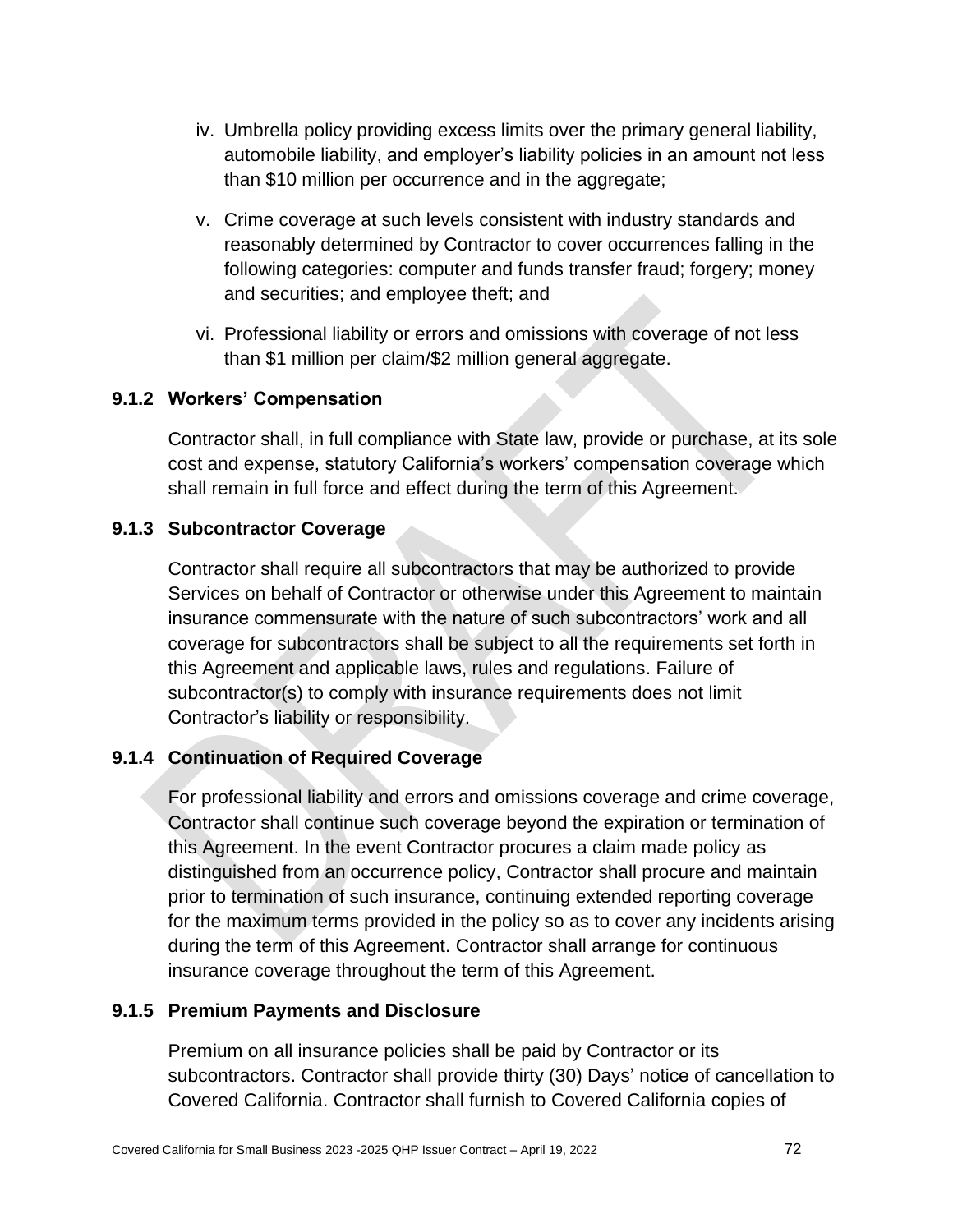certificates of all required insurance prior to the Execution Date, and copies of renewal certificates of all required insurance within thirty (30) Days after the renewal date. Covered California reserves the right to review the insurance requirements contained herein to ensure that there is appropriate coverage that is in accordance with this Agreement. Covered California is to be notified by Contractor promptly if any aggregate insurance limit is exceeded. In such event, Contractor must purchase additional coverage to meet these requirements.

#### **9.2 Indemnification**

Contractor shall indemnify, defend, and hold harmless Covered California, the State, and all of the officers, trustees, Agents, and Employees of the foregoing, from and against any and all demands, claims, actions, losses, costs, liabilities, damages or deficiencies, including interest, penalties and attorneys' fees, related to any of the following:

- a) Arise out of or are due to a breach by Contractor of any of its representations, warranties, covenants or other obligations contained in this Agreement; or
- b) Are caused by or resulting from Contractor's acts or omissions constituting bad faith, willful misfeasance, negligence, or reckless disregard of its duties under this Agreement or applicable laws, rules, and regulations; or
- c) Accrue or result to any of Contractor's subcontractors, material men, laborers, or any other person, firm, or entity furnishing or supplying services, material, or supplies in connection with the performance of this Agreement.

The obligation to provide indemnification under this Agreement shall be contingent upon Covered California:

- a) Providing Contractor with reasonable written notice of any claim for which indemnification is sought;
- b) Allowing Contractor to control the defense and settlement of such claim; provided, however, that the Contractor consults with Covered California regarding the defense of the claim and any possible settlements and agrees not to enter into any settlement or compromise of any claim or action in a manner that admits fault or imposes any restrictions or obligations on Covered California without Covered California's prior written consent, which will not be unreasonably withheld; and,
- c) Cooperating fully with the Contractor in connection with such defense and settlement. Indemnification under this section is limited as described herein.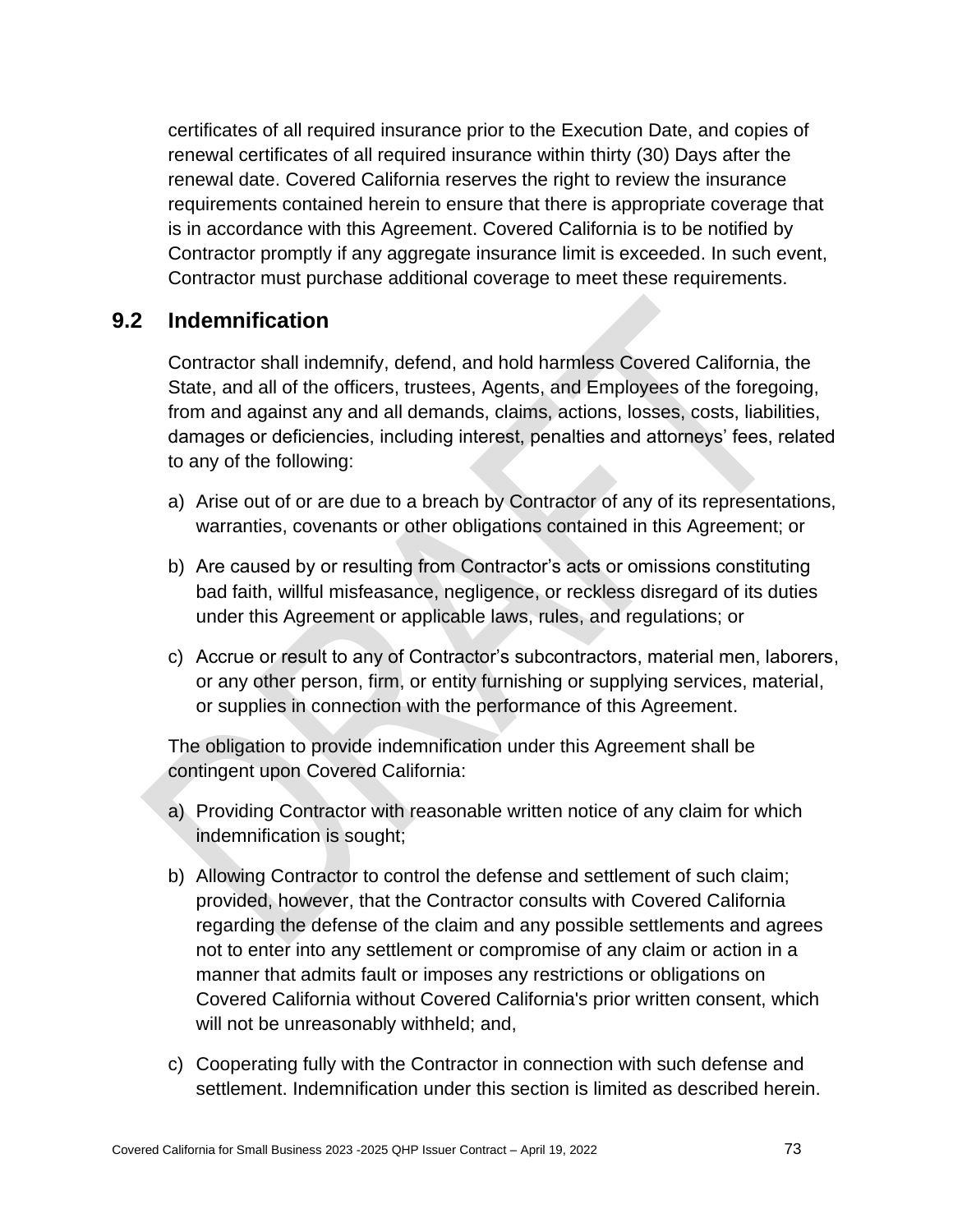# **ARTICLE 10 – PRIVACY AND SECURITY**

# **10.1 Privacy and Security Requirements for Personally Identifiable Data**

- a) HIPAA Requirements. Contractor agrees to comply with applicable provisions of the Health Insurance Portability and Accountability Act of 1996 ("HIPAA"), including the Administrative Simplification Provisions of HIPAA, as codified at 42 U.S.C. § 1320d et seq., the Health Information Technology for Economic and Clinical Health Act of 2009 ("HITECH"), and any current and future regulations promulgated under HITECH or HIPAA, all as amended from time to time and collectively referred to herein as the "HIPAA Requirements". Contractor agrees not to use or further disclose any Protected Health Information, other than as permitted or required by the HIPAA Requirements and the terms of this Agreement.
- b) Covered California Requirements. With respect to Contractor Covered California Functions, Contractor agrees to comply with the following privacy and security requirements and standards applicable to Personally Identifiable Information which have been established and implemented by Covered California in accordance with the requirements of 45 C.F.R. Part 155 (collectively, "Covered California Requirements"):
	- i. Uses and Disclosures. Pursuant to the terms of this Agreement, Contractor may receive from Covered California Protected Health Information and/or Personally Identifiable Information in connection with Contractor Covered California Functions that is protected under applicable Federal and State laws and regulations. Contractor shall not use or disclose such Protected Health Information or Personally Identifiable Information obtained in connection with Contractor Covered California Functions other than as is expressly permitted under Covered California Requirements and only to the extent necessary to perform the functions called for within this Agreement.
	- ii. Fair Information Practices. Contractor shall implement reasonable and appropriate fair information practices to ensure:
		- 1. Individual Access. Contractor shall provide access to, and permit inspection and copying of Protected Health Information and Personally Identifiable Information in either an electronic or hard copy format as specified by the individual and as required by law, within thirty (30) Days of such request from the individual. If the Contractor denies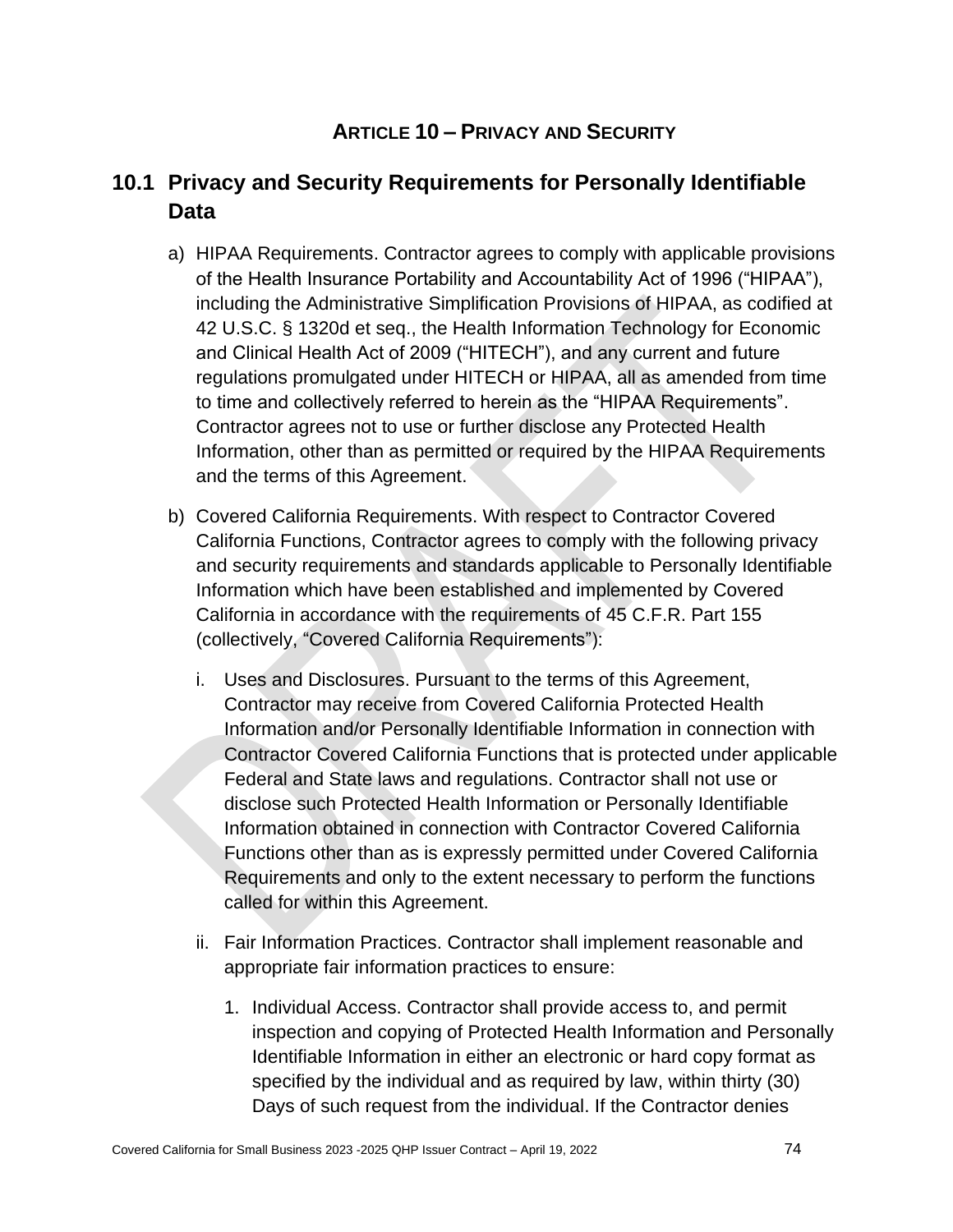access, in whole or in part, the Contractor must provide a written denial within the time limits for providing access, which includes the basis for the denial and a statement of the individual's review rights, if applicable. In the event any individual requests access to Protected Health Information or Personally Identifiable Information maintained by Covered California or another health plan directly from Contractor, Contractor shall within five (5) Days forward such request to Covered California and the relevant health plan as needed.

- 2. Amendment. Contractor shall provide an individual with the right to request an amendment of inaccurate Protected Health Information and Personally Identifiable Information. Contractor shall respond to such individual within sixty (60) Days of such a request either by making the correction and informing the individual of such correction or notifying the individual in writing that the request was denied, which notice shall provide an explanation for the denial and explain that the individual may submit a statement of disagreement with the denial.
- 3. Openness and Transparency. Contractor shall make available to individuals applicable policies, procedures, and technologies that directly affect such individuals and/or their Protected Health Information and Personally Identifiable Information.
- 4. Choice. Contractor shall provide individuals with a reasonable opportunity and capability to make informed decisions about the collection, use, and disclosure of their Protected Health Information and Personally Identifiable Information.
- 5. Limitations. Contractor represents and warrants that all Protected Health Information and Personally Identifiable Information shall be collected, used, and/or disclosed under this Agreement only to the extent necessary to accomplish a specified purpose under the terms of this Agreement or as permitted by Covered California Requirements and never to discriminate inappropriately.
- 6. Data Integrity. Contractor shall implement policies and procedures reasonably intended to ensure that Protected Health Information and Personally Identifiable Information in its possession is complete, accurate, and current, to the extent necessary for the Contractor's intended purposes, and has not been altered or destroyed in an unauthorized manner.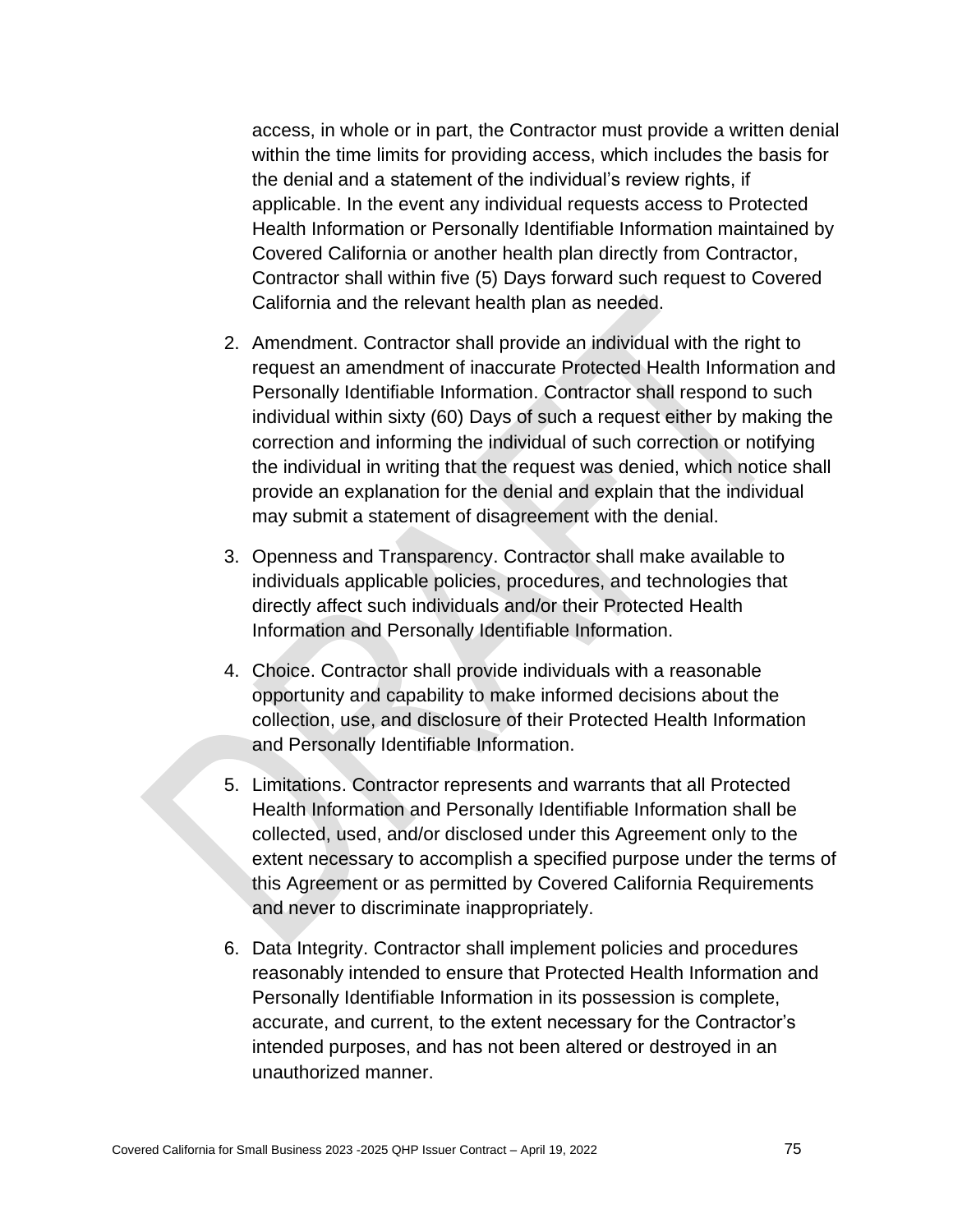- 7. Safeguards. Contractor shall have in place administrative, physical, and technical safeguards that reasonably and appropriately protect the confidentiality, integrity, and availability of the Protected Health Information and Personally Identifiable Information that it creates, receives, maintains, or transmits pursuant to the Agreement and to prevent the use or disclosure of Protected Health Information and/or Personally Identifiable Information other than as provided for in this Agreement, or as required by law. In furtherance of compliance with such requirements, Contractor shall:
	- a. Encrypt all Protected Health Information and/or Personally Identifiable Information that is in motion or at rest, including data on portable media devices, using commercially reasonable means, consistent with applicable Federal and State laws, regulations and agency guidance, including the U.S. Department of Health and Human Services Guidance Specifying the Technologies and Methodologies That Render Protected Health Information Unusable, Unreadable, or Indecipherable to Unauthorized Individuals for Purposes of the Breach Notification Requirements or issued by the National Institute for Standards and Technology ("NIST") concerning the protection of identifiable data such as Protected Health Information and/or Personally Identifiable Information. Data centers shall be encrypted or shall otherwise comply with industry data security best practices;
	- b. Implement a contingency plan for responding to emergencies and/or disruptions to business that in any way affect the use, access, disclosure, or other handling of Protected Health Information and/or Personally Identifiable Information;
	- c. Maintain and exercise a plan to respond to internal and external security threats and violations;
	- d. Maintain an incident response plan;
	- e. Maintain technology policies and procedures that provide reasonable safeguards for the protection of Protected Health Information and Personally Identifiable Information stored, maintained, or accessed on hardware and software utilized by Contractor and its subcontractors and Agents;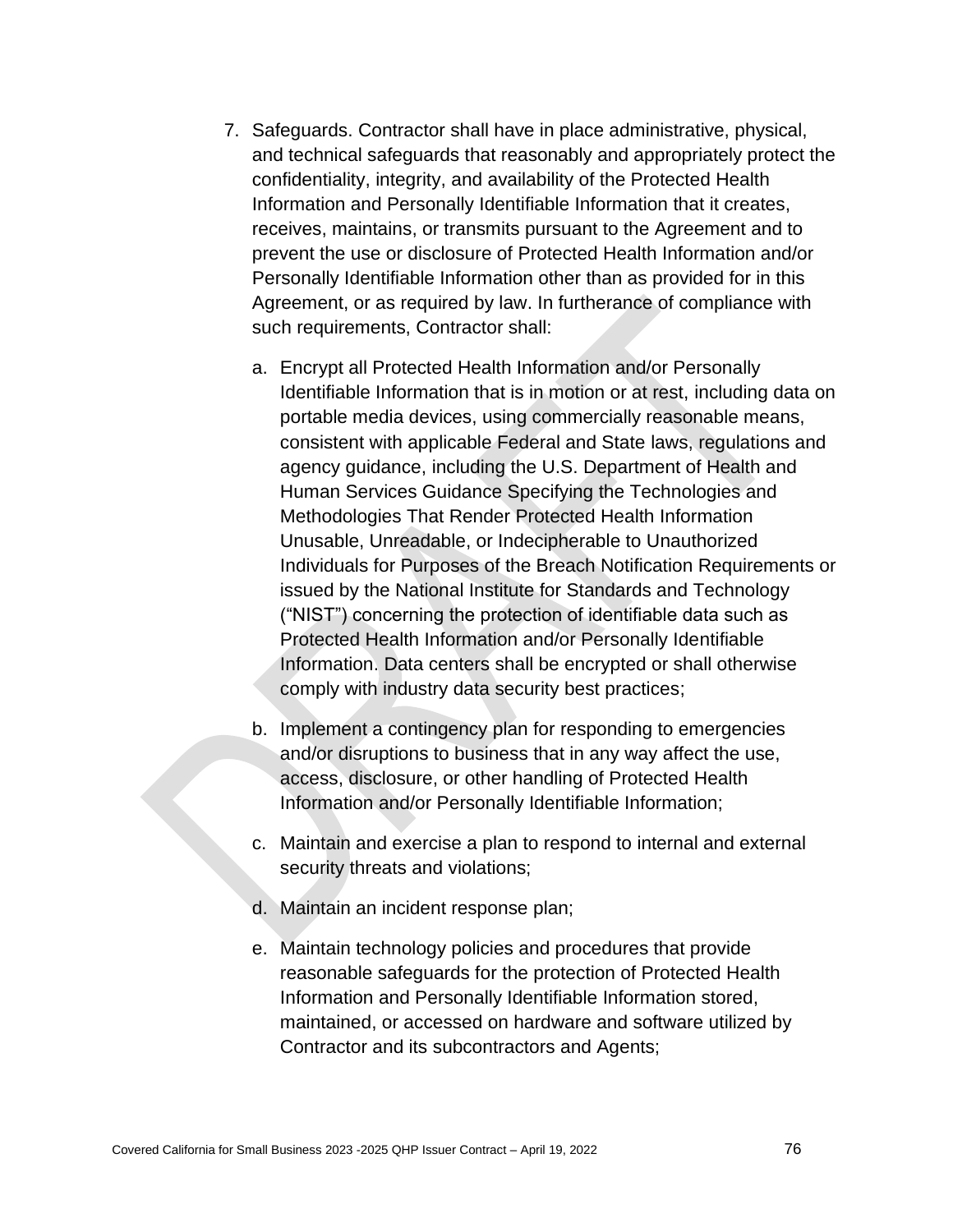- f. Mitigate to the extent practicable, any harmful effect that is known to Contractor of any Security Incident related to Protected Health Information and/or Personally Identifiable Information or of any use or disclosure of Protected Health Information and/or Personally Identifiable Information by Contractor or its subcontractors or Agents in violation of the requirements of this Agreement or applicable privacy and security laws and regulations and agency guidance;
- g. Ensure that each individual user, including any employees, subcontractors, agents or other such individuals, of any Covered California computer system through which Protected Health Information and/or Personally-Identifiable Information is accessed be assigned and maintain his or her own unique user-id and password. Contractor shall immediately notify Covered California via e-mail through an e-mail address provided by Covered California once any such employees, sub-contractors, agents or other such individuals are no longer employed or retained by Contractor. Contractor shall likewise cooperate in good faith to ensure the accounts of any such individuals are de-activated to prevent unauthorized access to Protected Health Information and/or Personally-Identifiable Information through any such Covered California computer system; and
- h. Destroy Protected Health Information and Personally Identifiable Information in a manner consistent with applicable State and Federal laws, regulations, and agency guidance on the destruction of Protected Health Information and Personally Identifiable Information, including NIST special publication 800-88 "Guidelines for Media Sanitization; and
- i. Comply with all applicable Covered California policies within Section 10.2. Protection of Information Assets, including executing non-disclosure agreements and other documents required by such policies. Contractor shall also require any subcontractors and Agents to comply with all such Covered California policies.
- c) California Requirements. With respect to all provisions of information under this Agreement, Contractor agrees to comply with all applicable California state health information privacy and security laws applicable to Personally Identifiable Information, including the Confidentiality of Medical Information Act, the California Insurance Information and Privacy Protection Act, and the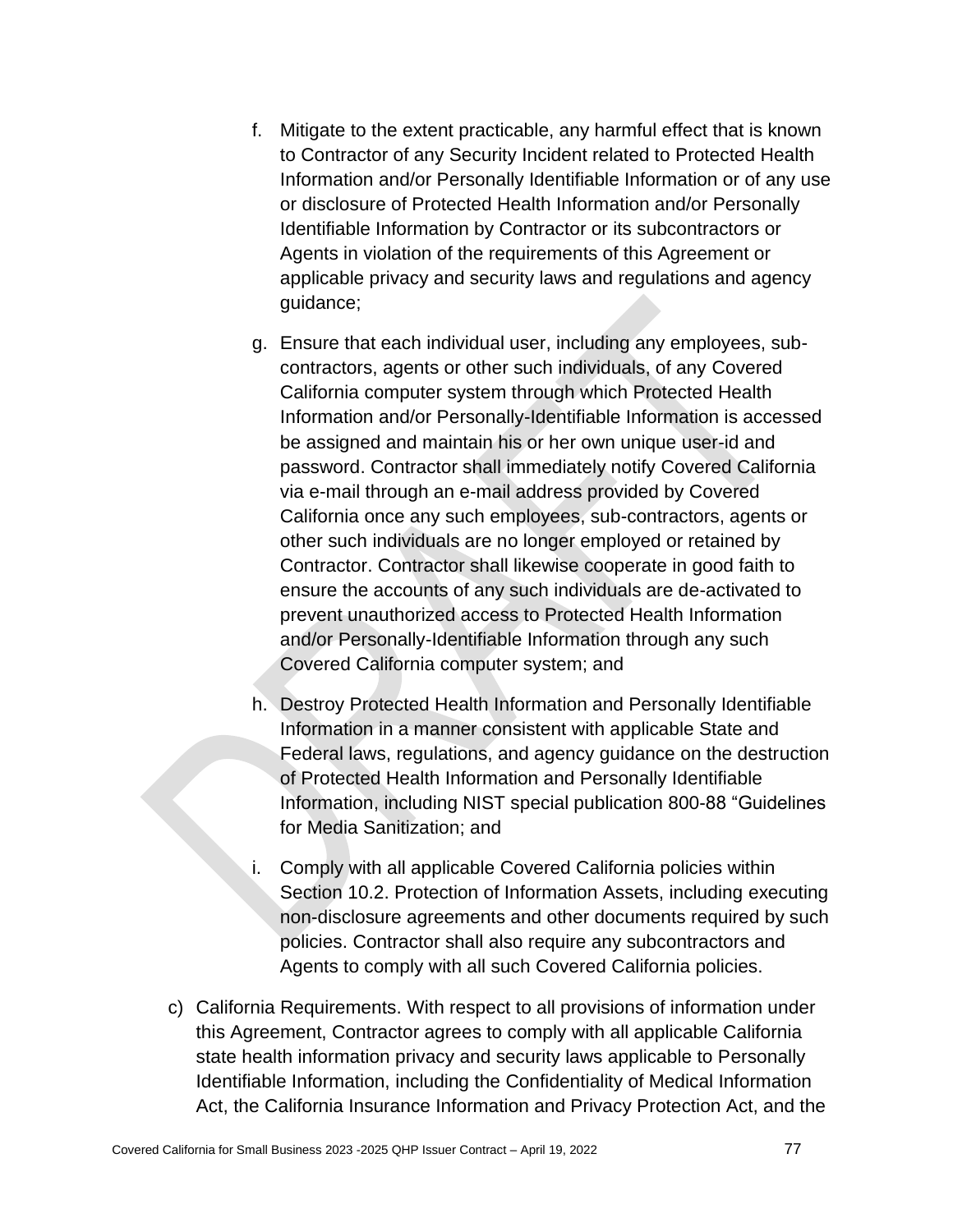Information Practices Act, all collectively referred to as "California Requirements."

- d) Interpretation. Notwithstanding any other provisions in this section, to the extent a conflict arises between the permissibility of a use or disclosure of Protected Health Information or Personally Identifiable Information under the HIPAA Requirements, Covered California Requirements, or California Requirements with respect to Contractor Covered California Functions, the applicable requirements imposing the more stringent privacy and security standards to such uses and disclosures shall apply. In addition, any ambiguity in this Agreement regarding the privacy and security of Protected Health Information and/or Personally Identifiable Information shall be resolved to permit Covered California and Contractor to comply with the most stringent of the applicable privacy and security laws or regulations.
- e) Breach Notification.
	- i. Contractor shall report to Covered California any Breach or Security Incident reasonably calculated to result in the Breach of PII or PHI created or received in connection with Contractor Covered California Functions in accordance with the provisions set forth herein. For purposes of this Paragraph (e), a "Breach" shall, in accordance with the HIPAA Breach Notification Rule, mean the impermissible use or disclosure of PII or PHI within Contractor's custody or control which is reasonably calculated to compromise the security or privacy of any such PII or PHI [45 CFR § 164.400-414]. For purposes of this Paragraph (e), a "Security Incident" shall, in accordance with the HIPAA Security Rule, mean the attempted or successful unauthorized access, use, disclosure, modification, or destruction of information or the interference with system operations in an information system [45 CFR § 164.304].
	- ii. Contractor shall, without unreasonable delay, but no later than within three (3) business days after Contractor's discovery of a Breach or Security Incident reasonably calculated to result in a Breach of PII or PHI subject to this agreement, submit an initial report regarding any such Breach or Security Incident to Covered California. Reports shall be made on a form made available to Contractor by Covered California.
	- iii. Contractor shall cooperate with Covered California in investigating any such Breach or Security Incident and in meeting Covered California's obligations, if any, under applicable State and Federal security breach notification laws, regulatory obligations, or agency requirements. If the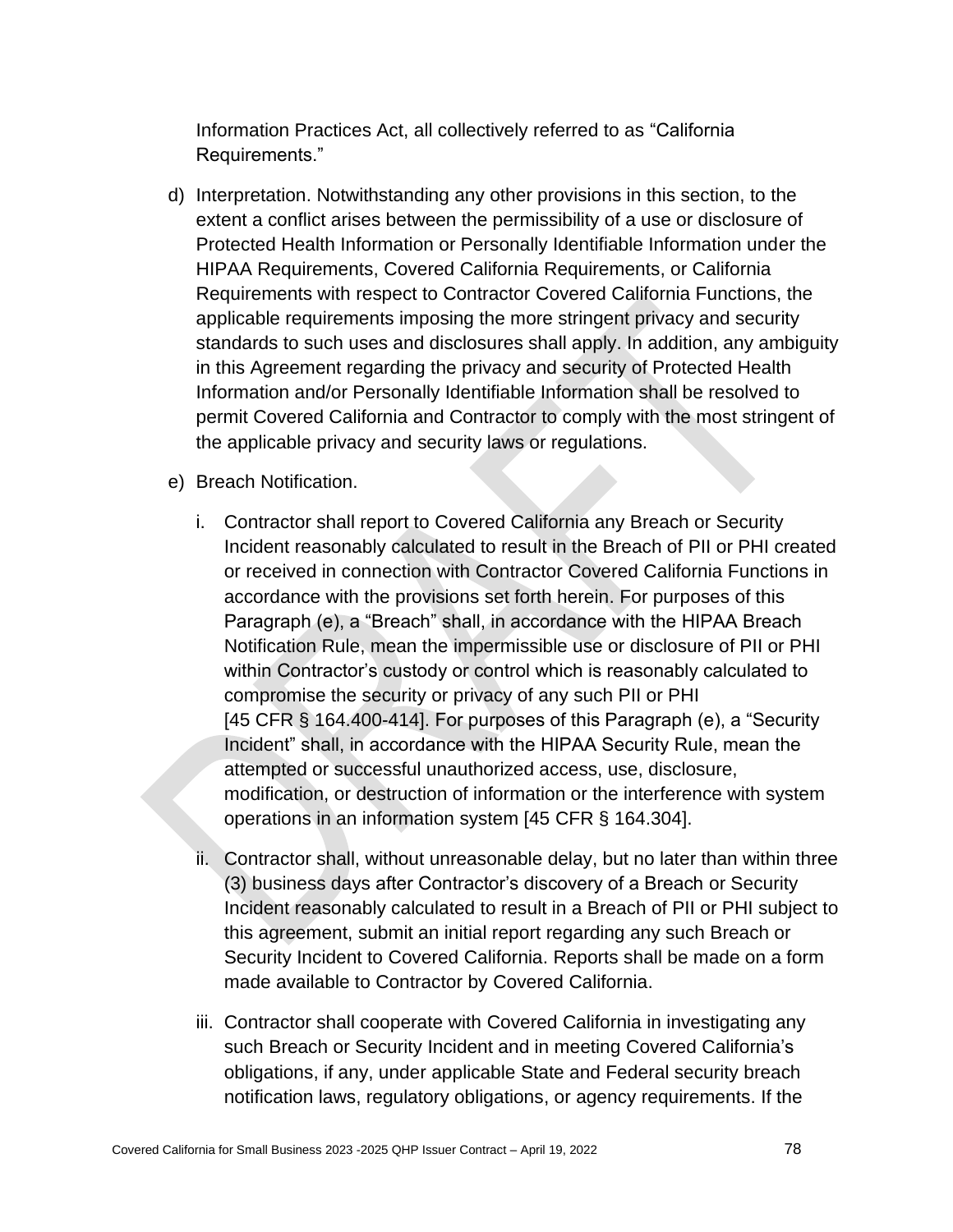cause of the Breach or Security Incident is attributable to Contractor or its Agents or subcontractors, Contractor shall be responsible for Breach notifications and reporting as required under applicable Federal and State laws, regulations, and agency guidance. Such notification(s) and required reporting shall be done in cooperation with Covered California.

- iv. To the extent possible, Contractor's initial report shall include: (a) the names of the individual(s) whose Protected Health Information and/or Personally Identifiable Information has been, or is reasonably believed by Contractor to have been accessed, acquired, used, or disclosed. In the event of a Security Incident, Contractor shall provide such information regarding the nature of the information system intrusion and any systems potentially compromised; (b) a brief description of what happened including the date of the incident and the date of the discovery of the incident, if known; (c) a description of the types of Protected Health Information and/or Personally Identifiable Information that were involved in the incident, as applicable; (d) a brief description of what Contractor is doing or will be doing to investigate, to mitigate harm to the individual(s) and to its information systems, and to protect against recurrences; and (e) any other information that Covered California determines it needs to include in notifications to the individual(s) or relevant regulatory authorities under applicable privacy and security requirements.
- v. Within three (3) Days of conducting its investigation, unless an extension is granted by Covered California, Contractor shall file a final report, which shall identify and describe the results and outcome of Contractor's abovereferenced investigation and mitigation efforts. Contractor shall make all reasonable efforts to obtain the information listed above and shall provide an explanation if any information cannot be obtained. Contractor and Covered California will cooperate in developing content for any public statements.
- f) Other Obligations. The following additional obligations apply to Contractor:
	- i. Subcontractors and Agents. Contractor shall enter into an agreement with any Agent or subcontractor that will have access to Protected Health Information and/or Personally Identifiable Information that is received from, or created or received by, Contractor on behalf of Covered California or in connection with this Agreement, or any of its contracting Plans pursuant to which such Agent or subcontractor agrees to be bound by the same or more stringent restrictions, terms and conditions as those that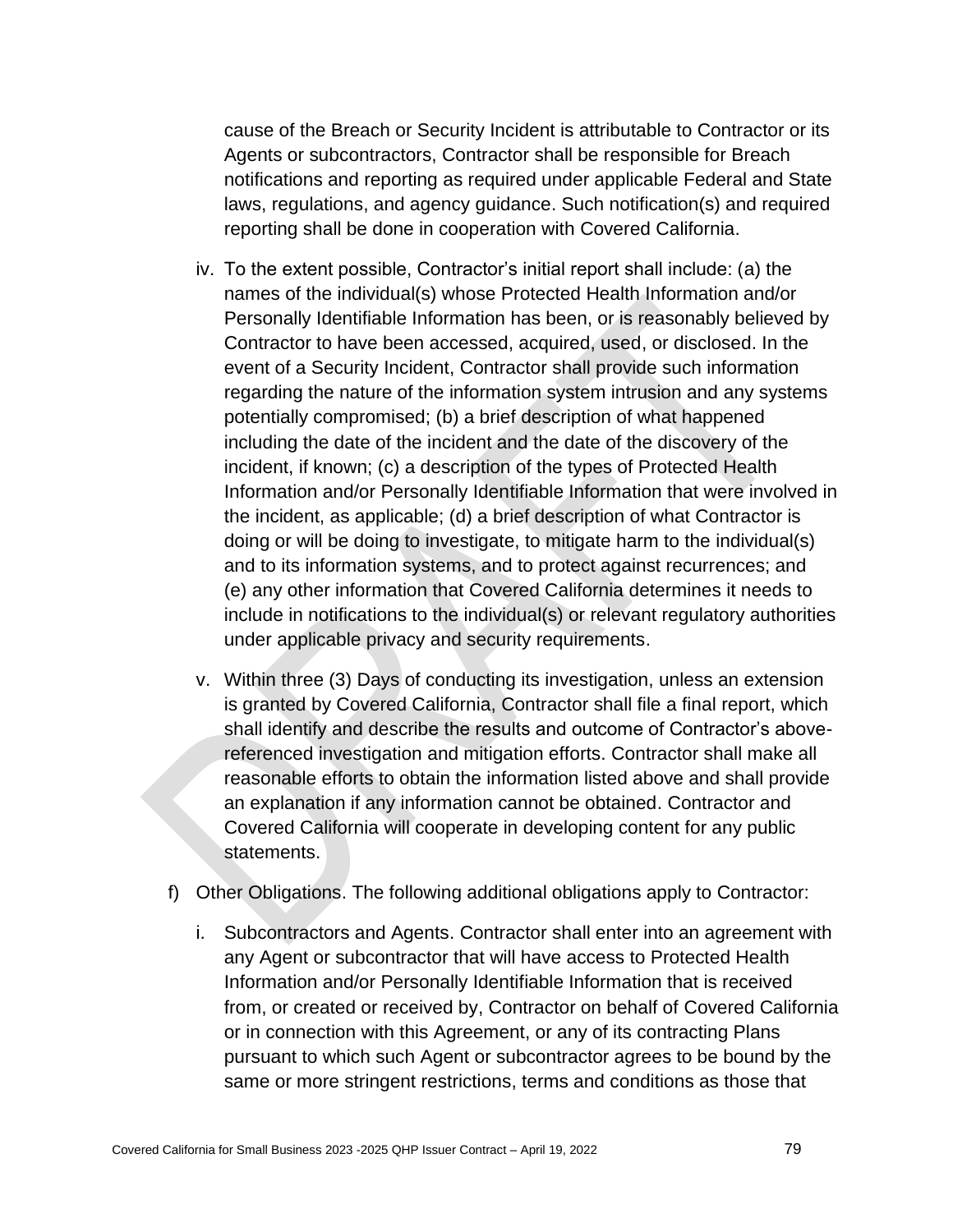apply to Contractor pursuant to this Agreement with respect to such Protected Health Information and Personally Identifiable Information.

- ii. Covered California Operations. Unless otherwise agreed to by the Contractor and Covered California, Contractor shall provide patient medical and pharmaceutical information needed by Covered California to fulfill its health oversight obligations under applicable law and effectively oversee and administer the Plans.
- iii. Records and Audit. Contractor agrees to make its internal practices, books and records relating to the use and disclosure of Protected Health Information and/or Personally Identifiable Information received from Covered California, or created or received by Contractor on behalf of Covered California or in connection with this Agreement available to the Secretary of the U.S. Department of Health and Human Services for purposes of determining the Contractor's and/or Covered California's compliance with HIPAA Requirements. In addition, Contractor shall provide Covered California with information concerning its safeguards described throughout this section and/or other information security practices as they pertain to the protection of Protected Health Information and Personally Identifiable Information, as Covered California may from time to time request. Failure of Contractor to complete or to respond to Covered California's request for information within the reasonable timeframe specified by Covered California shall constitute a material breach of this Agreement. In the event of a Breach or Security Incident related to Protected Health Information and/or Personally Identifiable Information or any use or disclosure of Protected Health Information and/or Personally Identifiable Information by Contractor in violation of the requirements of this Agreement, Covered California will be permitted access to Contractor's facilities in order to review policies, procedures, and controls relating solely to compliance with the terms of this Agreement.
- iv. Electronic Transactions Rule. In conducting any electronic transaction that is subject to the Electronic Transactions Rule on behalf of any Plan, Contractor agrees to comply with all applicable requirements of the Electronic Transactions Rule set forth in 45 C.F.R. Part 162. Contractor agrees to require that any Agent, including a subcontractor, of Contractor that conducts standard transactions with Protected Health Information and/or Personally Identifiable Information of the Plan comply with all applicable requirements of the Electronic Transactions Rule.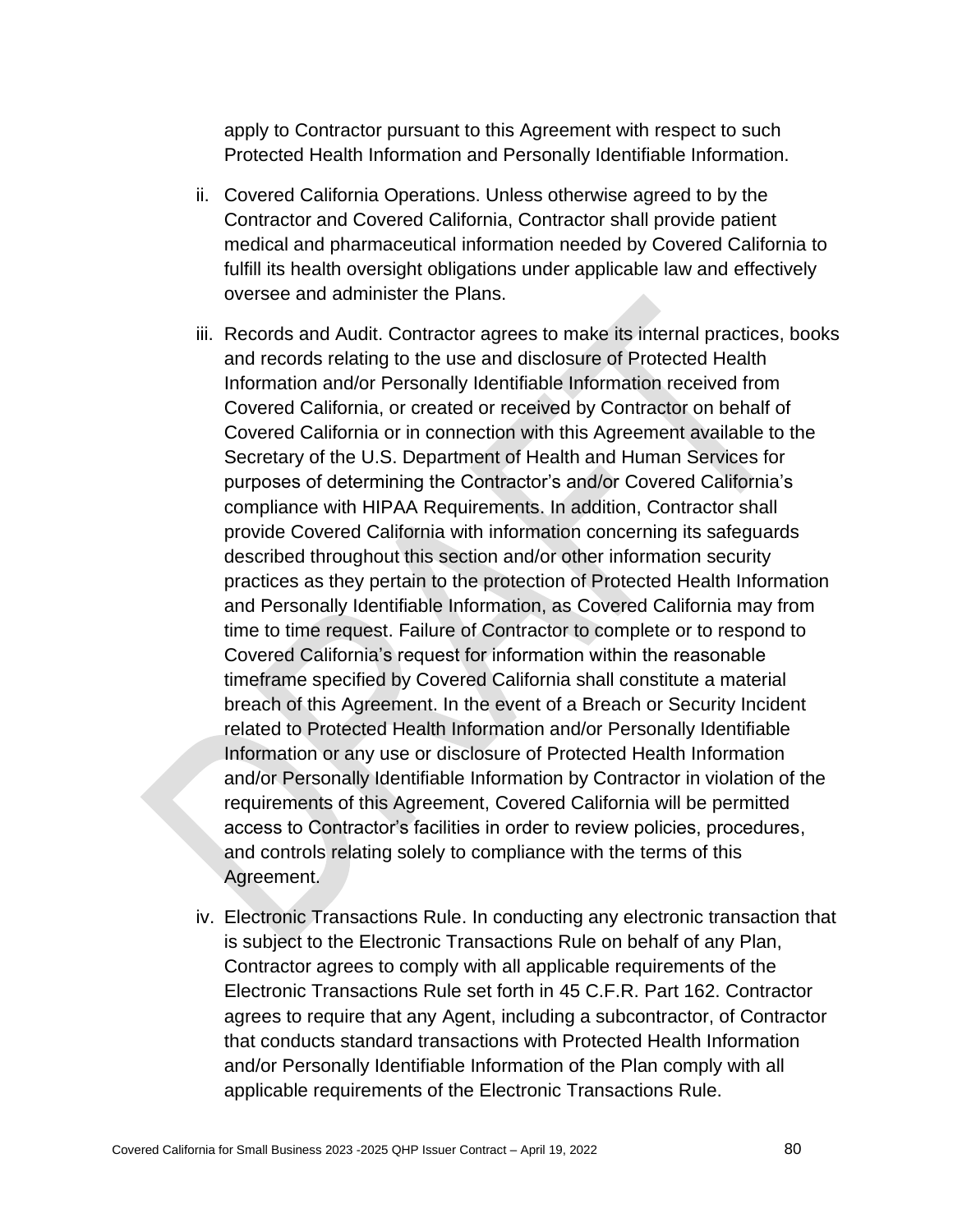- v. Minimum Necessary. Contractor agrees to request and use only the minimum necessary type and amount of Protected Health Information required to perform its services and will comply with any regulations promulgated under the HIPAA Requirements and agency guidance concerning the minimum necessary standard pertaining to Protected Health Information. Contractor will collect, use, and disclose Personally Identifiable Information only to the extent necessary to accomplish a specified purpose under this Agreement.
- vi. Indemnification. Contractor shall indemnify, hold harmless, and defend Covered California from and against any and all costs (including mailing, labor, administrative costs, vendor charges, and any other costs Covered California determines to be reasonable), losses, penalties, fines, and liabilities arising from or due to a Breach or other non-permitted use or disclosure of Protected Health Information and/or Personally Identifiable Information by Contractor or its subcontractors or Agents, including (1) damages resulting from any action under applicable (a) HIPAA Requirements, (b) Covered California Requirements or (c) California Requirements, and (2) the costs of Covered California actions taken to: (i) notify the affected individual(s) and other entities of and to respond to the Breach; (ii) mitigate harm to the affected individual(s); and (iii) respond to questions or requests for information about the Breach or other impermissible use or disclosure of Protected Health Information and/or Personally Identifiable Information.
- g) Privacy Policy. Covered California shall notify Contractor of any limitation(s) in its Privacy Policy, to the extent that such limitation may affect Contractor's use or disclosure of Protected Health Information and/or Personally Identifiable Information.
- h) Reporting Violations of Law. Contractor may use Protected Health Information to report violations of law to appropriate Federal and State authorities, consistent with 45 C.F.R. § 164.502(j)(2), other provisions within the HIPAA Requirements, or any other applicable State or Federal laws or regulations.
- i) Survival. Notwithstanding anything to the contrary in the Agreement, the provisions of this Section 10.1 on the Protection of Personally Identifiable Information shall survive termination of the Agreement with respect to information that relates to Contractor Covered California functions until such time as all Personally Identifiable Information and Protected Health Information is destroyed by assuring that hard copy Personally Identifiable Information and Protected Health Information will be shredded and electronic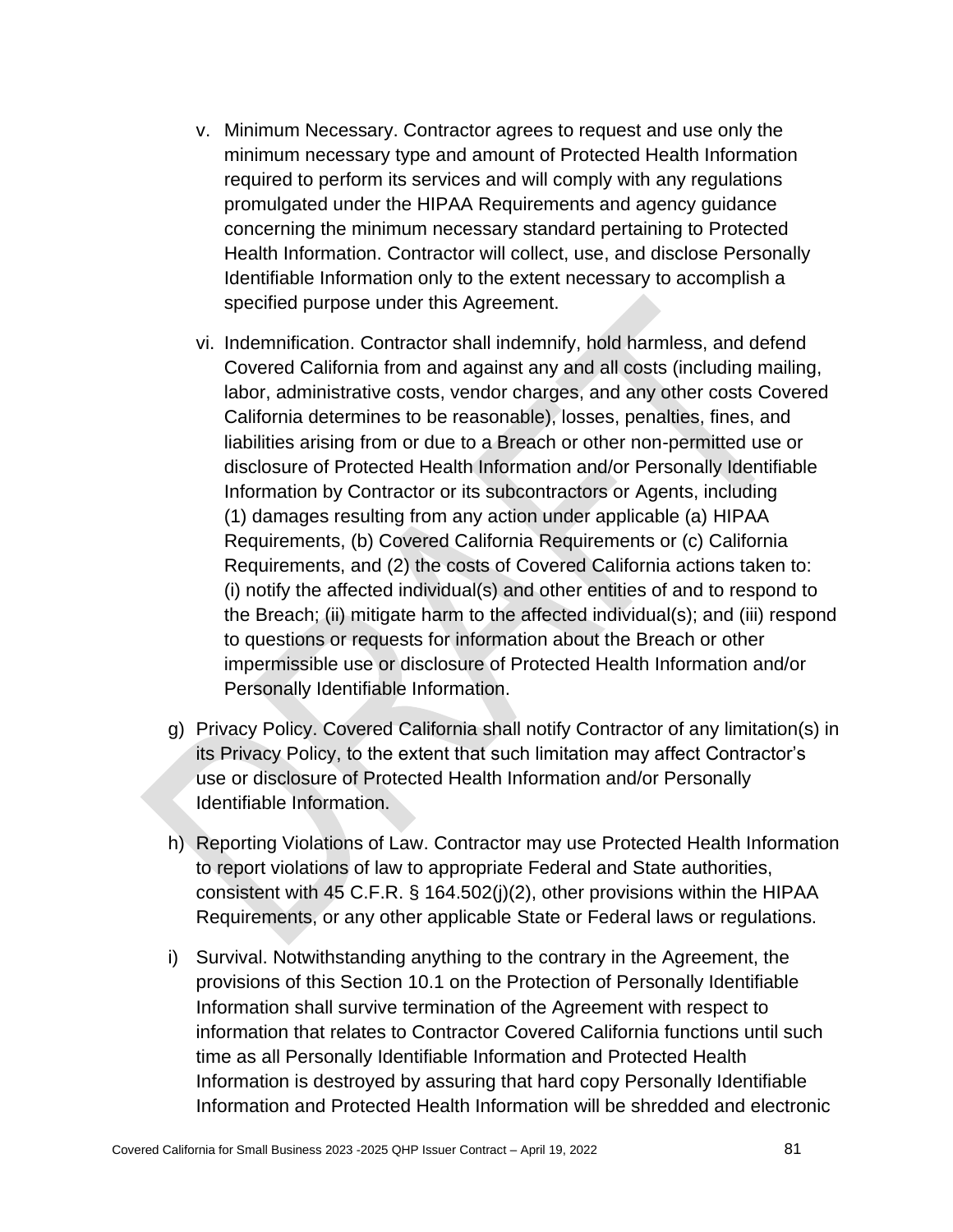media will be cleared, purged, or destroyed consistent with National Institute of Standards and Technology Guidelines for Media Sanitization, or is returned to Covered California, in a manner that is reasonably acceptable to Covered California.

j) Contract Breach. Without limiting the rights of the parties pursuant to this Agreement, if Contractor breaches its obligations under this section, Covered California may, at its option: (a) exercise any of its rights of access and inspection under this Agreement; (b) require Contractor to submit to a plan of monitoring and reporting, as Covered California may determine necessary to maintain compliance with this Agreement and such plan shall be made part of this Agreement; or (c) notwithstanding any other provisions of this Agreement, after giving Contractor opportunity to cure the breach, terminate this Agreement. If Contractor materially breaches its obligations under this section, Covered California may terminate this Agreement, with or without opportunity to cure the breach. Covered California's remedies under this section and any other part of this Agreement or provision of law shall be cumulative, and the exercise of any remedy shall not preclude the exercise of any other.

#### **10.2 Protection of Information Assets**

- a) The following terms shall apply as defined below:
	- i. "Information Assets" means any information, including Confidential Information, necessary to the operation of either party that is created, stored, transmitted, processed, or managed on any hardware, software, network components, or any printed form, or is communicated orally. "Information Assets" does not include information that has been transferred from the Disclosing Party to the Receiving Party under applicable laws, regulations, and agency guidance, and that is being maintained and used by the Receiving Party solely for purposes that are not Contractor Covered California Functions.
	- ii. "Confidential Information" includes any information (whether oral, written, visual, or fixed in any tangible medium of expression), relating to either party's services, operations, systems, programs, inventions, techniques, suppliers, customers and prospective customers (excluding Covered California), cost and pricing data, trade secrets, know-how, processes, plans, reports, designs, and any other information of or relating to the business or either party, including Contractor's programs, but does not include information that (a) is described in the Evidence of Coverage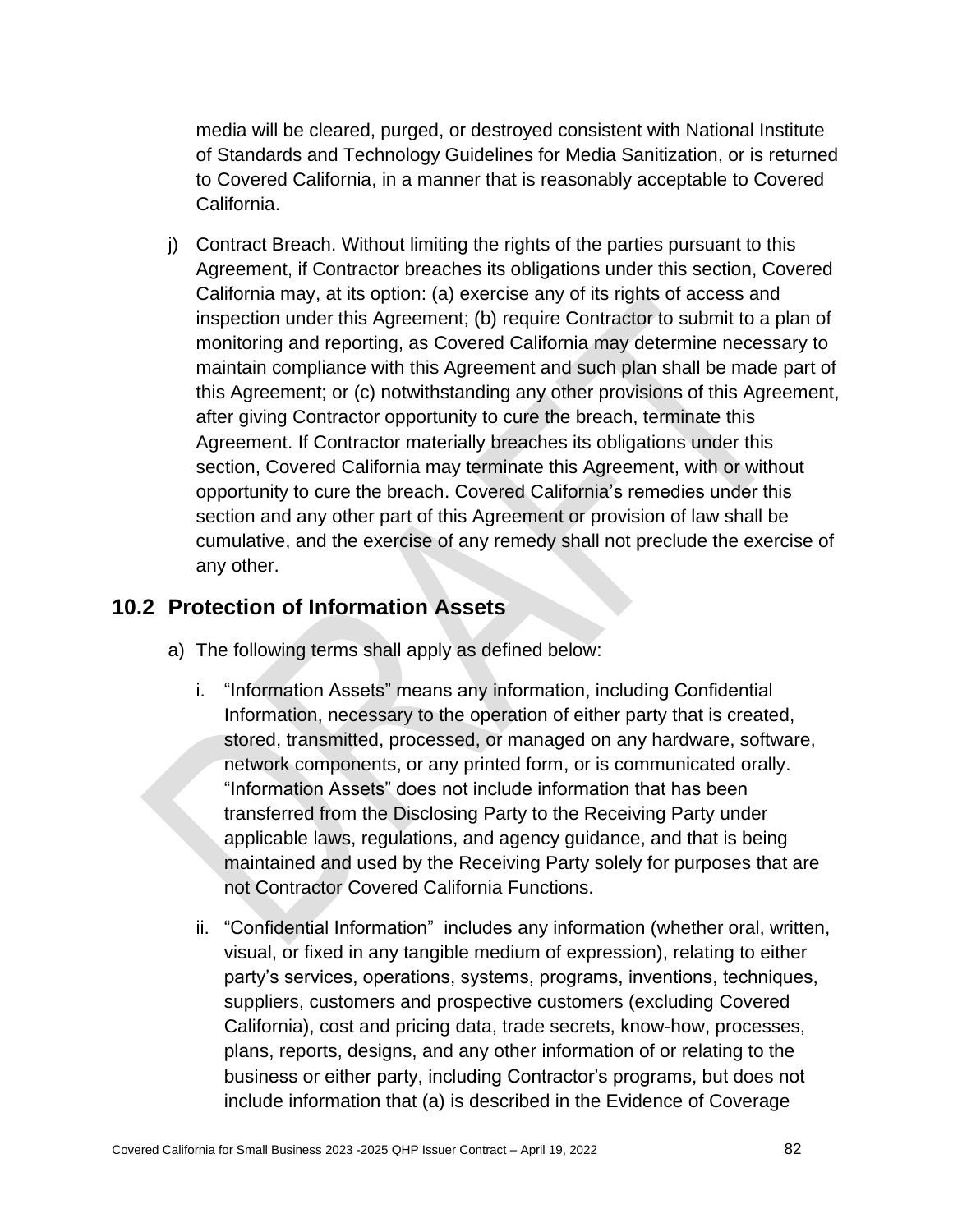booklets; (b) was known to the Receiving Party before it was disclosed to the Receiving Party by the Disclosing Party, (c) was or becomes available to the Receiving Party from a source other than the Disclosing Party, provided such fact is evidenced in writing and the source is not bound by a confidentiality obligation regarding such information to Disclosing Party, or (d) is developed by either party independently of the other party's Confidential Information, provided that such fact can be adequately documented.

- iii. "Disclosing Party" means the party who sends Information Assets that it owns to the other party for the purposes outlined in this Agreement.
- iv. "Receiving Party" means the party who receives Information Assets owned by the other party.
- b) The Receiving Party shall hold all Information Assets of the Disclosing Party in confidence and will not use any of the Disclosing Party's Information Assets for any purpose, except as set forth in this Agreement, or as otherwise required by law, regulation, or compulsory process.
- c) The Receiving Party must take all reasonable and necessary steps to prevent the unauthorized disclosure, modification, or destruction of the Disclosing Party's Information Assets. The Receiving Party must, at a minimum, use the same degree of care to protect the Disclosing Party's Information Assets that it uses to protect its own Information Assets.
- d) The Receiving Party agrees not to disclose the Disclosing Party's Information Assets to anyone, except to employees or third parties who require access to the Information Assets pursuant to this Agreement, but only where such third parties have signed agreements regarding the Information Assets containing terms that are equivalent to, or stricter than, the terms of this section, or as otherwise required by law.
- e) In the event the Receiving Party is requested to disclose the Disclosing Party's Information Assets pursuant to a request under the California Public Records Act (PRA), a summons, subpoena, or in connection with any litigation, or to comply with any law, regulation, ruling, or government or public agency request, the Receiving Party shall, to the extent it may do so lawfully, give the Disclosing Party five (5) business days' notice of such requested disclosure and afford the Disclosing Party the opportunity to review the request before Receiving Party discloses the Information Assets. The Disclosing Party shall, in accordance with applicable law, have the right to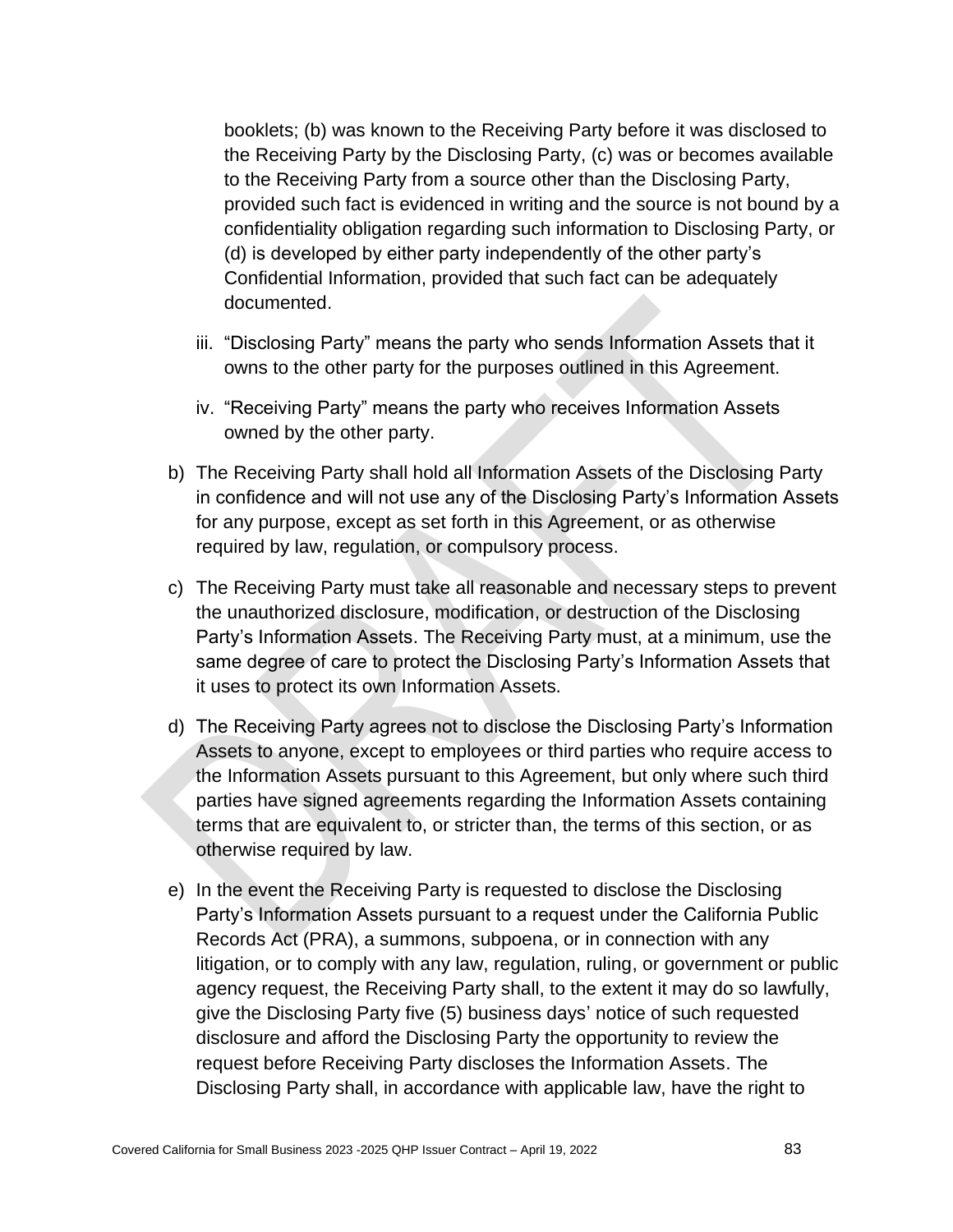take such action as it reasonably believes may be necessary to protect the Information Assets, and such action shall not be restricted by the dispute resolution process of this Agreement. If such request is pursuant to the PRA, Covered California shall give Contractor five (5) business days' notice to permit Contractor to consult with Covered California prior to disclosure of any Confidential Information. This subdivision shall not apply to restrict disclosure of any information to the State or in connection with a dispute between Covered California and Contractor or any audit or review conducted pursuant to this Agreement.

- f) The Receiving Party shall notify the Disclosing Party in writing of any unauthorized disclosure, modification, or destruction of the Disclosing Party's Information Assets by the Receiving Party, its officers, directors, employees, contractors, Agents, or third parties. The Receiving Party shall make this notification promptly upon becoming aware of such disclosure, modification, or destruction, but in any event, not later than four (4) Days after becoming aware of the unauthorized disclosure, modification, or destruction. After such notification, the Receiving Party agrees to cooperate reasonably, at the Receiving Party's expense, with the Disclosing Party to remedy or limit the unauthorized disclosure, modification, or destruction, and/or its effects.
- g) The Receiving Party understands and agrees the Disclosing Party may suffer immediate, irreparable harm in the event the Receiving Party fails to comply with any of its obligations under this section, that monetary damages will be inadequate to compensate the Disclosing Party for such breach and that the Disclosing Party shall have the right to enforce this section by injunctive or other equitable remedies. The provisions of this section shall survive the expiration, or termination, for any reason, of this Agreement.
- h) To the extent that information subject to this section on Protection of Information Assets is also subject to HIPAA Requirements, Covered California Requirements or California Requirements in Section 10.1(b) and (c), such information shall be governed by the provisions of Section 10.1. In the event of a conflict or inconsistency between the requirements of the various applicable sections and attachments of this Agreement, including Section 10.1 and this Section 10.2, Contractor shall comply with the provisions that provide the greatest protection against access, use, or disclosure.
- i) Survival. Notwithstanding anything to the contrary in the Agreement, the provisions of this Section 10.2 on Information Assets shall survive termination of the Agreement until such time as all Information Assets provided by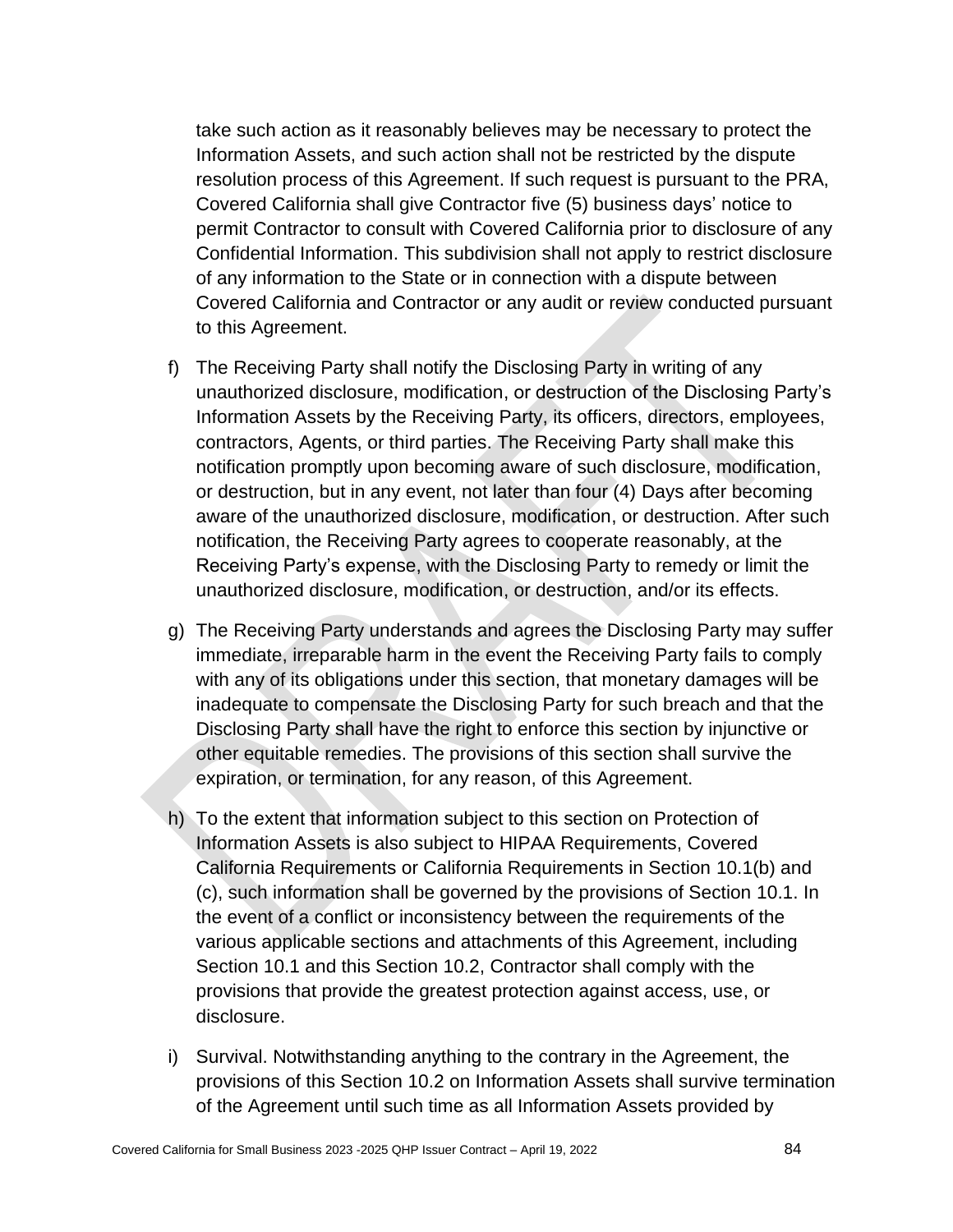Covered California to Contractor, or created, received, or maintained by Contractor on behalf of Covered California, is destroyed by assuring that hard copy Information Assets will be shredded and electronic media will be cleared, purged, or destroyed consistent with National Institute of Standards and Technology Guidelines for Media Sanitization or is returned to Covered California, in a manner that is reasonably acceptable to Covered California.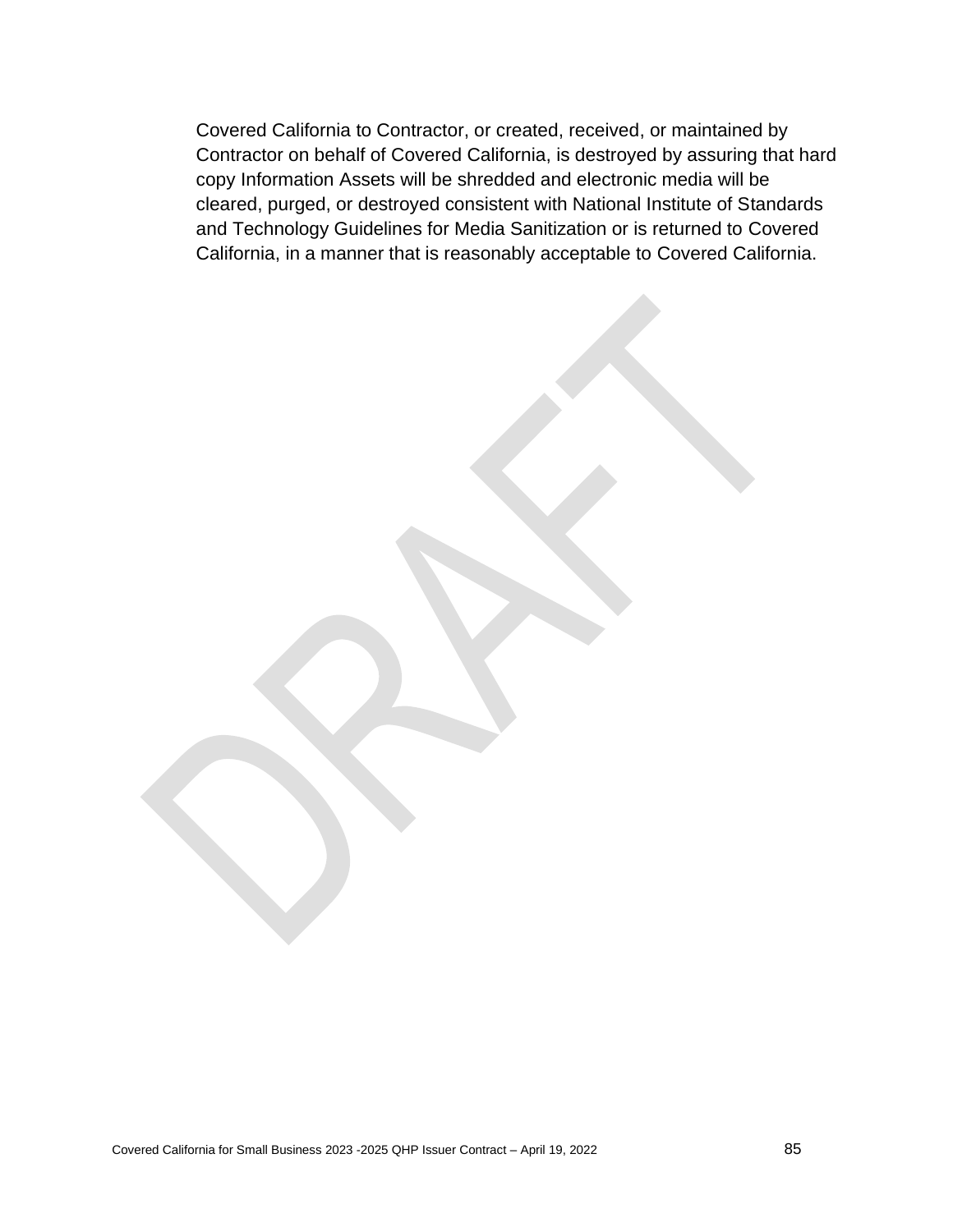# **ARTICLE 11 – RECORDKEEPING**

# **11.1 Clinical Records**

Except with respect to any longer periods that may be required under applicable laws, rules and regulations, Contractor shall maintain, and require each Participating Provider and subcontractor to maintain, a medical record documentation system adequate to fully disclose and document the medical condition of each Enrollee and the extent of Covered Services provided to Enrollees. Clinical records shall be retained for at least seven (7) years following the year of the final Claims payment. Except as otherwise required by State and Federal laws, rules, and regulations, if an audit, litigation, research, evaluation, claim, or other action involving the records has not been concluded before the end of the seven (7) year minimum retention period, the clinical records must be retained until all issues arising out of the action have been resolved. If responsibility for maintenance of medical records is delegated by Contractor to a Participating Provider or subcontractor, Contractor shall require such Participating Provider or other subcontractor to comply with the document retention requirements set forth in this Agreement and as otherwise required by applicable laws, rules and regulations.

## **11.2 Financial Records**

- a) Except as otherwise required to be maintained for a longer period by law or this Agreement, financial records, supporting documents, statistical records and all other records pertinent to amounts paid to or by Contractor in connection with this Agreement shall be retained by Contractor for at least ten (10) years from the date of the final claims payment. Contractor shall maintain accurate books, accounts, and records and prepare all financial statements in accordance with Generally Accepted Accounting Principles, applicable laws, rules and regulations, and requirements imposed by any governmental, or State or Federal Regulator having jurisdiction over Contractor.
- b) Contractor shall maintain adequate data customarily maintained and reasonably necessary to properly document each of its transactions with Participating Providers, Covered California, and Enrollees during the period this Agreement remains in force and will keep records of claims, including medical review and high dollar special audit claims, for a period of ten (10) years or for such length of time as required by Federal or State law, whichever is longer. Subject to compliance with applicable laws, rules and regulations, including, those relating to confidentiality and privacy, at the end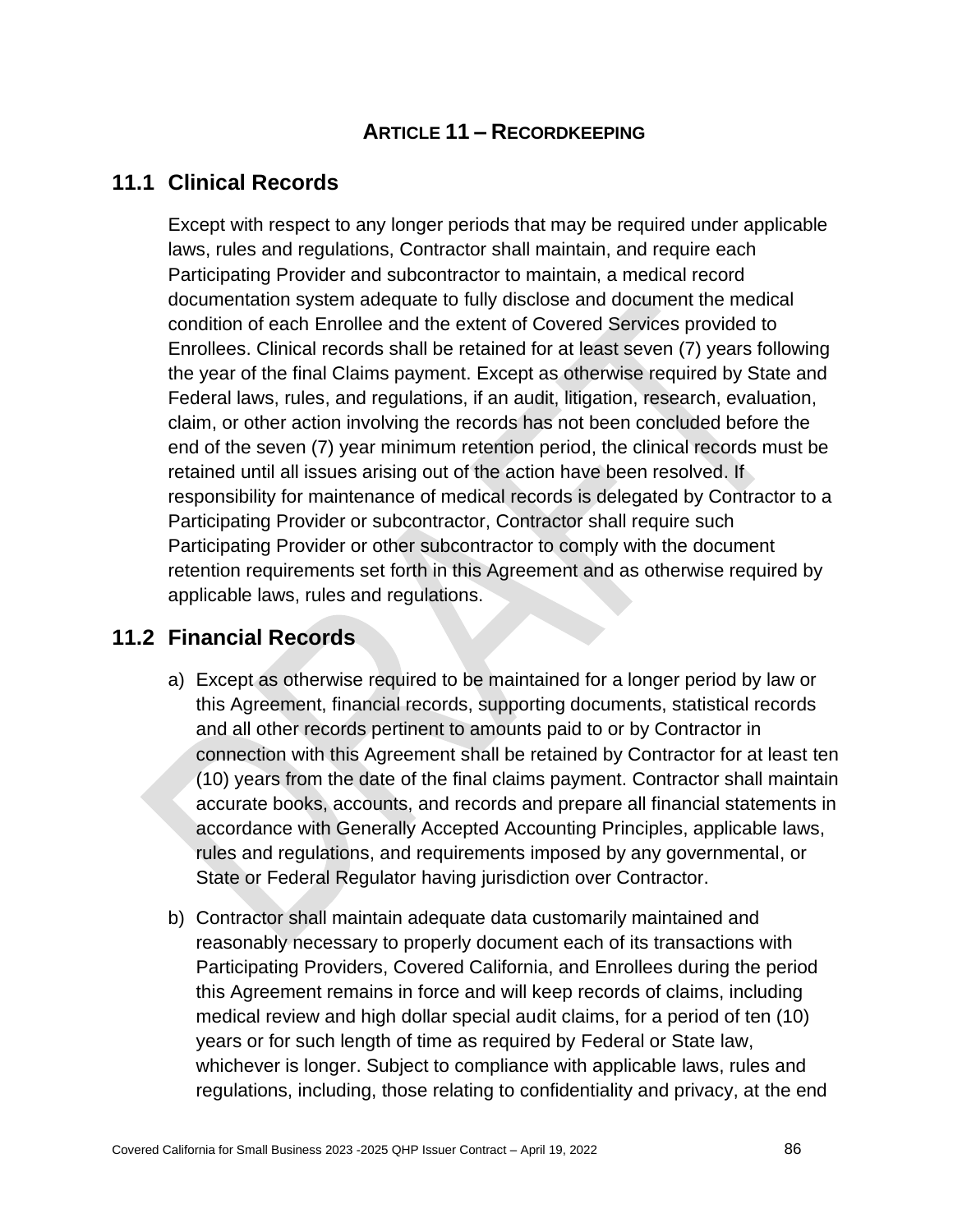of the ten (10) year retention period, at the option of Covered California, records shall either be transferred to Covered California at its request or destroyed.

c) Contractor shall maintain historical claims data and other records and data relating to the utilization of Covered Services by Enrollees on-line for two (2) years from date that the Agreement is terminated with respect to Covered Services provided to Enrollees during the term of this Agreement. These records shall include the data elements necessary to produce specific reports mutually agreed upon by Covered California and Contractor and in such form reasonably required by Covered California that is consistent with industry standards and requirements of Health Insurance Regulators regarding statistical, financial, and/or data reporting requirements, including information relating to diagnosis, treatment, amounts billed (allowed and paid), dates of service, procedure numbers, deductible, out-of-pocket, and other cost sharing for each claim.

#### **11.3 Storage**

Such books and records shall be kept in a secure location at the Contractor's office(s), and books and records related to this Agreement shall be available for inspection and copying by Covered California, Covered California representatives, and such consultants and specialists as designated by Covered California, at any time during normal business hours as provided in Section 11.5 hereof and upon reasonable notice. Contractor shall also ensure that related books and records of Participating Providers and subcontractors shall be accurately maintained. If any inquiry, audit, investigation, litigation, claim, or other action involving the records is ongoing and has not been finally concluded before the end of the ten (10) year minimum retention period, the applicable financial records must be retained until all issues arising out of the action have been resolved.

#### **11.4 Back-Up**

Contractor shall maintain a separate back-up system for its electronic data processing functions and a duplicate data file which is updated regularly and stored off-site in a secured, controlled environment. Contractor's back-up system shall comply with applicable laws, rules and regulations, including, those relating to privacy and confidentiality, and shall be designed to meet or exceed industry standards regarding the preservation of access to data.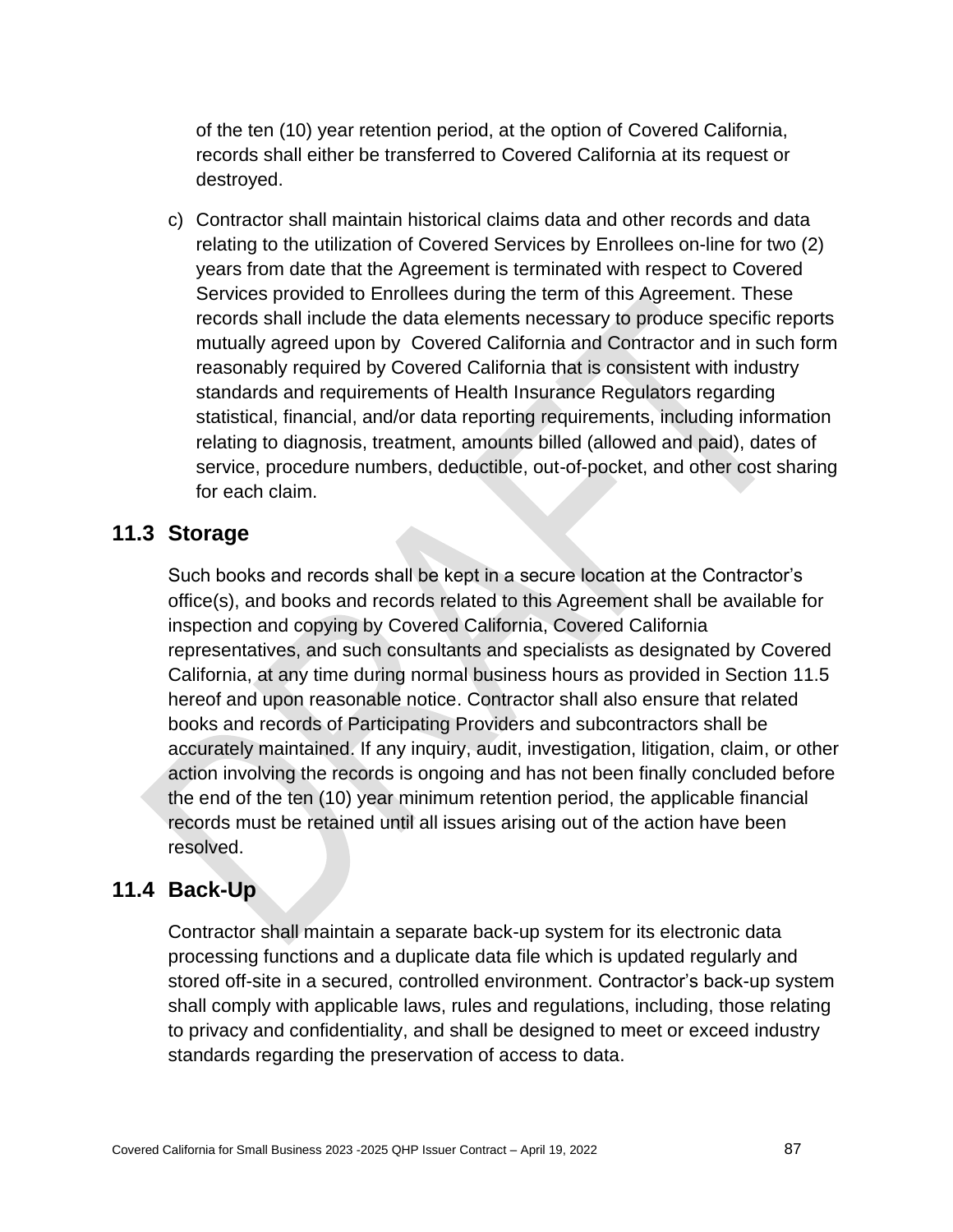# **11.5 Examination and Audit Results**

- a) Contractor shall immediately submit to Covered California the results of final financial, market conduct, or special audits/reviews performed by State and Federal Regulators that have jurisdiction where Contractor serves Covered California Enrollees.
- b) Contractor agrees to subject itself to Covered California for audits/reviews, either by Covered California or its designee, or the Department of General Services, California State Auditors, other state and federal regulatory agencies or their designee. Audits/reviews include the evaluation of the correctness of premium rate setting, Covered California's payments to Agents based on the Contractor's report, questions pertaining to Covered California Enrollee premium payments and advance premium tax credit payments and State premium assistance payments, participation fee payments which Contractor made to Covered California, Contractor's compliance with the provision set forth in this contract, and review of the Contractor's internal controls to perform the duties specified in this contract. Contractor also agrees to all audits subject to applicable State and Federal law regarding the confidentiality of and release of confidential Protected Health Information of Covered California Enrollees.
- c) Contractor agrees that Covered California, the Department of General Services, the California State Auditors, other state and federal regulatory agencies, or their designated representative, shall, subject to applicable State and Federal law regarding the confidentiality and release of Protected Health Information of Enrollees, have the right to access, review and to copy any information and records and supporting documentation pertaining to the performance of this Agreement. Contractor agrees to maintain such records for possible audit for a minimum of three (3) years after final payment, unless a longer period of records retention is stipulated. Contractor agrees to allow the auditor(s) access to such records, information and supporting documentation during normal business hours and to allow interviews of any employees who might reasonably have information related to such records. Further, Contractor agrees to include a similar right of the State to audit records and interview staff in any subcontract related to performance of this Agreement.
- d) Contractor agrees to implement corrective actions of an audit/review findings within ninety (90) Days. In the instance Contractor cannot implement the corrective action of a finding within ninety (90) Days, it shall submit a status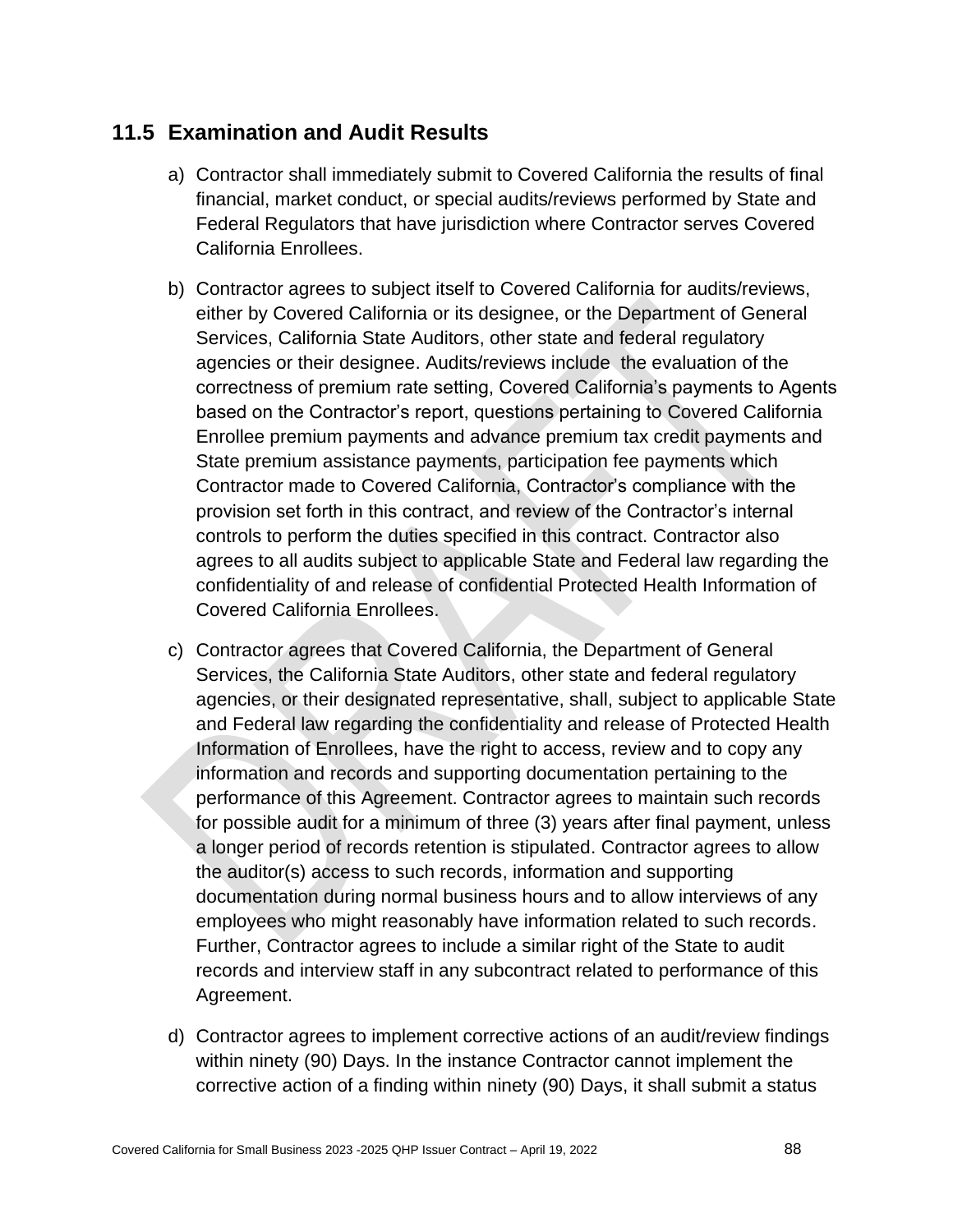report to Covered California stating why it cannot correct the finding within the specified time frame and shall propose another date for correction which shall also include a mitigation strategy. In all instances, Contractor and Covered California will do their best to resolve an audit/review finding within one hundred sixty (160) Days. Should Contractor disagree with Covered California's management decision on an audit/review finding, it may appeal such management decision to Covered California Executive Director whose decision is final and binding on the parties, in terms of administrative due process.

## **11.6 Notice**

Contractor shall promptly notify Covered California in writing of any inquiry, audit, investigation, litigation, claim, examination, or other proceeding involving Contractor, or any Contractor personnel, Participating Provider or other authorized subcontractor, that is threatened or commenced by any State and Federal Regulatory agency or other party that a reasonable person might believe could materially affect the ability of Contractor to perform in accordance with the terms set forth in this Agreement. Such notice shall be provided by Contractor to Covered California within ten (10) Days of Contractor's receipt of notice regarding such action; provided, however, that any such exchange of information shall be subject to compliance with applicable laws, rules and regulations, and shall not occur to the extent prohibited by order of the court, administrative agency, or other tribunal. or State or Federal regulatory authority having jurisdiction over the matter or by the laws and regulations governing the action. This section shall not be required with respect to disputes relating to claims and other matters noticed to Covered California in the ordinary course of business pursuant to other terms and conditions set forth in this Agreement or required by law.

## **11.7 Confidentiality**

Covered California understands and agrees that Contractor shall only be obligated to provide access to such information to the extent that: (1) access to such information is permitted by applicable State and Federal law and regulation, including State and Federal law or regulation relating to confidential or private information; and (2) it would not cause Contractor to breach the terms of any contract to which Contractor is a party. Contractor shall use efforts reasonably acceptable to obtain any necessary consents relating to Contractor's access to information.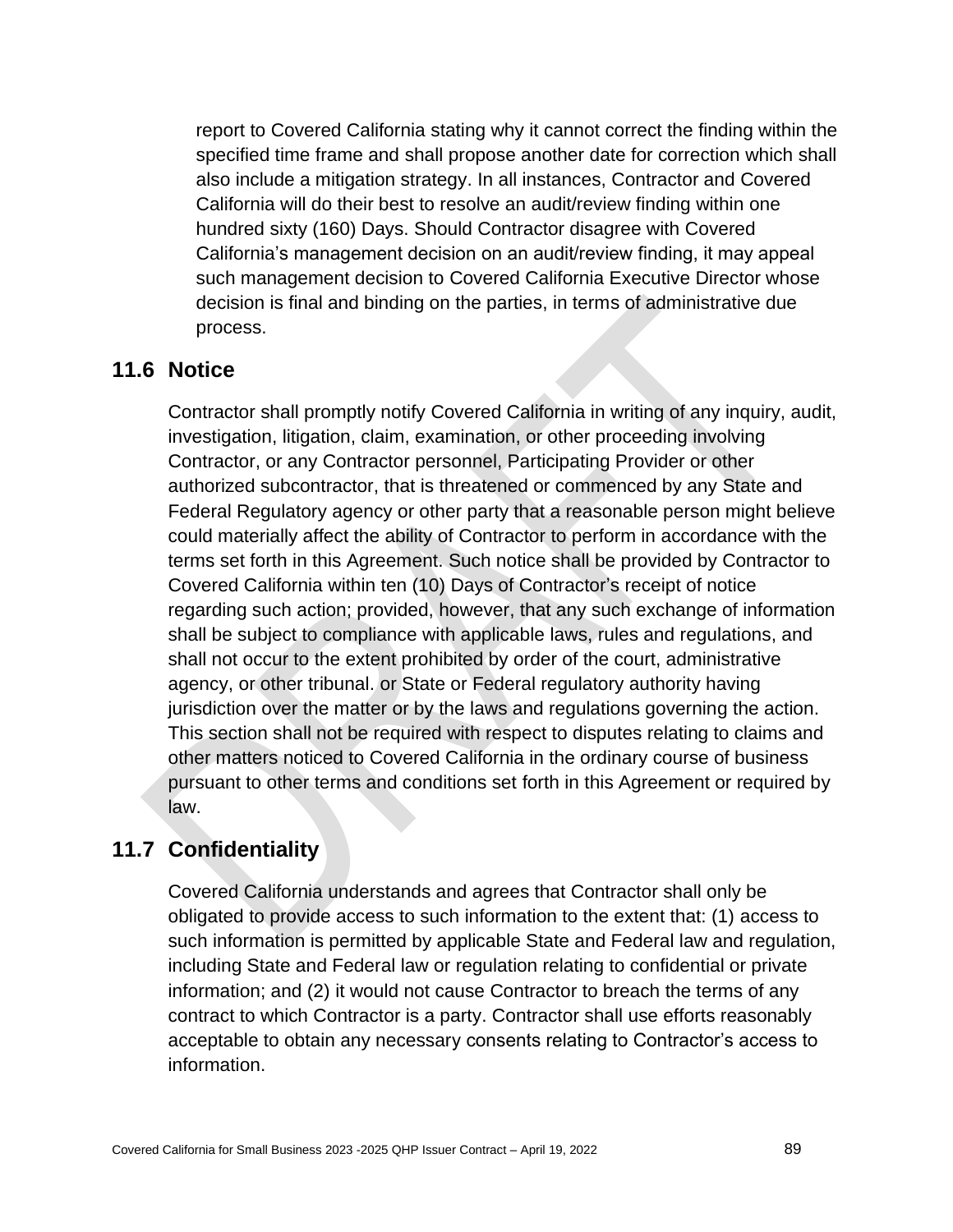# **11.8 Tax Reporting**

Contractor shall provide such information to Covered California upon request and in such form as mutually agreed upon by the parties and reasonably required to document Contractor's compliance with, and/or to fulfill Covered California's obligations with respect to, income tax eligibility, computation and reporting requirements required under applicable laws, rules and regulations applicable to the operation of Covered California, including, those relating to premium tax credit, and other operations of Covered California set forth at 45 C.F.R. Part 155*.*

# **11.9 Electronic Commerce**

Contractor shall use commercially reasonable efforts, which shall include Contractor's development, implementation and maintenance of processes and systems consistent with industry standards, to comply with the requirements of Covered California and applicable laws, rules and regulations relating to Contractor's participation in electronic commerce activities required under the terms of this Agreement. Contractor shall comply with service levels and system interface specifications documented by Covered California in appropriate CalHEERS documentation.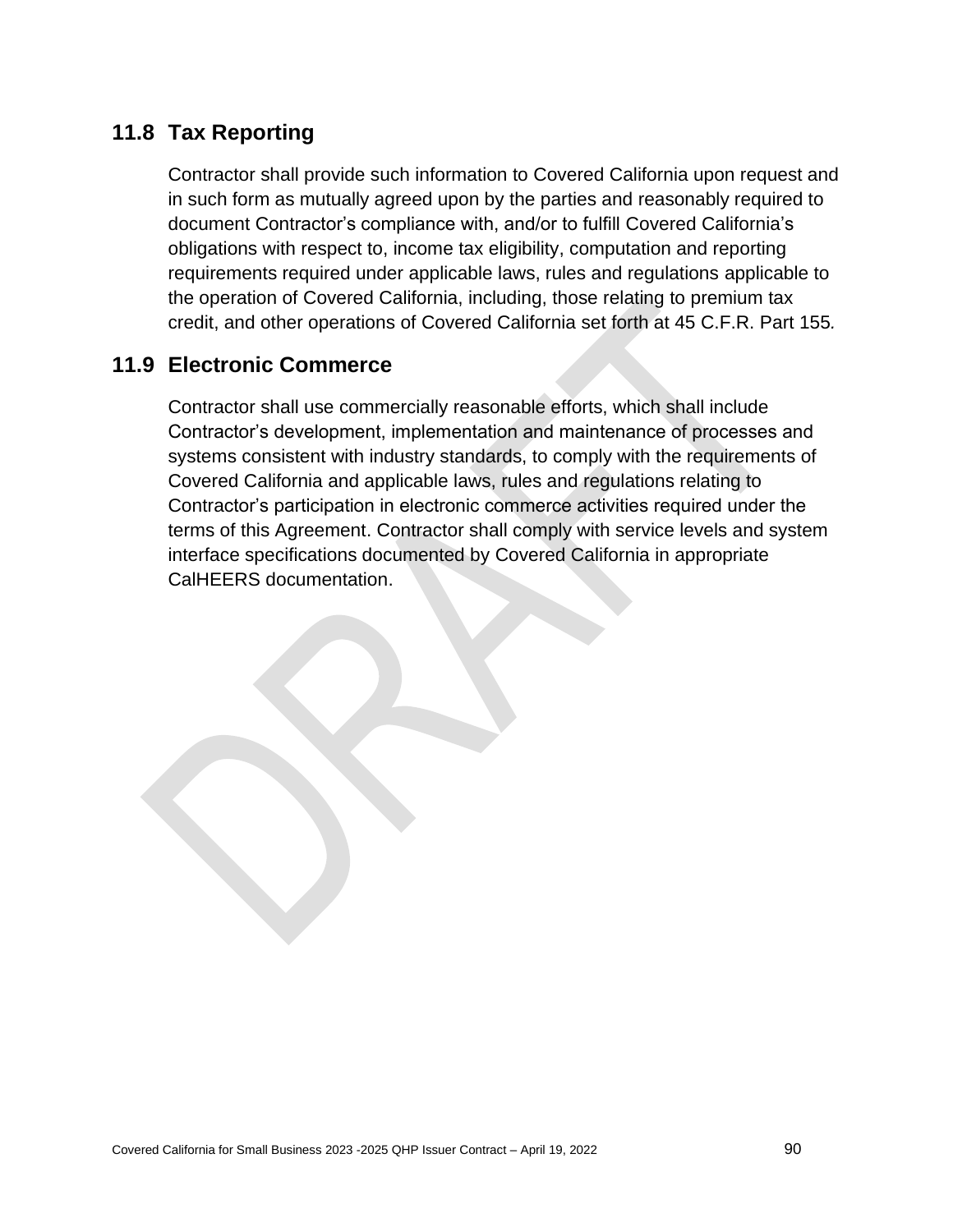## **ARTICLE 12 – INTELLECTUAL PROPERTY**

#### **12.1 Warranties**

- a) Contractor represents, warrants and covenants to the best of its knowledge that:
	- i. It has secured and will secure all rights and licenses necessary for its performance of this Agreement, including consents, waivers, releases from all authors of or owners of any copyright interests in music or performances used, individuals, and talent (radio, television, and motion picture talent), owners of any interest in and to real estate site, locations, property, or props that may be used or shown.
	- ii. To the best of the Contractor's knowledge, neither Contractor's performance of this Agreement, nor the exercise by either Party of the rights granted in this Agreement, nor any use, reproduction, manufacture, sale, offer to sell, import, export, modification, public and private display/performance, distribution, and disposition of the Intellectual Property made, conceived, derived from, or reduced to practice by Contractor and which result directly or indirectly from this Agreement will infringe upon or violate any Intellectual Property right, non-disclosure obligation, or other proprietary or contractual right or interest of any thirdparty or entity now existing under the laws of, or hereafter existing or issued by, any state, the United States, or any foreign country. There is currently no actual or threatened claim by any such third party based on an alleged violation of any such right by Contractor.
	- iii. Neither Contractor's performance nor any part of its performance will violate the right of privacy of, or constitute false or misleading advertising or a libel or slander against any person or entity.
	- iv. It has not granted and shall not grant to any person or entity any right that would or might derogate, encumber, or interfere with any of the rights granted to Covered California in this Agreement.
	- v. It has appropriate systems and controls in place to ensure that state funds will not be used in the performance of this Agreement for the acquisition, operation, or maintenance of computer software in violation of copyright laws.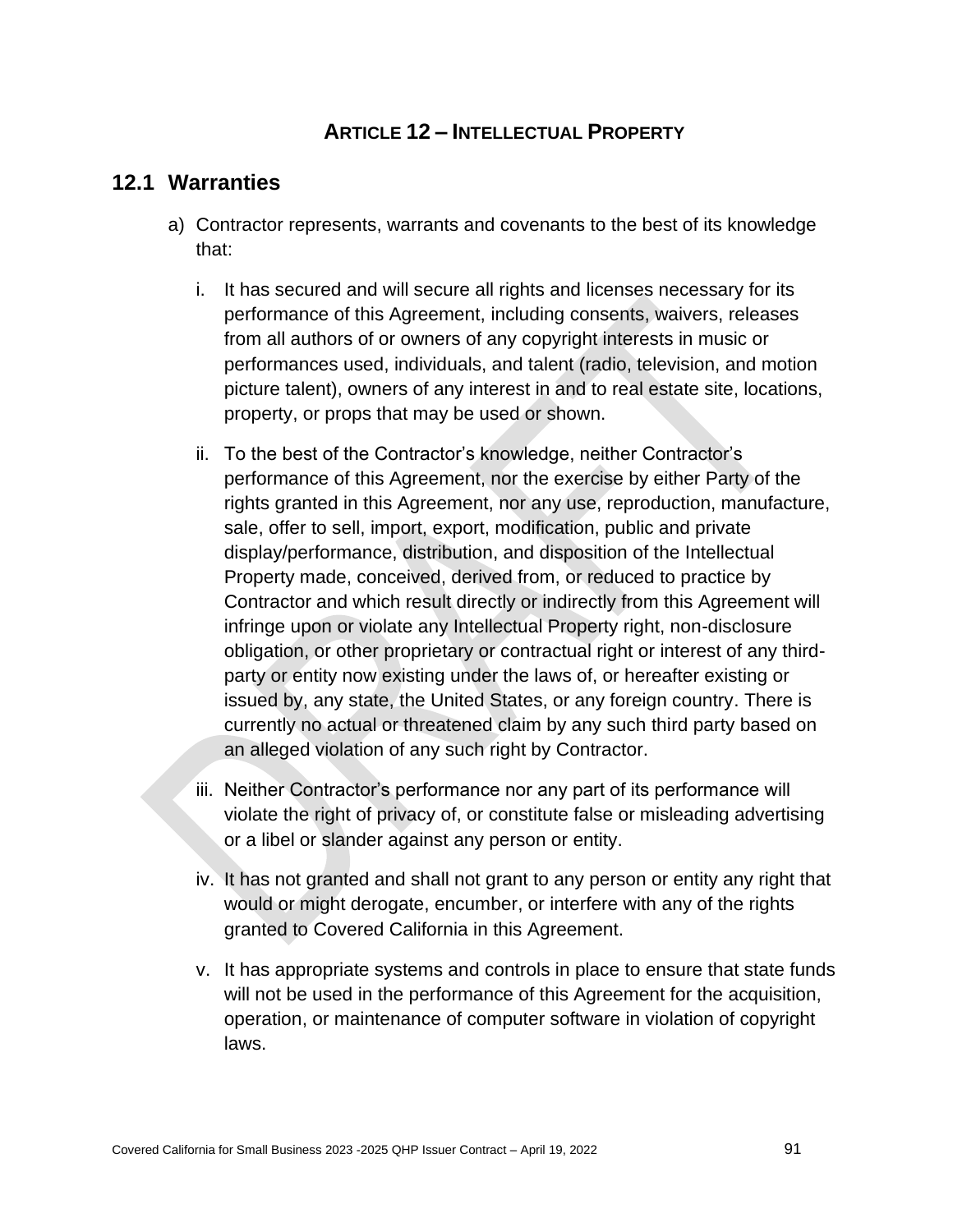- vi. It has no knowledge of any outstanding claims, licenses or other charges, liens, or encumbrances of any kind or nature whatsoever that could affect in any way Contractor's performance of this agreement.
- b) EXCEPT AS EXPRESSLY STATED ELSEWHERE IN THIS AGREEMENT, COVERED CALIFORNIA AND CONTRACTOR MAKE NO WARRANTY AND EXPRESSLY DISCLAIM ANY WARRANTY, EXPRESS OR IMPLIED, THAT THEIR INTELLECTUAL PROPERTY OR THE INTELLECTUAL PROPERTY RESULTING FROM THIS AGREEMENT IS MERCHANTABLE, FIT FOR A PARTICULAR PURPOSE, OR DOES NOT INFRINGE UPON ANY PATENT, TRADEMARK, COPYRIGHT OR THE LIKE, NOW EXISTING OR SUBSEQUENTLY ISSUED.

## **12.2 Intellectual Property Indemnity**

a) Subject to Subsection (c) hereof, Contractor agrees to indemnify and hold Covered California harmless from any expense, loss, damage, or injury; to defend at its own expense any and all claims, suits, and actions; and to pay any judgments or settlements against Covered California to the extent they arise or are due to infringement of third-party intellectual property rights enforceable in the U.S., misuse of third-party confidential or trade secret information, failure to obtain necessary third-party consents, waivers or releases, violation of the right of privacy or publicity, false or misleading advertising, libel or slander, or misuse of social media, by Contractor or any Contractor Intellectual Property. Contractor's indemnification obligations under this section are subject to Contractor receiving prompt notice of the claim after Covered California becomes aware of such claim and being given the right to control the defense of such claim. Should any Intellectual Property licensed by the Contractor to Covered California under this Agreement become the subject of an Intellectual Property infringement claim or other claim for which Contractor is obligated to indemnify Covered California, Contractor will promptly take steps reasonably and in good faith to preserve Covered California's right to use the licensed Intellectual Property in accordance with this Agreement at no expense or disruption to Covered California, except as otherwise stated in this Agreement. Covered California shall have the right to monitor and appear through its own counsel (at Covered California's expense) in any such claim or action. In the defense or settlement of the claim, Contractor may obtain the right for Covered California to continue using the licensed Intellectual Property; or, replace or modify the licensed Intellectual Property so that the replaced or modified Intellectual Property becomes non-infringing provided that such replacement or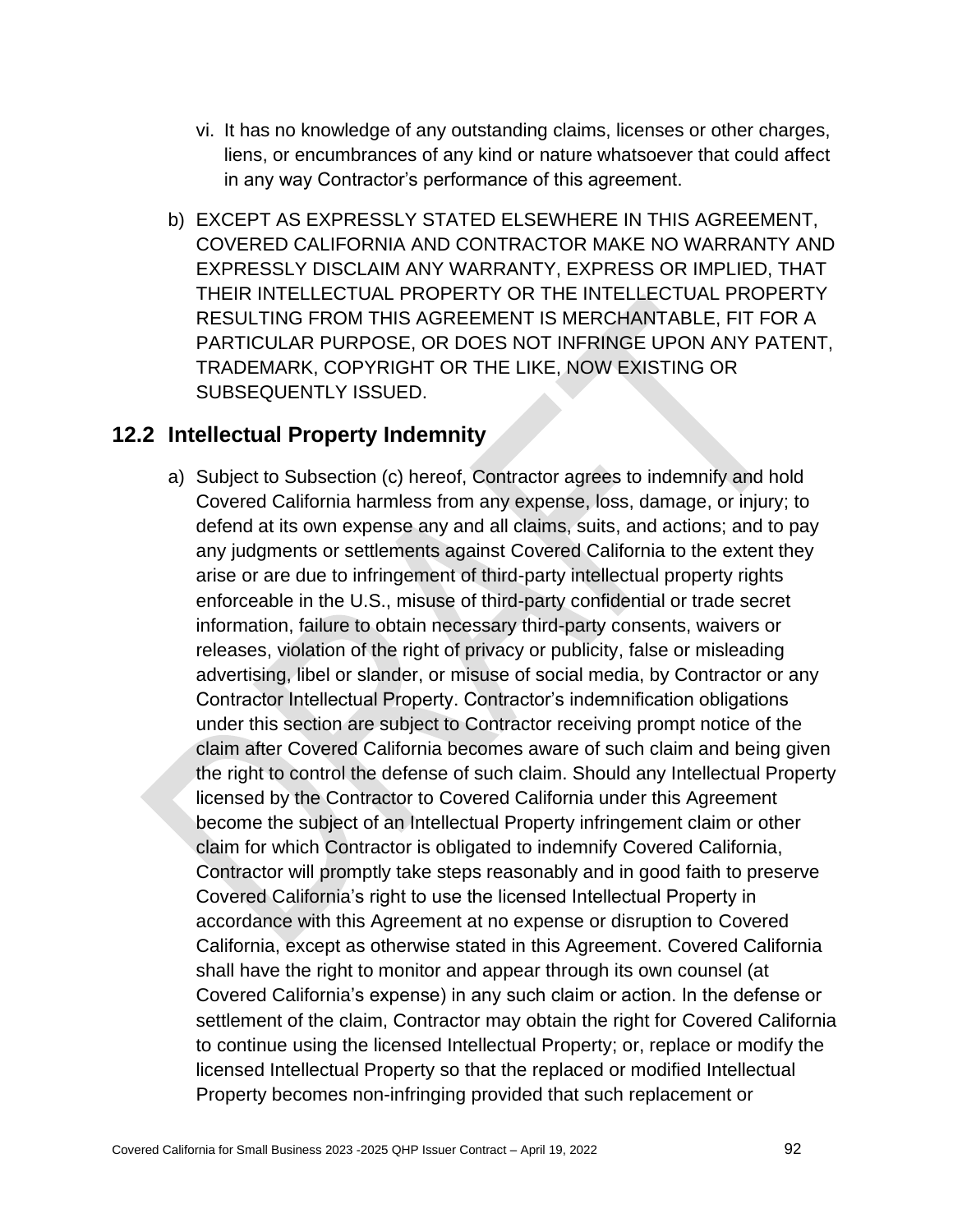modification is functionally equivalent to the original licensed Intellectual Property, as its sole remedy.

- b) Notwithstanding anything to the contrary in this Agreement, any such indemnification obligation of Contractor shall not extend to any infringement or alleged infringement to the extent that such infringement or alleged infringement resulted from (i) specific instructions to use certain Intellectual Property given to Contractor by Covered California; (ii) Covered California's unauthorized modification of Contractor Intellectual Property; (iii) Covered California's use of Contractor Intellectual Property in combination with any service or product not supplied, recommended or approved by Contractor, or used by Covered California in a manner for which it was not authorized; or (iv) Intellectual Property created or derived by Covered California.
- c) Contractor agrees that damages alone would be inadequate to compensate Covered California for breach of any term of this Article by Contractor. Contractor acknowledges Covered California would suffer irreparable harm in the event of such breach and agrees Covered California shall be entitled to seek equitable relief, including an injunction, from a court of competent jurisdiction, without restriction or limitation of any other rights and remedies available at law or in equity.

# **12.3 Federal Funding**

If this agreement is funded in whole or in part by the federal government, Covered California may acquire and maintain the Intellectual Property rights, title, and ownership, which results directly or indirectly from the agreement; except as provided in 37 C.F.R. § 401.14 and except as stated herein. However, the federal government shall have a non-exclusive, nontransferable, irrevocable, paid-up license throughout the world to use, duplicate, or dispose of such Intellectual Property throughout the world in any manner for governmental purposes and to have and permit others to do so.

# **12.4 Ownership and Cross-Licenses**

a) Intellectual Property Ownership. As between Contractor and Covered California, each Party shall remain at all times the sole and exclusive owner of all right, title and interest in and to the Intellectual Property that it owned or used prior to entry into this Agreement, or that it developed in the course of performance of this Agreement. Any Intellectual Property created by either Party in the performance of this Agreement shall not be considered a "work made for hire" of the other Party, as "work made for hire" is defined in the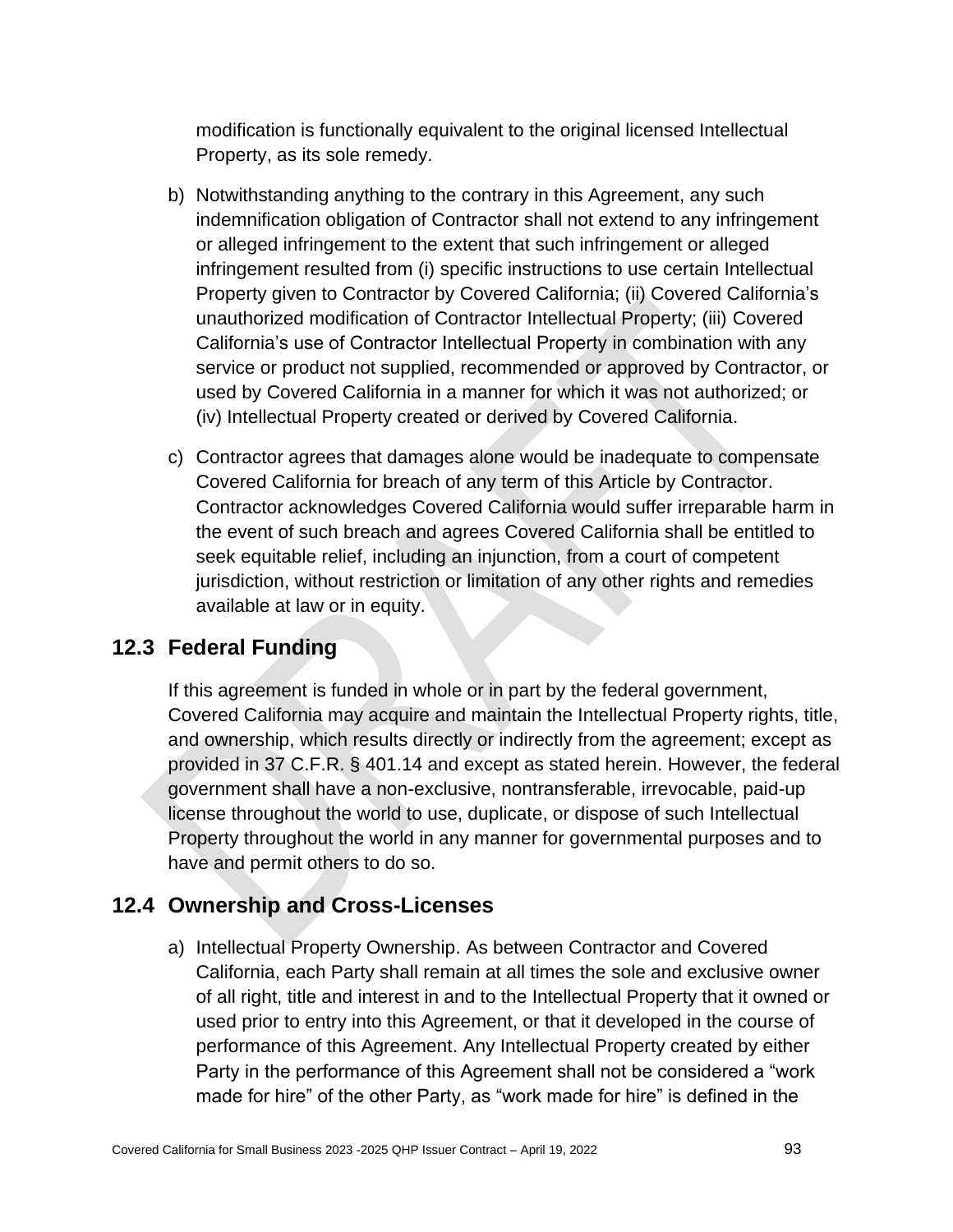United States Copyright Act, 17 U.S.C. § 101. Any rights not licensed to the other Party hereunder are expressly reserved exclusively by the originating Party.

- b) License of Intellectual Property. Each Party (a "Licensor") grants the other Party (a "Licensee") the non-exclusive, royalty-free, paid-up, worldwide, irrevocable, right, during the term of this Agreement, to use the Licensor's Intellectual Property solely for the purposes of this Agreement and to carry out the Party's functions consistent with its responsibilities and authority as set forth in the enabling legislation and regulations. Such licenses shall not give the Licensee any ownership interest in or rights to the Intellectual Property of the Licensor. Each Licensee agrees to abide by all third-party license and confidentiality restrictions or obligations applicable to the Licensor's Intellectual Property of which the Licensor has notified the Licensee in writing.
- c) Definition of Intellectual Property. For purposes of this Agreement, "Intellectual Property" means recognized protectable rights and interests such as: patents (whether or not issued), copyrights, trademarks, service marks, applications for any of the foregoing, inventions, Confidential Information, trade secrets, trade dress, domain names, logos, insignia, color combinations, slogans, moral rights, right of publicity, author's rights, contract and licensing rights, works, mask works, industrial design rights, rights of priority, know how, design flows, methodologies, devices business processes, developments, innovations, good will and all other legal rights protecting intangible proprietary information as may exist now and/or hereafter come into existence, and all registrations, renewals and extensions, regardless of whether those rights arise under the laws of the United States, or any other state, country or jurisdiction. For the avoidance of doubt, Protected Health Information and Personally Identifiable Information are not included in the definition of Intellectual Property, and are addressed under Article 10.
- d) Definition of Works. For purposes of the definition of Intellectual Property, "works" means all literary works, writings and printed matter including the medium by which they are recorded or reproduced, photographs, art work, pictorial and graphic representations and works of a similar nature, film, motion pictures, digital images, animation cells, and other audiovisual works including positives and negatives thereof, sound recordings, tapes, educational materials, interactive videos and any other materials or products created, produced, conceptualized and fixed in a tangible medium of expression. It includes preliminary and final products and any materials and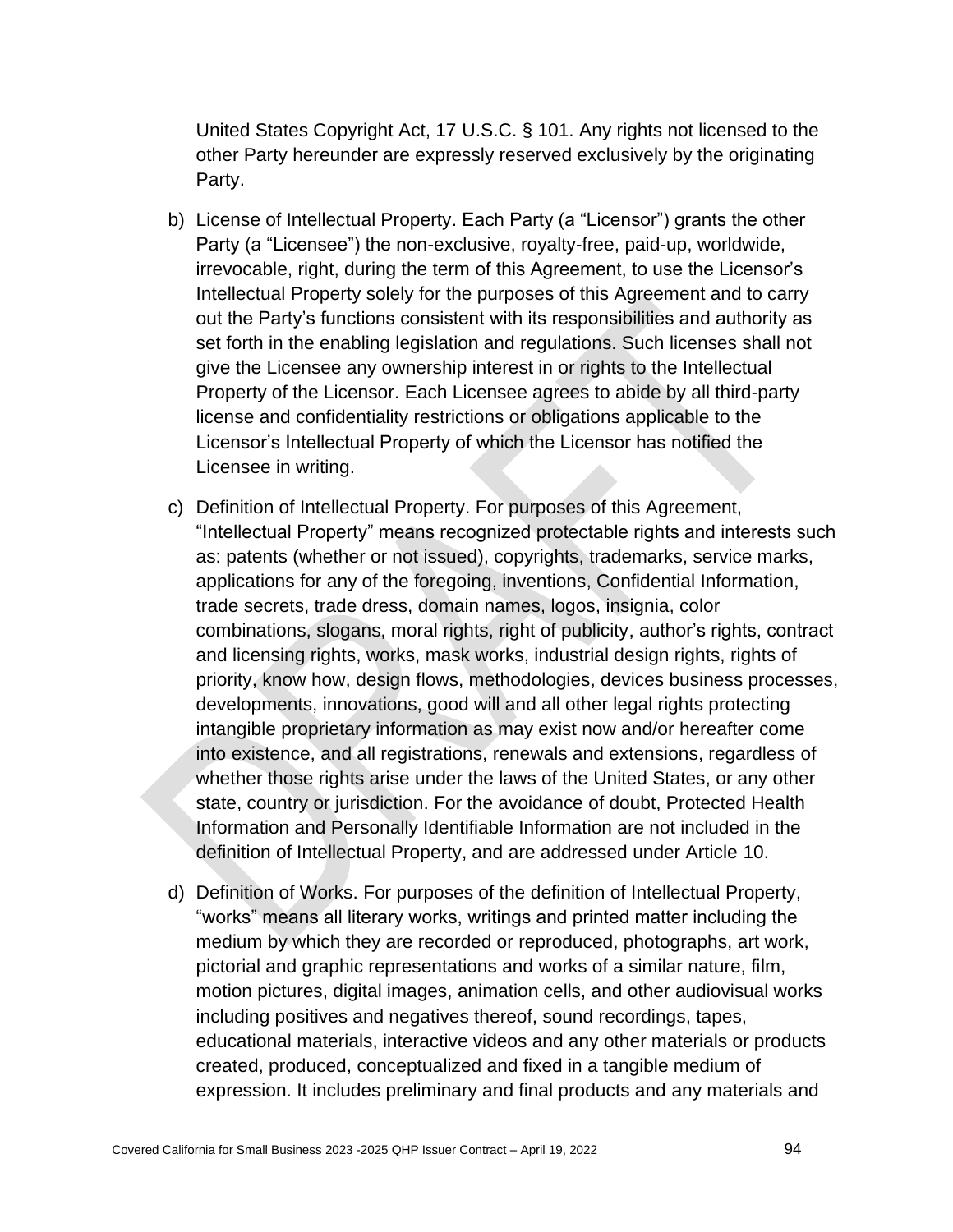information developed for the purposes of producing those final products. Works do not include articles submitted to peer review or reference journals or independent research projects.

# **12.5 Survival**

The provisions set forth in this section shall survive any termination or expiration of this Agreement.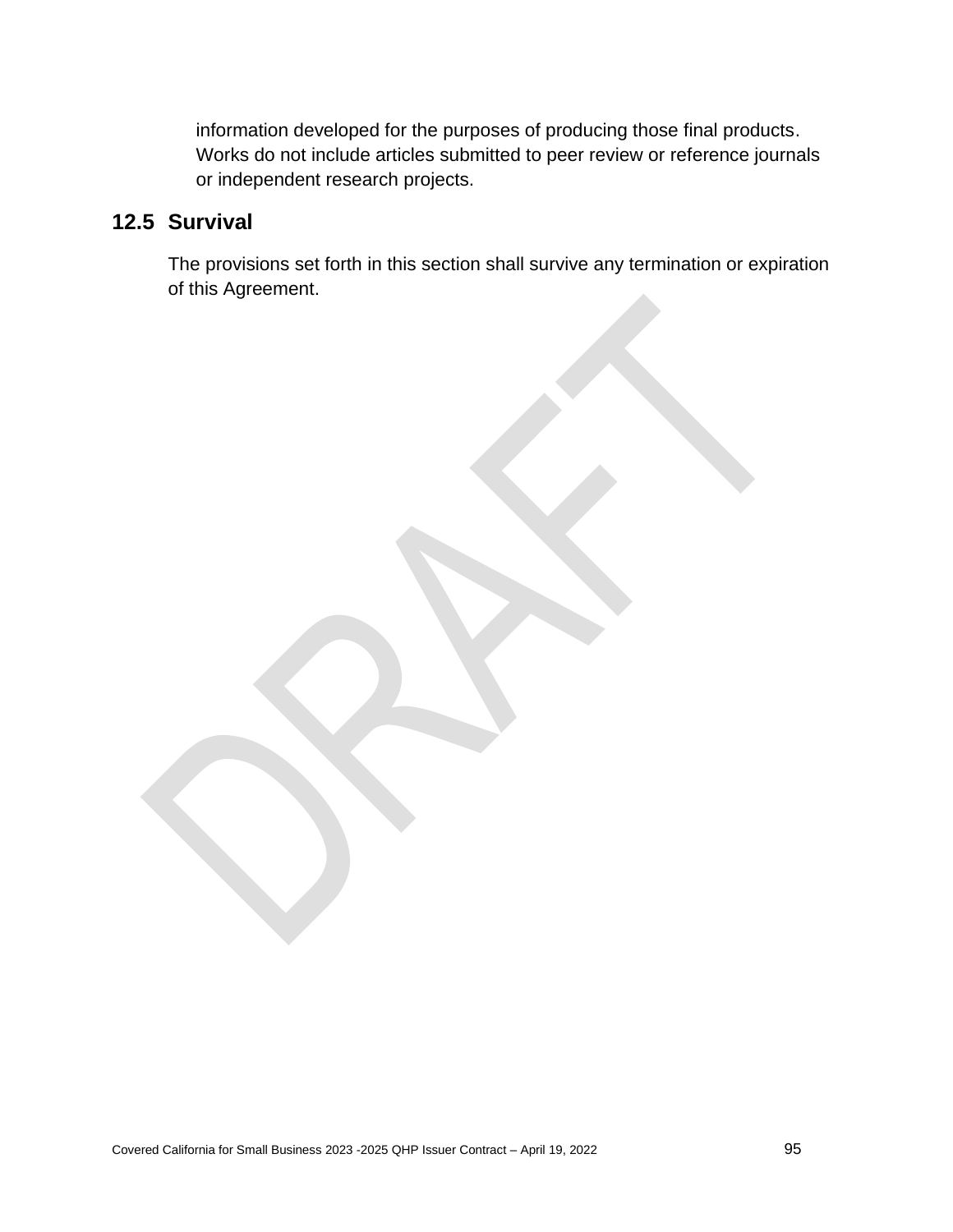### **ARTICLE 13 – SPECIAL TERMS AND CONDITIONS**

#### **13.1 Dispute Resolution**

- a) If any dispute arising out of or in connection with this Agreement is not resolved within thirty (30) Days, or such other reasonable period of time determined by Contractor and Covered California staff normally responsible for the administration of this Agreement, the parties shall attempt to resolve the dispute through the submission of the matter for executive level involvement. The executive officer of each party or his or her designated representative shall meet and confer to attempt to resolve the dispute. If the parties agree, a neutral third party mediator may be engaged to assist in dispute resolution at either the line employee level or the executive level, or both. If after expending reasonable efforts at executive level resolution of the dispute, no resolution can be reached within thirty (30) Days or such other reasonable period determined by Contractor and Covered California, then either party may seek its rights and remedies in a court of competent jurisdiction or otherwise available under this Agreement or applicable laws, rules and regulations.
- b) Each party shall document in writing the nature of each dispute and the actions taken to resolve any disputes utilizing this dispute resolution procedure. Each party shall act in good faith to resolve such disputes. Neither party may seek its rights and remedies in court respecting any such notice of termination for default without first following the dispute resolution process stated in this Section.
- c) Covered California and Contractor agree that the existence of a dispute notwithstanding, they will continue without delay to carry out all their responsibilities under this Agreement which are not affected by the dispute.
- d) Either party may request an expedited resolution process if such party determines that irreparable harm will be caused by following the timelines set forth in Section 13.1(a). If the other party does not consent to such expedited process, the requesting party will hire, at its sole cost and expense, an independent mediator to determine whether such an expedited process is necessary to avoid or reduce irreparable harm. In the event that the mediator determines that irreparable harm may result from delays required under the thirty (30) Day period required under Section 13.1(a), the parties will engage in an expedited process that will require the parties to resolve the dispute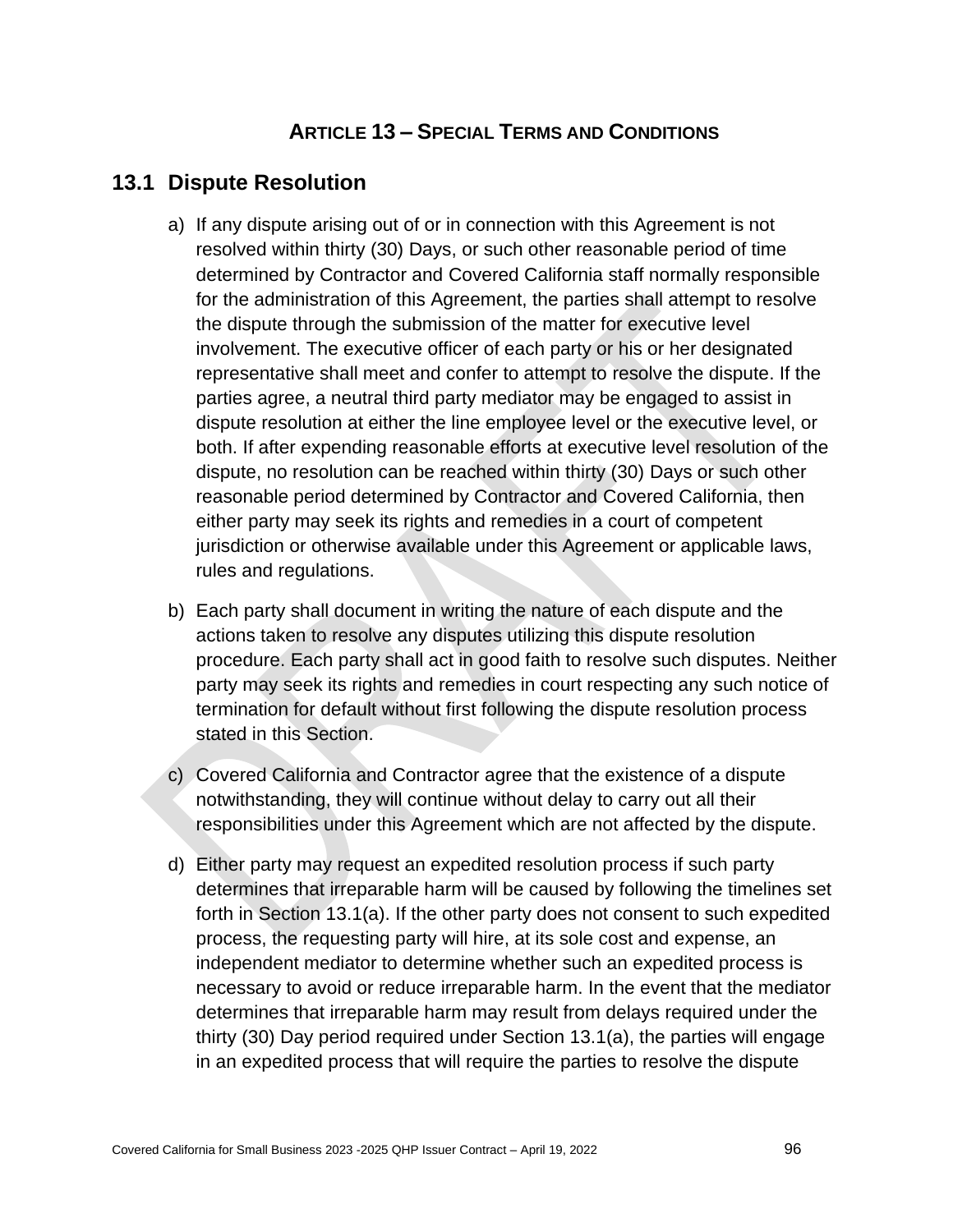within five (5) business days or such other period as mutually agreed upon by the parties.

e) This Section shall survive the termination or expiration of this Agreement.

# **13.2 Attorneys' Fees**

In the event of any litigation between the parties to enforce or interpret the provisions of this Agreement, the non-prevailing party shall, unless both parties agree, in writing, to the contrary, pay the reasonable attorneys' fees and costs of the prevailing party arising from such litigation, including outside attorneys' fees and allocated costs for services of in-house counsel, and court costs. These attorneys' fees and costs shall be in addition to any other relief to which the prevailing party may be entitled.

# **13.3 Notices**

Any notice or other written communication that may or must be given hereunder shall be deemed given when delivered personally, or if it is mailed, three (3) Days after the date of mailing, unless delivery is by express mail, telecopy, electronic mail or telegraph, and then upon the date of the confirmed receipt, to either the representative executing the STD 213 or the following representatives:

For Covered California:

Covered California Attention: James DeBenedetti 1601 Exposition Blvd. Sacramento, CA 95815 Telephone No. (916) 228-8665 Email: [James.DeBenedetti@covered.ca.gov](mailto:James.DeBenedetti@covered.ca.gov)

For Contractor:

| Name:                  |         |
|------------------------|---------|
| Address:               |         |
| City, State, Zip Code: |         |
| Telephone No.          | FAX No. |
| Email:                 |         |

Either party hereto may, from time to time by notice in writing served upon the other as aforesaid, designate a different mailing address or a different or additional person to which all such notices or other communications thereafter are to be addressed.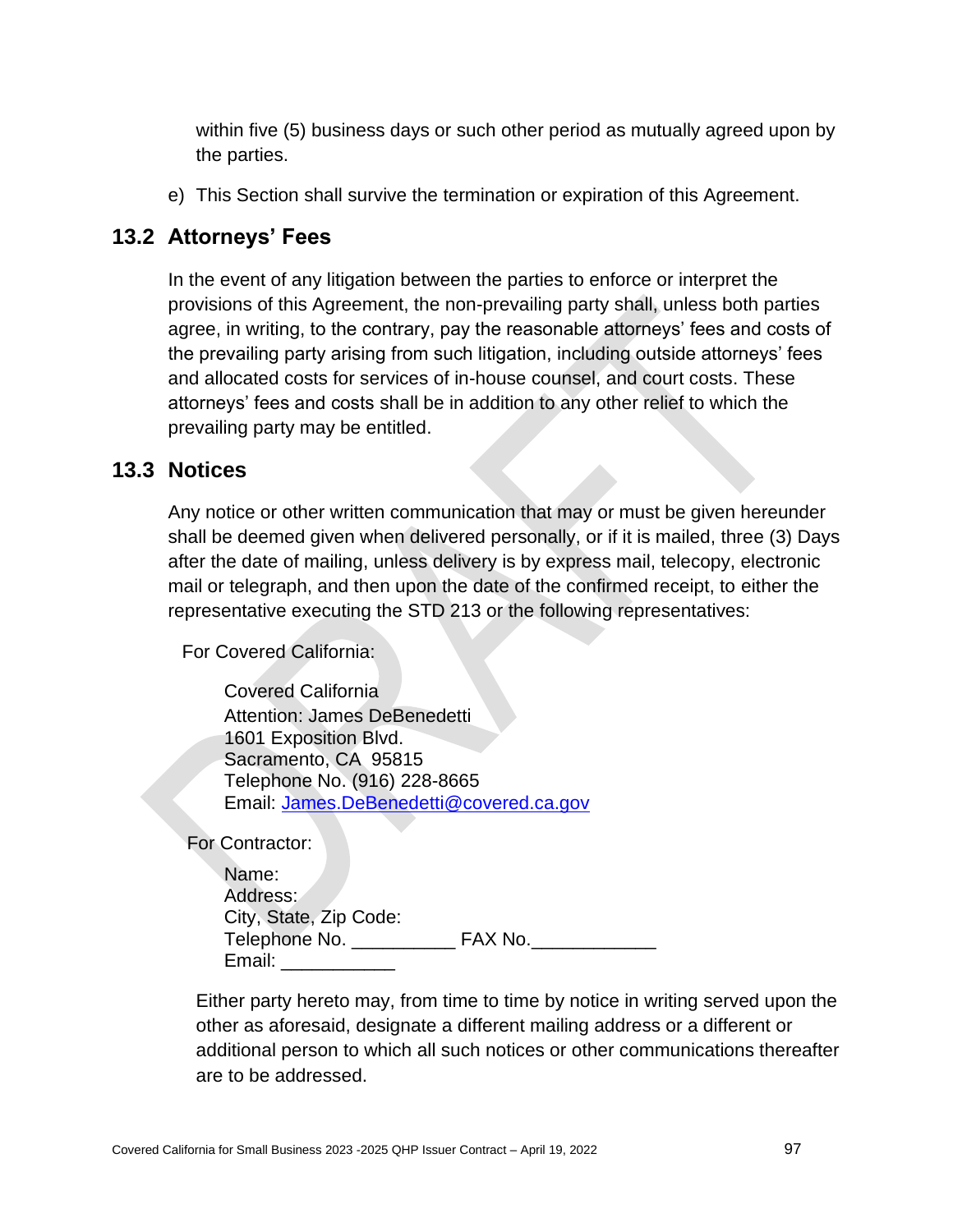# **13.4 Amendments**

- a) By Covered California. In the event that any law or regulation is enacted or any decision, opinion, interpretive policy, or guidance of a court or governmental agency is issued (any of the foregoing, a "Change in Law") that Covered California determines, based on its consultation with legal counsel, regulators or other state-based or Federal health benefit exchanges: (i) affects or may affect the legality of this Agreement or any provision hereof or cause this Agreement or any provision hereof to prevent or hinder compliance with laws, rules or regulations, or (ii) adversely affects or may adversely affect the operations of Covered California or the ability of Covered California or Contractor to perform its respective obligations hereunder or receive the benefits intended hereunder, Covered California may, by written notice to Contractor, amend this Agreement to comply with or otherwise address the Change in Law in a manner reasonably determined by Covered California to carry out the original intent of the parties to the extent practical in light of such Change in Law. Such amendment shall become effective upon sixty (60) Days' notice, or such lesser period as required for compliance or consistency with the Change in Law or to avoid the adverse effect of the Change in Law. If Contractor objects to such amendment, it must notify Covered California in writing within twenty (20) Days of receipt of notice from Covered California. If the parties are unable to agree on an amendment within thirty (30) Days thereafter, Covered California may terminate this Agreement effective immediately.
- b) Other Amendments. Except as provided in Section 13.4(a), this Agreement may be amended only by mutual consent of the parties. Except as provided herein, no alteration or variation of the terms of this Agreement shall be valid unless made in writing and signed by the parties hereto, and no oral understanding or agreement not incorporated herein shall be binding on any of the parties hereto.

# **13.5 Time is of the Essence**

Time is of the essence in this Agreement.

# **13.6 Publicity**

Contractor shall coordinate with Covered California with respect to communications to third parties regarding this Agreement; provided, however, that no external publicity release or announcement or other such communication concerning this Agreement or the transactions contemplated herein shall be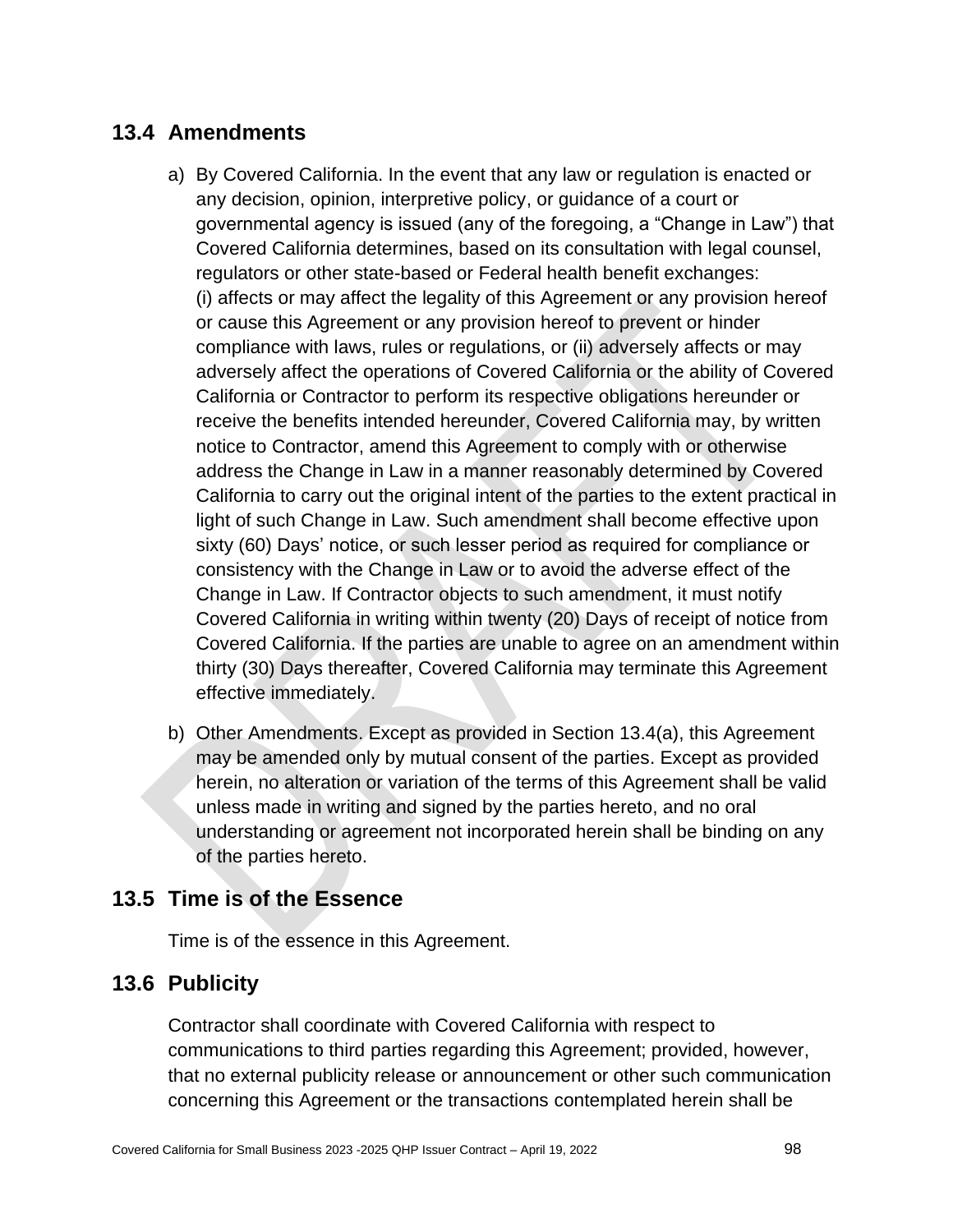issued by Contractor without advance written approval by Covered California unless such communication complies with standards that may be issued by Covered California to Contractor based on consultation with Contractor from time to time.

### **13.7 Force Majeure**

Except as prohibited by applicable laws, rules and regulations, neither party to this Agreement shall be in default of its obligations hereunder for delay or failure in performing that arises out of causes beyond the control and without the fault or negligence of either party and arising from a catastrophic occurrence or natural disaster, such as Acts of God or of the public enemy, acts of the State in its sovereign capacity, acts of the State Controller's Office or other State agency having an impact on Covered California's ability to pay its obligations, acts of the State legislature, fires, floods, power failure, disabling strikes, epidemics, quarantine restrictions, and freight embargoes. However, each party shall utilize its best good faith efforts to perform under this Agreement in the event of any such occurrence.

#### **13.8 Further Assurances**

Contractor and Covered California agree to execute such additional documents, and perform such further acts, as may be reasonable and necessary to carry out the provisions of this Agreement.

#### **13.9 Binding Effect**

This Agreement, any instrument or agreement executed pursuant to this Agreement, and the rights, covenants, conditions, and obligations of Contractor and Covered California contained therein, shall be binding upon the parties and their successors, assigns, and legal representatives.

## **13.10 Titles/Section Headings**

Titles or headings are not part of this Agreement, are for convenience of reference only, and shall have no effect on the construction or legal effect of this Agreement.

### **13.11 Severability**

Should one or more provisions of this Agreement be held by any court to be invalid, void, or unenforceable, such provision(s) will be deemed to be restated to affect the original intentions of the parties as nearly as possible in accordance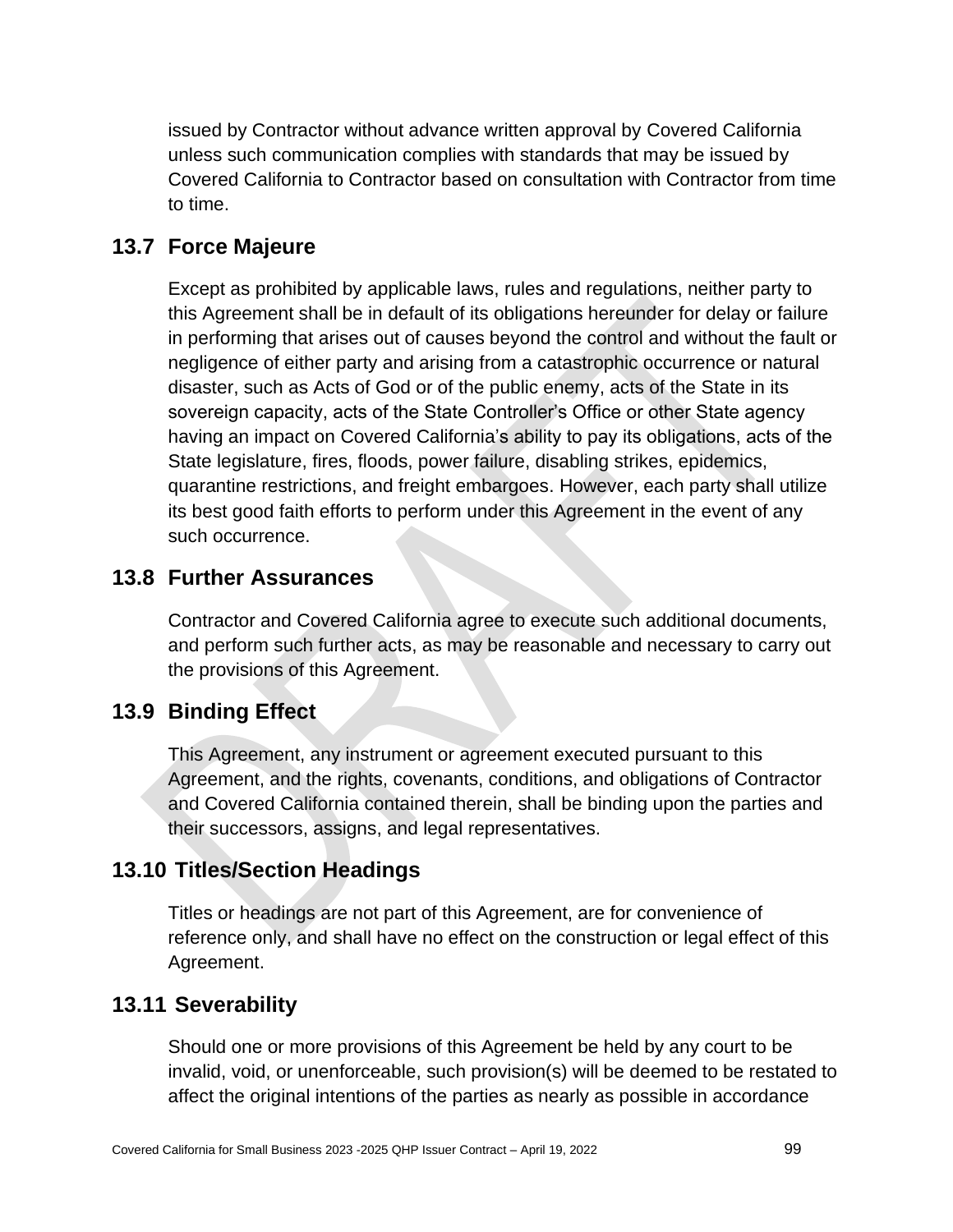with applicable law. The remaining provisions shall nevertheless remain and continue in full force and effect.

# **13.12 Entire Agreement/Incorporated Documents/Order of Precedence**

This Agreement represents the entire understanding between the parties hereto with respect to the subject matter hereof. Any prior correspondence, memoranda, or agreements are replaced in total by this Agreement. This Agreement shall consist of:

- a) The terms of this Agreement, including obligations set forth in other documents that are referenced herein;
- b) All attached documents, which are expressly incorporated herein;
- c) Terms and conditions set forth in the Application, to the extent that such terms are expressly incorporated by reference in specific sections of this Agreement and/or otherwise not inconsistent with the Agreement or Proposal; and,
- d) The Proposal, which is expressly incorporated herein to the extent that such terms are not superseded by the terms set forth in this Agreement.
- e) In the event there are any inconsistencies or ambiguities among the terms of this Agreement and incorporated documents, the following order of precedence shall be used:
	- i. Applicable laws, rules and regulations;
	- ii. The terms and conditions of this Agreement, including attachments; and
	- iii. Application.

# **13.13 Waivers**

No delay on the part of either party in exercising any right, power, or privilege hereunder shall operate as a waiver thereof. No waiver on the part of either party of any right, power, or privilege hereunder, nor any single or partial exercise of any right, power, or privilege hereunder shall preclude any other or further exercise thereof or the exercise of any other right, power, or privilege hereunder.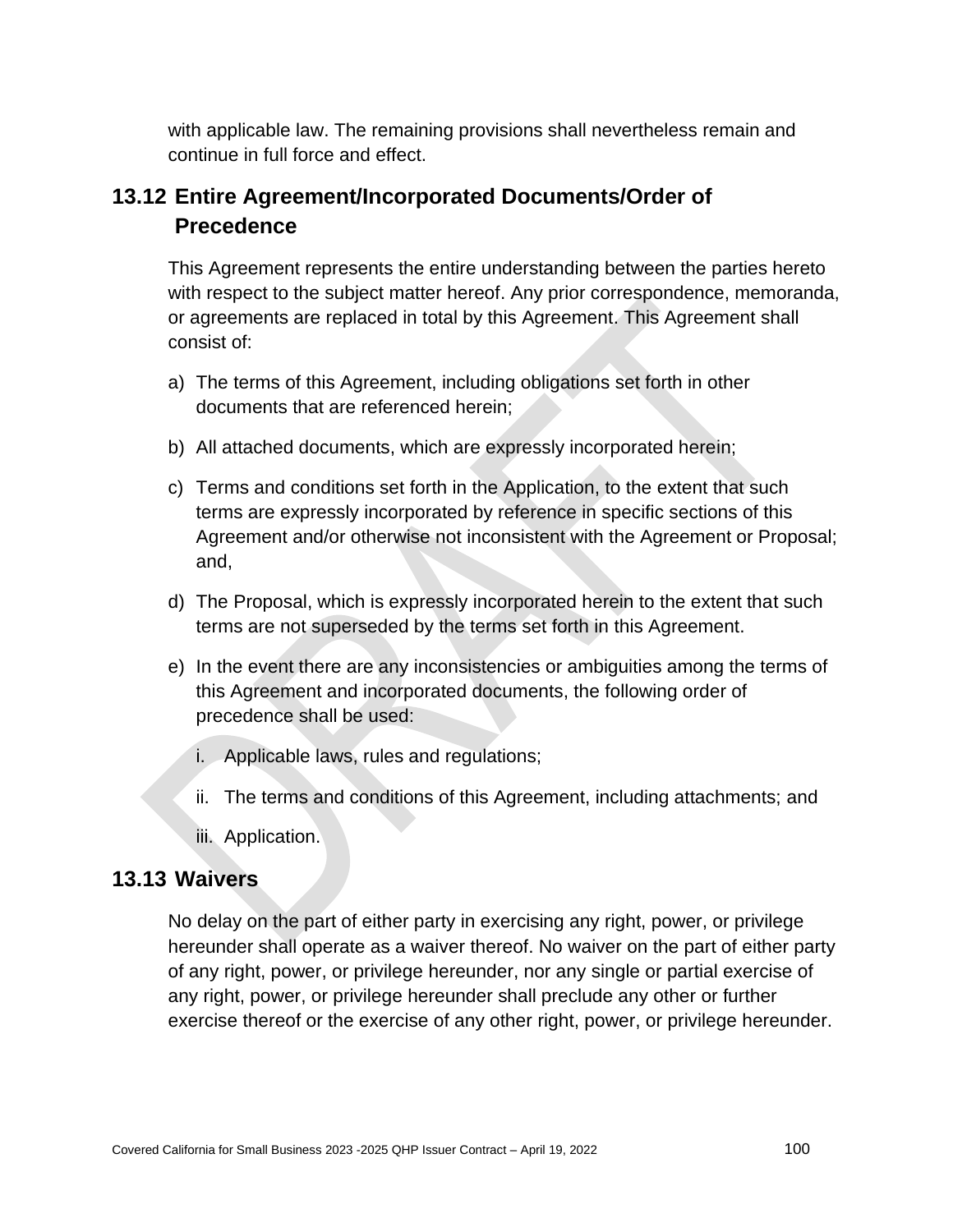# **13.14 Incorporation of Amendments to Applicable Laws**

Any references to sections of Federal or State statutes or regulations shall be deemed to include a reference to any subsequent amendments thereof and any successor provisions thereto made from time to time from and after the date of this Agreement.

### **13.15 Choice of Law, Jurisdiction, and Venue**

This Agreement shall be administered, construed, and enforced according to the laws of the State (without regard to any conflict of law provisions) to the extent such laws have not been preempted by applicable Federal law. Any suit brought hereunder shall be brought in the state or federal courts sitting in Sacramento, California, the parties hereby waiving any claim or defense that such forum is not convenient or proper. Each party agrees that any such court shall have in person jurisdiction over it and consents to service of process in any manner authorized by California law.

#### **13.16 Counterparts**

This Agreement may be executed in one or more counterparts, each of which shall be deemed an original, but all of which together shall constitute one and the same instrument.

### **13.17 Ambiguities Not Held Against Drafter**

This Agreement having been freely and voluntarily negotiated by all parties, the rule that ambiguous contractual provisions are construed against the drafter of the provision shall be inapplicable to this Agreement.

### **13.18 Clerical Error**

No clerical error shall operate to defeat or alter any terms of this Agreement or defeat or alter any of the rights, privileges, or benefits of any Covered California Enrollee or Employer.

### **13.19 Administration of Agreement**

a) Covered California may adopt policies, procedures, rules and interpretations that are consistent with applicable laws, rules and regulations and deemed advisable by Covered California to promote orderly and efficient administration of this Agreement. The parties shall perform in accordance with such policies and procedures; provided, however, that any changes to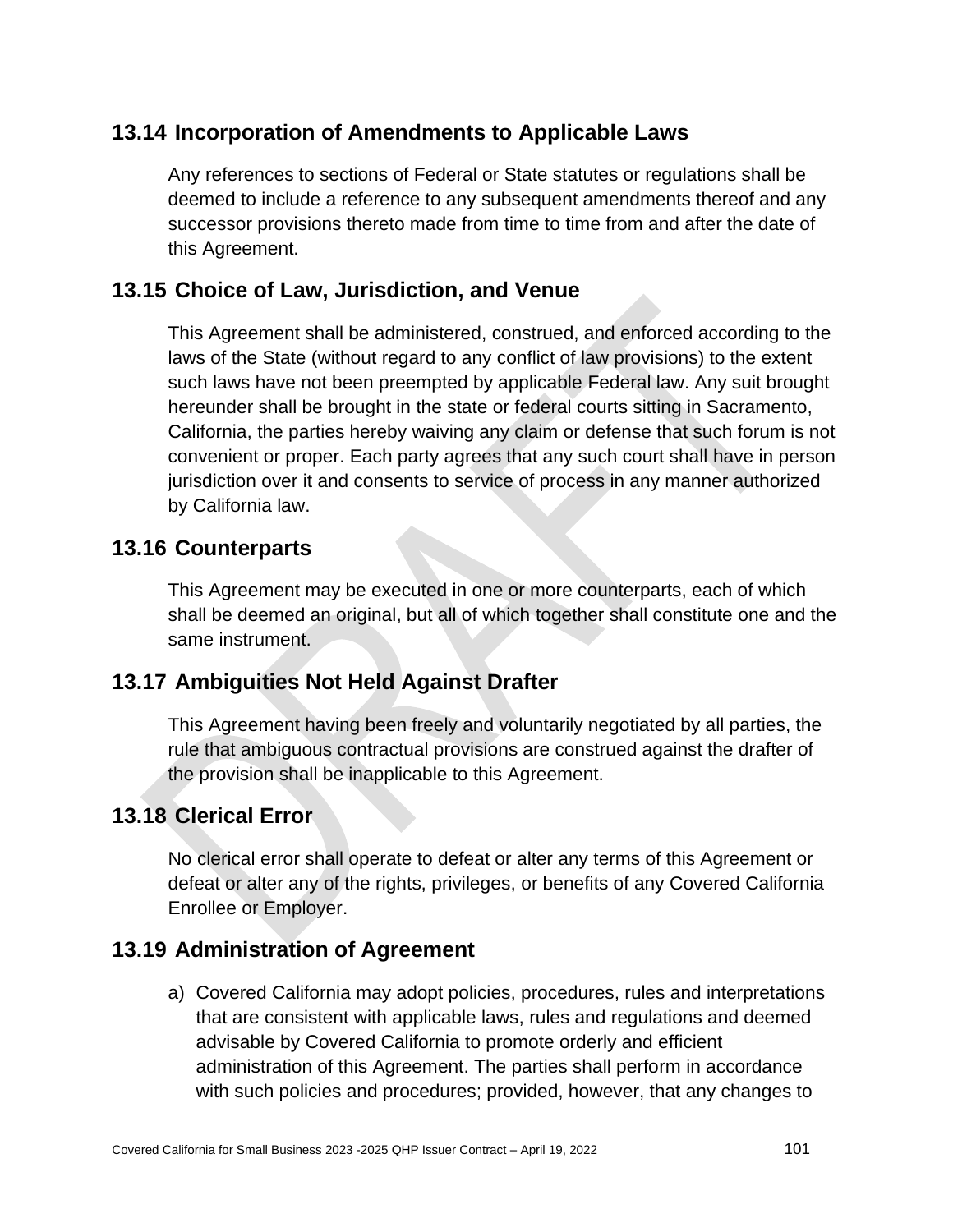policies and procedures that are not disclosed to Contractor prior to the Agreement Effective Date shall not result in additional obligations and risks to Contractor existing at the Agreement Effective Date except as otherwise mutually agreed upon by the parties.

b) Covered California shall provide ninety (90) Days' prior written notice by letter, newsletter, electronic mail, or other media of any material change (as defined below) in Covered California's policies, procedures or other operating guidance applicable to Contractor's performance of Services. The failure by Contractor to object in writing to any material change within thirty (30) Days following the Contractor's receipt of such notice shall constitute Contractor's acceptance of such material change. For purposes of this section, "material change" shall refer to any change that could reasonably be expected to have a material impact on the Contractor's compensation, Contractor's performance of Services under this Agreement, or the delivery of Covered Services to Covered California Enrollees.

#### **13.20 Performance of Requirements**

To the extent the Agreement requires performance under the Agreement by Contractor but does not specifically specify a date, the date of performance shall be based on the mutual agreement of Contractor and Covered California.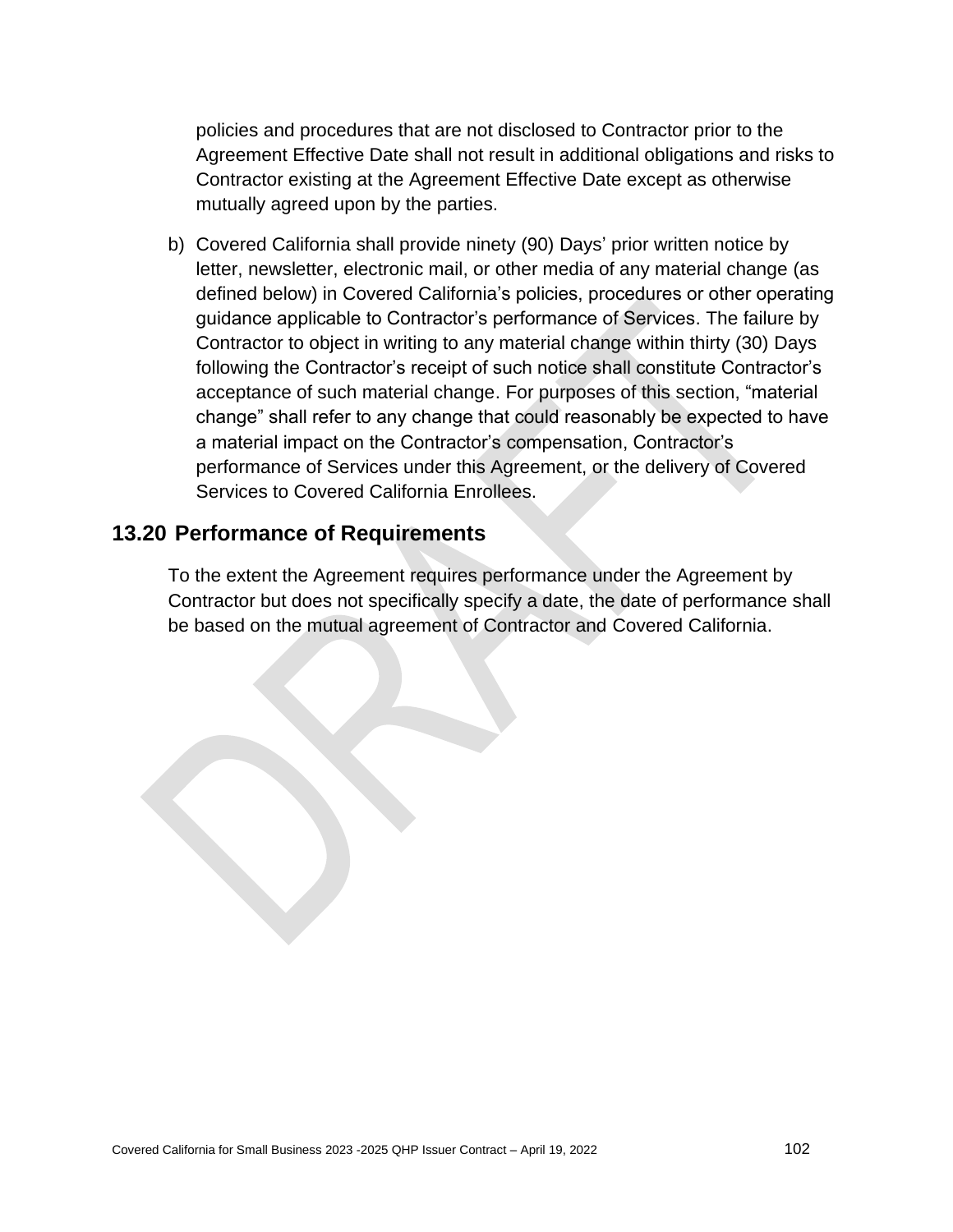# **ARTICLE 14 – DEFINITIONS**

Except as otherwise expressly defined, capitalized terms used in the Agreement and/or the Attachments shall have the meaning set forth below.

**Affordable Care Act (Act)** – The Federal Patient Protection and Affordable Care Act, (P.L. 111-148), as amended by the Federal Health Care and Education Reconciliation Act of 2010 (P.L. 111 -152), known collectively as the Affordable Care Act.

**Agent(s)** – Individuals who are licensed and in good standing as a life licensee under Insurance Code § 1626 by the California Department of Insurance to transact in accident and health insurance. The term used in this Agreement will only apply to Agents certified by Covered California to transact business in Covered California for the Individual and Covered California for Small Business Markets.

**Agent Compensation** – Funds remitted to Agents and General Agents to compensate them for facilitating enrollment of Employers and Employees into Covered California for Small Business Health Plans.

**Agreement** – This Agreement attached hereto, including attachments and documents incorporated by reference, entered into between Covered California and Contractor.

**Agreement Effective Date** – The effective date of this Agreement established pursuant to Section 8.1 of this Agreement.

**Accreditation Association for Ambulatory Health Care (AAAHC)** – A nonprofit accrediting agency for ambulatory health care settings.

**Application** – The Qualified Health Plan Certification Application for Plan Years 2023 -2025.

**Behavioral Health** – A group of interdisciplinary services concerned with the prevention, diagnosis, treatment, and rehabilitation of mental health and substance abuse disorders.

**Board** – The executive board responsible for governing Covered California under Government Code § 100500.

**California Affordable Care Act** – The California Patient Protection and Affordable Care Act, AB 1602 and SB 900 (Chapter 655, Statutes of 2010 and Chapter 659, Statutes of 2010).

**CAL COBRA** – The California Continuation Benefits Replacement Act, or Health and Safety Code § 1366.20 et seq.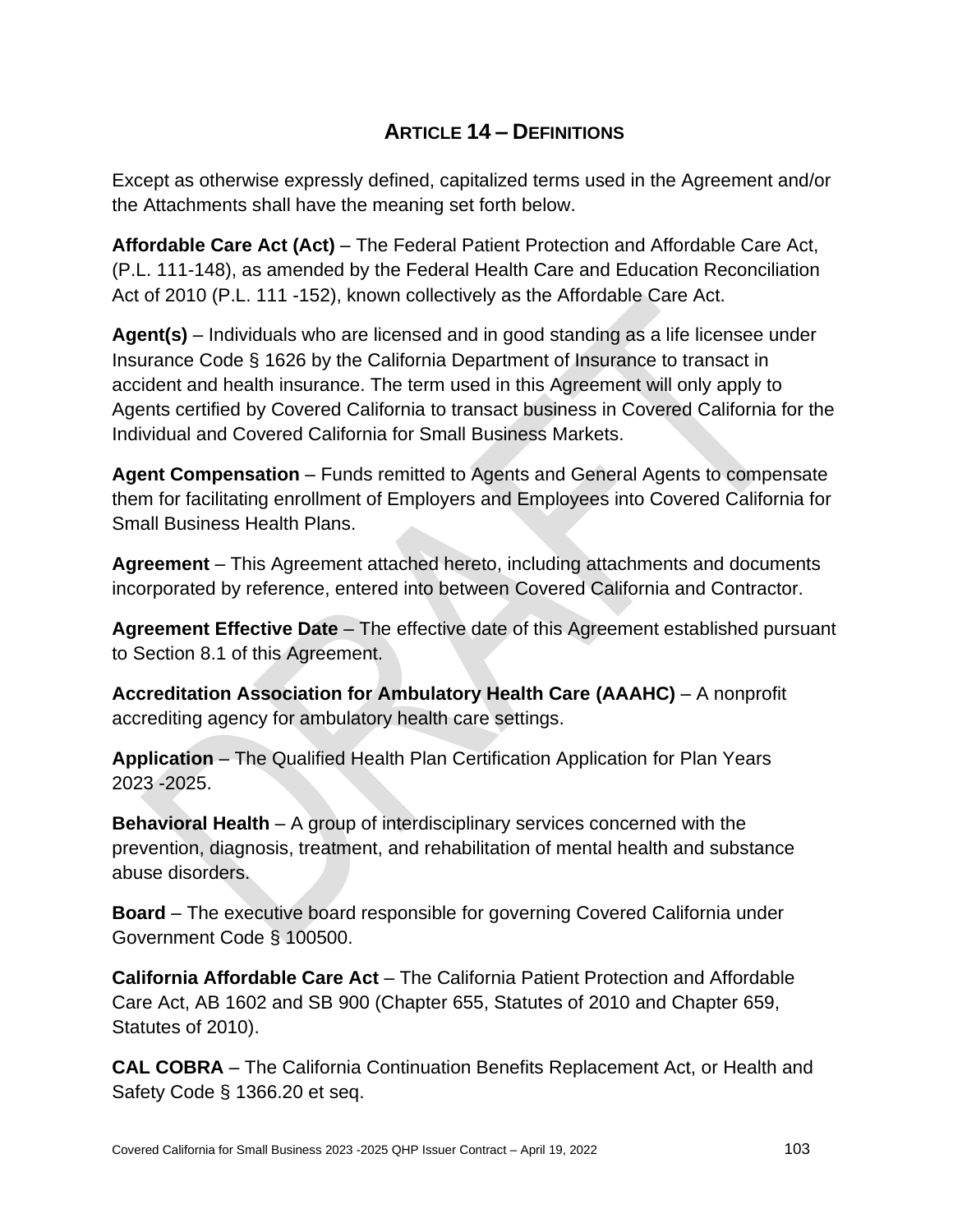**CalHEERS** – The California Healthcare Eligibility, Enrollment and Retention System, a project jointly sponsored by Covered California and DHCS, with the assistance of the Office of Systems Integration to maintain processes to make the eligibility determinations regarding Covered California and other State health care programs and assist Enrollees in selection of health plan.

**CCR** – The California Code of Regulations.

**CDI** – The California Department of Insurance.

**COBRA** – Federal law (Consolidated Omnibus Budget Reconciliation Act of 1985) requiring continuing coverage of group health benefits to employees and their families upon the occurrence of certain qualifying events where such coverage would otherwise be terminated.

**Confidentiality of Medical Information Act (CMIA)** – The Confidentiality of Medical Information Act (California Civil Code § 56 et seq.) and the regulations issued pursuant thereto or as thereafter amended, to the extent applicable to operation of Contractor.

**Contract Year** – The full twelve (12) month period commencing on the effective date and ending on the Day immediately prior to the first anniversary thereof and each full consecutive twelve (12) month period thereafter during which the Agreement remains in effect.

**Contractor** – The Health Insurance Issuer contracting with Covered California under this Agreement to offer a QHP and perform in accordance with the terms set forth in this Agreement.

**Contractor Covered California Function** – Any function that Contractor performs pursuant to this Agreement during which Contractor receives, maintains, creates, discloses or transmits PHI or Personally Identifiable Information gathered from Covered California, applicants, Qualified Individuals or Enrollees in the process of assisting individuals and entities with the purchase of health insurance coverage in QHPs or other functions under the Covered California program.

**Covered California** – The California Health Benefit Exchange, doing business as Covered California and an independent entity within the Government of the State.

**Covered California Enrollee** – Refers to every individual enrolled in Covered California for the purpose of receiving health benefits. Also referred to as "on-exchange".

**Covered California for the Individual Market** – The Covered California program providing coverage to Covered California Enrollees, formerly referred to as the Individual Exchange.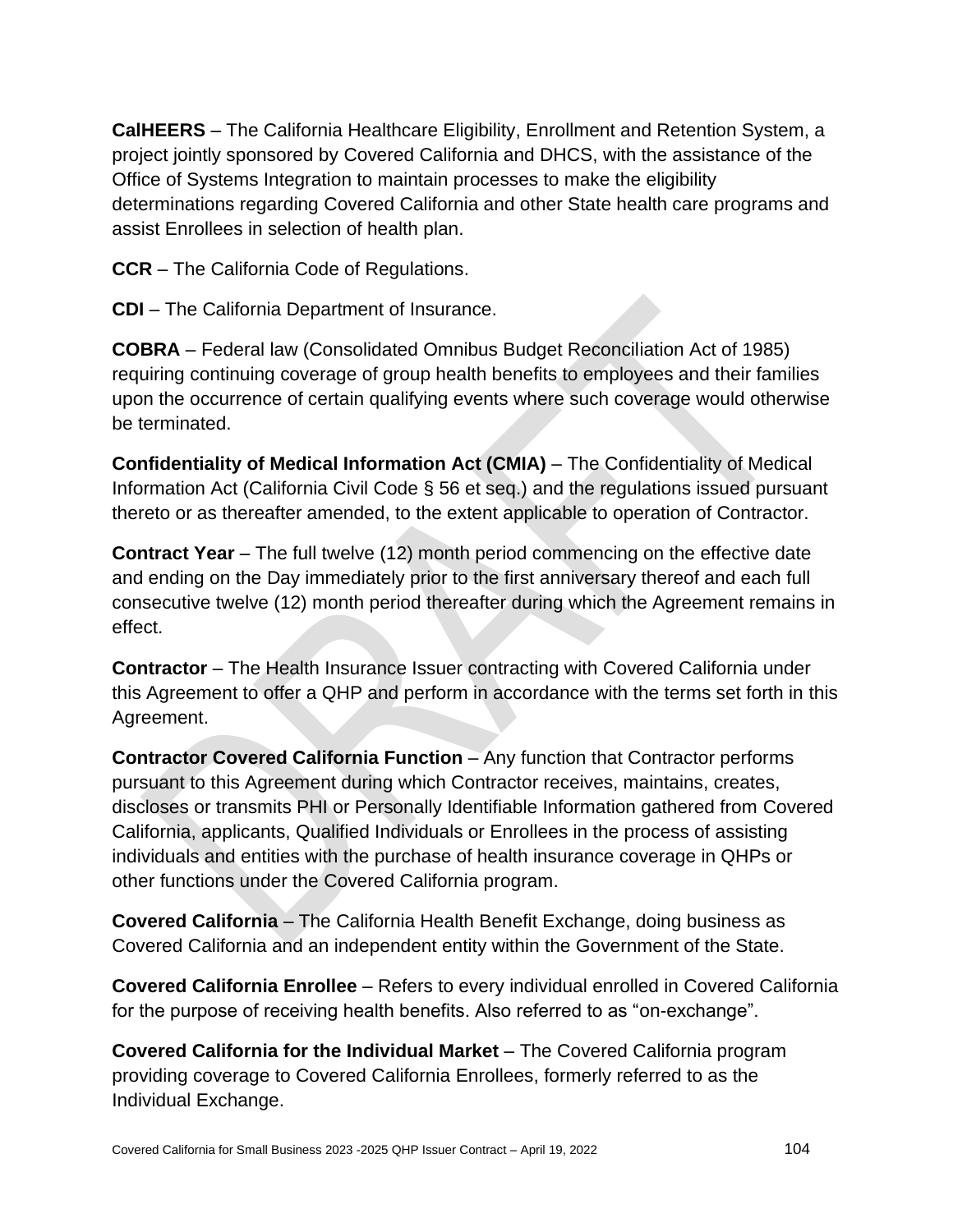**Covered California for Small Business (CCSB)** – Covered California program providing coverage to eligible small businesses and their employees, formerly referred to as the Small Business Health Options Program (SHOP) and described in Government Code 100502(m).

**Covered Services** – The Covered Services that are covered benefits under the applicable Contractor and described in the Evidence of Coverage.

**Days** – Wherever in this Agreement a set number of days is stated or allowed for a particular event to occur, the days are understood to include all calendar days, including weekends and holidays, unless otherwise specified.

**DHCS** – The California Department of Health Care Services.

**DHHS** – The United States Department of Health and Human Services.

**DMHC** – The California Department of Managed Health Care.

**Dependent –** A dependent as defined in Section 1357.500(b) of the Health and Safety Code and in Section 10753(e) of the Insurance Code and may also include a nonregistered domestic partner who meets the requirements established by the qualified Employer for non-registered domestic partners as permitted by 10 CCR § 6520(a)(4).

**Effective Date** – The date on which a Plan's coverage goes into effect.

**Eligibility Information** – The information that establishes an Enrollee's eligibility.

**Eligibility File** – The compilation of all Eligibility Data for an Enrollee or group of Enrollees into a single electronic format used to store or transmit the data.

**Employee** – A "qualified employee," as defined in 45 C.F.R. § 155.20.

**Employer** – A "qualified employer," as defined in § 1312(f)(2) of the Affordable Care Act.

**Encounter** – Any Health Care Service or bundle of related Covered Services provided to one Enrollee by one Health Care Professional within one time period. Any Covered Services provided must be recorded in the Enrollee's health record.

**Encounter Data** – Detailed data about individual services provided by a capitated managed care entity. The level of detail about each service reported is similar to that of a standard claim form.

**Enrollee** – Enrollee means each and every individual enrolled for the purpose of receiving health benefits in the health plan or market referenced. If no health plan or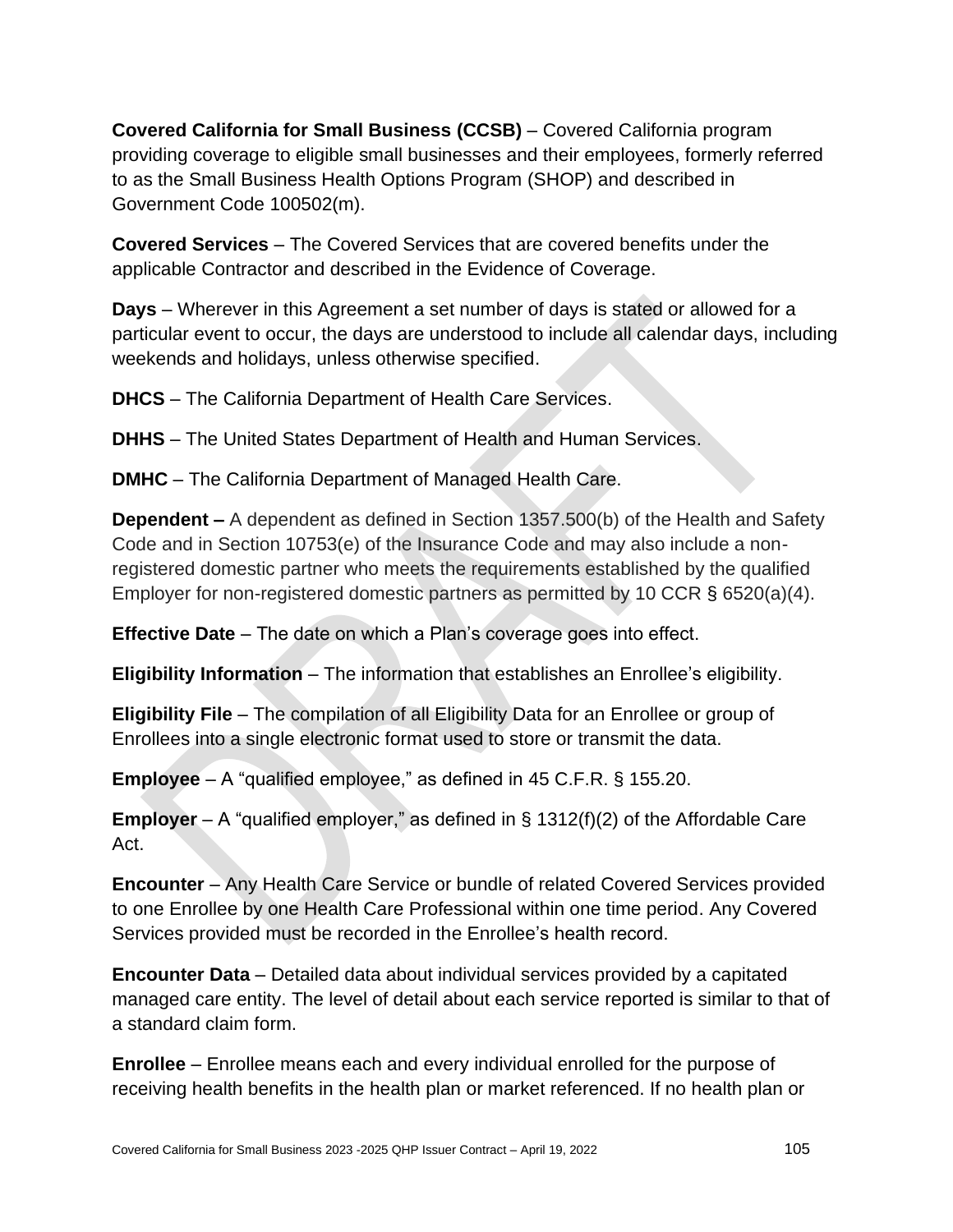market is referenced, this term is used to reference individuals enrolled in both onexchange QHPs and off-exchange mirrored products

**Enrollment** – A Covered California Enrollee who has completed their application and for whom the initial premium payment has been received and acknowledged by the Contractor has completed Enrollment.

**Evidence of Coverage (EOC) and Disclosure Form** – The document which describes the benefits, exclusions, limitations, conditions, and the benefit levels of the applicable Plans.

**Explanation of Benefits (EOB)** – A statement sent from the Contractor to an Enrollee listing services provided, amount billed, eligible expenses and payment made by the Plan.

**Explanation of Payment (EOP)** – A statement sent from the Contractor to Providers detailing payments made for Covered Services.

**Family Member** – An individual who is within an Enrollee's family, as defined in 26 U.S.C. § 36B (d)(1).

**Formulary** – A list of outpatient prescription drugs, selected by the Plan(s) and revised periodically, which are available to Enrollees.

**Grace Period** – A specified time following the premium due date during which coverage remains in force and a Covered California Enrollee or Employer or other authorized person or entity may pay the premium without penalty.

**Health Care Professional** – An individual with current and appropriate licensure, certification, or accreditation in a medical or behavioral health profession, including medical doctors (including psychiatrists), dentists, osteopathic physicians, psychologists, registered nurses, nurse practitioners, licensed practical nurses, certified medical assistants, licensed physician assistants, mental health professionals, chemical dependency counselors, clinical laboratory professionals, allied health care professionals, pharmacists, social workers, physical therapists, occupational therapists, and others to provide Covered Services.

**Health Information Technology for Economic and Clinical Health Act (HITECH Act)** – The Health Information Technology for Economic and Clinical Health Act, which was enacted as part of the American Recovery and Reinvestment Act of 2009, and the regulations issued pursuant thereto or as thereafter amended.

**Health Insurance Issuer** – Health Insurance Issuer has the same meaning as that term is defined in 42 U.S.C. § 300gg-91 and 45 C.F.R. § 144.103.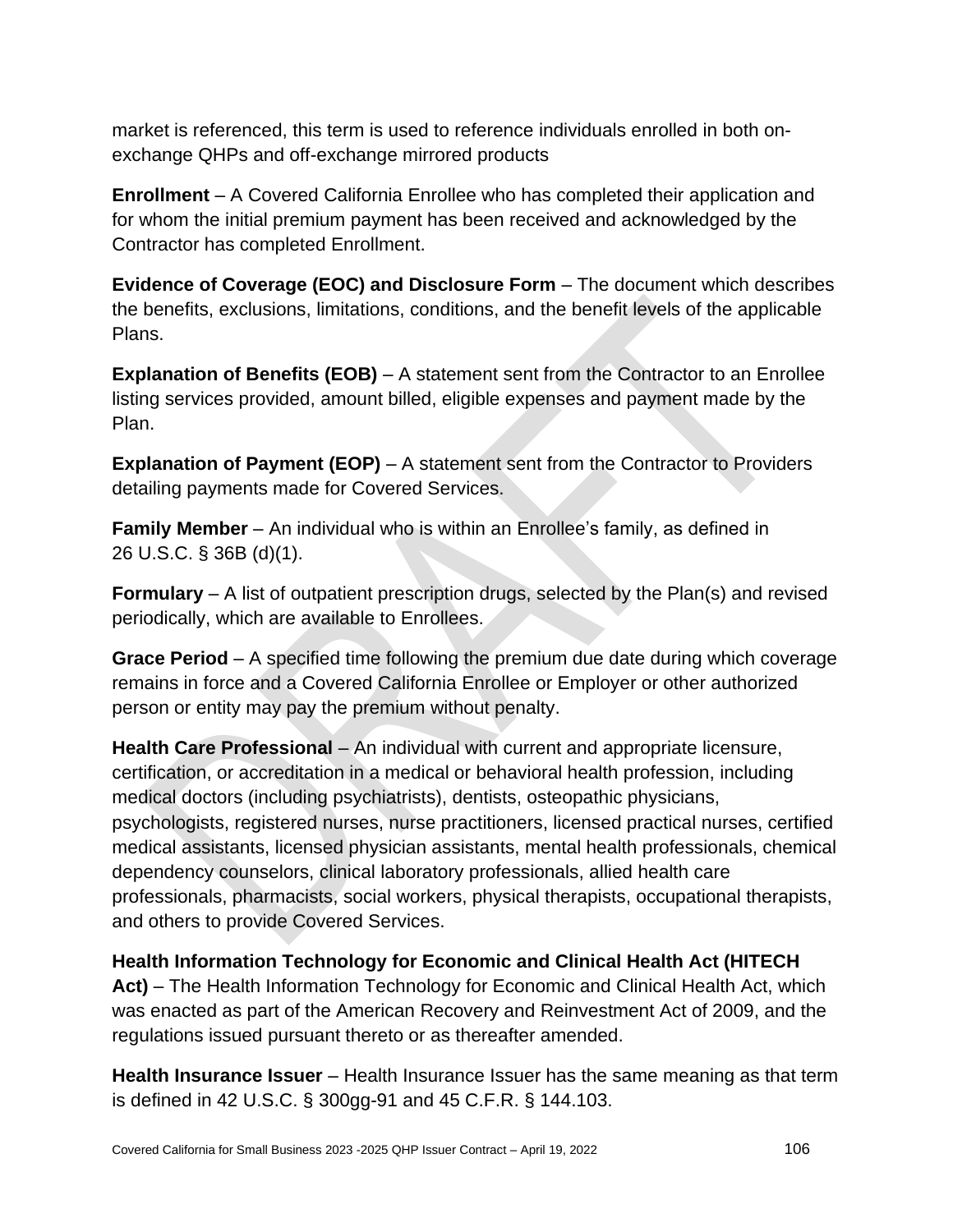**Health Insurance Portability and Accountability Act of 1996 (HIPAA)** – The Health Insurance Portability and Accountability Act of 1996 and the regulations issued pursuant thereto or as thereafter amended.

**Health Plan Employer Data and Information Set (HEDIS)** – The data as reported and updated annually by the National Committee for Quality Assurance (NCQA).

**Individual Exchange** – Covered California through which Qualified Individuals may purchase QHPs.

**Individually Identifiable Health Information (IIHI)** – The "individually identifiable health information" as defined under HIPAA.

**Information Practices Act (IPA)** – The California Information Practices Act, Civil Code § 1798, et seq. and the regulations issued pursuant thereto or as thereafter amended.

**Insurance Information and Privacy Protection Act (IIPPA)** – The California Insurance Information and Privacy Protection Act, Insurance Code §§ 791-791.28, et seq., and the regulations issued pursuant thereto or as thereafter amended.

**Integrated Delivery Systems –** An integrated delivery system (IDS) is a network of physicians and healthcare facilities that provide a continuum of healthcare services managed under one organization or one parent company. Similar to an ACO, an IDS includes population-based care coordinated across the continuum including multidiscipline physician practices, hospitals, and ancillary Providers with combined risk sharing arrangements and incentives between health plans and Providers, and among Providers across specialties and institutional boundaries. The IDS is held accountable for nationally recognized evidence-based clinical, financial, and operational performance, as well as incentives for improvements in population outcomes.

**Medicaid** – The program of medical care coverage set forth in Title XIX of the Social Security Act and the regulations issued pursuant thereto or as thereafter amended.

**Medicare** – The program of medical care coverage set forth in Title XVIII of the Social Security Act and the regulations issued pursuant thereto or as thereafter amended.

**Medicare Part D** – The Medicare prescription drug program authorized under the Medicare Prescription Drug, Improvement and Modernization Act of 2003 (MMA), effective January 1, 2006, and the regulations issued pursuant thereto or as thereafter amended.

**Monthly Rates** – The rates of compensation payable in accordance with the terms set forth at Article 6 to Contractor for Services rendered under this Agreement.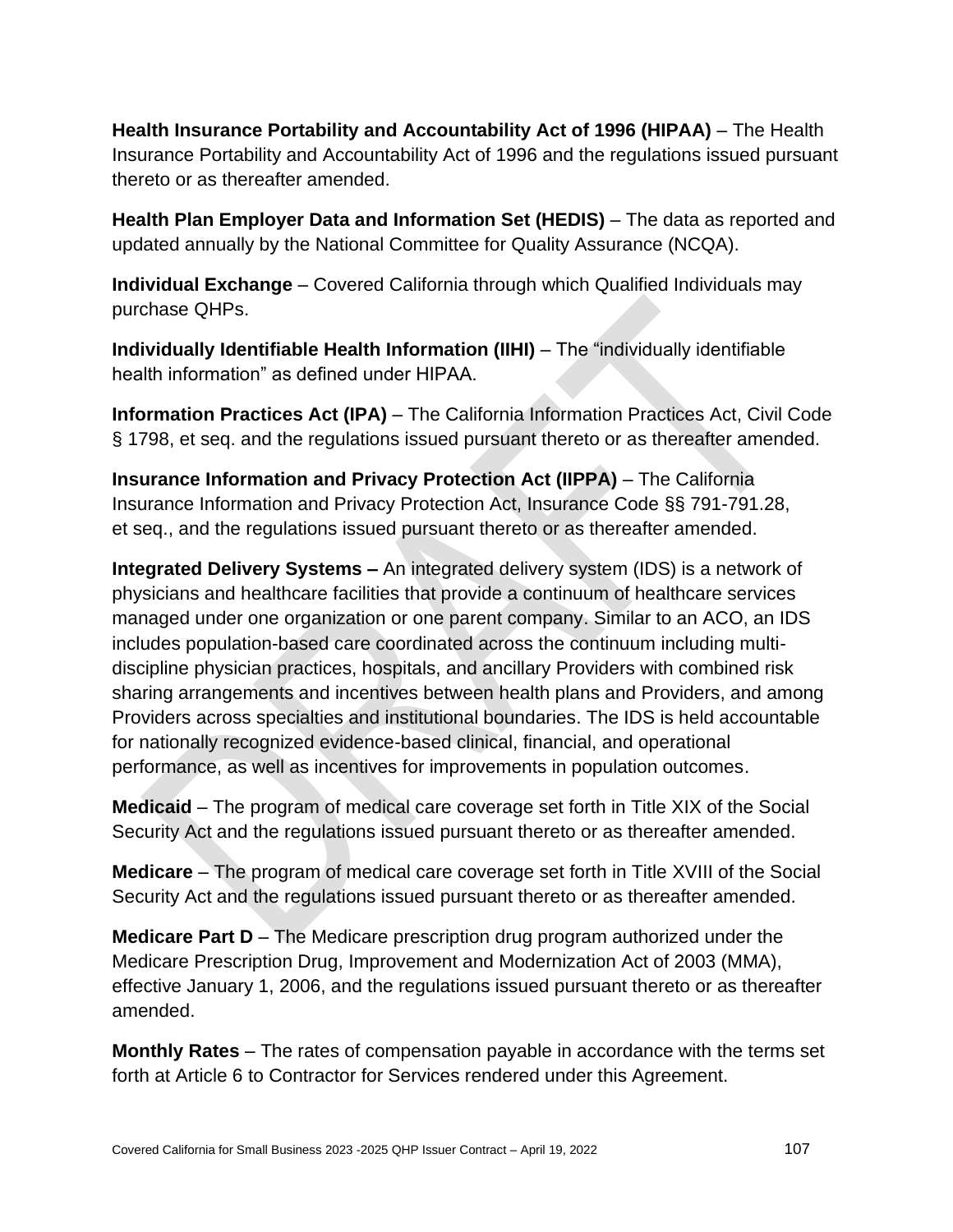**NCQA** – The National Committee for Quality Assurance, a nonprofit accreditation agency.

**Nurse Advice Line** – An advice line staffed by registered nurses (RNs) who assess symptoms (using triage guidelines approved by the Plan to determine if and when the caller needs to be seen by a Provider); provide health information regarding diseases, medical procedures, medication usage and side effects; and give care advice for managing an illness or problem at home.

**Open Enrollment or Open Enrollment Period –** The fixed time period as set forth in 45 C.F.R. § 155.410, Health and Safety Code § 1399.849 (c)(3), and Insurance Code § 10965.3 (c)(3) for individual applicants and Enrollees to initiate enrollment or to change enrollment from one health benefits plan to another. For benefit years beginning on or after January 1, 2019, references to Open Enrollment include the allowance for special enrollment periods for all individuals as described in Health and Safety Codes § 1399.849(c)(3), and Insurance Code § 10965.3(c)(3).

**Participating Hospital** – A hospital that, at the time of an Enrollee's admission, has a contract in effect with Contractor to provide Covered Services to Enrollees.

**Participating Physician** – A physician or a member of a Medical Group that has a contract in effect with Contractor to provide Covered Services to Enrollees.

**Participating Provider** – An individual Health Care Professional, hospital, clinic, facility, entity, or any other person or organization that provides Covered Services and that, at the time care is rendered to a Enrollee, has (or is a member of a Medical Group that has) a contract in effect with Contractor to provide Covered Services to Enrollees and accept copayments for Covered Services.

**Participation Fee** – The user fee on QHPs authorized under § 1311(d)(5) of the Affordable Care Act, 45 C.F.R. §§ 155.160(b)(1) and 156.50(b), and Government Code § 100503(n) to support Covered California operations.

**Performance Standard** – A financial assurance of service delivery at levels agreed upon between Covered California and Contractor.

**Personally Identifiable Information** – Any information that identifies or describes an individual, including his or her name, social security number, physical description, home address, home telephone number, education, financial matters, medical or employment history, and statements made by, or attributed to, the individual. It also includes any identifiable information collected from or about an individual for purposes of determining eligibility for enrollment in a Qualified Health Plan, determining eligibility for other insurance affordability programs, determining eligibility for exemptions from the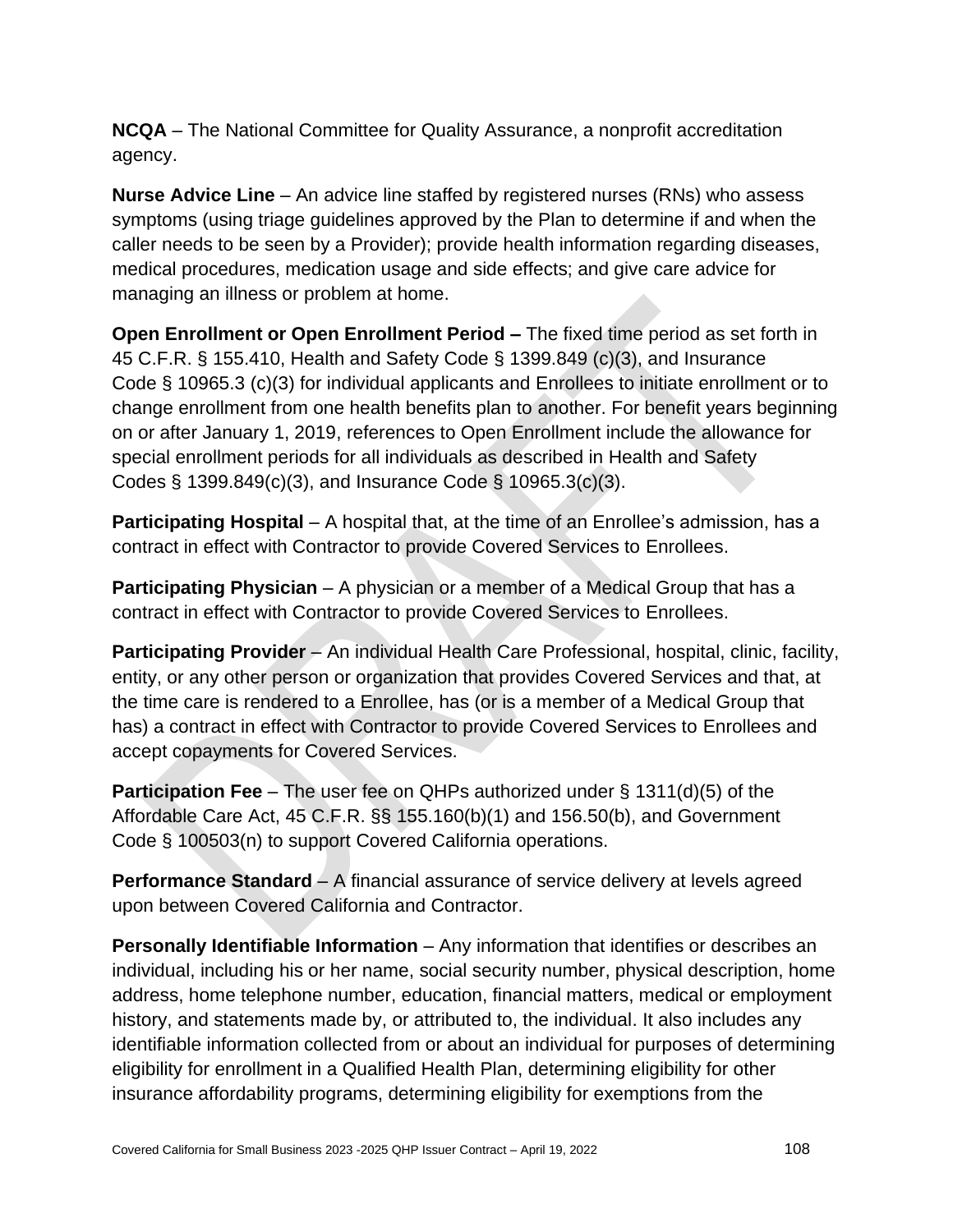individual responsibility provisions, or any other use of such individual's identifiable information in connection with Covered California.

**Pharmacy Benefit Manager (PBM)** – The vendor responsible for administering the Plan's outpatient prescription drug program. The PBM provides a retail pharmacy network, mail order pharmacy, specialty pharmacy services, and coverage management programs.

**Plan(s)** – The QHPs Covered California has entered into a contract with a Health Insurance Issuer to provide, hereinafter referred to as the Plan(s).

**Plan Data** – All the utilization, fiscal, and eligibility information gathered by Contractor about the Plans exclusive programs, policies, procedures, practices, systems and information developed by Contractor and used in the normal conduct of business.

**Plan Year** – Plan Year has the same definition as that term is defined in 45 C.F.R. § 155.20.

**Premium** – The dollar amount payable by the Employer and transmitted by CCSB to the QHP Issuer to effectuate and maintain coverage.

**Premium Rate or Monthly Rate** – The monthly premium due during a Plan Year, as agreed upon by the parties.

**Primary Care** – The provision of integrated, accessible health care services by clinicians who are accountable for addressing a large majority of personal health needs, developing a sustained partnership with patients, and practicing in the context of family and community. (Institute of Medicine, 1978) Contractors may allow Enrollees to select Nurse Practitioners and Physician Assistants to serve as their Primary Care clinician. Covered California does not require that Primary Care clinicians serve as a "gatekeeper" or the source of referral and access to specialty care. Covered California recognizes Internal Medicine, OBGYN, Pediatrics, General Practice, and Family Medicine as primary care specialties.

**Proposal** – The proposal submitted by Contractor in response to the Application.

**Protected Health Information or Personal Health Information** – Protected health information, including electronic protected health information (EPersonal Health Information) as defined in HIPAA that relates to an Enrollee. Protected Health Information also includes "medical information" as defined by the California Confidentiality of Medical Information Act (CMIA) at California Civil Code § 56, et seq.

**Provider** – A licensed health care facility or as stipulated by local or international jurisdictions, a program, agency or health professional that delivers Covered Services.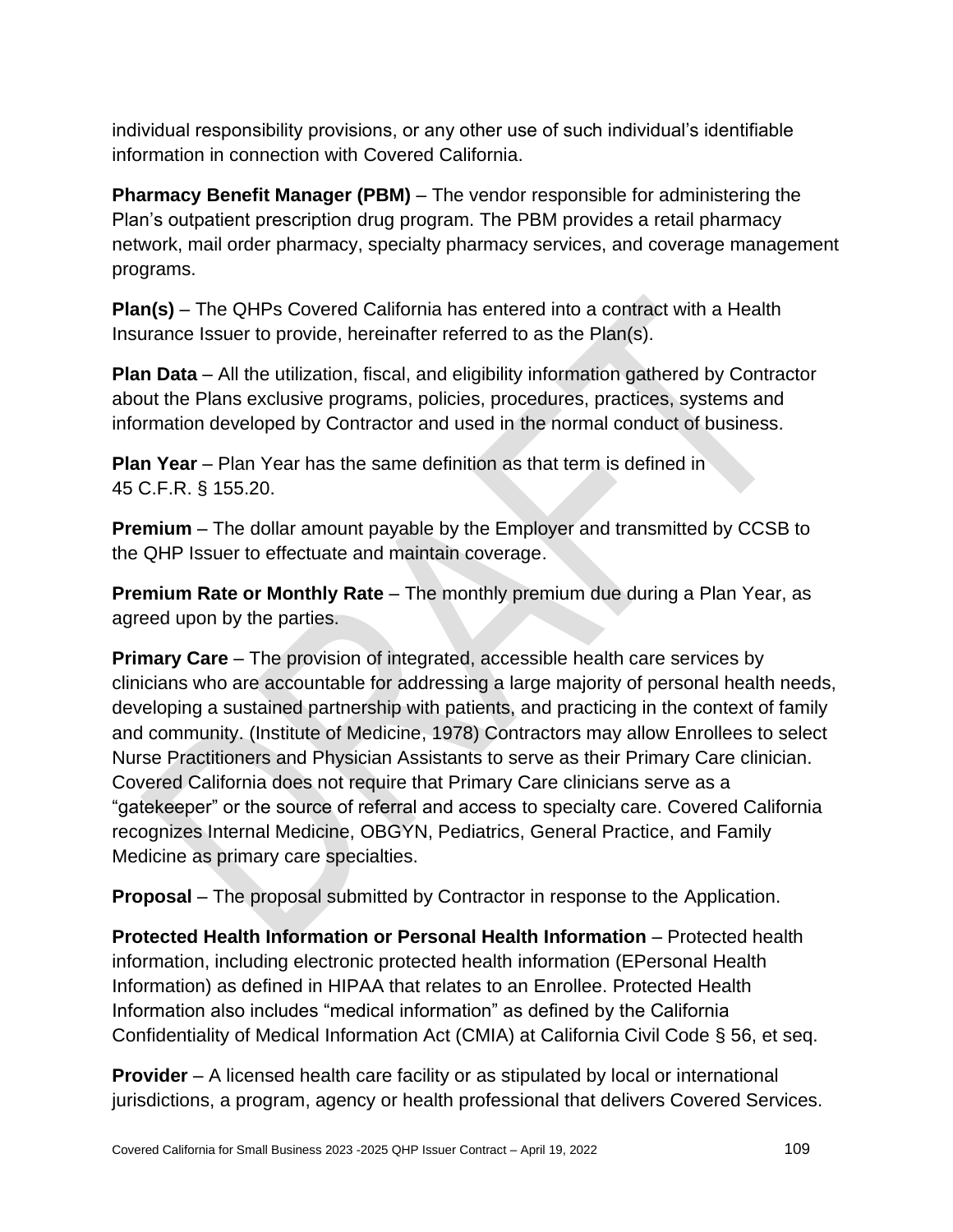**Provider Claim(s)** – Any bill, invoice, or statement from a specific Provider for Covered Services or supplies provided to Enrollees.

**Provider Group** – A group of physicians or other Health Care Professionals that is clinically integrated, financially integrated, or that contract together to provide care to patients in a coordinated manner.

**Qualified Dental Plan or QDP** – A dental care service plan contract or policy of insurance offered by a QDP Issuer and certified by Covered California. QDP means either a Children's Dental Plan or a Family Dental Plan.

**Qualified Health Plan or QHP**– A health care service plan contract or policy of insurance offered by a QHP Issuer and certified by Covered California.

**Qualified Health Plan Issuer or QHP Issuer** – A licensed health care service plan or insurer that has been selected and certified by Covered California to offer QHPs through Covered California.

**Qualified Individual** – Qualified Individual has the same meaning as that term is defined in § 1312(f)(1) of the Affordable Care Act.

**Quality Management and Improvement** – The process for conducting outcome reviews, data analysis, policy evaluation, and technical assistance internally and externally to improve the quality of care to Enrollees.

**Quarterly Business Review or QBR** – Quarterly in-person meetings between Covered California and Contractor at Covered California headquarters to report and review program performance results including all Services and components of the program, i.e., clinical, financial, contractual reporting requirements, customer service, appeals and any other program recommendations.

**Regulations** – The regulations adopted by Covered California Board. (California Code of Regulations, Title 10, Chapter 12, §t 6400, et seq.)

**Risk-Adjusted Premiums** – Actuarially calculated premiums utilizing risk adjustment.

**Risk-Based Capital or RBC** – The approach to determine the minimum level of capital needed for protection from insolvency based on an organization's size, structure, and retained risk. Factors in the RBC formula are applied to assets, premium, and expense items. The factors vary depending on the level of risk related to each item. The higher the risk related to the item, the higher the factor, and vice versa.

**Risk Adjustment** – An actuarial tool used to calibrate premiums paid to Health Insurance Issuers based on geographical differences in the cost of health care and the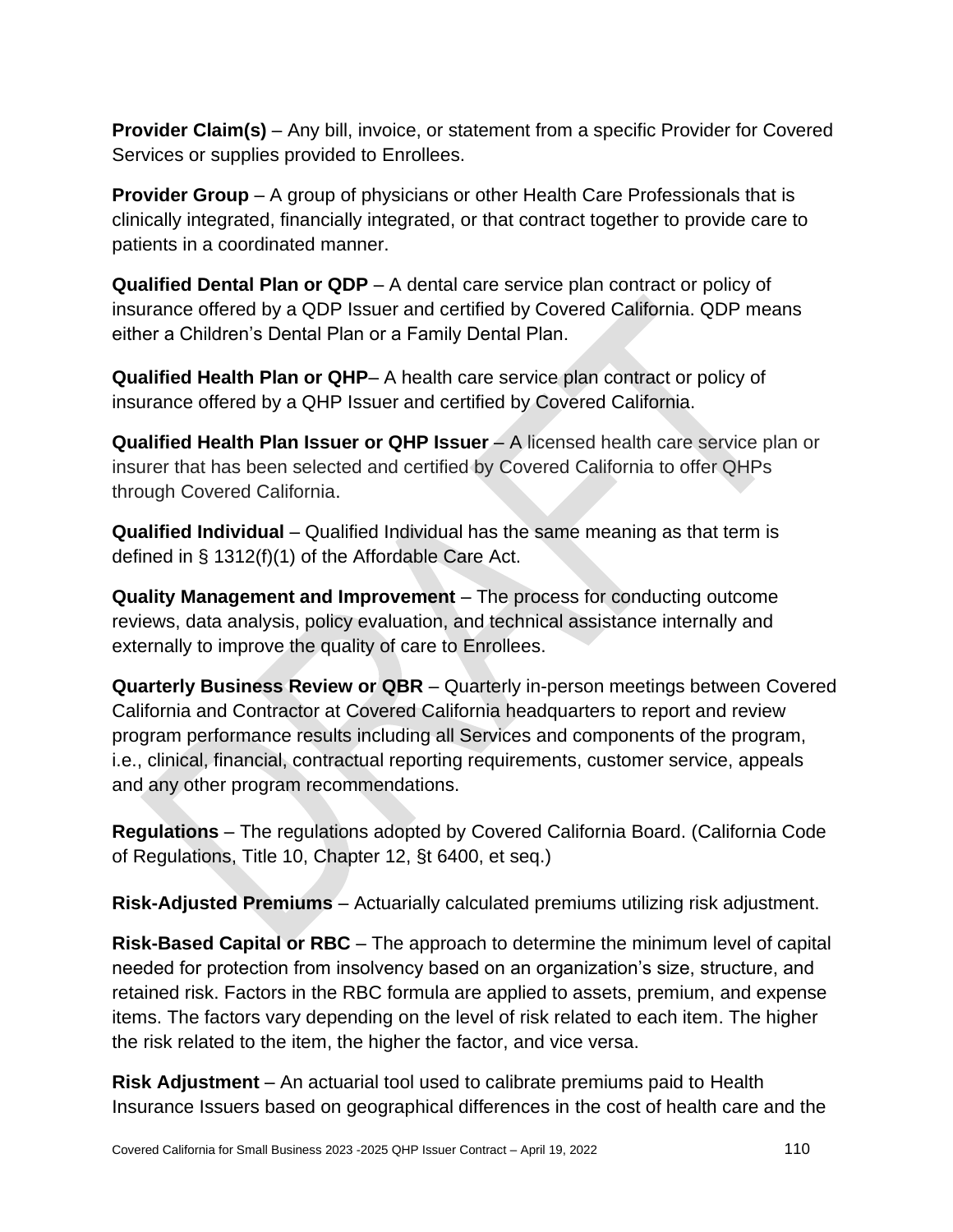relative differences in the health risk characteristics of Enrollees enrolled in each plan. Risk adjustment establishes premiums, in part, by assuming an equal distribution of health risk among Health Benefits Plans in order to avoid penalizing Enrollees for enrolling in a Health Benefits Plan with higher than average health risk characteristics.

**Run-Out Claims** – All claims presented and adjudicated after the end of a specified time period where the health care service was provided before the end of the specified time period.

**Security Incident** – The attempted or successful unauthorized access, use, disclosure, modification or destruction of information or interference with system operations in an information system.

**Service Area** – The designated geographical areas where Contractor provides Covered Services to Covered California Enrollees and comprised of the ZIP codes set forth in Contractor's current Plan Year SERFF templates tested and validated by the Contractor.

**Services** – The provision of Services by Contractors and subcontractors required under the terms of the Agreement, including, those relating the provision of Covered Services and the administrative functions required to carry out the Agreement.

**State** – The State of California

**State Regulators** – California Department of Insurance and Department of Managed Health Care, as applicable.

**State and Federal Regulators** – Department of Managed Health Care, California Department of Health Care Services, California Department of Insurance, US Department of Health and Human Services, and any other regulatory entity within the State of California that has jurisdiction over Contractor, as applicable.

**Special Enrollment Period** – The period during which a Qualified Individual or Enrollee who experiences certain qualifying events, as defined in applicable Federal and State laws, rules and regulations, may enroll in, or change enrollment in, a QHP through Covered California outside of the initial and annual Open Enrollment Periods.

**Utilization Management** – Pre-service, concurrent or retrospective review which determines the Medical Necessity of hospital and skilled nursing facility admissions and selected Covered Services provided on an outpatient basis.

**Utilization Review Accreditation Commission (URAC)** – The independent and nonprofit organization that promotes health care quality through its accreditation and certification programs. It offers a wide range of quality benchmarking programs and